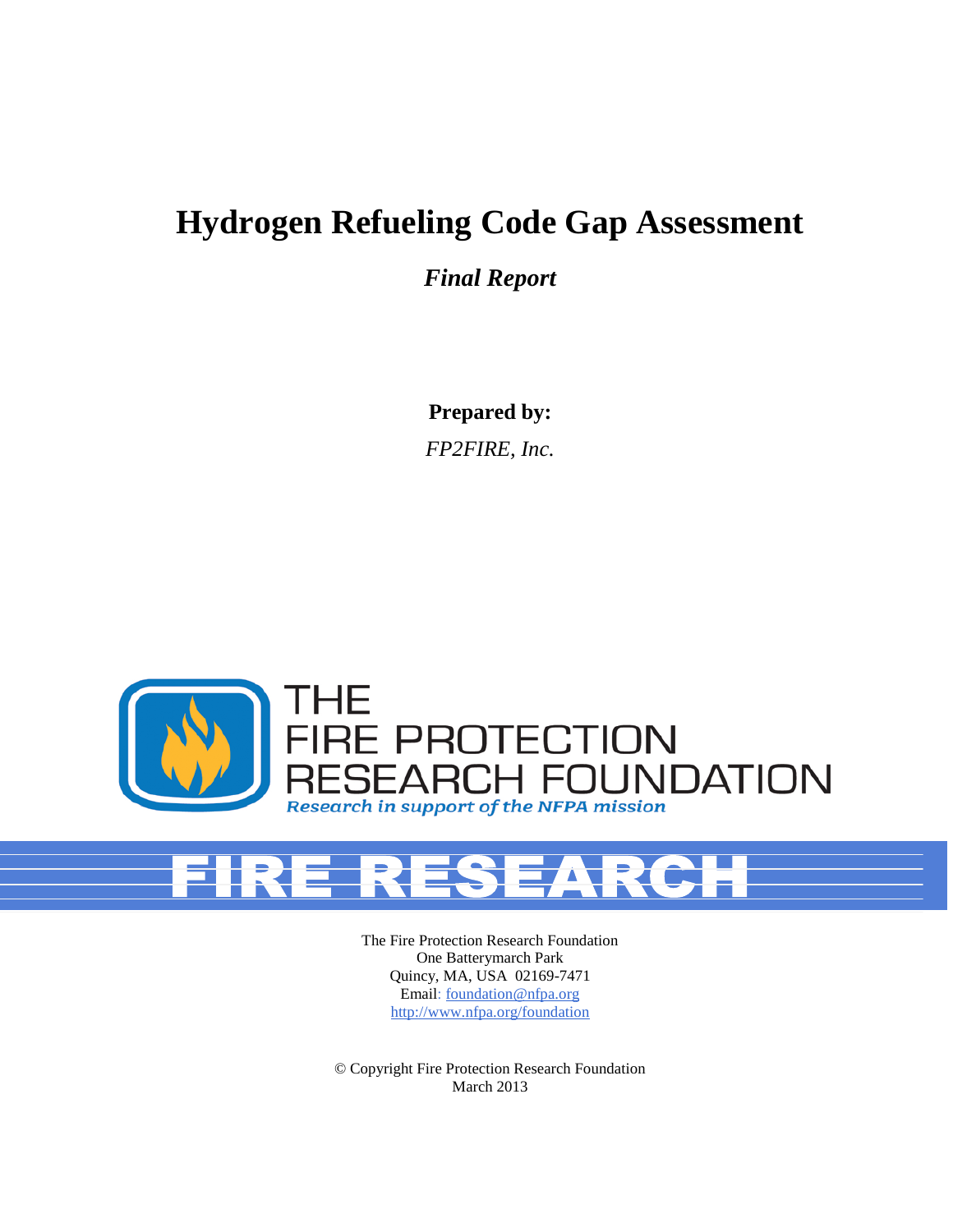#### **FOREWORD**

As part of its goal to support the development of codes and standards for hydrogen technology, the National Renewable Energy Laboratory requested that the Foundation conduct a study to identify gaps and conflicts in current codes and standards addressing the construction permitting of refueling stations for fuel cell electric vehicles (FCEVs) as well as other hydrogen facilities. Once these conflicts and gaps are recognized, proposed resolutions for the relevant codes and standards are provided. In general, the requirements within relevant codes and standards should be harmonized in order to simplify the planning, design and construction requirements for gaseous hydrogen refueling stations from jurisdiction to jurisdiction. This harmonization has already been accomplished to a large degree due to the continued efforts of the responsible Technical Committees (TCs). This report offers a fresh look at the current requirements and offers suggestions for the continued improvement of hydrogen codes and standards.

The content, opinions and conclusions contained in this report are solely those of the authors.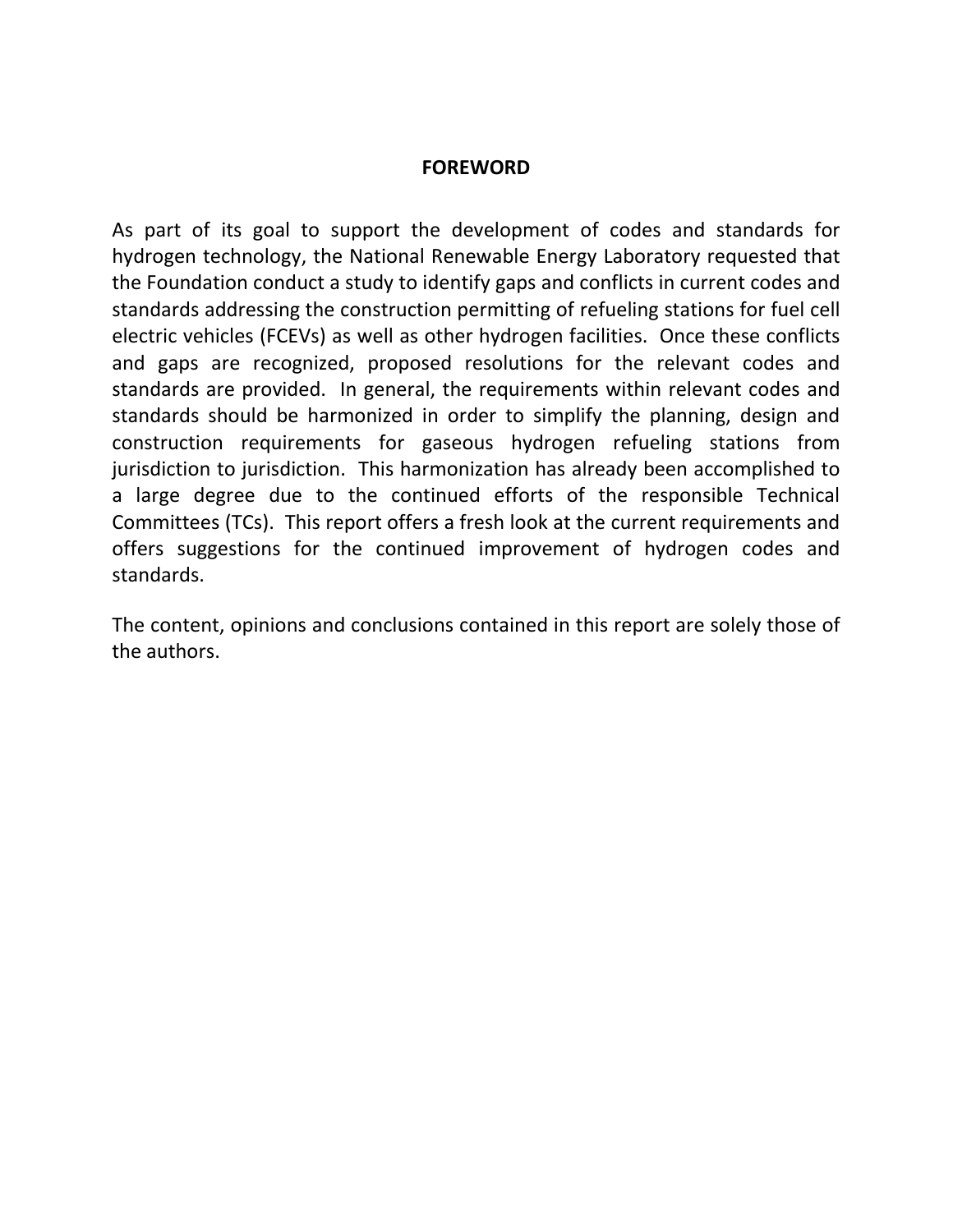

## **Hydrogen Refueling Code Gap Assessment**

**Technical Panel**

Eric Binder, City of Santa Monica, CA Chad Blake, National Renewable Energy Laboratory David Farese, Air Products Robert Fash, Las Vegas Fire and Rescue Larry Fluer, Fluer, Inc. Alex Keros, General Motors Gary Piermattei, Lawrence Berkeley National Laboratory Carl Rivkin, National Renewable Energy Laboratory

### **Support Staff**

Kathleen Almand, Fire Protection Research Foundation Guy Colonna, NFPA 2 / 55 Staff Liaison (Acting)

### **Project Contractors**

Martin Gresho, P.E., FP2FIRE, Inc. Scott Heyworth, P.E., FP2FIRE, Inc.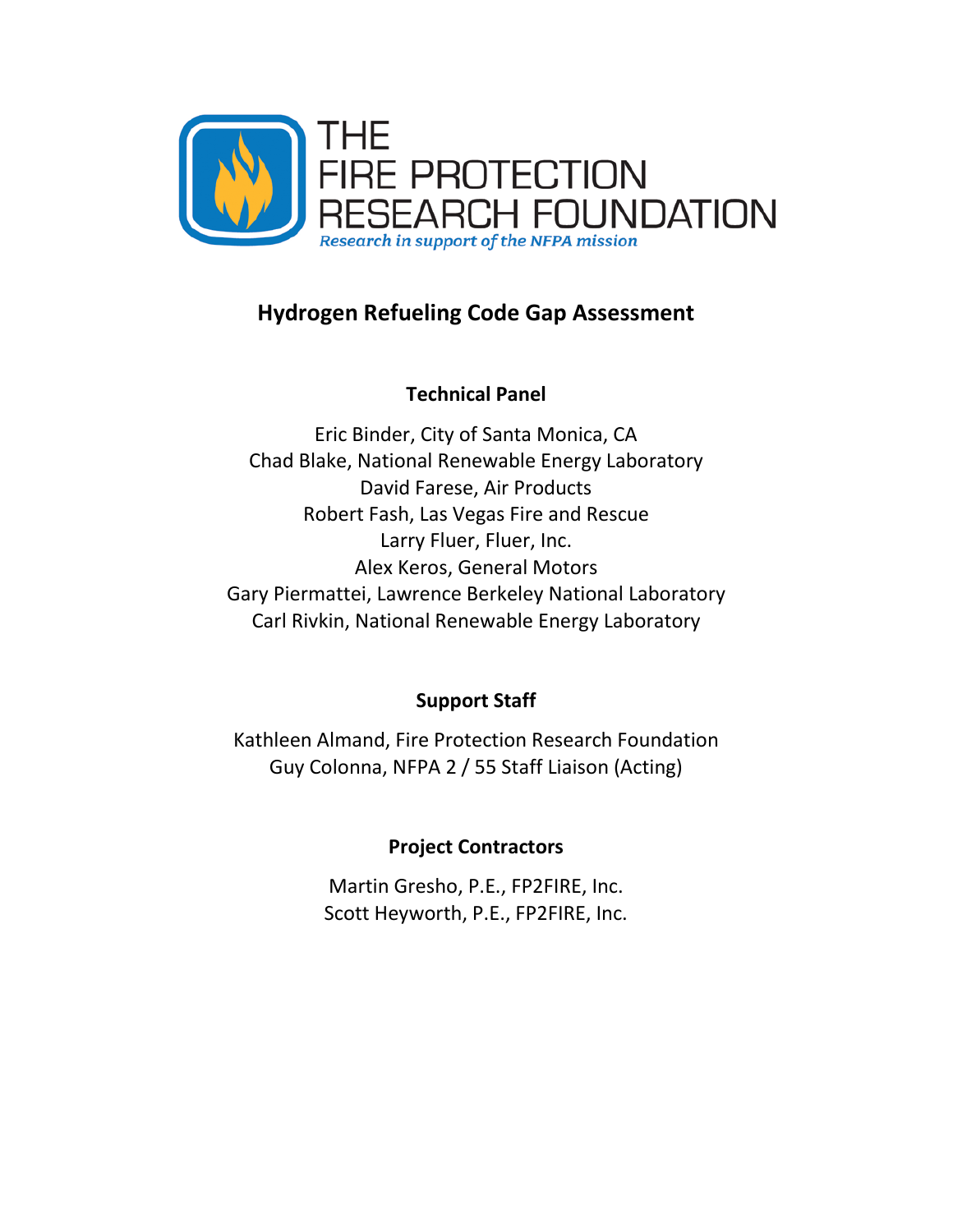## **Hydrogen Refueling Code Gap Assessment**

Prepared for:

The Fire Protection Research Foundation 1 Batterymarch Park Quincy, MA 02169

Prepared by:



FP2FIRE, Inc. 282 Ronnie Road Golden, CO 80403 303-642-3547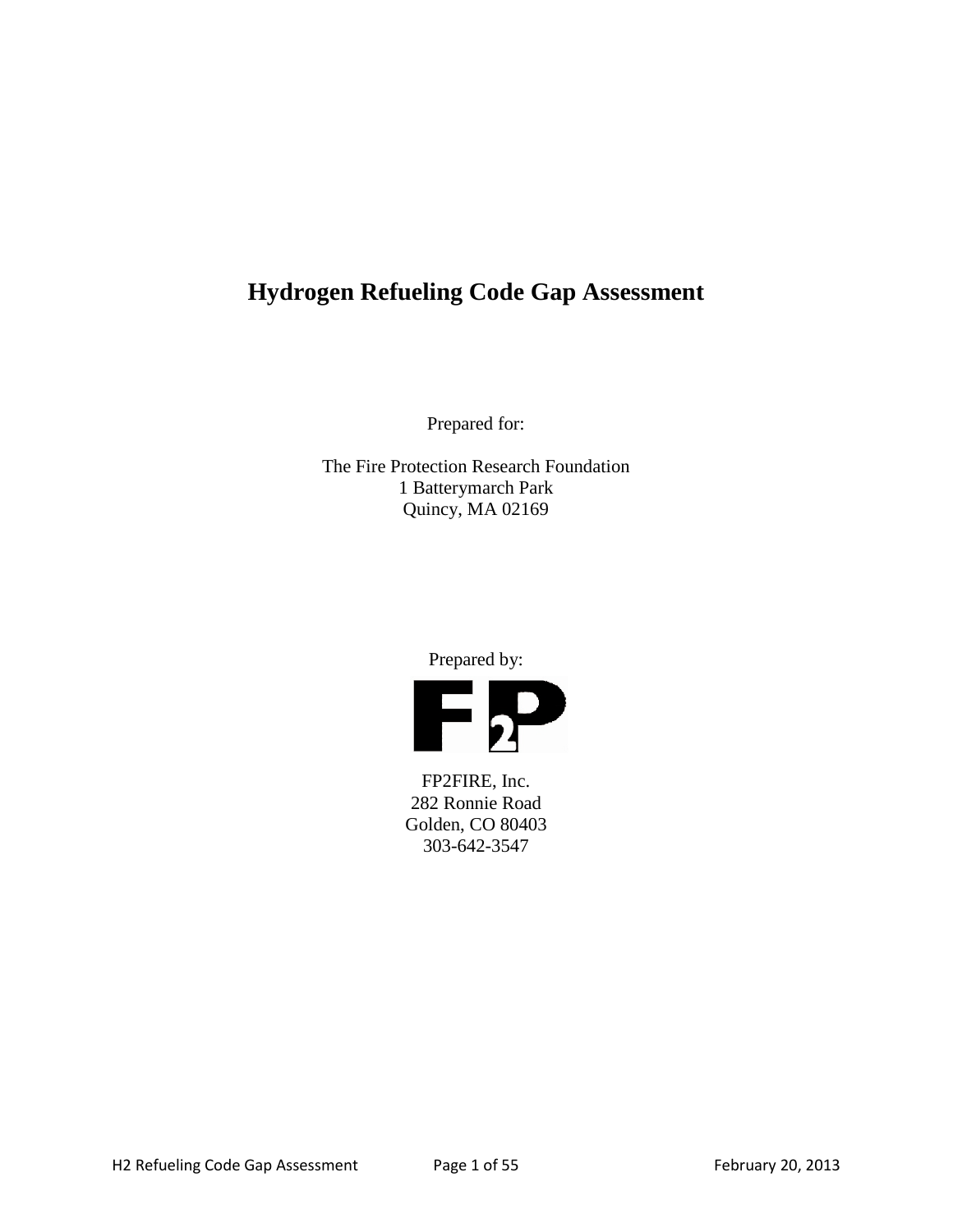March 22, 2013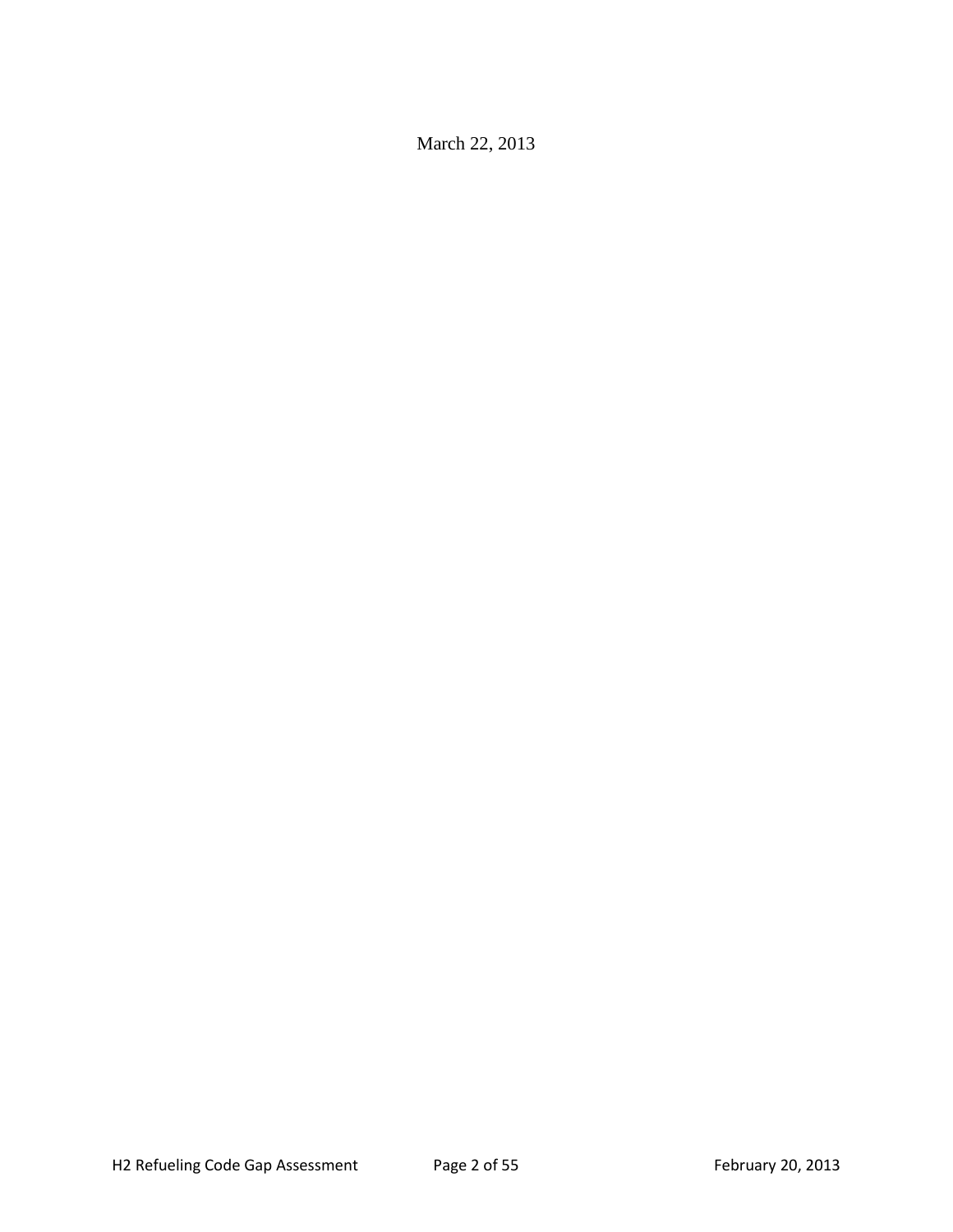### **Table of Contents**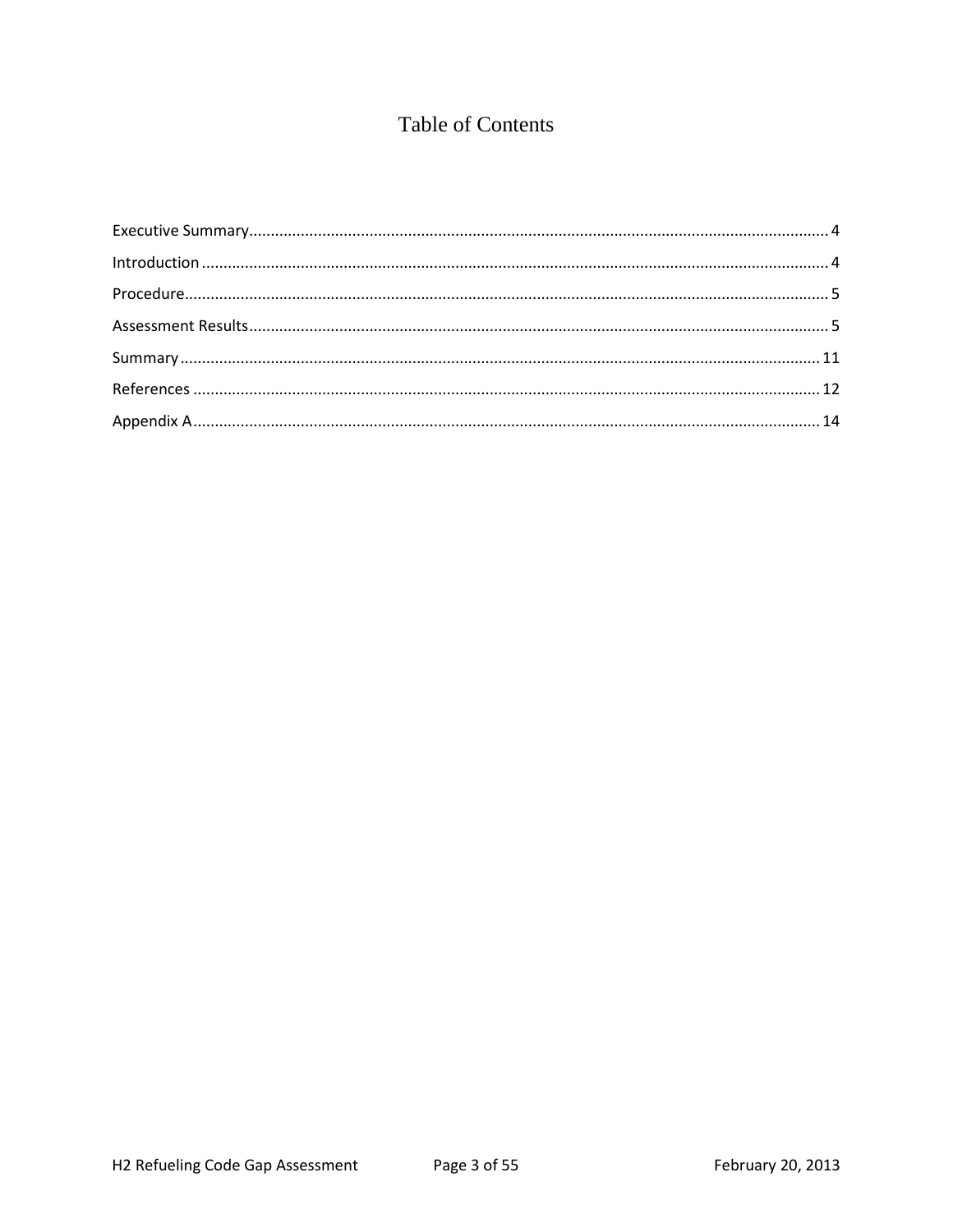#### <span id="page-6-0"></span>**Executive Summary**

The goal of this project is to identify gaps and conflicts in current codes and standards addressing the construction permitting of refueling stations for fuel cell electric vehicles (FCEVs) as well as other hydrogen facilities. Once these conflicts and gaps are recognized, proposed resolutions for the relevant codes and standards are provided. In general, the requirements within relevant codes and standards should be harmonized in order to simplify the planning, design and construction requirements for gaseous hydrogen refueling stations from jurisdiction to jurisdiction. This harmonization has already been accomplished to a large degree due to the continued efforts of the responsible Technical Committees (TCs). This report offers a fresh look at the current requirements and offers suggestions for the continued improvement of hydrogen codes and standards.

#### <span id="page-6-1"></span>**Introduction**

The goal of this project is to identify gaps and conflicts in current codes and standards addressing the construction permitting of refueling stations and other hydrogen facilities. A code gap is considered to be a subject that one might expect to find information on within the document of interest, yet no information is present. This is especially common with new products and technologies. As the hazards associated with new products and technologies become better understood, codes / standards are revised to better address those hazards. A conflict exists when hazards are addressed in multiple codes / standards but the prescribed hazard mitigation varies among these codes and standards. For example, one code may prescribe a separation distance (e.g. - setback to property line, separation between hazards, separation between hazard and exposure, etc.) of 10 feet while another code or standard requires a separation distance of 30 feet. Code harmony is desired so that construction requirements are similar regardless of which codes / standards are utilized from jurisdiction to jurisdiction.

Plan review for a proposed construction project can frequently identify areas where codes have shortcomings, conflicts or gaps. A mock plan review was conducted of two (2) installations for which complete plans currently exist. The plan review was a tool used to assist in the identification of code issues and not the focus of the effort. Specific results of the plan review effort are not discussed further but were used along with side by side comparison of existing requirements to produce the issues discussed in this report. Relevant codes and standards used in the assessment included the following:

- International Building Code (IBC), 2012 Edition
- International Fire Code (IFC), 2009 and 2012 Editions
- NFPA 1, *Fire Code*, 2009 Edition (via extract text primarily)
- NFPA 2, *Hydrogen Technologies Code*, 2011 Edition
- NFPA 52, *Vehicular Gaseous Fuel Systems Code*, 2010 Edition
- NFPA 55, *Compressed Gases and Cryogenic Fluids Code*, 2013 Edition

This project was partially funded by the FPRF with the balance funded by FP2FIRE. This project was greatly aided by both Air Products and Proton Energy who provided construction plans and documents for recent refueling stations.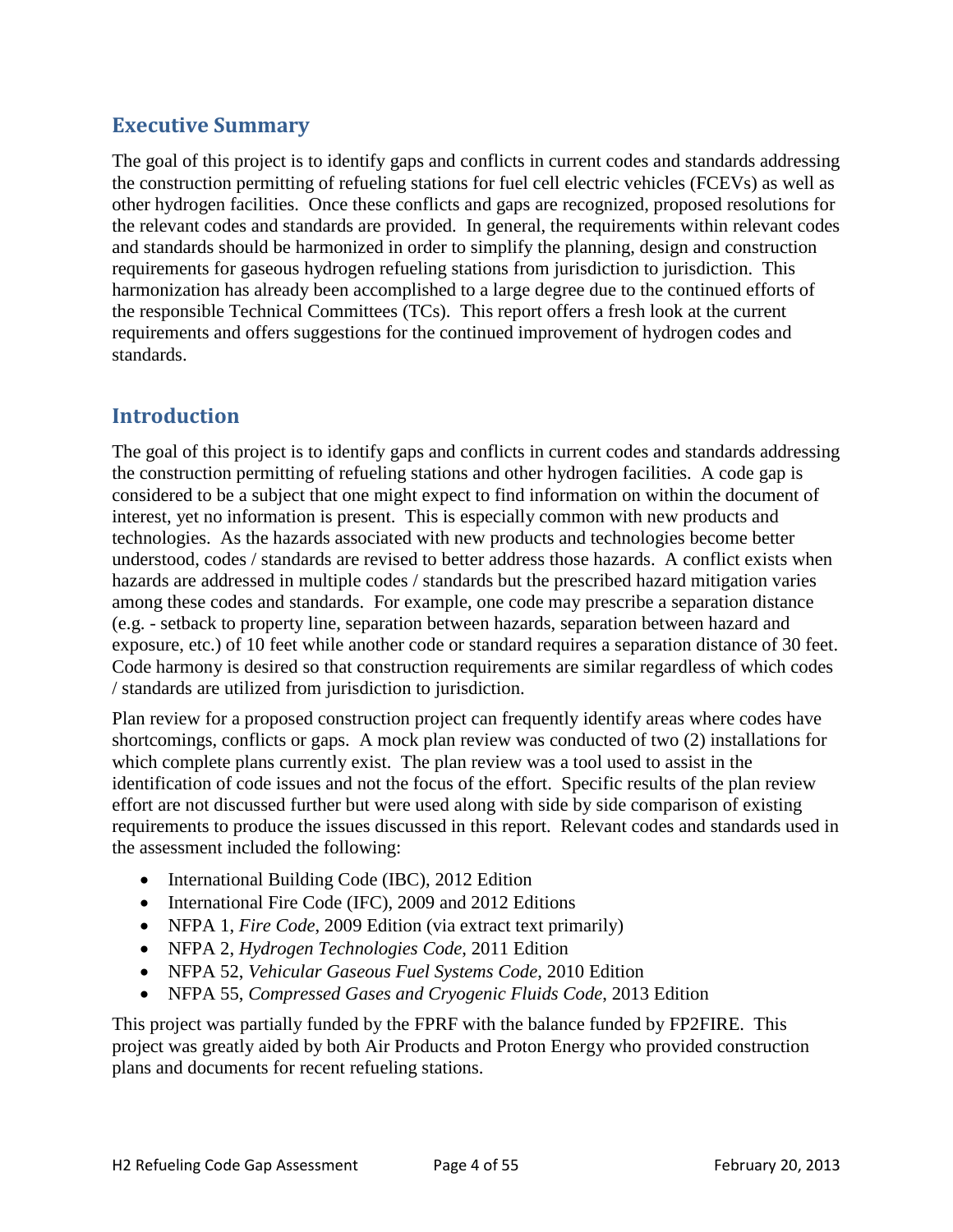#### <span id="page-7-0"></span>**Procedure**

The goal of the assessment was to review provisions relevant to unattended consumer refueling facilities intended to dispense gaseous hydrogen (GH2) only for FCEVs. The project did not encompass other hydrogen delivery systems such as liquid delivery, liquid hydrogen converted to gas, distilled water electrolyzer systems, or hydrogen generators. Similarly, hydrogen enriched fuels or mixed fuel stations are not in the scope.

The Technical Panel recognized that significant efforts relative to deployment of FCEVs is occurring in California and encouraged a focus on systems such as those that have been or will be deployed in California within the next 2-4 years with the anticipated refueling rates for those time frames (i.e. - 50-200 cars per day). Specifically, the panel encouraged the review of plans for two types of refueling stations that are gaining prevalence:

- A station with a 10,000 psi system with on site gaseous compression and storage, and
- A high pressure gas tube trailer installation with routine tube trailer delivery.

The initial intent was to review two sets of plans for refueling stations which were provided by Air Products and Proton Energy and to use the plan review process to identify code gaps, conflicts and/or issues. This plan review was performed in detail and did help to identify some code issues for consideration of the panel; however the number of issues identified with this method was not large. This is a reflection of the high quality of the plans submitted and reviewed. In order to identify potential code issues, the scope of the project was expanded to also include a side by side comparative analysis of the primary source codes. Utilizing these two processes, a significant list of code issues was developed. These issues were assimilated into a table to ease comparison and distributed to the Panelists for consideration. A meeting with panelists was conducted on November 5, 2012 at NREL in Golden, CO to discuss these issues and develop recommendations.

#### <span id="page-7-1"></span>**Assessment Results**

A table of various topics, code gaps and code conflicts, resulting from the mock plan reviews and comparative analysis is included as Table A.1 in Appendix A. NFPA 2 is intended to be a one source document for all issues pertaining to hydrogen. The inaugural edition of NFPA 2 is primarily an extract document containing numerous requirements from NFPA 52 and NFPA 55. Therefore, NFPA 2 is identified in the first code / standard column, followed by NFPA 52, NFPA 55 and finally other codes/standards. It is important to note that future editions of NFPA 52 (i.e. - 2013 Edition and beyond) will not include requirements relevant to hydrogen which have now been extracted into NFPA 2. Also, as of early December 2012, the 2013 Edition of NFPA 52 and NFPA 55 were not yet available to the public so the 2010 Editions were utilized for the initial assessment and the in-person panel meeting. The NFPA 55 information was updated in January 2013 with the requirements from the 2013 Edition of NFPA 55 after the document became available but 2013 NFPA 52 is still not available to the public as of early January 2013. The comments in the document relevant to conflicts and gaps related to NFPA 52 are also included (because different jurisdictions are working with different editions of the standards due to varying code adoption cycles) but it is important to clarify that no additional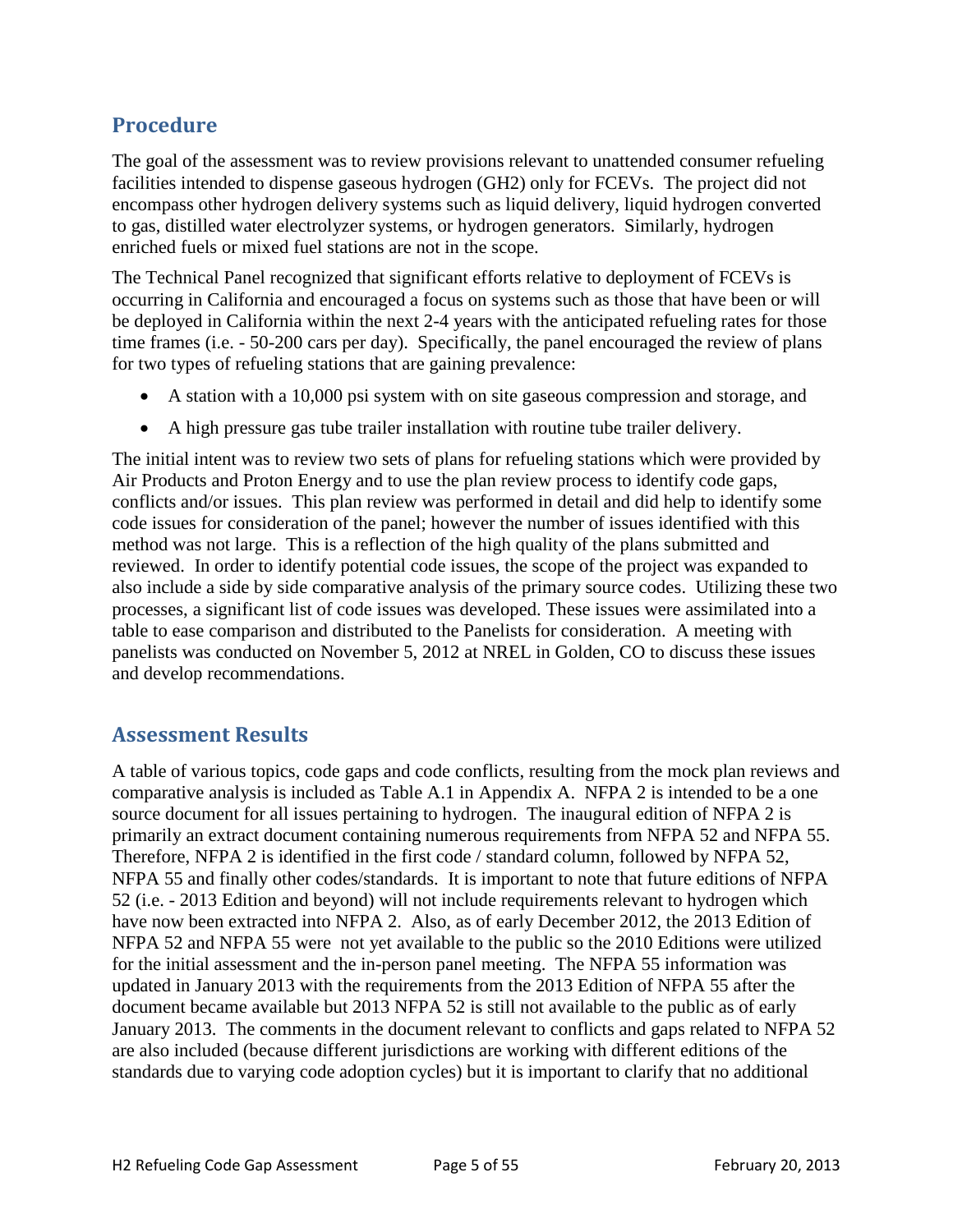action is needed to resolve gaps in future editions of NFPA 52. If the issue was extracted into NFPA 2, additional action may be required in NFPA 2 to achieve code harmony.

Table 1 below is a summary of the proposed resolutions to resolve the code gaps and code conflicts identified. Once again, action items are primarily focused for the Technical Committees of NFPA 2 and the IFC.

| <b>Item</b>    | <b>Topic</b>                                         | <b>Proposed Resolution</b>                                                                                                                                                                                                                                                                                                                                                                                                                                                                                                                                                                                                                                                                                                                                                                                                          |
|----------------|------------------------------------------------------|-------------------------------------------------------------------------------------------------------------------------------------------------------------------------------------------------------------------------------------------------------------------------------------------------------------------------------------------------------------------------------------------------------------------------------------------------------------------------------------------------------------------------------------------------------------------------------------------------------------------------------------------------------------------------------------------------------------------------------------------------------------------------------------------------------------------------------------|
| $\mathbf{1}$   | Canopies used to Support<br>Gaseous Hydrogen Systems | Code Gap: NFPA 2 should include text similar to IBC<br>for installations involving canopies used to support<br>gaseous hydrogen systems. If the construction<br>requirements are to be eliminated, then the ability to<br>locate hydrogen on top of canopies should be prohibited.<br>Action needed: Forward to NFPA 2 TC for<br>consideration.                                                                                                                                                                                                                                                                                                                                                                                                                                                                                     |
| $\overline{2}$ | <b>Weather Protection</b>                            | Code Conflict: The 2013 Edition of NFPA 55 is now<br>coordinated with the 2012 IBC. The code conflict in<br>NFPA 2 will be resolved at the next code cycle when the<br>extract text from NFPA 55 is extracted into NFPA 2.<br>Action needed: None.                                                                                                                                                                                                                                                                                                                                                                                                                                                                                                                                                                                  |
| 3              | <b>Vehicle Impact Protection</b>                     | <b>Code Conflict:</b> NFPA 1, <i>Fire Code</i> , and NFPA 400,<br>Hazardous Materials Code, are the source documents<br>from which NFPA 2/52/55 extract this text. NFPA 1<br>and NFPA 400 should be coordinated with the IFC. IFC<br>Technical Committee should consider revising<br>requirement to 5 feet. If rejected by IFC, then the<br>reasoning should be forwarded to NFPA 1/400<br>Technical Committees to consider revising the 5 feet to<br>3 feet in their documents. If 5 feet is required for access<br>purposes, then a separate clear space requirement should<br>be considered for NFPA 2 since equipment access for<br>routine inspection, testing and maintenance is a separate<br>issue from vehicle impact protection.<br>Action needed: Forward to NFPA 1 and 400 TCs as well<br>as the ICC for consideration. |

**Table 1 Proposed Resolutions to Resolve Code Gaps and Code Conflicts Identified**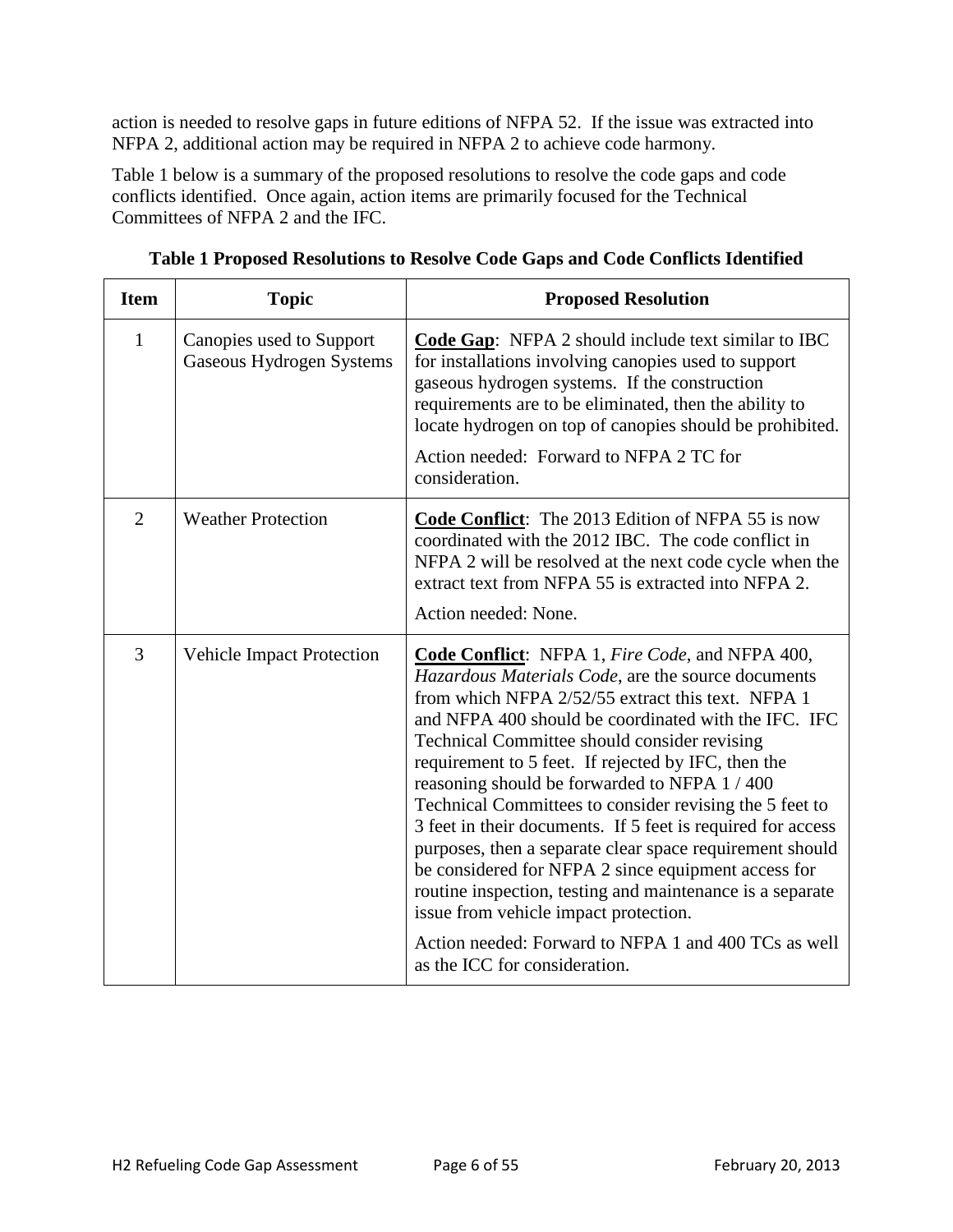| <b>Item</b>    | <b>Topic</b>                                  | <b>Proposed Resolution</b>                                                                                                                                                                                                                                                                                                                                                                                                                                                     |  |
|----------------|-----------------------------------------------|--------------------------------------------------------------------------------------------------------------------------------------------------------------------------------------------------------------------------------------------------------------------------------------------------------------------------------------------------------------------------------------------------------------------------------------------------------------------------------|--|
| $\overline{4}$ | IFC Scope Statements in<br>Chapters 53 and 58 | <b>Code Gap:</b> The IFC Technical Committee should<br>reference NFPA 2 in several locations, particularly in<br>Chapter 23 (Motor Fuel-Dispensing Facilities and<br>Repair Garages) and the Scope statements in Sections<br>5301.1 and 5801.1.                                                                                                                                                                                                                                |  |
|                |                                               | Action needed: Forward to ICC for consideration.                                                                                                                                                                                                                                                                                                                                                                                                                               |  |
| 5              | <b>Indoor Explosion Control</b>               | <b>Code Clarification:</b> IFC requirement for explosion<br>control in the case of hydrogen dispensing indoors is a<br>little vague and contained in a footnote to Table 911.1.<br>This footnote text is subjective and does not<br>automatically trigger explosion control for indoor<br>dispensing as it does in NFPA 2/52. IFC Committee<br>should include a reference to NFPA 2 in Table 911.1<br>and/or Section 2309.<br>Action needed: Forward to ICC for consideration. |  |
| 6              | <b>Deflagration Venting</b>                   | Code Conflict: IFC should reference NFPA 2 to direct                                                                                                                                                                                                                                                                                                                                                                                                                           |  |
|                |                                               | users to use NFPA 2 in addition to IFC.<br>Action needed: Forward to ICC for consideration.                                                                                                                                                                                                                                                                                                                                                                                    |  |
| 7              | Vehicle Fueling Pad                           | <b>Code Gap:</b> NFPA 2 and IFC should address code gap<br>regarding vehicle fueling pads where the pads are not<br>feasible or available (e.g. - off-road fueling<br>applications).                                                                                                                                                                                                                                                                                           |  |
|                |                                               | Action needed: Forward to ICC and NFPA 2 for<br>consideration.                                                                                                                                                                                                                                                                                                                                                                                                                 |  |
|                |                                               | <b>Code Gap:</b> The IFC should also address the code gap<br>regarding the vehicle being grounded by other means,<br>such as the use of a grounding cable, as an alternative.                                                                                                                                                                                                                                                                                                  |  |
|                |                                               | Action needed: Forward to ICC for consideration.                                                                                                                                                                                                                                                                                                                                                                                                                               |  |
| 8              | Certification                                 | <b>Code Gap:</b> IFC should address this code gap and<br>include similar text. At a minimum, the IFC should<br>reference NFPA 2.                                                                                                                                                                                                                                                                                                                                               |  |
|                |                                               | Action needed: Forward to ICC for consideration.                                                                                                                                                                                                                                                                                                                                                                                                                               |  |
| 9              | <b>Hazard Analysis</b>                        | <b>Code Gap:</b> The IFC Technical Committee should<br>require a hazard analysis either directly in Section 2309                                                                                                                                                                                                                                                                                                                                                               |  |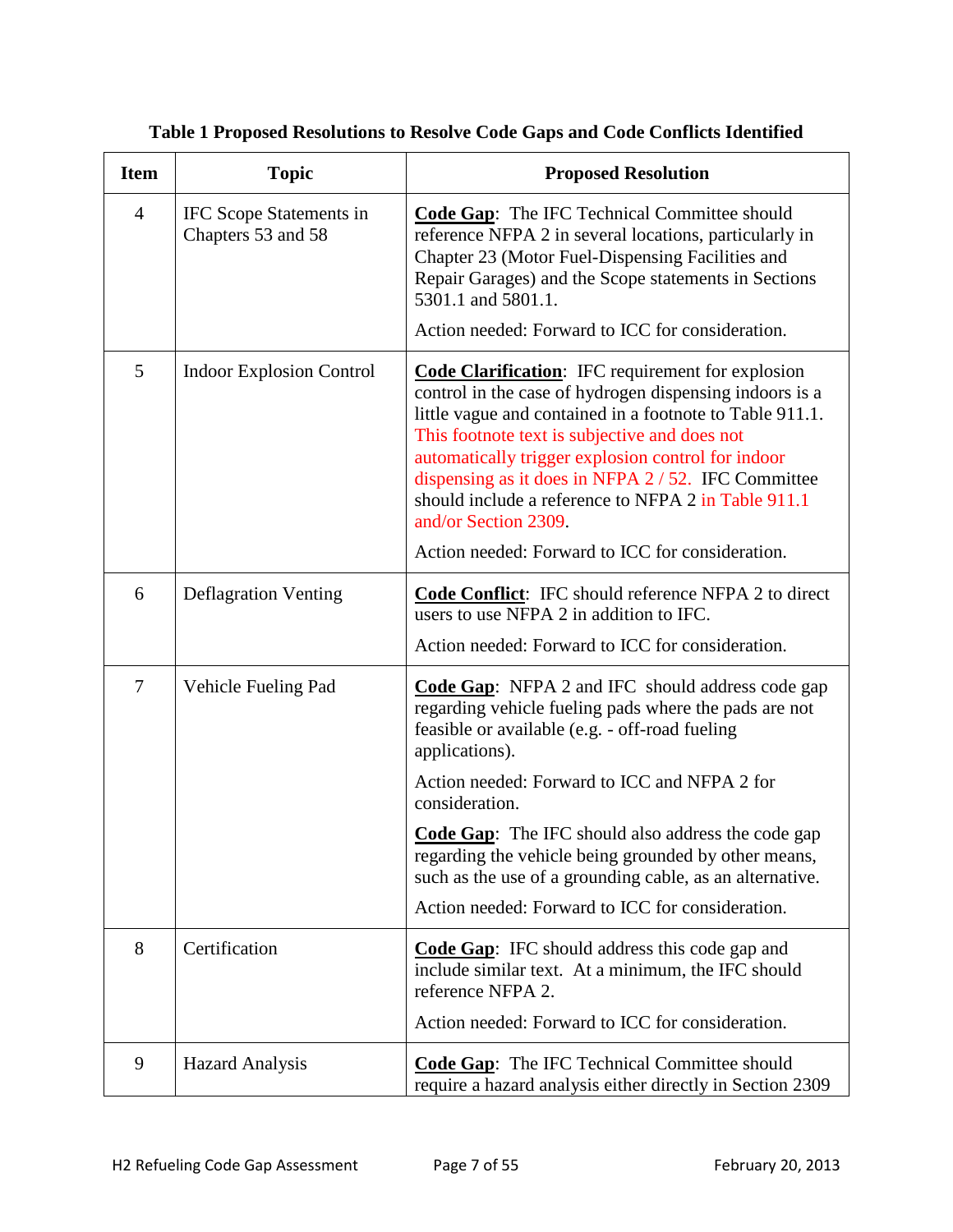| <b>Item</b> | <b>Topic</b>                                          | <b>Proposed Resolution</b>                                                                                                                                                                     |  |
|-------------|-------------------------------------------------------|------------------------------------------------------------------------------------------------------------------------------------------------------------------------------------------------|--|
|             |                                                       | or thru a reference to IFC 104.7.2 and/or NFPA 2.                                                                                                                                              |  |
|             |                                                       | Action needed: Forward to ICC for consideration.                                                                                                                                               |  |
| 10          | <b>Standby or Emergency</b><br>Power                  | No action proposed. NFPA $1/400$ also deal with this<br>topic if jurisdiction is non-IFC.                                                                                                      |  |
| 11          | <b>Electronic Supervision</b>                         | No action proposed. NFPA 1/400 also deal with this<br>topic if jurisdiction is non-IFC.                                                                                                        |  |
| 12          | <b>Alarm System</b>                                   | No action proposed.                                                                                                                                                                            |  |
| 13          | <b>Leak Detection</b>                                 | <b>Code Gap:</b> IFC should reference NFPA 2 in regard to<br>gas detectors, leak detection and flame detectors at<br>dispensing equipment.<br>Action needed: Forward to ICC for consideration. |  |
| 14          | <b>Emergency Shutdown</b><br>Device (ESD)             | <b>Code Gap:</b> IFC should reference NFPA 2 to resolve<br>code gap regarding one ESD vs. two.                                                                                                 |  |
|             |                                                       | Action needed: Forward to ICC for consideration.                                                                                                                                               |  |
|             |                                                       | Code Conflict: Reference to NFPA 2 in IFC would also<br>resolve code conflict regarding ESD location from<br>dispensing operation (e.g. - 20-100 ft. vs. 25-75 ft.).                           |  |
|             |                                                       | Action needed: Forward to ICC for consideration.                                                                                                                                               |  |
| 15          | <b>Separation Distances</b>                           | Code Conflict: NFPA 2 extract text will be updated<br>with new text from NFPA 55 (2013 Ed.).                                                                                                   |  |
|             |                                                       | Action needed: None.                                                                                                                                                                           |  |
|             |                                                       | <b>Code Conflict:</b> The IFC should reference NFPA 2 in<br>regard to bulk hydrogen separation distance.                                                                                       |  |
|             |                                                       | Action needed: Forward to ICC for consideration.                                                                                                                                               |  |
| 16          | <b>Separation Distance</b><br>Discrepancies - Storage | <b>Code Conflict:</b> IFC should reference the more specific<br>application of outdoor bulk hydrogen compressed gas<br>systems in NFPA 55 to resolve this code conflict.                       |  |
|             |                                                       | Action needed: Forward to ICC for consideration.                                                                                                                                               |  |
|             |                                                       | <b>Code Conflict:</b> NFPA 2 currently conflicts with NFPA<br>55 but this will be corrected in the next code cycle when<br>the extract text from NFPA 55 is updated in NFPA 2.                 |  |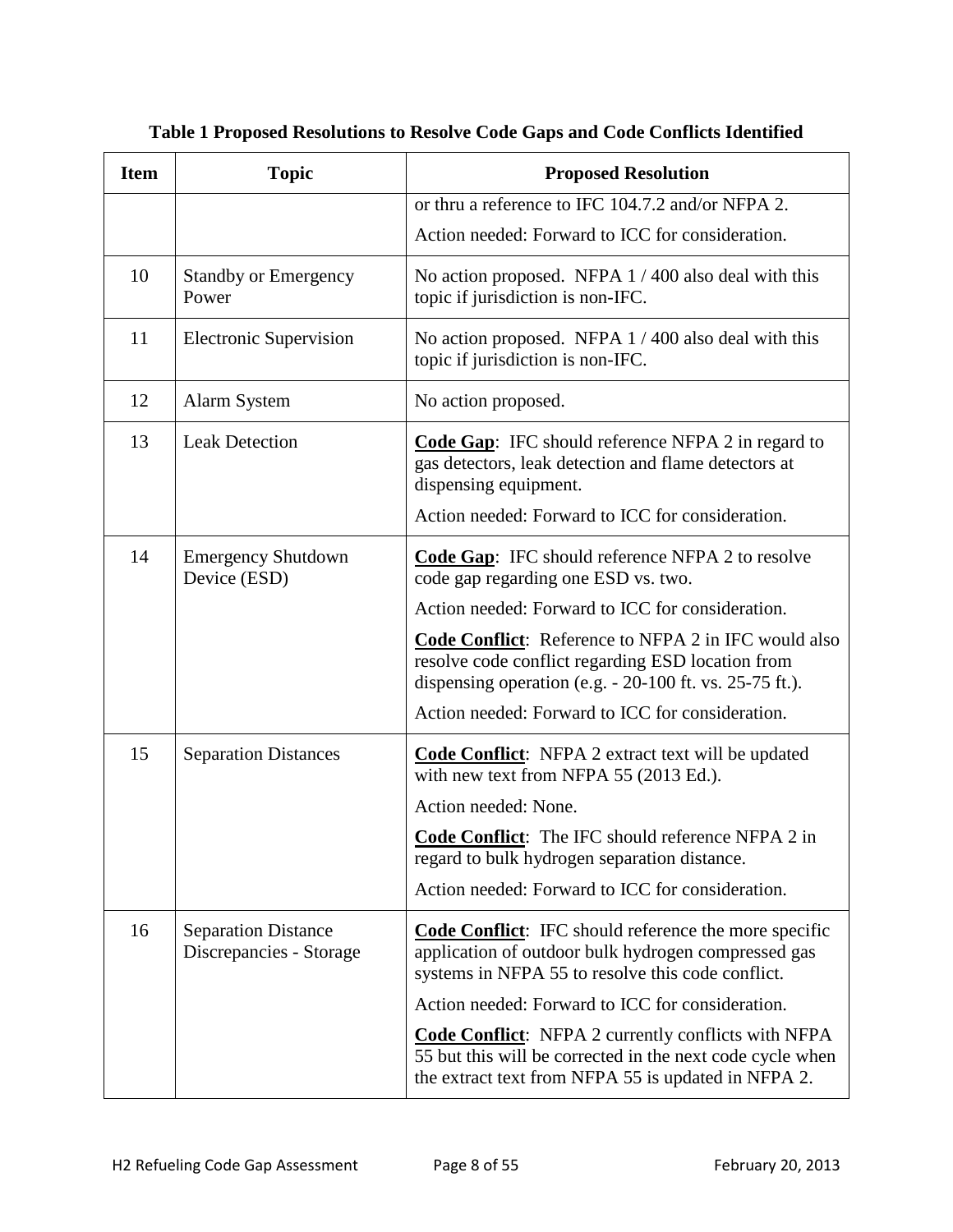| <b>Item</b> | <b>Topic</b>                                             | <b>Proposed Resolution</b>                                                                                                                                                                                                                                                                                                                                                                                                                                                                                                                                                                                                                                                                                                                                                                                                                                                                                                                         |  |
|-------------|----------------------------------------------------------|----------------------------------------------------------------------------------------------------------------------------------------------------------------------------------------------------------------------------------------------------------------------------------------------------------------------------------------------------------------------------------------------------------------------------------------------------------------------------------------------------------------------------------------------------------------------------------------------------------------------------------------------------------------------------------------------------------------------------------------------------------------------------------------------------------------------------------------------------------------------------------------------------------------------------------------------------|--|
|             |                                                          | Action needed: None.                                                                                                                                                                                                                                                                                                                                                                                                                                                                                                                                                                                                                                                                                                                                                                                                                                                                                                                               |  |
| 17          | <b>Separation Distance</b><br>Discrepancies - Dispensing | <b>Code Conflict:</b> IFC should reference the more specific<br>application of outdoor bulk hydrogen compressed gas<br>systems in NFPA 2 to resolve this code conflict.<br>However, NFPA 2 should be updated to differentiate<br>between storage and use (e.g. - dispensing) areas<br>separation distances to combustibles.                                                                                                                                                                                                                                                                                                                                                                                                                                                                                                                                                                                                                        |  |
|             |                                                          | Action needed: Forward to ICC and NFPA 2 for<br>consideration.                                                                                                                                                                                                                                                                                                                                                                                                                                                                                                                                                                                                                                                                                                                                                                                                                                                                                     |  |
|             |                                                          | <b>Code Conflict:</b> NFPA 2 currently conflicts with NFPA<br>55 because it uses NFPA 52 language specific to<br>dispensing. This will be corrected in the next code cycle<br>when the extract text from NFPA 55 is also included in<br>NFPA 2.                                                                                                                                                                                                                                                                                                                                                                                                                                                                                                                                                                                                                                                                                                    |  |
|             |                                                          | Action needed: None.                                                                                                                                                                                                                                                                                                                                                                                                                                                                                                                                                                                                                                                                                                                                                                                                                                                                                                                               |  |
| 18          | <b>Nozzles</b>                                           | <b>Code Gap:</b> IFC Technical Committee should<br>incorporate similar language or at a minimum, make a<br>general reference to NFPA 2.                                                                                                                                                                                                                                                                                                                                                                                                                                                                                                                                                                                                                                                                                                                                                                                                            |  |
|             |                                                          | Action needed: Forward to ICC for consideration.                                                                                                                                                                                                                                                                                                                                                                                                                                                                                                                                                                                                                                                                                                                                                                                                                                                                                                   |  |
| 19          | Breakaway                                                | <b>Code Gap:</b> The IFC should resolve this code gap and<br>consider adding this requirement into Sections 2307<br>(Liquefied Petroleum Gas Motor Fuel-Dispensing<br>Facilities), 2308 (Compressed Natural Gas Motor Fuel-<br>Dispensing Facilities) and 2309 (Hydrogen Motor Fuel-<br>Dispensing and Generation Facilities), similar to the<br>requirement in Section 2306.7.5.1 for flammable and<br>combustible liquid motor fuel-dispensing facilities. The<br>IFC should reference NFPA 2 in several locations<br>regardless, particularly in Chapter 23 (Motor Fuel-<br>Dispensing Facilities and Repair Garages) to resolve<br>code gap. In addition, Section 5301.1 (Compressed<br>Gases - Scope) of the 2012 IFC might include a third<br>Exception, "Compressed hydrogen for use as a vehicular<br>fuel shall comply with Chapter 23 and NFPA 2", similar<br>to Exception 2 for compressed natural gas (CNG) used<br>as vehicular fuel. |  |
|             |                                                          | Action needed: Forward to ICC for consideration.                                                                                                                                                                                                                                                                                                                                                                                                                                                                                                                                                                                                                                                                                                                                                                                                                                                                                                   |  |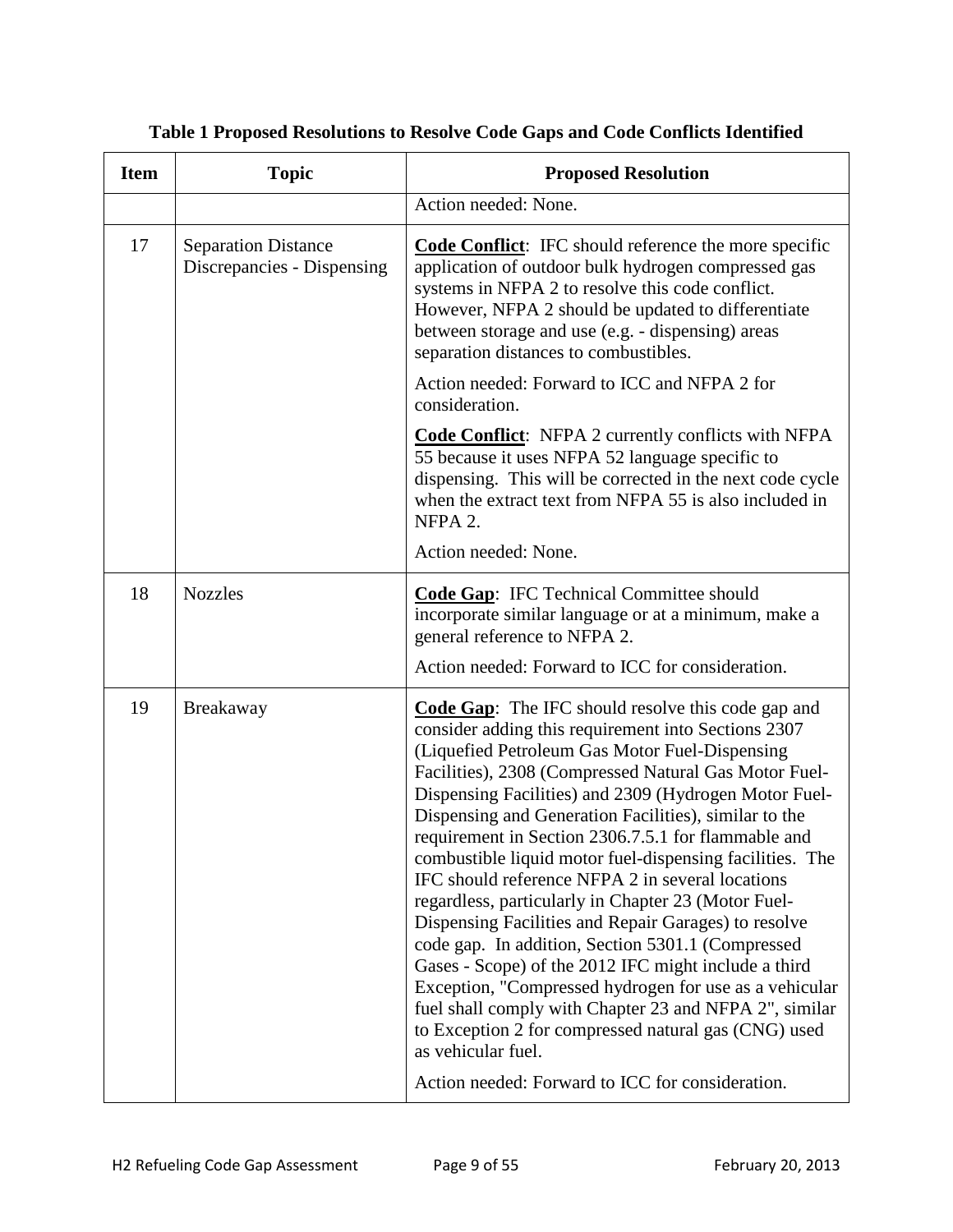| <b>Item</b> | <b>Topic</b>          | <b>Proposed Resolution</b>                                                                                                                                                                                                                                                                                                                                                                                                                                                                                                                                      |
|-------------|-----------------------|-----------------------------------------------------------------------------------------------------------------------------------------------------------------------------------------------------------------------------------------------------------------------------------------------------------------------------------------------------------------------------------------------------------------------------------------------------------------------------------------------------------------------------------------------------------------|
| 20          | Venting               | Code Conflict: NFPA 2 Technical Committee should<br>update applicable sections with new text extracted from<br>the 2013 Edition of NFPA 55.                                                                                                                                                                                                                                                                                                                                                                                                                     |
|             |                       | Action needed: None.                                                                                                                                                                                                                                                                                                                                                                                                                                                                                                                                            |
|             |                       | <b>Code Gap:</b> The IFC Technical Committee should<br>reference NFPA 2 in several locations, particularly in<br>Chapter 23 (Motor Fuel-Dispensing Facilities and<br>Repair Garages) to resolve code gap. In addition,<br>Section 5301.1 (Compressed Gases - Scope) of the 2012<br>IFC might include a third Exception, "Compressed<br>hydrogen for use as a vehicular fuel shall comply with<br>Chapter 23 and NFPA 2", similar to Exception 2 for<br>compressed natural gas (CNG) used as vehicular fuel.<br>Action needed: Forward to ICC for consideration. |
|             |                       |                                                                                                                                                                                                                                                                                                                                                                                                                                                                                                                                                                 |
| 21          | Vent Pipe Termination | <b>Code Conflict:</b> NFPA 2 Technical Committee should<br>update applicable sections to new text extracted from the<br>2013 Edition of NFPA 55.                                                                                                                                                                                                                                                                                                                                                                                                                |
|             |                       | Action needed: None.                                                                                                                                                                                                                                                                                                                                                                                                                                                                                                                                            |
|             |                       | <b>Code Gap:</b> The IFC Technical Committee should<br>reference NFPA 2 in several locations to resolve code<br>gap, particularly in Chapter 23 (Motor Fuel-Dispensing<br>Facilities and Repair Garages). In addition, Section<br>5301.1 (Compressed Gases - Scope) of the 2012 IFC<br>might include a third Exception, "Compressed hydrogen<br>for use as a vehicular fuel shall comply with Chapter 23<br>and NFPA 2", similar to Exception 2 for compressed<br>natural gas (CNG) used as vehicular fuel.                                                     |
|             |                       | Action needed: Forward to ICC for consideration.                                                                                                                                                                                                                                                                                                                                                                                                                                                                                                                |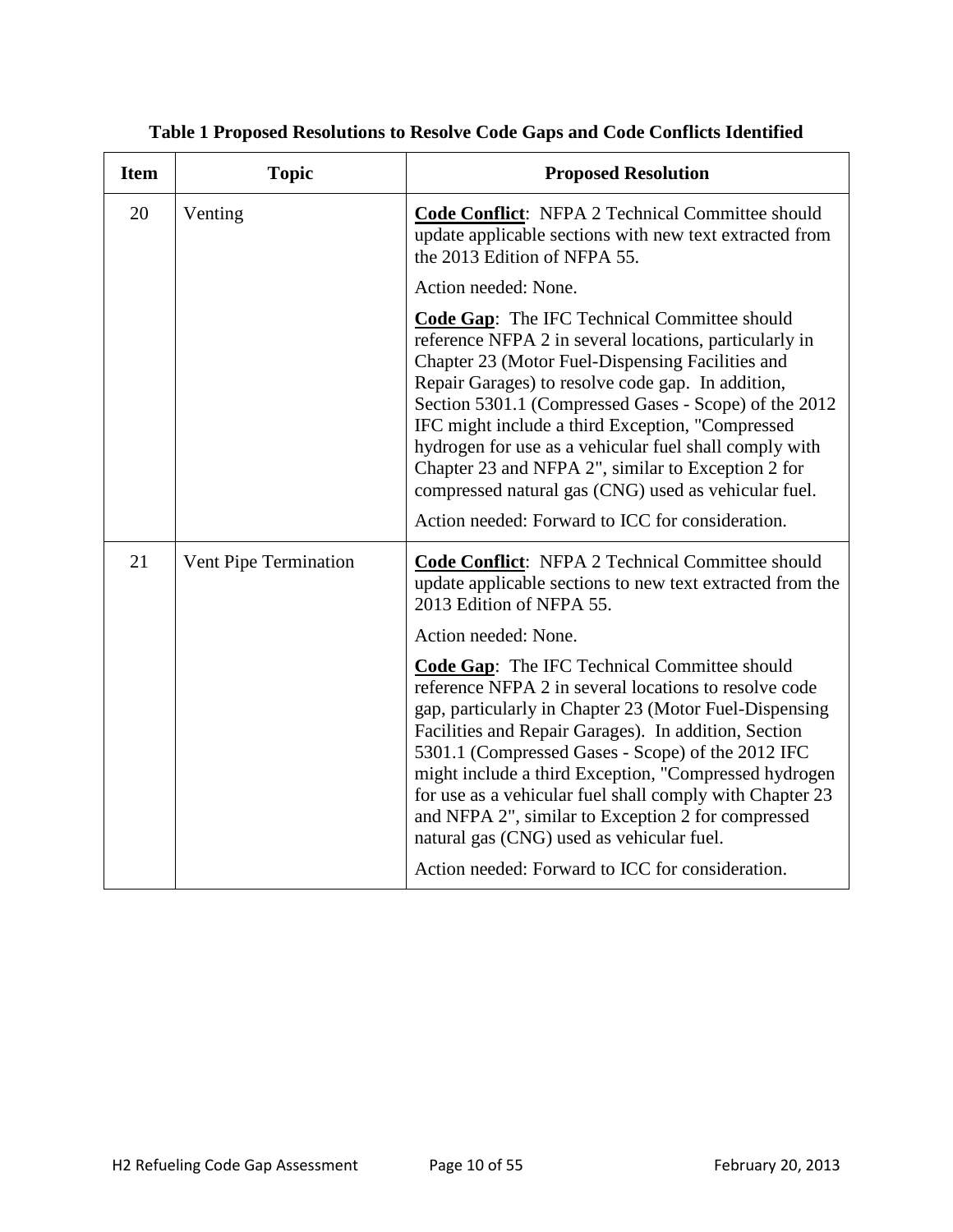| <b>Item</b> | <b>Topic</b>                                                | <b>Proposed Resolution</b>                                                                                                                                                                                                                                                                                                                                                                                                                                                                                                                                                                                                                                                                                                                                                                             |
|-------------|-------------------------------------------------------------|--------------------------------------------------------------------------------------------------------------------------------------------------------------------------------------------------------------------------------------------------------------------------------------------------------------------------------------------------------------------------------------------------------------------------------------------------------------------------------------------------------------------------------------------------------------------------------------------------------------------------------------------------------------------------------------------------------------------------------------------------------------------------------------------------------|
| 22          | Vent Pipe Construction<br>Material                          | <b>Code Gap:</b> NFPA 2 should consider adding some<br>Annex material regarding a design goal statement (e.g. -<br>operation or PRD activation shall not cause a rupture of<br>the vent pipe) as well as a discussion of CGA G-5.5,<br>Hydrogen Vent Systems. The IFC should reference<br>NFPA 2 in several locations, particularly in Chapter 23<br>(Motor Fuel-Dispensing Facilities and Repair Garages)<br>to resolve code gap. In addition, Section 5301.1<br>(Compressed Gases - Scope) of the 2012 IFC might<br>include a third Exception, "Compressed hydrogen for<br>use as a vehicular fuel shall comply with Chapter 23 and<br>NFPA 2", similar to Exception 2 for compressed natural<br>gas (CNG) used as vehicular fuel.<br>Action needed: Forward to ICC and NFPA 2 for<br>consideration. |
| 23          | Projectile Protection                                       | Code Gap: NFPA 2 Technical Committee should<br>consider establishing a task group to study this topic<br>further especially in light of composite tanks.<br>Action needed: Forward to NFPA 2 for consideration.                                                                                                                                                                                                                                                                                                                                                                                                                                                                                                                                                                                        |
| 24          | <b>Lightning Protection</b>                                 | <b>Code Gap:</b> NFPA 2 and possibly IFC should include<br>references to NFPA 780, Standard for the Installation of<br><b>Lightning Protection Systems.</b><br>Action needed: Forward to ICC and NFPA 2 for<br>consideration.                                                                                                                                                                                                                                                                                                                                                                                                                                                                                                                                                                          |
| 25          | <b>Sun Protection in Areas</b><br>with Temperature Extremes | <b>Code Conflict:</b> NFPA 2 extract text will be updated<br>with new text from NFPA 55 (2013 Ed.), Sections<br>7.1.11.5 and 7.1.11.5.1.<br>Action needed: None.                                                                                                                                                                                                                                                                                                                                                                                                                                                                                                                                                                                                                                       |

#### <span id="page-13-0"></span>**Summary**

The following action items should be considered:

• The NFPA 2 Technical Committee should consider taking action on applicable Items 1- 25 in Table 1. Additional details provided in Table A.1.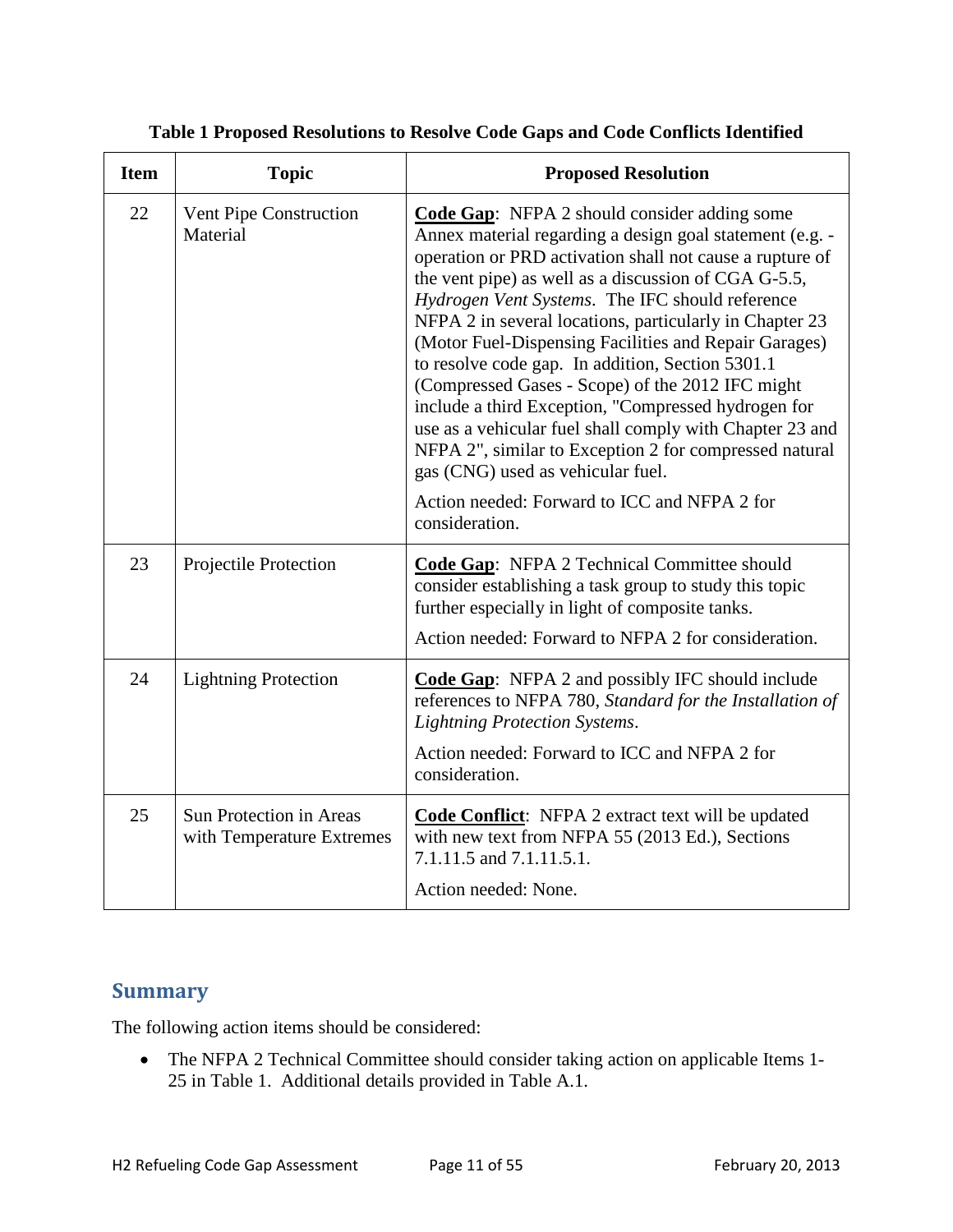- The appropriate IFC Technical Committees should consider taking action on applicable Items 1-25 in Table 1. Additional details provided in Table A.1.
- Develop a checklist of all code provisions that are relevant to the review of such a facility; i.e. include a list of those code provisions that are ok as is.

#### <span id="page-14-0"></span>**References**

- API RP 2003, *Protection Against Ignitions Arising Out of Static, Lightning, and Stray Currents*, 2008, American Petroleum Institute, Washington, D.C.
- *ASME Boiler and Pressure Vessel Code*, 2010, American Society of Mechanical Engineers, Fairfield, New Jersey.
- ASME B31.3*, Process Piping*, 2012, American Society of Mechanical Engineers, Fairfield, New Jersey.
- BS EN 1081: *Resilient Floor Coverings. Determination of the Electrical Resistance*, 1998, British Standards Institution, London, United Kingdom.
- CGA G-5.5, *Hydrogen Vent Systems*, 2007, Compressed Gas Association, Chantilly, Virginia.
- CGA S-1.1, *Pressure Relief Device Standards – Part 1 – Cylinders for Compressed Gases,* 2011, Compressed Gas Association, Chantilly, Virginia.
- CGA S-1.2, *Pressure Relief Device Standards – Part 2 – Cargo and Portable Tanks for Compressed Gases*, 1995, Compressed Gas Association, Chantilly, Virginia.
- CGA S-1.3, *Pressure Relief Device Standards – Part 3 – Stationary Storage Containers for Compressed Gases*, 2008, Compressed Gas Association, Chantilly, Virginia.
- *International Building Code* (IBC), 2012, International Code Council, Washington, D.C.
- *International Fire Code* (IFC), 2009 and 2012 Editions, International Code Council, Washington, D.C.
- NFPA 1, *Fire Code*, 2009 and 2012 Editions, National Fire Protection Association, Quincy, Massachusetts.
- NFPA 2, *Hydrogen Technologies Code*, 2011, National Fire Protection Association, Quincy, Massachusetts.
- NFPA 30A, *Code for Motor Fuel Dispensing Facilities and Repair Garages*, 2012, National Fire Protection Association, Quincy, Massachusetts.
- NFPA 52, *Vehicular Gaseous Fuel Systems Code*, 2010, National Fire Protection Association, Quincy, Massachusetts.
- NFPA 55, *Compressed Gases and Cryogenic Fluids Code*, 2013, National Fire Protection Association, Quincy, Massachusetts.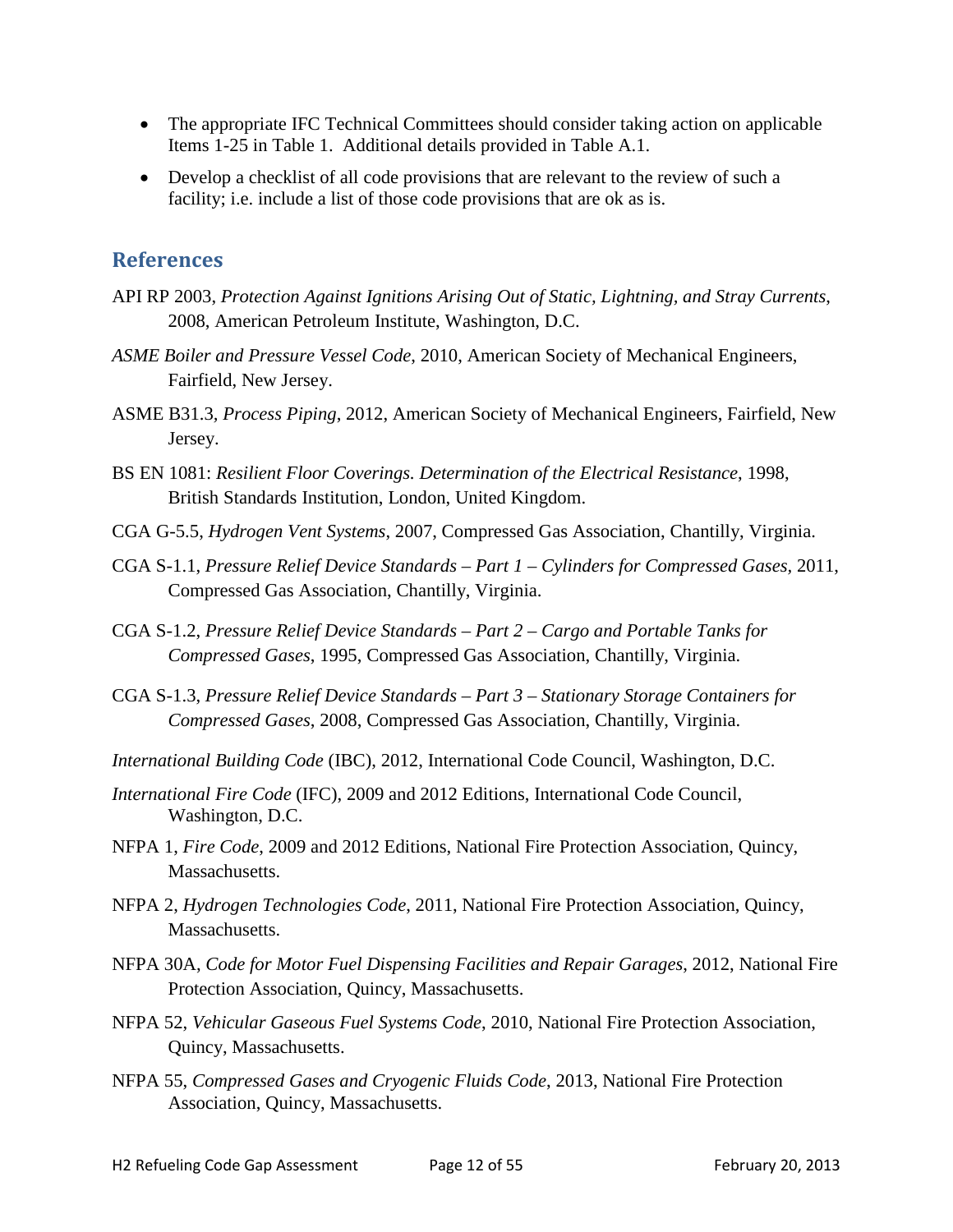- NFPA 68, *Standard on Explosion Protection by Deflagration Venting*, 2007, National Fire Protection Association, Quincy, Massachusetts.
- NFPA 69, *Standard on Explosion Prevention Systems*, 2008, National Fire Protection Association, Quincy, Massachusetts.
- NFPA 70, *National Electrical Code*, 2011, National Fire Protection Association, Quincy, Massachusetts.
- NFPA 400, *Hazardous Materials Code*, 2013, National Fire Protection Association, Quincy, Massachusetts.
- NFPA 495, *Explosive Materials Code*, 2010, National Fire Protection Association, Quincy, Massachusetts.
- NFPA 780, *Standard for the Installation of Lightning Protection Systems*, 2011, National Fire Protection Association, Quincy, Massachusetts.
- SAE J2600, *Compressed Hydrogen Surface Vehicle Fueling Connection Devices*, 2012, SAE International, Warrendale, Pennsylvania.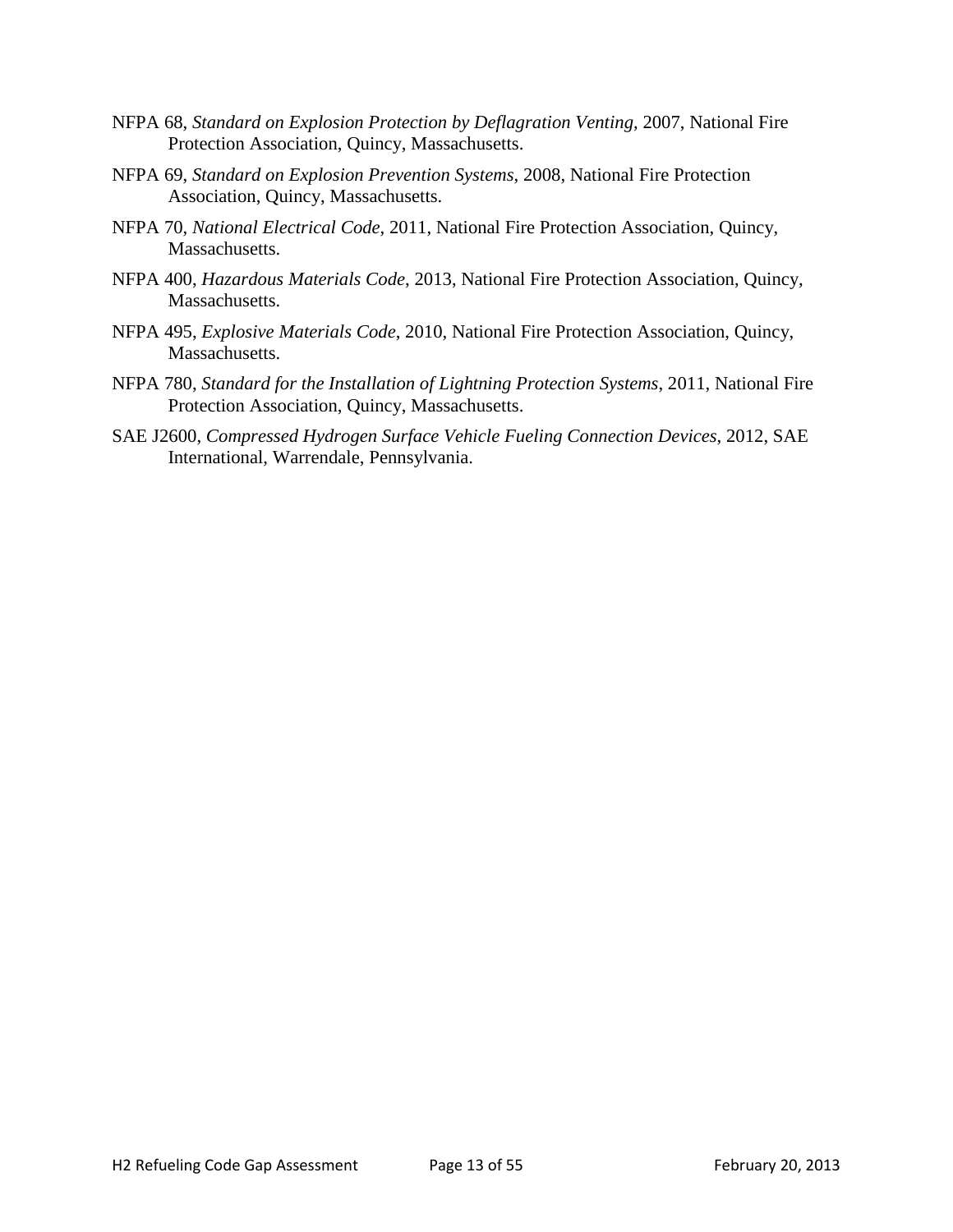<span id="page-16-0"></span>

|      | Table A.1 Hydrogen Refueling Station Code Observations                                                                                                                                                                                                                                                                                                                                                                                                                                                                                                                                                                                                                                                                                                                                                                                                                                                                                                                                                                                                                                                                                                                  |                                                                                                                                                                                                                                                                                                                                                                                                                                                                                                                                           |                                |                                |                                                                                                                                                                                                                                                                                                                                                                                                                                                                                                                                                                                                                                                                                                                                                                   |
|------|-------------------------------------------------------------------------------------------------------------------------------------------------------------------------------------------------------------------------------------------------------------------------------------------------------------------------------------------------------------------------------------------------------------------------------------------------------------------------------------------------------------------------------------------------------------------------------------------------------------------------------------------------------------------------------------------------------------------------------------------------------------------------------------------------------------------------------------------------------------------------------------------------------------------------------------------------------------------------------------------------------------------------------------------------------------------------------------------------------------------------------------------------------------------------|-------------------------------------------------------------------------------------------------------------------------------------------------------------------------------------------------------------------------------------------------------------------------------------------------------------------------------------------------------------------------------------------------------------------------------------------------------------------------------------------------------------------------------------------|--------------------------------|--------------------------------|-------------------------------------------------------------------------------------------------------------------------------------------------------------------------------------------------------------------------------------------------------------------------------------------------------------------------------------------------------------------------------------------------------------------------------------------------------------------------------------------------------------------------------------------------------------------------------------------------------------------------------------------------------------------------------------------------------------------------------------------------------------------|
| Item | Topic / Gap / Conflict                                                                                                                                                                                                                                                                                                                                                                                                                                                                                                                                                                                                                                                                                                                                                                                                                                                                                                                                                                                                                                                                                                                                                  | NFPA 2 (2011 Ed.) Requirement                                                                                                                                                                                                                                                                                                                                                                                                                                                                                                             | NFPA 52 (2010 Ed.) Requirement | NFPA 55 (2013 Ed.) Requirement | <b>Other Code / Standard</b><br>Requirement                                                                                                                                                                                                                                                                                                                                                                                                                                                                                                                                                                                                                                                                                                                       |
|      | <b>Canopies used to Support Gaseous Hydrogen</b><br><b>Systems</b><br>Construction Requirements for Canopies with<br>GH2 above. The 2012 IBC contains<br>construction requirements for canopies (with<br>H2 above) but NFPA 2/52 do not. NFPA 2<br>Committee might consider similar Type I<br>construction requirements or move to delete<br>canopy content from IFC.<br>Panel Input: NFPA 30A has some canopy<br>requirements for hydrogen.<br>Canopy requirements were requested by<br>industry early on. Need to keep IBC/IFC<br>content. NFPA 1 states won't get this content<br>unless they are put into an NFPA document.<br>Weather protection canopies over a dispenser<br>may be different than storage of GH2 on top of<br>the canopy. The IBC construction<br>requirements are good text that should get<br>into the NFPA system. Valid code concern.<br>Proposed Resolution: NFPA 2 should include<br>text similar to IBC for installations involving<br>canopies used to support gaseous hydrogen<br>systems. If the construction requirements are<br>to be eliminated, then the ability to locate<br>hydrogen on top of canopies should be<br>prohibited. | No requirement for construction with<br>GH2 above. One reference to LH2<br>dispensers below canopies:<br>11.3.1.17 Dispenser Installations<br>Beneath Canopies. Where [LH2]<br>dispensers are installed beneath a<br>canopy or enclosure, either the canopy<br>or enclosure shall be designed to<br>prevent accumulation or entrapment of<br>ignitable vapors or all electrical<br>equipment installed beneath the<br>canopy or enclosure shall<br>be suitable for Class I, Division 2<br>hazardous (classified) locations.<br>[30A:12.4] | No requirement.                | No requirement.                | IBC (2012) Chapter 4 Special<br><b>Detailed Requirements Based on</b><br><b>Use and Occupancy</b><br>406 Motor-Vehicle-Related<br><b>Occupancies</b><br>406.7 Motor fuel-dispensing<br>facilities.<br>406.7.2 Canopies.<br>406.7.2.1 Canopies used to<br>support gaseous hydrogen<br>systems. Canopies that are used to<br>shelter dispensing operations<br>where flammable compressed<br>gases are located on the roof of<br>the canopy shall be in accordance<br>with the following:<br>1. The canopy shall meet or<br>exceed Type I construction<br>requirements.<br>2. Operations located under<br>canopies shall be limited to<br>refueling only.<br>3. The canopy shall be<br>constructed in a manner that<br>prevents the accumulation of<br>hydrogen gas. |
|      |                                                                                                                                                                                                                                                                                                                                                                                                                                                                                                                                                                                                                                                                                                                                                                                                                                                                                                                                                                                                                                                                                                                                                                         |                                                                                                                                                                                                                                                                                                                                                                                                                                                                                                                                           |                                |                                |                                                                                                                                                                                                                                                                                                                                                                                                                                                                                                                                                                                                                                                                                                                                                                   |

## **Appendix A**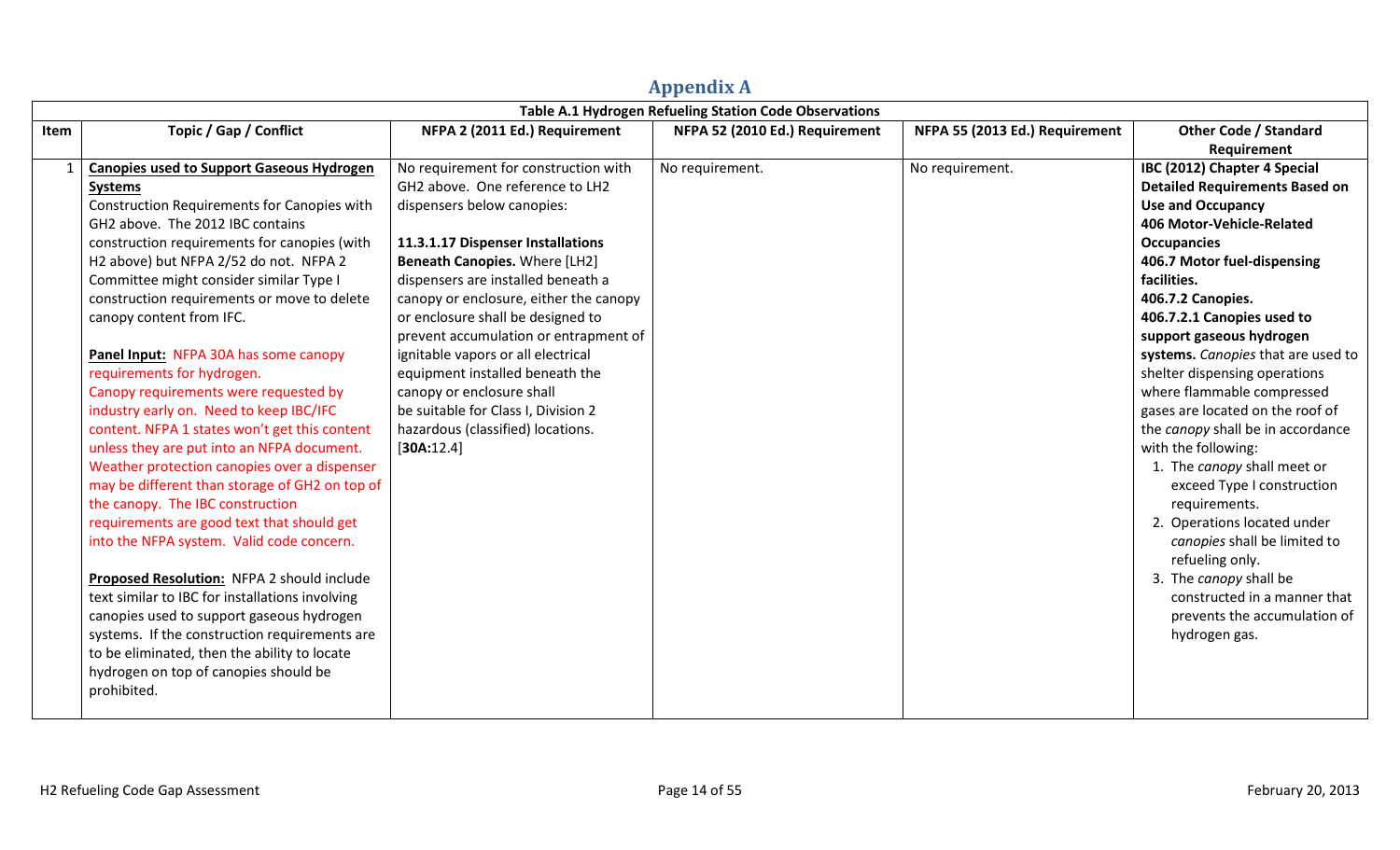|      | Table A.1 Hydrogen Refueling Station Code Observations      |                                           |                                           |                                     |                                       |
|------|-------------------------------------------------------------|-------------------------------------------|-------------------------------------------|-------------------------------------|---------------------------------------|
| Item | Topic / Gap / Conflict                                      | NFPA 2 (2011 Ed.) Requirement             | NFPA 52 (2010 Ed.) Requirement            | NFPA 55 (2013 Ed.) Requirement      | <b>Other Code / Standard</b>          |
|      |                                                             |                                           |                                           |                                     | Requirement                           |
|      | <b>Weather Protection</b>                                   | <b>6.6 Weather Protection.</b>            | <b>Chapter 9 GH2 Compression, Gas</b>     | <b>6.6 Weather Protection.</b>      | IBC (2012) Chapter 4 Special          |
|      | Weather protection requirements vary slightly               | 6.6.1 Classification of Weather           | <b>Processing, Storage and Dispensing</b> | 6.6.1 For other than explosive      | <b>Detailed Requirements Based on</b> |
|      | between NFPA 2/52 and the IBC / NFPA 55.                    | <b>Protection as an Indoor Versus</b>     | <b>Systems</b>                            | materials and hazardous materials   | <b>Use and Occupancy</b>              |
|      | IBC and NFPA 55 require noncombustible                      | <b>Outdoor Area.</b>                      | 9.3 System Siting.                        | presenting a detonation hazard, a   | <b>414 Hazardous Materials</b>        |
|      | construction and limits maximum size. Also,                 | 6.6.1.1 A weather protection structure    | 9.3.2 Outdoors.                           | weather protection structure shall  | 414.6 Outdoor storage, dispensing     |
|      | separation distance requirements may vary                   | shall be permitted to be used for         | 9.3.2.1.1* Weather Protection.            | be permitted to be used for         | and use.                              |
|      | depending on applicable fire code.                          | sheltering hydrogen in outdoor storage    | Where weather protection is               | sheltering outdoor storage or use   | 414.6.1 Weather protection.           |
|      |                                                             | or use areas, without requiring these     | provided for sheltering outside           | areas, without requiring such       | Where weather protection is           |
|      | Panel Input: This will be addressed in 2013                 | areas to be classified as indoor storage. | hazardous material storage or use         | areas to be classified as indoor    | provided for sheltering outdoor       |
|      | NFPA 55. May need to make sure that the                     | 6.6.1.2 For such storage or use areas to  | areas, such storage or use areas shall    | storage or use.                     | hazardous material storage or use     |
|      | correct requirements from NFPA 55 Ch 7 gets                 | be regulated as outdoor storage or use,   | be considered outside storage or use      | 6.6.2 Weather protected areas       | areas, such areas shall be            |
|      | into 2.7.1.11.5.1 for sun exposure. Need to                 | compliance with conditions in 6.6.1.4     | areas, provided that all of the           | constructed in accordance with      | considered outdoor storage or use     |
|      | keep the 1500 $\text{ft}^2$ limit to limit the size. Cannot | and 6.6.2 shall be required. [55:6.5.2.2] | following conditions are met:             | 6.6.3 shall be regulated as outdoor | when the weather protection           |
|      | allow gas accumulation.                                     | 6.6.1.3 Where storage or use areas are    | (1) Supports and walls shall not          | storage or use.                     | structure complies with Sections      |
|      |                                                             | provided with weather protection that     | obstruct more than one side or            | 6.6.2.1 Weather protected areas     | 414.6.1.1 through 414.6.1.3.          |
|      | Proposed Resolution: The 2013 Edition of                    | does not comply with these conditions,    | more than 25 percent of the               | that are not constructed in         | [F] 414.6.1.1 Walls. Walls shall not  |
|      | NFPA 55 is now coordinated with the 2012 IBC.               | the storage or use area shall be          | perimeter of the storage or use           | accordance with 6.6.3 shall be      | obstruct more than one side of the    |
|      | The code conflict in NFPA 2 should be resolved              | regulated as an indoor storage or         | area. [5000:34.2.5(1)]                    | regulated as indoor storage or      | structure.                            |
|      | at the next code cycle when the extract text                | use area. [55:6.5.2.3]                    | (2) The distance from the structure       | use.                                | <b>Exception: Walls shall be</b>      |
|      | from NFPA 55 is updated.                                    | 6.6.1.4 Supports and walls shall not      | and the structural supports to            | 6.6.3 Buildings or structures used  | permitted to obstruct portions of     |
|      |                                                             | obstruct more than one side or more       | buildings, lot lines, public ways,        | for weather protection shall be in  | multiple sides of the structure,      |
|      |                                                             | than 25 percent of the perimeter of the   | or means of egress to a public            | accordance with the following:      | provided that the obstructed area     |
|      |                                                             | storage or use area. [55:6.5.3]           | way shall not be less than the            | (1) The building or structure       | is not greater than 25 percent of     |
|      |                                                             | 6.6.2 Structure Separation Distances.     | distance required by NFPA 1 for           | shall be constructed of             | the structure's perimeter.            |
|      |                                                             | 6.6.2.1 The distance from the structure   | an outside hazardous material             | noncombustible materials.           | [F] 414.6.1.2 Separation distance.    |
|      |                                                             | and the structural supports to            | storage or use area without               | (2) Walls shall not obstruct        | The distance from the structure to    |
|      |                                                             | buildings, lot lines, public ways or      | weather protection.                       | more than one side of the           | buildings, lot lines, public ways or  |
|      |                                                             | means of egress to a public way shall     | [5000:34.2.5(2)]                          | structure.                          | means of egress to a public way       |
|      |                                                             | not be less than the distance required    | (3) Weather-protection structures         | (3) Walls shall be permitted to     | shall be not less than the distance   |
|      |                                                             | for an outside hazardous material         | constructed in accordance with            | obstruct portions of multiple       | required for an outside hazardous     |
|      |                                                             | storage or use area without weather       | 9.3.2.1.1 shall not contain               | sides of the structure,             | material storage or use area          |
|      |                                                             | protection. [55:6.5.4.1]                  | explosive or detonable                    | provided that the obstructed        | without weather protection.           |
|      |                                                             | 6.6.2.2 Where the weather protection      | materials. [5000:34.2.5(3)]               | area does not exceed 25             | [F] 414.6.1.3 Noncombustible          |
|      |                                                             | structure is constructed of               | A.9.3.2.1.1 Hydrogen is not               | percent of the structure's          | construction. The overhead            |
|      |                                                             | noncombustible materials, reductions      | considered an "explosive or               | perimeter area.                     | structure shall be of approved        |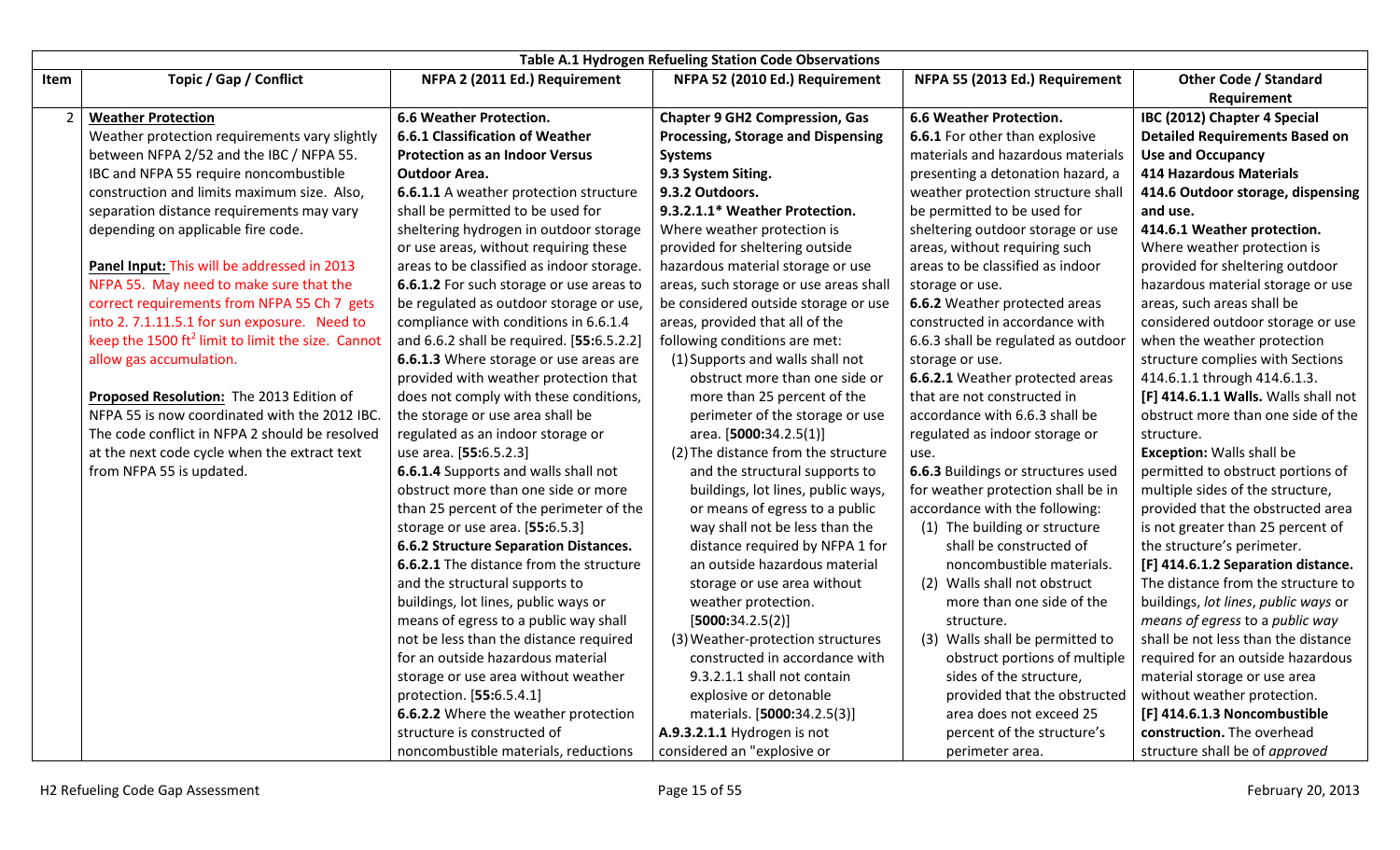|      | Table A.1 Hydrogen Refueling Station Code Observations |                                                                                                                                                                                                                  |                                |                                                                                                                                                                                                                                                                                                                                                                                                                                                                                                                                                                                                                                                                                                                                                                                                                       |                                                                                                                                                                                                        |
|------|--------------------------------------------------------|------------------------------------------------------------------------------------------------------------------------------------------------------------------------------------------------------------------|--------------------------------|-----------------------------------------------------------------------------------------------------------------------------------------------------------------------------------------------------------------------------------------------------------------------------------------------------------------------------------------------------------------------------------------------------------------------------------------------------------------------------------------------------------------------------------------------------------------------------------------------------------------------------------------------------------------------------------------------------------------------------------------------------------------------------------------------------------------------|--------------------------------------------------------------------------------------------------------------------------------------------------------------------------------------------------------|
| Item | Topic / Gap / Conflict                                 | NFPA 2 (2011 Ed.) Requirement                                                                                                                                                                                    | NFPA 52 (2010 Ed.) Requirement | NFPA 55 (2013 Ed.) Requirement                                                                                                                                                                                                                                                                                                                                                                                                                                                                                                                                                                                                                                                                                                                                                                                        | <b>Other Code / Standard</b>                                                                                                                                                                           |
|      |                                                        |                                                                                                                                                                                                                  |                                |                                                                                                                                                                                                                                                                                                                                                                                                                                                                                                                                                                                                                                                                                                                                                                                                                       | Requirement                                                                                                                                                                                            |
|      |                                                        | in the separation distance shall be<br>permitted based on the use of fire<br>barrier walls where permitted for<br>specific materials in accordance<br>with the requirements of Chapters 7<br>and 8. [55:6.5.4.2] | detonable" material per se     | (4) The building or structure<br>shall be limited to a<br>maximum area of 1500 $\text{ft}^2$<br>$(140 \text{ m}^2)$ , with increases in<br>area allowed by the building<br>code based on occupancy<br>and type of construction.<br>(5) The distance from the<br>structure constructed as<br>weather protection to<br>buildings, lot lines, public<br>ways, or means of egress to<br>a public way shall not be less<br>than the distance required<br>for an outside hazardous<br>material storage or use area<br>without weather protection<br>based on the hazard<br>classification of the<br>materials contained.<br>(6) Reductions in separation<br>distance shall be permitted<br>based on the use of fire<br>barrier walls where<br>permitted for specific<br>materials in accordance with<br>the requirements of | noncombustible construction with<br>a maximum area of 1,500 square<br>feet (140 m <sup>2</sup> ).<br><b>Exception:</b> The maximum area is<br>permitted to be increased as<br>provided by Section 506. |
|      |                                                        |                                                                                                                                                                                                                  |                                | Chapters 7 through 11.                                                                                                                                                                                                                                                                                                                                                                                                                                                                                                                                                                                                                                                                                                                                                                                                |                                                                                                                                                                                                        |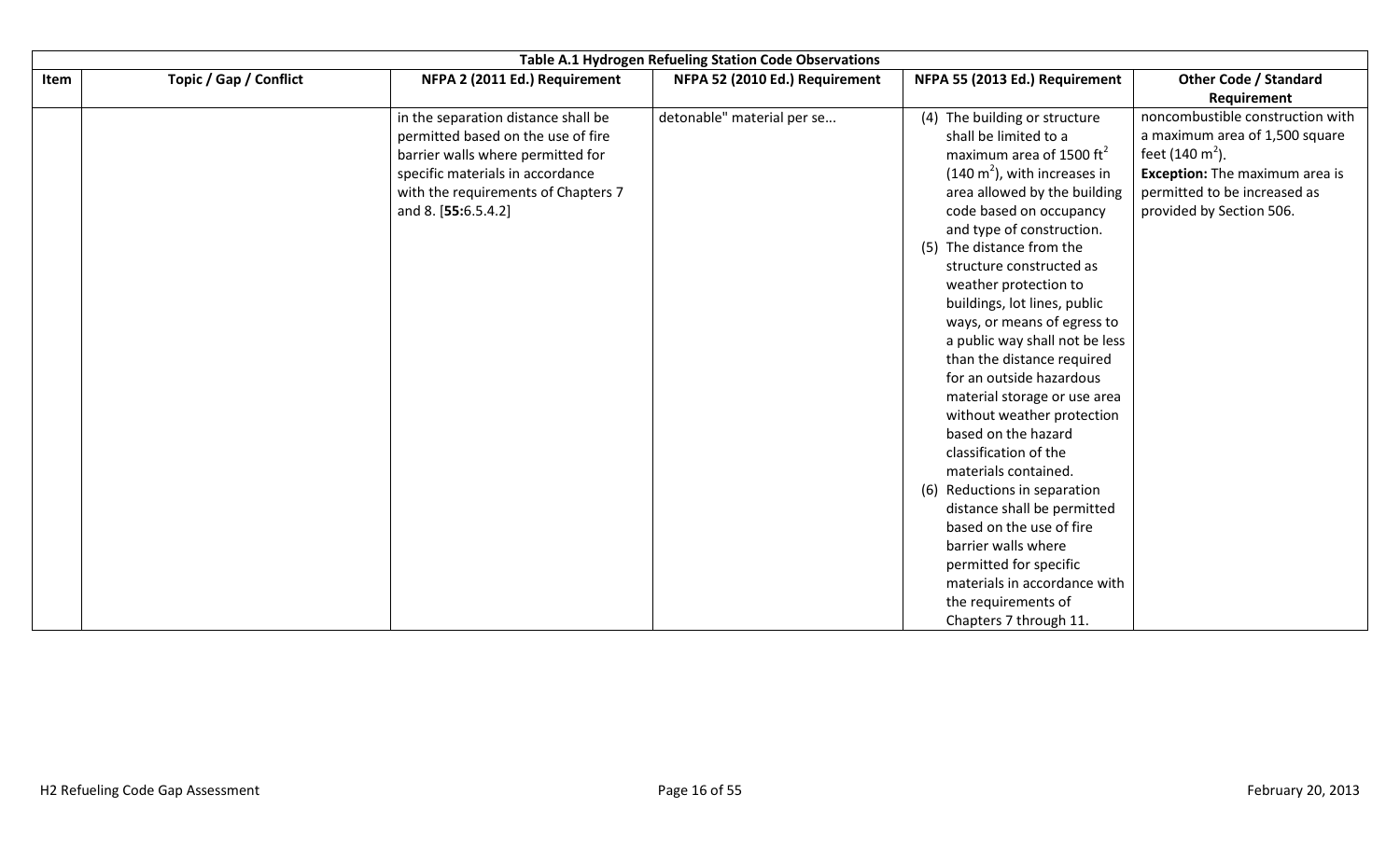|      | Table A.1 Hydrogen Refueling Station Code Observations |                                             |                                                          |                                                          |                                   |
|------|--------------------------------------------------------|---------------------------------------------|----------------------------------------------------------|----------------------------------------------------------|-----------------------------------|
| Item | Topic / Gap / Conflict                                 | NFPA 2 (2011 Ed.) Requirement               | NFPA 52 (2010 Ed.) Requirement                           | NFPA 55 (2013 Ed.) Requirement                           | <b>Other Code / Standard</b>      |
|      |                                                        |                                             |                                                          |                                                          | Requirement                       |
|      | <b>Vehicle Impact Protection:</b>                      | 4.14 Protection From Vehicular              | <b>Chapter 9 GH2 Compression, Gas</b>                    | <b>Chapter 4 General Requirements</b>                    | IFC (2009 & 2012) Chapter 3       |
|      | Vehicle Impact Protection Requirements Vary            | Damage.                                     | <b>Processing, Storage and Dispensing</b>                | 4.11 Protection from Vehicular                           | <b>General Requirements</b>       |
|      | Slightly between NFPA 2/52/55 and the IFC.             | 4.14.1 When required, guard posts or        | <b>Systems</b>                                           | Damage.                                                  | 312 Vehicle Impact Protection     |
|      | IFC to consider increasing clearance to                | other approved means                        | 9.2 General System Requirements.                         | 4.11.1.2 Where guard posts are                           | 312.2 Posts.                      |
|      | protected object to 5 feet for additional safety       | shall be provided to protect against        | 9.2.5 Equipment Security and                             | installed, the posts shall meet                          | Guard posts shall comply with all |
|      | or NFPA 1/400 to reduce to 3 feet since                | physical damage in accordance               | <b>Vehicle Protection</b>                                | the following criteria:                                  | of the following requirements:    |
|      | minimum post height is 3 feet.                         | with Section 4.1.5.                         | 9.2.5.4 Where guard posts are                            | (1) They shall be constructed of                         | 1. Constructed of steel not less  |
|      |                                                        | 4.14.1.1 Guard posts or other approved      | installed, the posts shall meet                          | steel not less than 4 in. (102 mm)                       | than 4 inches (102 mm) in         |
|      | (NFPA 1/2/52/55/400 more stringent than IFC)           | means shall be provided                     | the following criteria:                                  | in diameter and concrete filled.                         | diameter and concrete filled.     |
|      |                                                        | to protect the following areas where        | (1) They shall be constructed of                         | (2) They shall be spaced not more                        | 2. Spaced not more than 4 feet    |
|      | Panel Input: 3 feet is too small. Should have 5        | subject to vehicular                        | steel not less than 4 in. (10 cm)                        | than 4 ft (1.2 m) between posts on                       | (1219 mm) between posts           |
|      | feet for access purposes. Not really worth             | damage: [1:60.1.15.1]                       | in diameter and concrete filled.                         | center.                                                  | on center.                        |
|      | pursuing. Too hard to change the top level             | (1)*Storage tanks and connected             | (2) They shall be spaced not more                        | (3) They shall be set not less than                      | 3. Set not less than 3 feet (914  |
|      | codes (NFPA 1, IFC).                                   | piping, valves, and fittings                | than 4 ft (1.2 m) between posts                          | 3 ft (0.9 m) deep in a concrete                          | mm) deep in a concrete            |
|      |                                                        | [1:60.1.15.1(1)]                            | on center.                                               | footing of not less than a 15 in.                        | footing of not less than a 15-    |
|      | Proposed Resolution: NFPA 1, Fire Code, and            | (2) Dispensing areas [1:60.1.15.1(2)]       | (3) They shall be set not less than 3                    | (381 mm) diameter.                                       | inch (381 mm) diameter.           |
|      | NFPA 400, Hazardous Materials Code, are the            | $(3)$ Use areas $[1:60.1.15.1(3)]$          | ft (0.9 m) deep in a concrete                            | (4) They shall be set with the top                       | 4. Set with the top of the posts  |
|      | source documents from which NFPA 2/52/55               | 4.14.1.2 Where guard posts are              | footing of not less than a 15 in.                        | of the posts not less than 3 ft                          | not less than 3 feet (914         |
|      | extract this text. NFPA 1 and NFPA 400 should          | installed, the posts shall meet the         | (38 cm) diameter.                                        | (0.9 m) above ground.                                    | mm) above ground.                 |
|      | be coordinated with the IFC. IFC Technical             | following criteria: [1:60.1.15.2]           | (4) They shall be set with the top of                    | (5) They shall be located not less                       | 5. Located not less than 3 feet   |
|      | Committee should consider revising                     | (1) They shall be constructed of steel      | the posts not less than 3 ft (0.9                        | than $\frac{5 \text{ ft}}{1.5 \text{ m}}$ from the tank. | (914 mm) from the                 |
|      | requirement to 5 feet. If rejected by IFC, then        | not less than 4 in. in diameter and         | m) above ground.                                         | [400:6.1.9.2]                                            | protected object.                 |
|      | the reasoning should be forwarded to NFPA 1/           | concrete filled. [1:60.1.15.2(1)]           | (5) They shall be located not less                       | <b>Chapter 7 Compressed Gases</b>                        |                                   |
|      | 400 Technical Committees to consider revising          | (2) They shall be spaced not more than      | than $\frac{5 \text{ ft}}{1.5 \text{ m}}$ from the tank. | 7.1 General.                                             |                                   |
|      | the 5 feet to 3 feet in their documents. If 5          | 4 ft (1.2 m) between posts on center.       | [1:60.1.15.2]                                            | 7.1.9 Security.                                          |                                   |
|      | feet is required for access purposes, then a           | [1:60.1.15.2(2)]                            |                                                          | 7.1.9.3 Physical Protection.                             |                                   |
|      | separate clear space requirement should be             | (3) They shall be set not less than 3 ft    |                                                          | 7.1.9.3.2 Guard posts or other                           |                                   |
|      | considered for NFPA 2 since equipment access           | deep in a concrete footing of not less      |                                                          | means shall be provided to                               |                                   |
|      | for routine inspection, testing and                    | than a 15 in. diameter. [1:60.1.15.2(3)]    |                                                          | protect compressed gas cylinders,                        |                                   |
|      | maintenance is a separate issue from vehicle           | (4) They shall be set with the top of the   |                                                          | containers, tanks, and systems                           |                                   |
|      | impact protection.                                     | posts not less than 3 ft (0.9 m) above      |                                                          | indoors and outdoors from                                |                                   |
|      |                                                        | ground. [1:60.1.15.2(4)]                    |                                                          | vehicular damage in accordance                           |                                   |
|      |                                                        | (5) They shall be located not less than 5   |                                                          | with Section 4.11.                                       |                                   |
|      |                                                        | <b>ft</b> from the tank. $[1:60.1.15.2(5)]$ |                                                          |                                                          |                                   |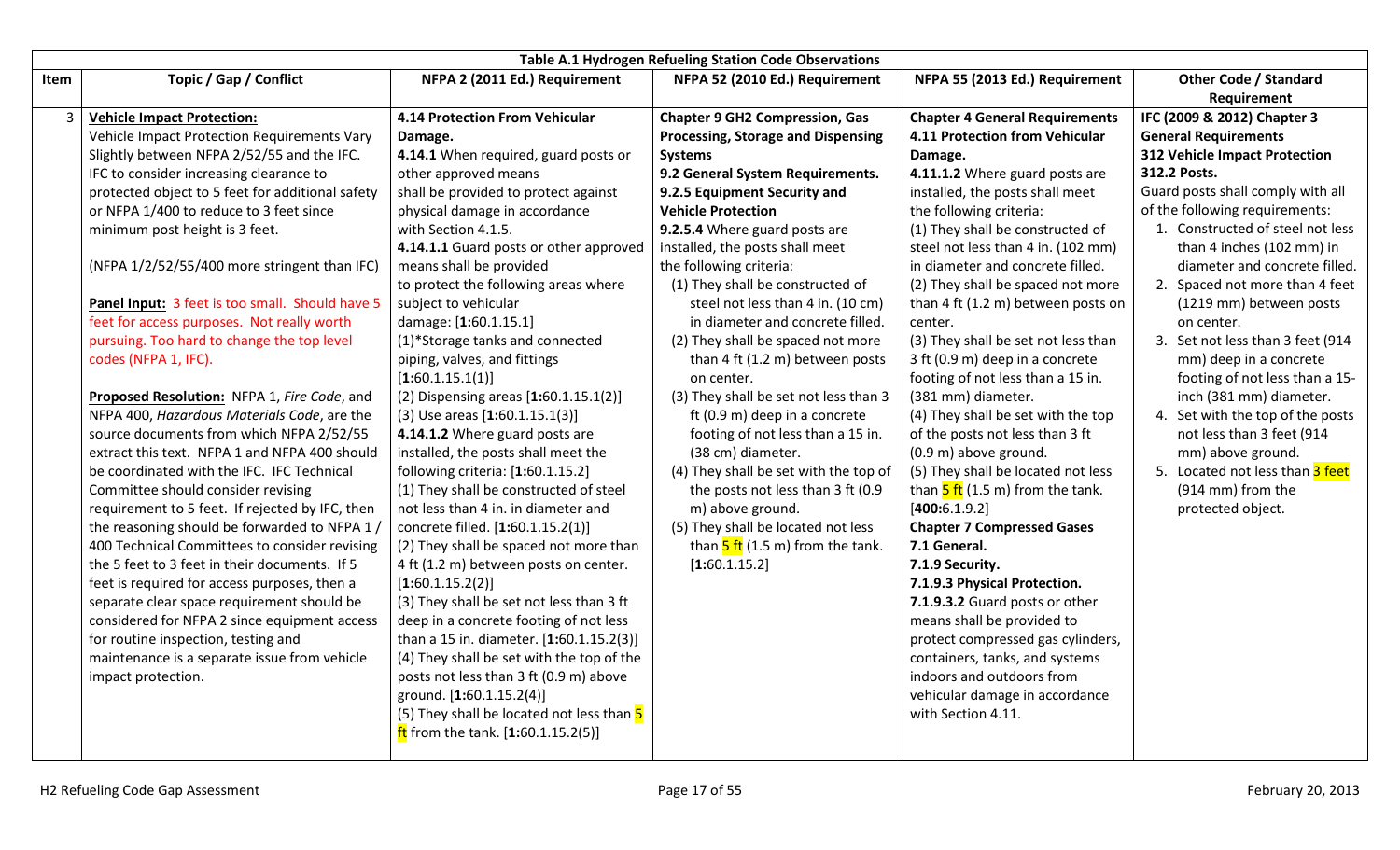|      | Table A.1 Hydrogen Refueling Station Code Observations |                               |                                |                                |                                      |  |
|------|--------------------------------------------------------|-------------------------------|--------------------------------|--------------------------------|--------------------------------------|--|
| Item | Topic / Gap / Conflict                                 | NFPA 2 (2011 Ed.) Requirement | NFPA 52 (2010 Ed.) Requirement | NFPA 55 (2013 Ed.) Requirement | <b>Other Code / Standard</b>         |  |
|      |                                                        |                               |                                |                                | Requirement                          |  |
|      | IFC Scope Statements in Chapters 53 and 58:            | Not Applicable                | Not Applicable                 | Not Applicable                 | IFC (2012) Chapter 53 Compressed     |  |
|      | IFC 2012 Chapter 53 - Compressed Gases                 |                               |                                |                                | Gases                                |  |
|      | Scope statement contains an Exception for              |                               |                                |                                | 5301 General                         |  |
|      | compressed natural gas (CNG) for use as a              |                               |                                |                                | 5301.1 Scope. Storage, use and       |  |
|      | vehicular fuel but there is not a similar              |                               |                                |                                | handling of compressed gases in      |  |
|      | exception for refueling with compressed                |                               |                                |                                | compressed gas containers,           |  |
|      | hydrogen. Similarly, the Flammable Gas                 |                               |                                |                                | cylinders, tanks and systems shall   |  |
|      | chapter Scope statement references NFPA 55             |                               |                                |                                | comply with this chapter, including  |  |
|      | and other IFC chapters, including IFC Chapter          |                               |                                |                                | those gases regulated elsewhere in   |  |
|      | 23 (Motor Fuel-Dispensing Facilities and Repair        |                               |                                |                                | this code                            |  |
|      | Garages), but omits NFPA 2.                            |                               |                                |                                | <b>Exceptions:</b>                   |  |
|      |                                                        |                               |                                |                                | 1. Gases used as refrigerants in     |  |
|      | Do we need additional pointers to NFPA 2 for           |                               |                                |                                | refrigeration systems (see           |  |
|      | H2 refueling to comply with Chapter 23 and             |                               |                                |                                | Section 606).                        |  |
|      | NFPA 2? IFC refers to NFPA 52 ONLY in                  |                               |                                |                                | 2. Compressed natural gas            |  |
|      | Section 5301.1 in regard to CNG.                       |                               |                                |                                | (CNG) for use as a vehicular         |  |
|      |                                                        |                               |                                |                                | fuel shall comply with               |  |
|      | Panel Input: This is needed. CGA will submit           |                               |                                |                                | Chapter 23, NFPA 52 and the          |  |
|      | proposal to reference NFPA 55 in IFC. NREL             |                               |                                |                                | <b>International Fuel Gas Code.</b>  |  |
|      | may also push for references to NFPA 2 and/or          |                               |                                |                                | IFC (2012) Chapter 58 Flammable      |  |
|      | NFPA 55 in the IFC.                                    |                               |                                |                                | <b>Gases and Flammable Cryogenic</b> |  |
|      |                                                        |                               |                                |                                | <b>Fluids</b>                        |  |
|      | <b>Proposed Resolution:</b> The IFC Technical          |                               |                                |                                | 5801 General                         |  |
|      | Committee should reference NFPA 2 in several           |                               |                                |                                | 5801.1 Scope. The storage and use    |  |
|      | locations, particularly in Chapter 23 (Motor           |                               |                                |                                | of flammable gases and flammable     |  |
|      | Fuel-Dispensing Facilities and Repair Garages)         |                               |                                |                                | cryogenic fluids shall be in         |  |
|      | and the Scope statements in Sections 5301.1            |                               |                                |                                | accordance with this chapter and     |  |
|      | and 5801.1.                                            |                               |                                |                                | NFPA 55.  Hydrogen motor fuel-       |  |
|      |                                                        |                               |                                |                                | dispensing stations and repair       |  |
|      |                                                        |                               |                                |                                | garages and their associated         |  |
|      |                                                        |                               |                                |                                | above-ground hydrogen storage        |  |
|      |                                                        |                               |                                |                                | systems shall also be designed and   |  |
|      |                                                        |                               |                                |                                | constructed in accordance with       |  |
|      |                                                        |                               |                                |                                | Chapter 23.                          |  |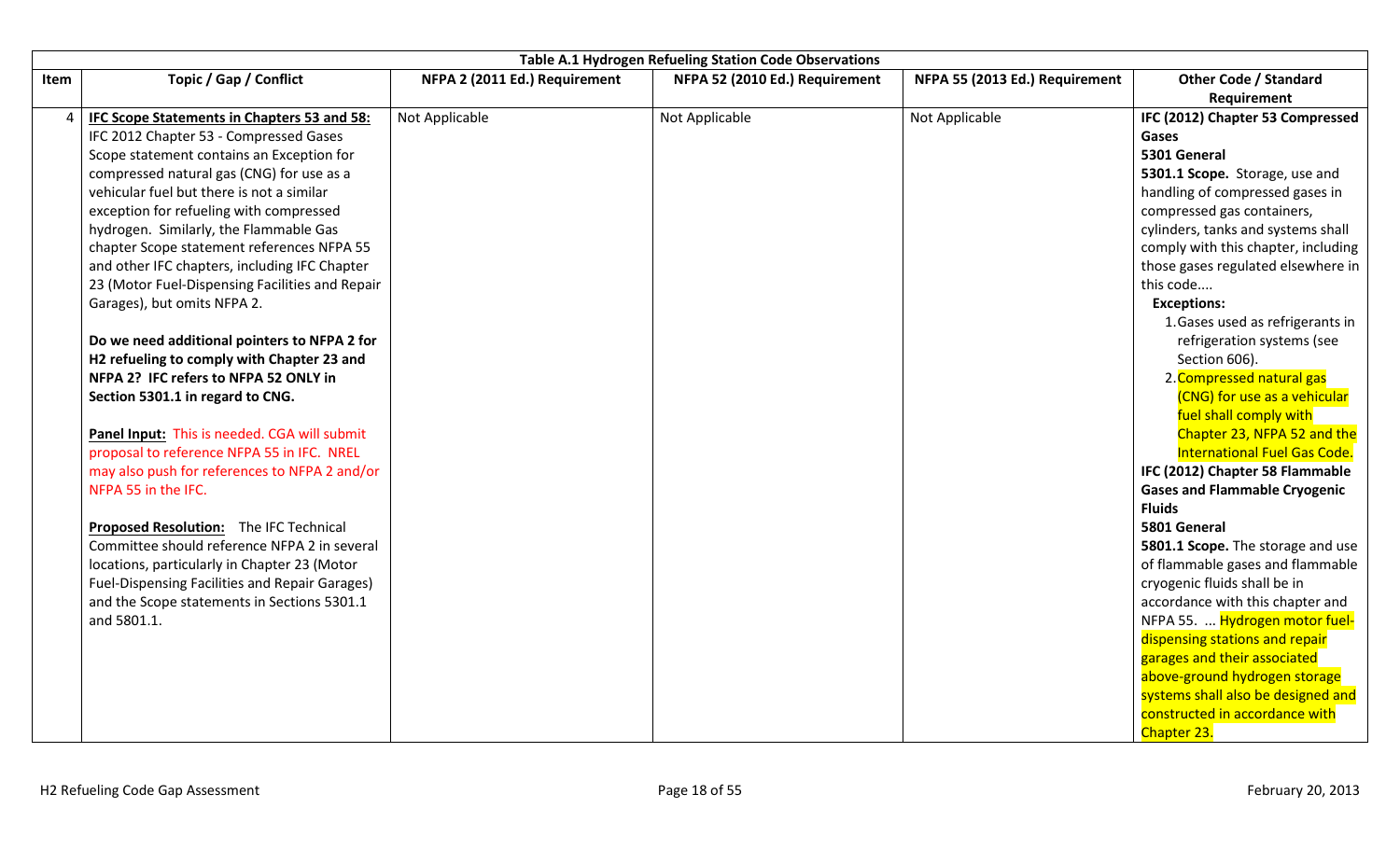|      | Table A.1 Hydrogen Refueling Station Code Observations |                                             |                                           |                                         |                                     |
|------|--------------------------------------------------------|---------------------------------------------|-------------------------------------------|-----------------------------------------|-------------------------------------|
| Item | Topic / Gap / Conflict                                 | NFPA 2 (2011 Ed.) Requirement               | NFPA 52 (2010 Ed.) Requirement            | NFPA 55 (2013 Ed.) Requirement          | <b>Other Code / Standard</b>        |
|      |                                                        |                                             |                                           |                                         | Requirement                         |
|      | <b>Indoor Explosion Control</b>                        | <b>Chapter 6 General Hydrogen</b>           | <b>Chapter 9 GH2 Compression, Gas</b>     | 6.9 Explosion Control. Explosion        | IFC (2012) Chapter 9 Fire           |
|      | Explosion control not required per IFC unless          | <b>Requirements</b>                         | <b>Processing, Storage and Dispensing</b> | control shall be provided as            | <b>Protection Systems</b>           |
|      | quantity of flammable gas exceeds MAQ or               | 6.9* Explosion Control.                     | <b>Systems</b>                            | required by Table 6.9 in                | 911 Explosion Control               |
|      | where an explosion hazard exists, such as a            | 6.9.1 Explosion control shall be            | 9.3 System Siting.                        | accordance with NFPA68,                 | 911.1 General. Explosion control    |
|      | dispensing operation. (Rooms containing                | provided where the quantity of GH2 or       | 9.3.3 Indoors.                            | <b>Standard on Explosion Protection</b> | shall be provided in the following  |
|      | dispensing and use of hazardous materials              | LH2 in storage or use exceed the            | 9.3.3 Indoors.                            | by Deflagration Venting, or NFPA        | locations:                          |
|      | when an explosive environment can occur                | quantity thresholds requiring special       | 9.3.3.1 General. Compression, gas         | 69, Standard on Explosion               | 1. Where a structure, room or       |
|      | because of the characteristics or nature of the        | provisions as listed in Table 6.4.1.1 or    | processing, dispensing equipment,         | Prevention Systems, where               | space is occupied for               |
|      | hazardous materials or as result of the                | where otherwise required.                   | and storage containers connected for      | amounts of compressed gases in          | purposes involving explosion        |
|      | dispensing or use process per Footnote d in IFC        | 6.9.2 When explosion control is             | use shall be permitted to be located      | storage or use exceed the quantity      | hazards as identified in Table      |
|      | Table 911.1.) NFPA 52 requires explosion               | required, it shall be provided by one or    | inside of buildings reserved              | thresholds requiring special            | 911.1.                              |
|      | venting for rooms within buildings regardless          | both of the following methods:              | exclusively for these purposes or in      | provisions.                             | 2. Where quantities of              |
|      | of quantity.                                           | (1) Explosion prevention in accordance      | rooms within or attached to buildings     | <b>Table 6.9 Explosion Control</b>      | hazardous materials                 |
|      |                                                        | with 6.9.3                                  | used for other purposes in                | Requirements requires explosion         | specified in Table 911.1            |
|      | Panel Input: NFPA 2 is correlated with IFC for         | (2) Deflagration venting in accordance      | accordance with Section 9.3.              | venting or prevention systems for       | exceed the maximum                  |
|      | >MAQ, then venting is required. This should            | with 6.9.4                                  | 9.3.3.3 Dispensing. Fuel dispensing       | non-liquefied or liquefied              | allowable quantities in Table       |
|      | be OK with NFPA 2 except for fueling where             | 6.9.3* Explosion Prevention. When           | indoors shall be in accordance            | flammable gas.                          | $5003.1.1(1)$ .                     |
|      | the venting requirement is there. Indoor fast          | provided, explosion prevention shall be     | with 9.3.3.3.                             |                                         | Such areas shall be provided with   |
|      | fill in 52 does require venting. This is also in       | in accordance with one or more of the       | 9.3.3.3.1 Deflagration Venting.           | <b>Chapter 10 Bulk Hydrogen</b>         | explosion (deflagration) venting,   |
|      | NFPA 2. Should be worked into I codes.                 | methods specified in NFPA 69,               | When used, deflagration (explosion)       | <b>Compressed Gas Systems</b>           | explosion (deflagration)            |
|      | Indoor fueling differences should be                   | <b>Standard on Explosion Prevention</b>     | venting shall be provided in exterior     | 10.6 Indoor Bulk Hydrogen               | prevention systems, or barricades   |
|      | addressed. Adding reference to NFPA 2 in the           | Systems.                                    | walls and roofs only.                     | <b>Compressed Gas Systems.</b>          | in accordance with this section and |
|      | IFC (in addition to the existing IFC                   | 6.9.4* Deflagration Venting. When           | 9.3.3.3.2 Vents shall be permitted to     | 10.6.3 Hydrogen Gas Rooms.              | NFPA 69, or NFPA 495 as             |
|      | requirements) could really help here.                  | provided, explosion protection by the       | consist of any one or any                 | 10.6.3.3 Explosion control shall be     | applicable. Deflagration venting    |
|      |                                                        | use of deflagration venting shall be in     | combination of the following:             | provided in accordance with the         | shall not be utilized as a means to |
|      | Proposed Resolution: IFC requirement for               | accordance with NFPA68, Standard on         | (1) Walls of light material               | requirements of Section 6.9.            | protect buildings from detonation   |
|      | explosion control in the case of hydrogen              | <b>Explosion Protection by Deflagration</b> | (2) Lightly fastened hatch covers         |                                         | hazards.                            |
|      | dispensing indoors is a little vague and               | Venting.                                    | (3) Lightly fastened, outward             |                                         |                                     |
|      | contained in a footnote to Table 911.1. This           | <b>Chapter 7 Gaseous Hydrogen</b>           | opening doors in exterior walls           |                                         | Table 911.1, Explosion Control      |
|      | footnote text is subjective and does not               | 7.3 Bulk GH2 Systems.                       | (4) Lightly fastened walls or roofs       |                                         | Requirements, requires explosion    |
|      | automatically trigger explosion control for            | 7.3.2 Bulk GH2 Systems Storage.             | (5) Other methods in accordance           |                                         | control where explosion hazards     |
|      | indoor dispensing as it does in NFPA 2 / 52.           | 7.3.2.2 Indoor Storage.                     | with NFPA 69, Standard on                 |                                         | exist. Per the Table footnote,      |
|      | IFC Committee should include a reference to            | 7.3.2.2.2 Detached Buildings.               | <b>Explosion Prevention Systems</b>       |                                         | "Rooms containing dispensing and    |
|      | NFPA 2 in Table 911.1 and/or Section 2309.             | 7.3.2.2.2.3* Explosion control shall be     | 9.3.3.4 Rooms Within Buildings.           |                                         | use of hazardous materials when     |
|      |                                                        | provided in accordance with the             | 9.3.3.4.3 At least one wall shall be an   |                                         | an explosive environment can        |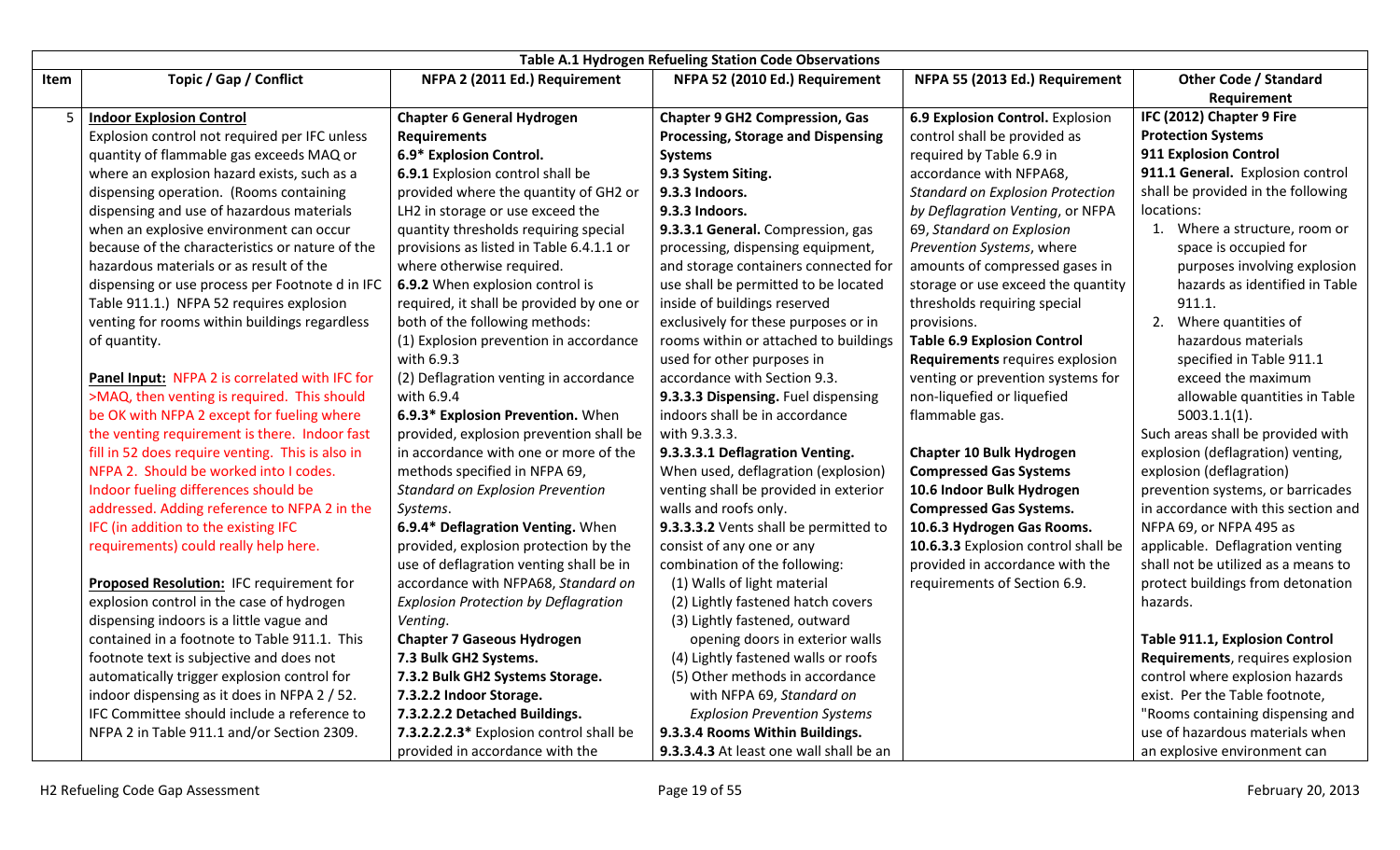|      | <b>Table A.1 Hydrogen Refueling Station Code Observations</b> |                                           |                                      |                                |                                    |  |  |
|------|---------------------------------------------------------------|-------------------------------------------|--------------------------------------|--------------------------------|------------------------------------|--|--|
| Item | Topic / Gap / Conflict                                        | NFPA 2 (2011 Ed.) Requirement             | NFPA 52 (2010 Ed.) Requirement       | NFPA 55 (2013 Ed.) Requirement | <b>Other Code / Standard</b>       |  |  |
|      |                                                               |                                           |                                      |                                | Requirement                        |  |  |
|      |                                                               | requirements of Section 6.9.              | exterior wall.                       |                                | occur because of the               |  |  |
|      |                                                               | [55:10.4.4.3]                             | 9.3.3.4.4 Explosion venting shall be |                                | characteristics or nature of the   |  |  |
|      |                                                               | <b>Chapter 10 GH2 Vehicle Fueling</b>     | provided in accordance with          |                                | hazardous materials or as a result |  |  |
|      |                                                               | <b>Facilities</b>                         | 9.3.3.3.1.                           |                                | of the dispensing or use process." |  |  |
|      |                                                               | 10.3 Dispensing.                          |                                      |                                |                                    |  |  |
|      |                                                               | 10.3.2 Dispensing to The Public.          |                                      |                                |                                    |  |  |
|      |                                                               | 10.3.2.2 Indoor Public Fueling.           |                                      |                                |                                    |  |  |
|      |                                                               | 10.3.2.2.1 General.                       |                                      |                                |                                    |  |  |
|      |                                                               | 10.3.2.2.1.1 Dispensing. Fuel             |                                      |                                |                                    |  |  |
|      |                                                               | dispensing indoors shall be in            |                                      |                                |                                    |  |  |
|      |                                                               | accordance with 10.3.2.2. [52:9.3.3.3]    |                                      |                                |                                    |  |  |
|      |                                                               | 10.3.2.2.1.2 Deflagration Venting.        |                                      |                                |                                    |  |  |
|      |                                                               | When used, deflagration (explosion)       |                                      |                                |                                    |  |  |
|      |                                                               | venting shall be provided in exterior     |                                      |                                |                                    |  |  |
|      |                                                               | walls and roofs only. [52:9.3.3.3.1]      |                                      |                                |                                    |  |  |
|      |                                                               | 10.3.2.2.1.3 Vents shall be permitted to  |                                      |                                |                                    |  |  |
|      |                                                               | consist of any one or any combination     |                                      |                                |                                    |  |  |
|      |                                                               | of the following: [52:9.3.3.3.2]          |                                      |                                |                                    |  |  |
|      |                                                               | (1) Walls of light material               |                                      |                                |                                    |  |  |
|      |                                                               | [52:9.3.3.3.2(1)]                         |                                      |                                |                                    |  |  |
|      |                                                               | (2) Lightly fastened hatch covers         |                                      |                                |                                    |  |  |
|      |                                                               | [52:9.3.3.3.2(2)]                         |                                      |                                |                                    |  |  |
|      |                                                               | (3) Lightly fastened, outward opening     |                                      |                                |                                    |  |  |
|      |                                                               | doors in exterior walls [52:9.3.3.3.2(3)] |                                      |                                |                                    |  |  |
|      |                                                               | (4) Lightly fastened walls or roofs       |                                      |                                |                                    |  |  |
|      |                                                               | [52:9.3.3.3.2(4)]                         |                                      |                                |                                    |  |  |
|      |                                                               | (5) Other methods in accordance with      |                                      |                                |                                    |  |  |
|      |                                                               | NFPA 69, Standard on Explosion            |                                      |                                |                                    |  |  |
|      |                                                               | Prevention Systems [52:9.3.3.3.2(5)]      |                                      |                                |                                    |  |  |
|      |                                                               | 10.3.2.2.1.5 Rooms Within Buildings.      |                                      |                                |                                    |  |  |
|      |                                                               | (B) At least one wall shall be an         |                                      |                                |                                    |  |  |
|      |                                                               | exterior wall. [52:9.3.3.4.3]             |                                      |                                |                                    |  |  |
|      |                                                               | (C) Explosion venting shall be provided   |                                      |                                |                                    |  |  |
|      |                                                               | in accordance with 10.3.2.2.1.2 and       |                                      |                                |                                    |  |  |
|      |                                                               | 10.3.2.2.1.3. [52:9.3.3.4.4]              |                                      |                                |                                    |  |  |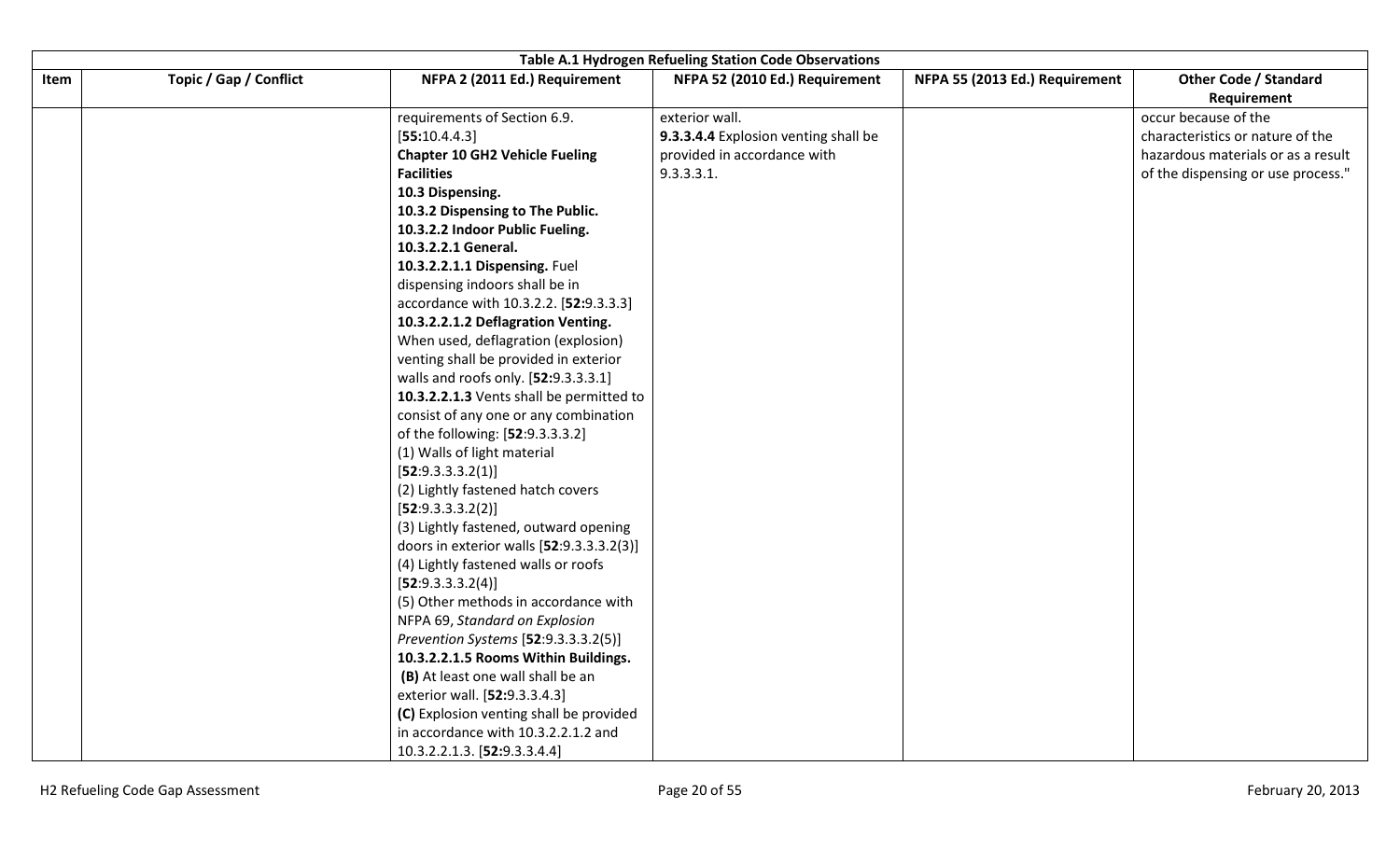| Table A.1 Hydrogen Refueling Station Code Observations                                                                                                                                                                                                                                                                                                                                                                                                                                                                                                                                                                                                                                                                                                                                       |                                                                                                                                                                                                                    |                                                                                                                                                                                              |                                                                                                                                                                                                                                                                                                                                                                                                                                                                                                                                                                                                                                                      |                                                                                                                                                                                            |      |
|----------------------------------------------------------------------------------------------------------------------------------------------------------------------------------------------------------------------------------------------------------------------------------------------------------------------------------------------------------------------------------------------------------------------------------------------------------------------------------------------------------------------------------------------------------------------------------------------------------------------------------------------------------------------------------------------------------------------------------------------------------------------------------------------|--------------------------------------------------------------------------------------------------------------------------------------------------------------------------------------------------------------------|----------------------------------------------------------------------------------------------------------------------------------------------------------------------------------------------|------------------------------------------------------------------------------------------------------------------------------------------------------------------------------------------------------------------------------------------------------------------------------------------------------------------------------------------------------------------------------------------------------------------------------------------------------------------------------------------------------------------------------------------------------------------------------------------------------------------------------------------------------|--------------------------------------------------------------------------------------------------------------------------------------------------------------------------------------------|------|
| NFPA 55 (2013 Ed.) Requirement<br><b>Other Code / Standard</b>                                                                                                                                                                                                                                                                                                                                                                                                                                                                                                                                                                                                                                                                                                                               | NFPA 52 (2010 Ed.) Requirement                                                                                                                                                                                     |                                                                                                                                                                                              | NFPA 2 (2011 Ed.) Requirement                                                                                                                                                                                                                                                                                                                                                                                                                                                                                                                                                                                                                        | Topic / Gap / Conflict                                                                                                                                                                     | Item |
| Requirement                                                                                                                                                                                                                                                                                                                                                                                                                                                                                                                                                                                                                                                                                                                                                                                  |                                                                                                                                                                                                                    |                                                                                                                                                                                              |                                                                                                                                                                                                                                                                                                                                                                                                                                                                                                                                                                                                                                                      |                                                                                                                                                                                            |      |
| IFC (2012) Chapter 9 Fire                                                                                                                                                                                                                                                                                                                                                                                                                                                                                                                                                                                                                                                                                                                                                                    |                                                                                                                                                                                                                    | <b>Chapter 9 GH2 Compression, Gas</b>                                                                                                                                                        | 10.3.2.2 Indoor Public Fueling.                                                                                                                                                                                                                                                                                                                                                                                                                                                                                                                                                                                                                      | <b>Deflagration Venting:</b>                                                                                                                                                               | 6    |
| <b>Protection Systems</b>                                                                                                                                                                                                                                                                                                                                                                                                                                                                                                                                                                                                                                                                                                                                                                    |                                                                                                                                                                                                                    | <b>Processing, Storage and Dispensing</b>                                                                                                                                                    | 10.3.2.2.1 General.                                                                                                                                                                                                                                                                                                                                                                                                                                                                                                                                                                                                                                  | IFC requirements for deflagration venting are                                                                                                                                              |      |
| 911 Explosion Control                                                                                                                                                                                                                                                                                                                                                                                                                                                                                                                                                                                                                                                                                                                                                                        |                                                                                                                                                                                                                    | <b>Systems</b>                                                                                                                                                                               | 10.3.2.2.1.1 Dispensing. Fuel                                                                                                                                                                                                                                                                                                                                                                                                                                                                                                                                                                                                                        | more detailed and provide additional guidance                                                                                                                                              |      |
| 911.2 Required deflagration                                                                                                                                                                                                                                                                                                                                                                                                                                                                                                                                                                                                                                                                                                                                                                  |                                                                                                                                                                                                                    | 9.3 System Siting.                                                                                                                                                                           | dispensing indoors shall be in                                                                                                                                                                                                                                                                                                                                                                                                                                                                                                                                                                                                                       | on design. Should NFPA 2 provide additional                                                                                                                                                |      |
| venting. Areas that are required                                                                                                                                                                                                                                                                                                                                                                                                                                                                                                                                                                                                                                                                                                                                                             |                                                                                                                                                                                                                    | 9.3.3 Indoors.                                                                                                                                                                               | accordance with 10.3.2.2. [52:9.3.3.3]                                                                                                                                                                                                                                                                                                                                                                                                                                                                                                                                                                                                               | guidance or specifically request an engineering                                                                                                                                            |      |
| to be provided with deflagration                                                                                                                                                                                                                                                                                                                                                                                                                                                                                                                                                                                                                                                                                                                                                             |                                                                                                                                                                                                                    | 9.3.3.3 Dispensing.                                                                                                                                                                          | 10.3.2.2.1.2 Deflagration Venting.                                                                                                                                                                                                                                                                                                                                                                                                                                                                                                                                                                                                                   | analysis to justify design of deflagration                                                                                                                                                 |      |
| venting shall comply with the                                                                                                                                                                                                                                                                                                                                                                                                                                                                                                                                                                                                                                                                                                                                                                |                                                                                                                                                                                                                    | 9.3.3.3.1 Deflagration Venting.                                                                                                                                                              | When used, deflagration (explosion)                                                                                                                                                                                                                                                                                                                                                                                                                                                                                                                                                                                                                  | venting.                                                                                                                                                                                   |      |
| following:                                                                                                                                                                                                                                                                                                                                                                                                                                                                                                                                                                                                                                                                                                                                                                                   |                                                                                                                                                                                                                    | When used, deflagration (explosion)                                                                                                                                                          | venting shall be provided in exterior                                                                                                                                                                                                                                                                                                                                                                                                                                                                                                                                                                                                                |                                                                                                                                                                                            |      |
|                                                                                                                                                                                                                                                                                                                                                                                                                                                                                                                                                                                                                                                                                                                                                                                              |                                                                                                                                                                                                                    | venting shall be provided in exterior                                                                                                                                                        | walls and roofs only. [52:9.3.3.3.1]                                                                                                                                                                                                                                                                                                                                                                                                                                                                                                                                                                                                                 | Panel Input: Similar approach. Add NFPA 2                                                                                                                                                  |      |
| exposing surrounding areas                                                                                                                                                                                                                                                                                                                                                                                                                                                                                                                                                                                                                                                                                                                                                                   |                                                                                                                                                                                                                    |                                                                                                                                                                                              |                                                                                                                                                                                                                                                                                                                                                                                                                                                                                                                                                                                                                                                      |                                                                                                                                                                                            |      |
|                                                                                                                                                                                                                                                                                                                                                                                                                                                                                                                                                                                                                                                                                                                                                                                              |                                                                                                                                                                                                                    |                                                                                                                                                                                              |                                                                                                                                                                                                                                                                                                                                                                                                                                                                                                                                                                                                                                                      |                                                                                                                                                                                            |      |
|                                                                                                                                                                                                                                                                                                                                                                                                                                                                                                                                                                                                                                                                                                                                                                                              |                                                                                                                                                                                                                    |                                                                                                                                                                                              |                                                                                                                                                                                                                                                                                                                                                                                                                                                                                                                                                                                                                                                      |                                                                                                                                                                                            |      |
|                                                                                                                                                                                                                                                                                                                                                                                                                                                                                                                                                                                                                                                                                                                                                                                              |                                                                                                                                                                                                                    |                                                                                                                                                                                              |                                                                                                                                                                                                                                                                                                                                                                                                                                                                                                                                                                                                                                                      |                                                                                                                                                                                            |      |
|                                                                                                                                                                                                                                                                                                                                                                                                                                                                                                                                                                                                                                                                                                                                                                                              |                                                                                                                                                                                                                    |                                                                                                                                                                                              |                                                                                                                                                                                                                                                                                                                                                                                                                                                                                                                                                                                                                                                      |                                                                                                                                                                                            |      |
|                                                                                                                                                                                                                                                                                                                                                                                                                                                                                                                                                                                                                                                                                                                                                                                              |                                                                                                                                                                                                                    |                                                                                                                                                                                              |                                                                                                                                                                                                                                                                                                                                                                                                                                                                                                                                                                                                                                                      |                                                                                                                                                                                            |      |
|                                                                                                                                                                                                                                                                                                                                                                                                                                                                                                                                                                                                                                                                                                                                                                                              |                                                                                                                                                                                                                    |                                                                                                                                                                                              |                                                                                                                                                                                                                                                                                                                                                                                                                                                                                                                                                                                                                                                      |                                                                                                                                                                                            |      |
|                                                                                                                                                                                                                                                                                                                                                                                                                                                                                                                                                                                                                                                                                                                                                                                              |                                                                                                                                                                                                                    |                                                                                                                                                                                              |                                                                                                                                                                                                                                                                                                                                                                                                                                                                                                                                                                                                                                                      |                                                                                                                                                                                            |      |
|                                                                                                                                                                                                                                                                                                                                                                                                                                                                                                                                                                                                                                                                                                                                                                                              |                                                                                                                                                                                                                    |                                                                                                                                                                                              |                                                                                                                                                                                                                                                                                                                                                                                                                                                                                                                                                                                                                                                      |                                                                                                                                                                                            |      |
|                                                                                                                                                                                                                                                                                                                                                                                                                                                                                                                                                                                                                                                                                                                                                                                              |                                                                                                                                                                                                                    |                                                                                                                                                                                              |                                                                                                                                                                                                                                                                                                                                                                                                                                                                                                                                                                                                                                                      |                                                                                                                                                                                            |      |
|                                                                                                                                                                                                                                                                                                                                                                                                                                                                                                                                                                                                                                                                                                                                                                                              |                                                                                                                                                                                                                    |                                                                                                                                                                                              |                                                                                                                                                                                                                                                                                                                                                                                                                                                                                                                                                                                                                                                      |                                                                                                                                                                                            |      |
|                                                                                                                                                                                                                                                                                                                                                                                                                                                                                                                                                                                                                                                                                                                                                                                              |                                                                                                                                                                                                                    |                                                                                                                                                                                              |                                                                                                                                                                                                                                                                                                                                                                                                                                                                                                                                                                                                                                                      |                                                                                                                                                                                            |      |
|                                                                                                                                                                                                                                                                                                                                                                                                                                                                                                                                                                                                                                                                                                                                                                                              |                                                                                                                                                                                                                    |                                                                                                                                                                                              |                                                                                                                                                                                                                                                                                                                                                                                                                                                                                                                                                                                                                                                      |                                                                                                                                                                                            |      |
|                                                                                                                                                                                                                                                                                                                                                                                                                                                                                                                                                                                                                                                                                                                                                                                              |                                                                                                                                                                                                                    |                                                                                                                                                                                              |                                                                                                                                                                                                                                                                                                                                                                                                                                                                                                                                                                                                                                                      |                                                                                                                                                                                            |      |
|                                                                                                                                                                                                                                                                                                                                                                                                                                                                                                                                                                                                                                                                                                                                                                                              |                                                                                                                                                                                                                    |                                                                                                                                                                                              |                                                                                                                                                                                                                                                                                                                                                                                                                                                                                                                                                                                                                                                      |                                                                                                                                                                                            |      |
|                                                                                                                                                                                                                                                                                                                                                                                                                                                                                                                                                                                                                                                                                                                                                                                              |                                                                                                                                                                                                                    |                                                                                                                                                                                              |                                                                                                                                                                                                                                                                                                                                                                                                                                                                                                                                                                                                                                                      |                                                                                                                                                                                            |      |
|                                                                                                                                                                                                                                                                                                                                                                                                                                                                                                                                                                                                                                                                                                                                                                                              |                                                                                                                                                                                                                    |                                                                                                                                                                                              |                                                                                                                                                                                                                                                                                                                                                                                                                                                                                                                                                                                                                                                      |                                                                                                                                                                                            |      |
|                                                                                                                                                                                                                                                                                                                                                                                                                                                                                                                                                                                                                                                                                                                                                                                              |                                                                                                                                                                                                                    |                                                                                                                                                                                              |                                                                                                                                                                                                                                                                                                                                                                                                                                                                                                                                                                                                                                                      |                                                                                                                                                                                            |      |
|                                                                                                                                                                                                                                                                                                                                                                                                                                                                                                                                                                                                                                                                                                                                                                                              |                                                                                                                                                                                                                    |                                                                                                                                                                                              |                                                                                                                                                                                                                                                                                                                                                                                                                                                                                                                                                                                                                                                      |                                                                                                                                                                                            |      |
|                                                                                                                                                                                                                                                                                                                                                                                                                                                                                                                                                                                                                                                                                                                                                                                              |                                                                                                                                                                                                                    |                                                                                                                                                                                              |                                                                                                                                                                                                                                                                                                                                                                                                                                                                                                                                                                                                                                                      |                                                                                                                                                                                            |      |
|                                                                                                                                                                                                                                                                                                                                                                                                                                                                                                                                                                                                                                                                                                                                                                                              |                                                                                                                                                                                                                    |                                                                                                                                                                                              |                                                                                                                                                                                                                                                                                                                                                                                                                                                                                                                                                                                                                                                      |                                                                                                                                                                                            |      |
|                                                                                                                                                                                                                                                                                                                                                                                                                                                                                                                                                                                                                                                                                                                                                                                              |                                                                                                                                                                                                                    |                                                                                                                                                                                              |                                                                                                                                                                                                                                                                                                                                                                                                                                                                                                                                                                                                                                                      |                                                                                                                                                                                            |      |
|                                                                                                                                                                                                                                                                                                                                                                                                                                                                                                                                                                                                                                                                                                                                                                                              |                                                                                                                                                                                                                    |                                                                                                                                                                                              |                                                                                                                                                                                                                                                                                                                                                                                                                                                                                                                                                                                                                                                      |                                                                                                                                                                                            |      |
|                                                                                                                                                                                                                                                                                                                                                                                                                                                                                                                                                                                                                                                                                                                                                                                              |                                                                                                                                                                                                                    |                                                                                                                                                                                              |                                                                                                                                                                                                                                                                                                                                                                                                                                                                                                                                                                                                                                                      |                                                                                                                                                                                            |      |
|                                                                                                                                                                                                                                                                                                                                                                                                                                                                                                                                                                                                                                                                                                                                                                                              |                                                                                                                                                                                                                    |                                                                                                                                                                                              |                                                                                                                                                                                                                                                                                                                                                                                                                                                                                                                                                                                                                                                      |                                                                                                                                                                                            |      |
| 1. Walls, ceilings and roofs<br>shall be designed to resist a<br>minimum internal pressure<br>of 100 pounds per square<br>foot (psf). The minimum<br>internal design pressure shall<br>not be less than five times<br>the maximum internal relief<br>pressure specified in Section<br>911.2, Item 5.<br>2. Deflagration venting shall be<br>provided only in exterior<br>walls and roofs.<br><b>Exception: Where sufficient</b><br>exterior wall and roof<br>venting cannot be provided<br>because of inadequate<br>exterior wall or roof area,<br>deflagration venting shall be<br>allowed by specially<br>designed shafts vented to<br>the exterior of the building.<br>Deflagration venting shall be<br>3.<br>designed to prevent<br>unacceptable structural<br>damage. Where relieving a | (2) Lightly fastened hatch covers<br>opening doors in exterior walls<br>(4) Lightly fastened walls or roofs<br>(5) Other methods in accordance<br>with NFPA 69, Standard on<br><b>Explosion Prevention Systems</b> | walls and roofs only.<br>9.3.3.3.2 Vents shall be permitted to<br>consist of any one or any<br>combination of the following:<br>(1) Walls of light material<br>(3) Lightly fastened, outward | 10.3.2.2.1.3 Vents shall be permitted to<br>consist of any one or any combination<br>of the following: [52:9.3.3.3.2]<br>(1) Walls of light material<br>[52:9.3.3.3.2(1)]<br>(2) Lightly fastened hatch covers<br>[52:9.3.3.3.2(2)]<br>(3) Lightly fastened, outward opening<br>doors in exterior walls [52:9.3.3.3.2(3)]<br>(4) Lightly fastened walls or roofs<br>[52:9.3.3.3.2(4)]<br>(5) Other methods in accordance with<br>NFPA 69, Standard on Explosion<br>Prevention Systems [52:9.3.3.3.2(5)]<br>10.3.2.2.1.4 Where applicable, snow<br>loads shall be included in the<br>calculations of the building [venting<br>system]. [52:9.3.3.3.3] | reference in IFC to direct users to use NFPA 2<br>in addition to those in IFC.<br>Proposed Resolution: IFC should reference<br>NFPA 2 to direct users to use NFPA 2 in<br>addition to IFC. |      |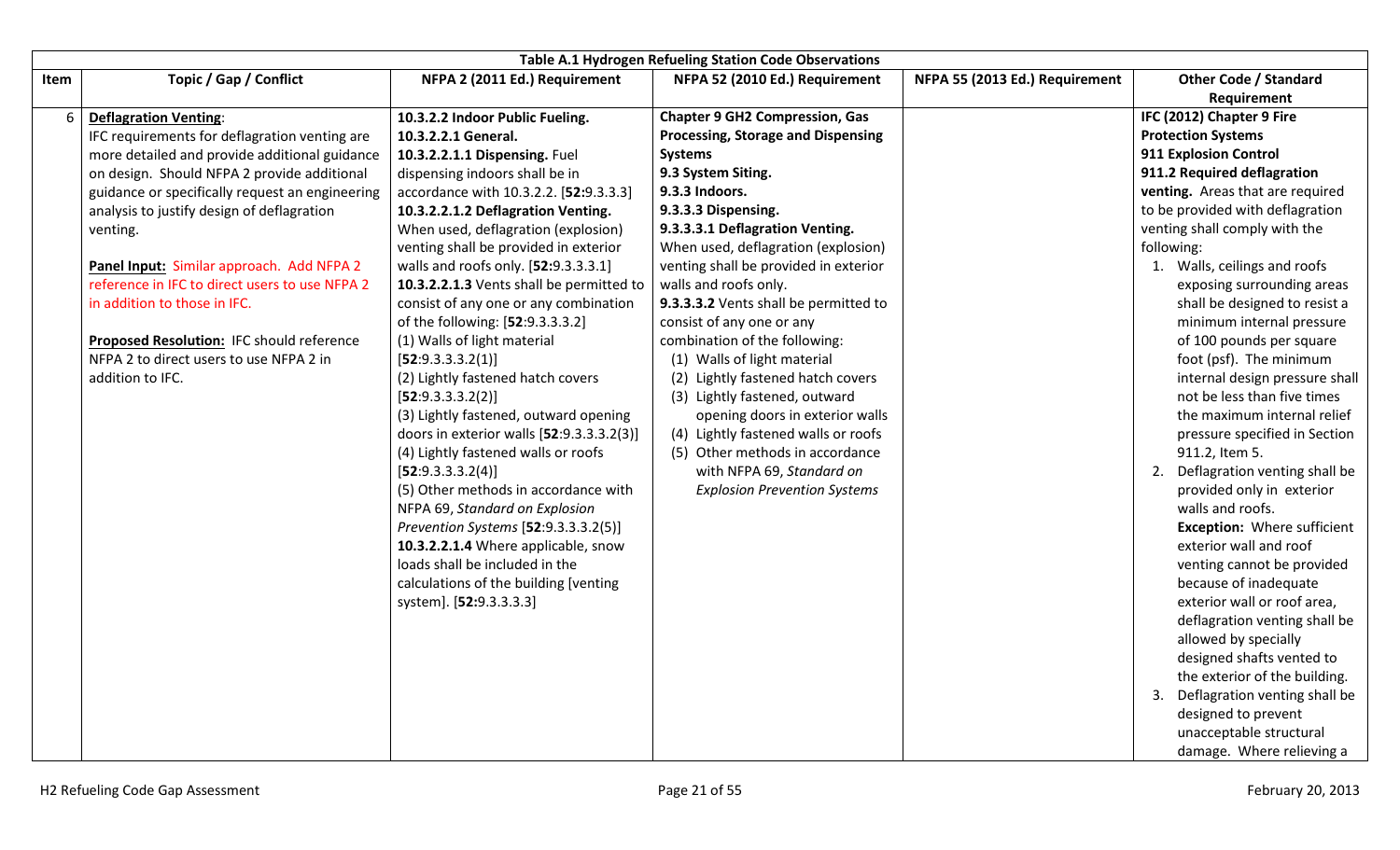|      | Table A.1 Hydrogen Refueling Station Code Observations |                               |                                |                                |                                                            |  |  |
|------|--------------------------------------------------------|-------------------------------|--------------------------------|--------------------------------|------------------------------------------------------------|--|--|
| Item | Topic / Gap / Conflict                                 | NFPA 2 (2011 Ed.) Requirement | NFPA 52 (2010 Ed.) Requirement | NFPA 55 (2013 Ed.) Requirement | <b>Other Code / Standard</b><br>Requirement                |  |  |
|      |                                                        |                               |                                |                                | deflagration, vent closures                                |  |  |
|      |                                                        |                               |                                |                                | shall not produce projectiles                              |  |  |
|      |                                                        |                               |                                |                                | of sufficient velocity and                                 |  |  |
|      |                                                        |                               |                                |                                | mass to cause life                                         |  |  |
|      |                                                        |                               |                                |                                | threatening injuries to the                                |  |  |
|      |                                                        |                               |                                |                                | occupants or other persons                                 |  |  |
|      |                                                        |                               |                                |                                | on the property or adjacent                                |  |  |
|      |                                                        |                               |                                |                                | public ways.                                               |  |  |
|      |                                                        |                               |                                |                                | The aggregate clear area of<br>4.                          |  |  |
|      |                                                        |                               |                                |                                | vents and venting devices                                  |  |  |
|      |                                                        |                               |                                |                                | shall be governed by the                                   |  |  |
|      |                                                        |                               |                                |                                | pressure resistance of the                                 |  |  |
|      |                                                        |                               |                                |                                | construction assemblies                                    |  |  |
|      |                                                        |                               |                                |                                | specified in Item 1 of this                                |  |  |
|      |                                                        |                               |                                |                                | section and the maximum                                    |  |  |
|      |                                                        |                               |                                |                                | internal pressure allowed by                               |  |  |
|      |                                                        |                               |                                |                                | Item 5 of this section.                                    |  |  |
|      |                                                        |                               |                                |                                | 5. Vents shall be designed to                              |  |  |
|      |                                                        |                               |                                |                                | withstand loads in                                         |  |  |
|      |                                                        |                               |                                |                                | accordance with the IBC.                                   |  |  |
|      |                                                        |                               |                                |                                | Vents shall consist of any                                 |  |  |
|      |                                                        |                               |                                |                                | one or any combination of<br>the following to relieve at a |  |  |
|      |                                                        |                               |                                |                                | maximum internal pressure                                  |  |  |
|      |                                                        |                               |                                |                                | of 20 pounds per square foot                               |  |  |
|      |                                                        |                               |                                |                                | (958 Pa), but not less than                                |  |  |
|      |                                                        |                               |                                |                                | the loads required by the                                  |  |  |
|      |                                                        |                               |                                |                                | IBC:                                                       |  |  |
|      |                                                        |                               |                                |                                | 5.1 Exterior walls designed                                |  |  |
|      |                                                        |                               |                                |                                | to release outward.                                        |  |  |
|      |                                                        |                               |                                |                                | 5.2 Hatch covers.                                          |  |  |
|      |                                                        |                               |                                |                                | 5.3 Outward swinging doors.                                |  |  |
|      |                                                        |                               |                                |                                | 5.4 Roofs designed to uplift.                              |  |  |
|      |                                                        |                               |                                |                                | 5.5 Venting devices listed                                 |  |  |
|      |                                                        |                               |                                |                                | for the purpose.                                           |  |  |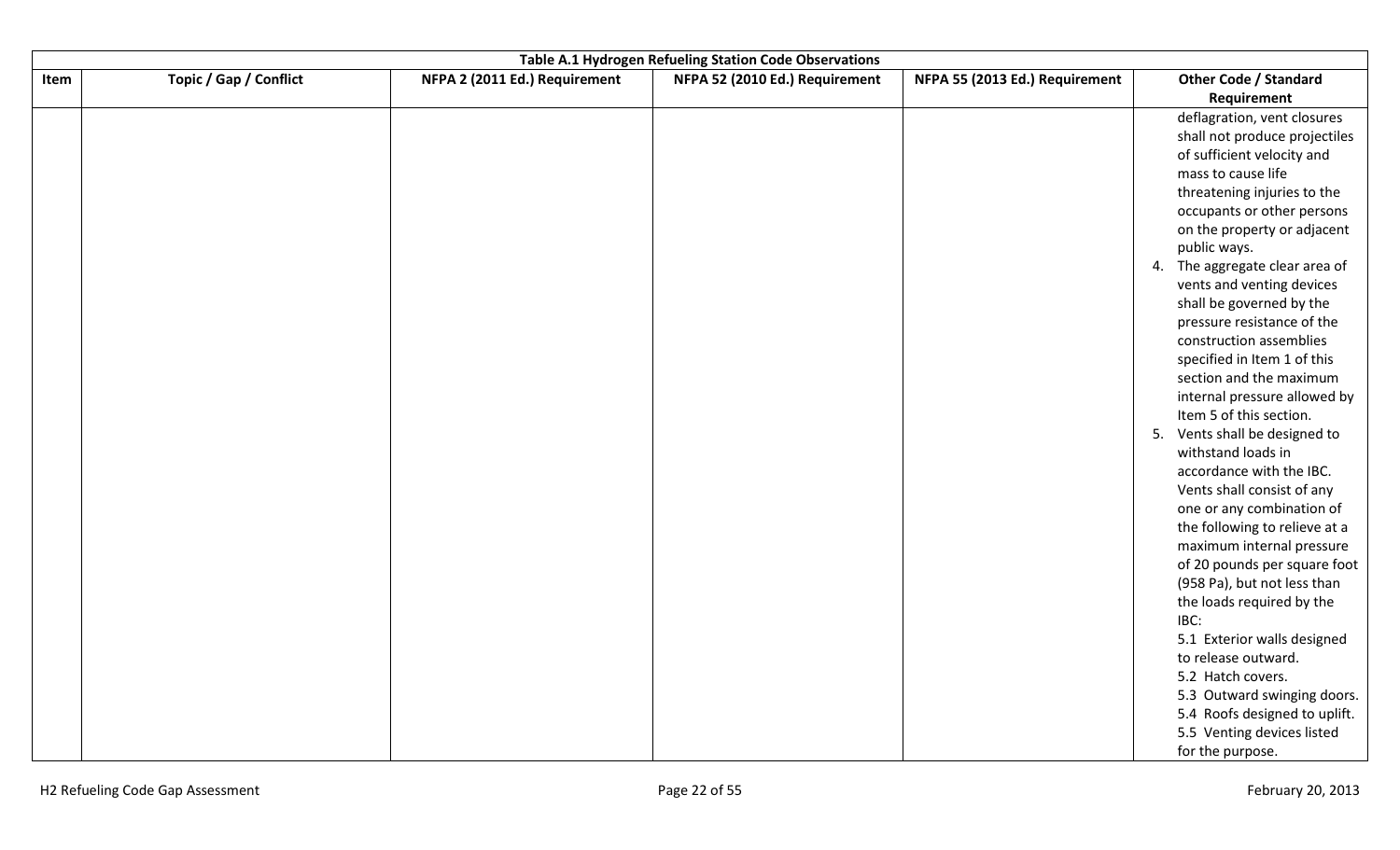|      |                        |                               | Table A.1 Hydrogen Refueling Station Code Observations |                                |                                                             |
|------|------------------------|-------------------------------|--------------------------------------------------------|--------------------------------|-------------------------------------------------------------|
| Item | Topic / Gap / Conflict | NFPA 2 (2011 Ed.) Requirement | NFPA 52 (2010 Ed.) Requirement                         | NFPA 55 (2013 Ed.) Requirement | <b>Other Code / Standard</b>                                |
|      |                        |                               |                                                        |                                | Requirement                                                 |
|      |                        |                               |                                                        |                                | 6. Vents designed to release                                |
|      |                        |                               |                                                        |                                | from the exterior walls or                                  |
|      |                        |                               |                                                        |                                | roofs of the building when                                  |
|      |                        |                               |                                                        |                                | venting a deflagration shall                                |
|      |                        |                               |                                                        |                                | discharge directly to the                                   |
|      |                        |                               |                                                        |                                | exterior of the building                                    |
|      |                        |                               |                                                        |                                | where an unoccupied space                                   |
|      |                        |                               |                                                        |                                | not less than 50 feet in width                              |
|      |                        |                               |                                                        |                                | is provided between the                                     |
|      |                        |                               |                                                        |                                | exterior walls of the building                              |
|      |                        |                               |                                                        |                                | and the lot line.                                           |
|      |                        |                               |                                                        |                                | <b>Exception: Vents complying</b>                           |
|      |                        |                               |                                                        |                                | with Item 7 of this section.                                |
|      |                        |                               |                                                        |                                | 7. Vents designed to remain                                 |
|      |                        |                               |                                                        |                                | attached to the building                                    |
|      |                        |                               |                                                        |                                | when venting a deflagration<br>shall be so located that the |
|      |                        |                               |                                                        |                                | discharge opening shall not                                 |
|      |                        |                               |                                                        |                                | be less than 10 feet vertically                             |
|      |                        |                               |                                                        |                                | from window openings and                                    |
|      |                        |                               |                                                        |                                | exits in the building and 20                                |
|      |                        |                               |                                                        |                                | feet horizontally from exits                                |
|      |                        |                               |                                                        |                                | in the building, from window                                |
|      |                        |                               |                                                        |                                | openings and exits in                                       |
|      |                        |                               |                                                        |                                | adjacent building on the                                    |
|      |                        |                               |                                                        |                                | same lot, and from the lot                                  |
|      |                        |                               |                                                        |                                | line.                                                       |
|      |                        |                               |                                                        |                                | Discharge from vents shall<br>8.                            |
|      |                        |                               |                                                        |                                | not be into the interior of                                 |
|      |                        |                               |                                                        |                                | the building.                                               |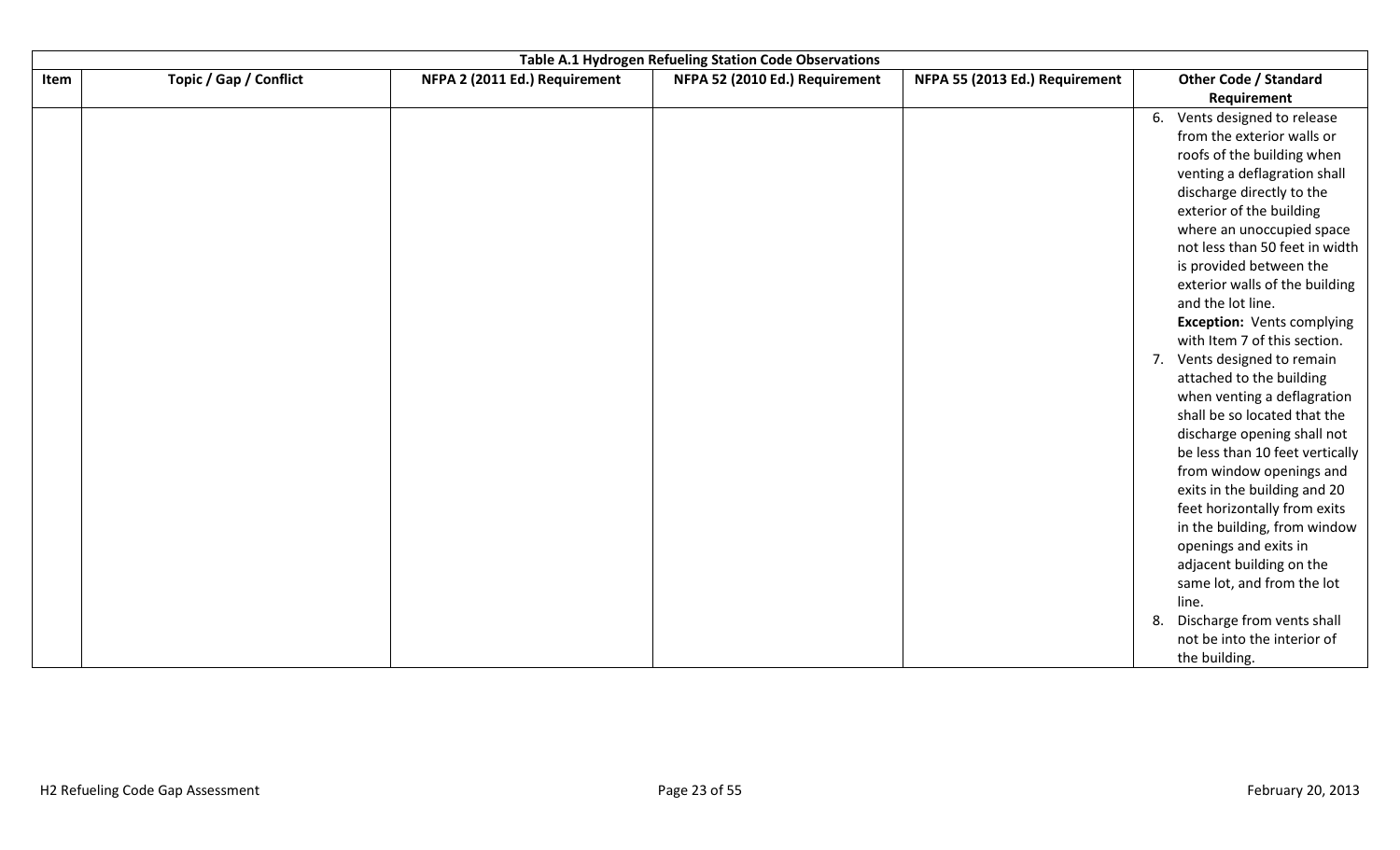|      | Table A.1 Hydrogen Refueling Station Code Observations                                                                                                                                                                                                                                                                                                      |                                                                                                                                                                                                                                                                                                                                                                                         |                                                                                                                                                                            |                                |                                                                                                                                           |  |  |
|------|-------------------------------------------------------------------------------------------------------------------------------------------------------------------------------------------------------------------------------------------------------------------------------------------------------------------------------------------------------------|-----------------------------------------------------------------------------------------------------------------------------------------------------------------------------------------------------------------------------------------------------------------------------------------------------------------------------------------------------------------------------------------|----------------------------------------------------------------------------------------------------------------------------------------------------------------------------|--------------------------------|-------------------------------------------------------------------------------------------------------------------------------------------|--|--|
| Item | Topic / Gap / Conflict                                                                                                                                                                                                                                                                                                                                      | NFPA 2 (2011 Ed.) Requirement                                                                                                                                                                                                                                                                                                                                                           | NFPA 52 (2010 Ed.) Requirement                                                                                                                                             | NFPA 55 (2013 Ed.) Requirement | <b>Other Code / Standard</b><br>Requirement                                                                                               |  |  |
|      | <b>Vehicle Fueling Pad</b><br>Vehicle fueling pad must be concrete or other<br>approved material. NFPA 2/52 refer to an<br>approved method (later referring to EN 1081                                                                                                                                                                                      | <b>Chapter 10 GH2 Vehicle Fueling</b><br><b>Facilities</b><br>10.3 Dispensing.<br>10.3.1 General.                                                                                                                                                                                                                                                                                       | <b>Chapter 9 GH2 Compression, Gas</b><br><b>Processing, Storage and Dispensing</b><br><b>Systems</b><br>9.13 Stray or Impressed Currents                                   | No requirement.                | IFC (2012) Chapter 23 Motor Fuel-<br><b>Dispensing Facilities and Repair</b><br><b>Garages</b><br>2309 Hydrogen Motor Fuel-               |  |  |
|      | in Annex) but IFC specifically requires<br>methodology specified in EN 1081.                                                                                                                                                                                                                                                                                | 10.3.1.17 Stray or Impressed Currents<br>and Bonding.<br>10.3.1.17.3 A vehicle fueling pad shall                                                                                                                                                                                                                                                                                        | and Bonding.<br>9.13.3.2* The vehicle fueling pad<br>shall be of concrete or a material                                                                                    |                                | <b>Dispensing and Generation</b><br><b>Facilities</b><br>2309.5 Safety Precautions.                                                       |  |  |
|      | Panel Input: NFPA 2 approach of putting the<br>requirement(s) of the reference standards (i.e.<br>- API RP 2003, BS EN 1081, etc.) in the Annex is<br>the best approach. Some of the standards<br>being referenced may not be appropriate for                                                                                                               | be provided in the area where vehicles<br>are to be refueled. [52:9.13.3]<br>10.3.1.17.3.1 The pad shall be<br>constructed with a length and width to<br>accommodate the types of vehicles to                                                                                                                                                                                           | having a resistivity not exceeding 1<br>megohm as determined by an<br>approved method.<br>A.9.13.3.2 Motor vehicles can<br>acquire an electrostatic charge while           |                                | 2309.5.1 Protection from<br>Vehicles.<br>2309.5.1.1 Vehicle fueling pad.<br>The vehicle shall be fueled on<br>noncoated concrete or other |  |  |
|      | non-annex material. Other approved<br>standards may need to be developed. IFC does<br>not specifically allow the use of a grounding<br>cable.                                                                                                                                                                                                               | be fueled. [52:9.13.3.1]<br>10.3.1.17.4* The vehicle fueling pad<br>shall be of concrete or a material<br>having a resistivity not exceeding 1<br>megohm as determined by an                                                                                                                                                                                                            | traveling<br>The 1 megohm criterion is cited from<br>API RP 2003, Protection Against<br>Ignitions Arising Out of Static,<br>Lightning, and Stray Currents.                 |                                | approved paving material having a<br>resistance not exceeding 1<br>megohm as determined by the<br>methodology specified in EN 1081.       |  |  |
|      | Other types of vehicles and off-road fueling<br>(i.e. - forklifts, ships, light towers, temporary<br>fueling areas at events / demonstrations, etc.)<br>are not addressed. There should be provisions<br>to address vehicles that cannot be on a fueling<br>pad. Mobile (fleet) fueling cannot do this for<br>example.                                      | approved method [unless the vehicle is<br>grounded by other means such as a<br>grounding cable]. [52:9.13.3.2]<br>A.10.3.1.17.4 Motor vehicles can<br>acquire an electrostatic charge while<br>traveling. The resistance offered by the<br>tires through an uncoated concrete<br>surface is low enough that this charge                                                                 | Measurement of the resistivity of the<br>vehicle fueling pad can be conducted<br>using BS EN 1081: Determination of<br>Electrical Resistance-Resilient Floor<br>Coverings. |                                |                                                                                                                                           |  |  |
|      | Proposed Resolution: NFPA 2 and IFC should<br>address code gap regarding vehicle fueling<br>pads where the pads are not feasible or<br>available (e.g. - off-road fueling applications).<br>The IFC should also address the code gap<br>regarding the vehicle being grounded by other<br>means, such as the use of a grounding cable,<br>as an alternative. | dissipates to ground very quickly<br>(seconds or less). However, under dry<br>conditions, an asphalt surface can offer<br>sufficient resistance that the charge will<br>not dissipate in a timely manner. A<br>small number of incidents have<br>occurred in Europe where a<br>nonabsorbent polymer having<br>unusually high resistance was used at<br>service stations to prevent soil |                                                                                                                                                                            |                                |                                                                                                                                           |  |  |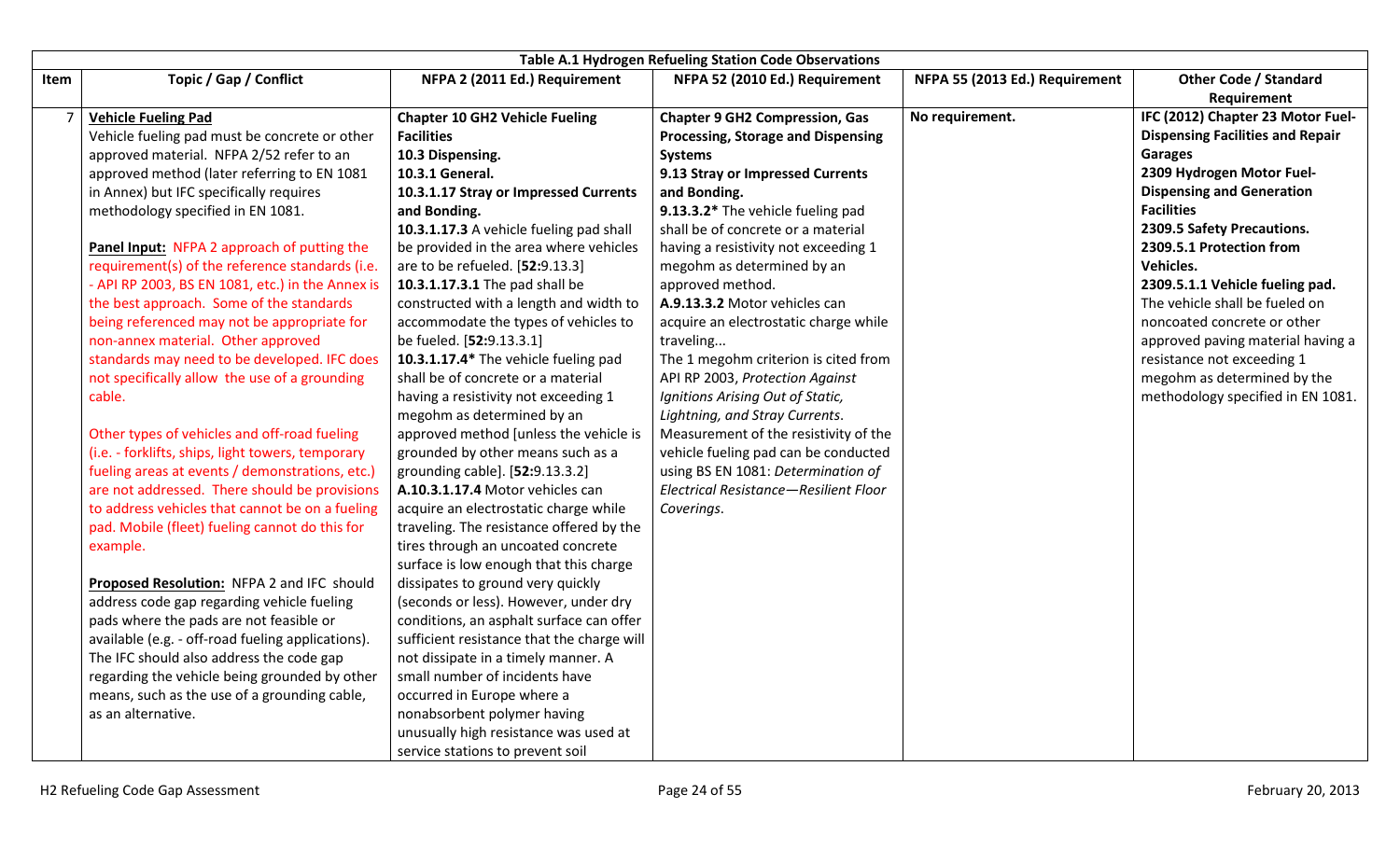|      | Table A.1 Hydrogen Refueling Station Code Observations |                                                                                                                                                                                                                                                                                                                                                                                                                                                                                                                                                                                               |                                |                                |                                             |  |  |  |
|------|--------------------------------------------------------|-----------------------------------------------------------------------------------------------------------------------------------------------------------------------------------------------------------------------------------------------------------------------------------------------------------------------------------------------------------------------------------------------------------------------------------------------------------------------------------------------------------------------------------------------------------------------------------------------|--------------------------------|--------------------------------|---------------------------------------------|--|--|--|
| Item | Topic / Gap / Conflict                                 | NFPA 2 (2011 Ed.) Requirement                                                                                                                                                                                                                                                                                                                                                                                                                                                                                                                                                                 | NFPA 52 (2010 Ed.) Requirement | NFPA 55 (2013 Ed.) Requirement | <b>Other Code / Standard</b><br>Requirement |  |  |  |
|      |                                                        | contamination from gasoline spills.<br>Therefore, paved surfaces that result in<br>a resistance greater than 1 megohm<br>should not be used. Transfer surface<br>materials meeting the criteria specified<br>will provide for the dissipation of static<br>charge built up on the vehicle before<br>the driver opens the door to initiate<br>refueling.<br>The 1 megohm criterion is cited from<br>the API RP 2003, Protection Against<br>Ignitions Arising Out of Static,<br>Lightning, and Stray Currents.<br>Measurement of the resistivity of the<br>vehicle fueling pad can be conducted |                                |                                |                                             |  |  |  |
|      |                                                        | using BS EN 1081: Determination of<br>Electrical Resistance - Resilient Floor<br>Coverings. [52: A.9.13.3.2]                                                                                                                                                                                                                                                                                                                                                                                                                                                                                  |                                |                                |                                             |  |  |  |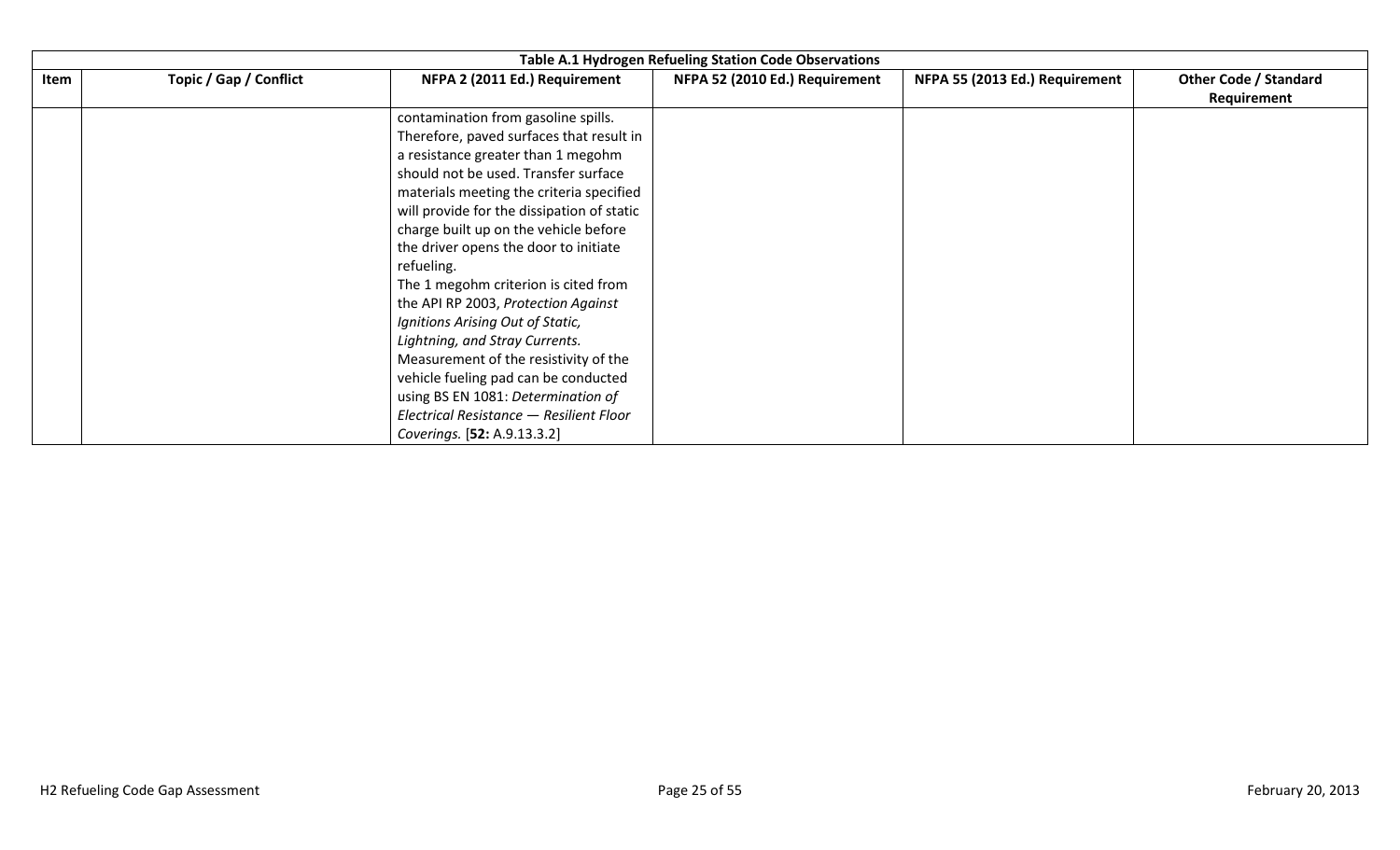|      | Table A.1 Hydrogen Refueling Station Code Observations |                                          |                                           |                                |                               |  |  |
|------|--------------------------------------------------------|------------------------------------------|-------------------------------------------|--------------------------------|-------------------------------|--|--|
| Item | Topic / Gap / Conflict                                 | NFPA 2 (2011 Ed.) Requirement            | NFPA 52 (2010 Ed.) Requirement            | NFPA 55 (2013 Ed.) Requirement | <b>Other Code / Standard</b>  |  |  |
|      |                                                        |                                          |                                           |                                | Requirement                   |  |  |
| 8    | <b>Certification</b>                                   | <b>Chapter 10 GH2 Vehicle Fueling</b>    | <b>Chapter 9 GH2 Compression, Gas</b>     | No requirement.                | No similar requirement in IFC |  |  |
|      | Certification of GH2 dispensing and storage            | <b>Facilities</b>                        | <b>Processing, Storage and Dispensing</b> |                                | 2009 or 2012.                 |  |  |
|      | facilities is required by NFPA 2/52 but not IFC.       | 10.2 General.                            | <b>Systems</b>                            |                                |                               |  |  |
|      | Is certification needed?                               | 10.2.1 System Approvals.                 | 9.2 General System Requirements.          |                                |                               |  |  |
|      | Benefits?                                              | 10.2.1.1 Dispensing and storage          | 9.2.2 Dispensing and storage facilities   |                                |                               |  |  |
|      | Is prescriptive content inadequate?                    | facilities shall be certified as meeting | shall be certified as meeting the         |                                |                               |  |  |
|      | Qualitative/Subjective                                 | the requirements of this code by         | requirements of this code by              |                                |                               |  |  |
|      |                                                        | qualified engineer(s) with expertise and | qualified engineer(s) with expertise      |                                |                               |  |  |
|      | Panel Input: Lack of a UL stamp makes this             | competence in the design, fabrication,   | and competence in the design,             |                                |                               |  |  |
|      | needed. Not a problem that IFC does not                | and construction of hydrogen             | fabrication, and construction of          |                                |                               |  |  |
|      | require. Most installations would want to do           | containers, piping systems, site fire    | hydrogen containers, piping systems,      |                                |                               |  |  |
|      | this anyway.                                           | protection, gaseous detection,           | site fire protection, gaseous             |                                |                               |  |  |
|      |                                                        | emergency shutdown provisions,           | detection, emergency shutdown             |                                |                               |  |  |
|      | Proposed Resolution: IFC should address this           | isolation, drainage, site spacing, fire  | provisions, isolation, drainage, site     |                                |                               |  |  |
|      | code gap and include similar text. At a                | protection equipment, operating          | spacing, fire protection equipment,       |                                |                               |  |  |
|      | minimum, the IFC should reference NFPA 2.              | procedures, worker protection, and       | operating procedures, worker              |                                |                               |  |  |
|      |                                                        | other components of                      | protection, and other components of       |                                |                               |  |  |
|      |                                                        | the facility. [52:9.2.2]                 | the facility.                             |                                |                               |  |  |
|      |                                                        |                                          |                                           |                                |                               |  |  |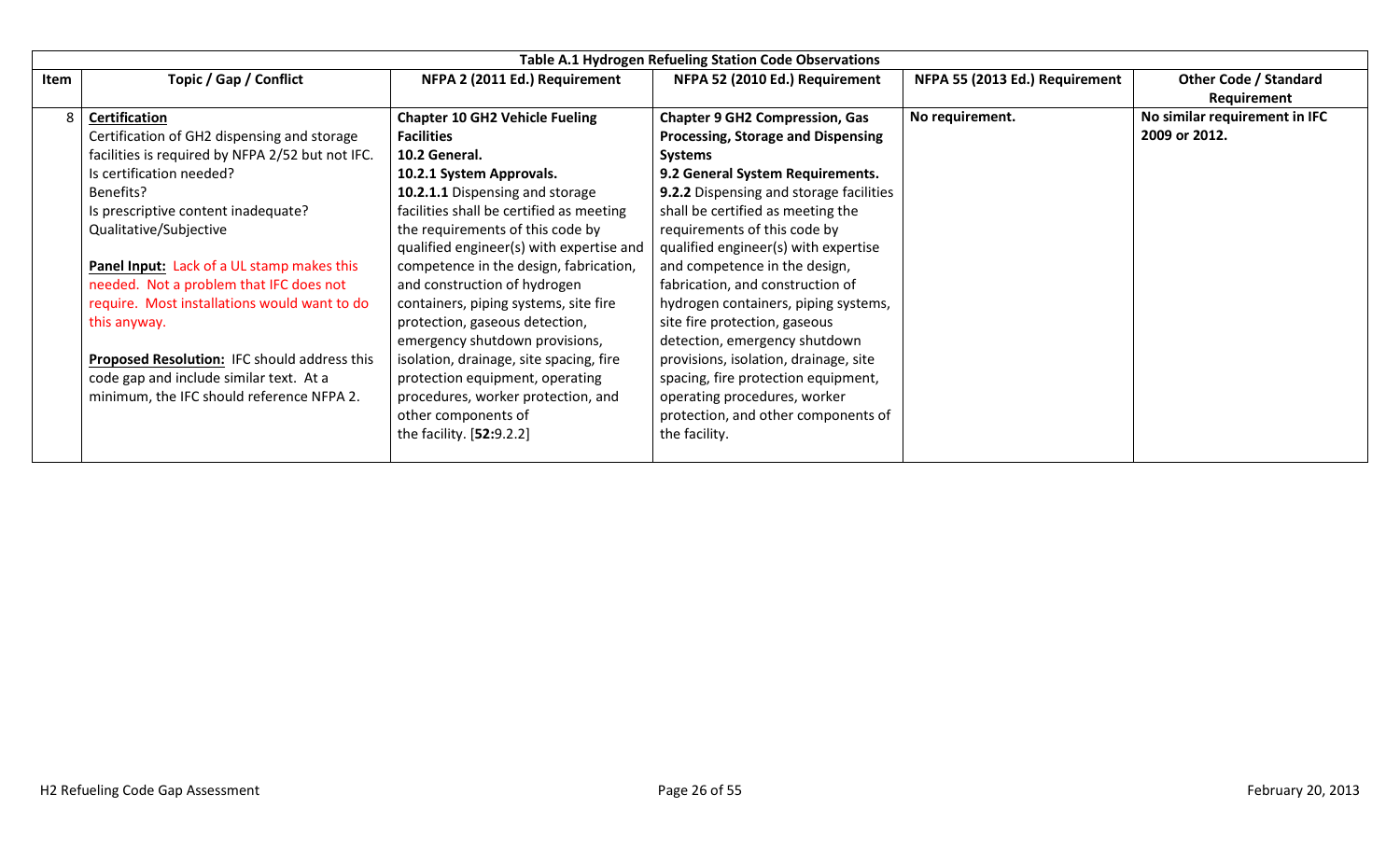|      | Table A.1 Hydrogen Refueling Station Code Observations                                                                                                                                                                                                                                                                                                                                                                                                                                                                                                          |                                                                                                                                                                                                                                                                                                                                                                                                                                                                                                                                                                     |                                                                                                                                                                                                                                                                                                                                                                                                                                                                                                                                                                  |                                |                                                                                                                                                                                                                                                                                                                                                                                                                                                                                                                                                                                                                               |  |  |
|------|-----------------------------------------------------------------------------------------------------------------------------------------------------------------------------------------------------------------------------------------------------------------------------------------------------------------------------------------------------------------------------------------------------------------------------------------------------------------------------------------------------------------------------------------------------------------|---------------------------------------------------------------------------------------------------------------------------------------------------------------------------------------------------------------------------------------------------------------------------------------------------------------------------------------------------------------------------------------------------------------------------------------------------------------------------------------------------------------------------------------------------------------------|------------------------------------------------------------------------------------------------------------------------------------------------------------------------------------------------------------------------------------------------------------------------------------------------------------------------------------------------------------------------------------------------------------------------------------------------------------------------------------------------------------------------------------------------------------------|--------------------------------|-------------------------------------------------------------------------------------------------------------------------------------------------------------------------------------------------------------------------------------------------------------------------------------------------------------------------------------------------------------------------------------------------------------------------------------------------------------------------------------------------------------------------------------------------------------------------------------------------------------------------------|--|--|
| Item | Topic / Gap / Conflict                                                                                                                                                                                                                                                                                                                                                                                                                                                                                                                                          | NFPA 2 (2011 Ed.) Requirement                                                                                                                                                                                                                                                                                                                                                                                                                                                                                                                                       | NFPA 52 (2010 Ed.) Requirement                                                                                                                                                                                                                                                                                                                                                                                                                                                                                                                                   | NFPA 55 (2013 Ed.) Requirement | <b>Other Code / Standard</b>                                                                                                                                                                                                                                                                                                                                                                                                                                                                                                                                                                                                  |  |  |
|      | <b>Hazard Analysis</b><br>Hazard Analysis (HA) is required by NFPA 2/52<br>but optional per IFC, only if mandated by the<br>fire code official per Section 104.7.2. These<br>hazard analyses may require safety provisions<br>above and beyond current code requirements.<br>Panel Input: Panel is Ok with these<br>requirements. An HA will performed anyway<br>so not a problem.<br>Proposed Resolution: It is recommended that<br>IFC Section 2309 be amended to REQUIRE a<br>hazard analysis either directly or thru<br>reference to IFC 104.7.2 or NFPA 2. | <b>Chapter 10 GH2 Vehicle Fueling</b><br><b>Facilities</b><br>10.2 General.<br>10.2.1 System Approvals.<br>10.2.1.2* A hazard analysis shall be<br>conducted on every hydrogen fueling<br>system installation by a qualified<br>engineer(s) with proven expertise in<br>hydrogen fueling systems and<br>installations. [52:9.2.3]<br>10.2.1.3 The hazard analysis shall<br>include the following fire protection<br>measures: fire protection and<br>suppression systems, detection<br>systems, and ventilation. [52:9.2.3.1]<br>10.2.1.4 The hazard analysis shall | <b>Chapter 9 GH2 Compression, Gas</b><br>Processing, Storage and Dispensing<br><b>Systems</b><br>9.2 General System Requirements.<br>9.2.3* A hazard analysis shall be<br>conducted on every hydrogen fueling<br>system installation by a qualified<br>engineer(s) with proven expertise in<br>hydrogen fueling systems and<br>installations.<br>9.2.3.1 The hazard analysis shall<br>include the following fire protection<br>measures: fire protection and<br>suppression systems, detection<br>systems, and ventilation.<br>9.2.3.2 The hazard analysis shall | No requirement.                | Requirement<br>IFC (2012) Chapter 1 Scope and<br><b>Administration</b><br>104 General Authority and<br><b>Responsibilities</b><br>104.7 Approved Materials and<br>Equipment.<br>104.7.2 Technical assistance.<br>To determine the acceptability of<br>technologies, processes, products,<br>facilities, materials and uses<br>attending the design, operation or<br>use of a building or premises<br>subject to inspection by the fire<br>code official, the fire code official<br>is authorized to require the owner<br>or agent to provide, without                                                                         |  |  |
|      |                                                                                                                                                                                                                                                                                                                                                                                                                                                                                                                                                                 | include consideration of potential<br>failures in hoses, nozzles, dispensing<br>equipment, as well as failures for<br>maintenance and service. [52:9.2.3.2]                                                                                                                                                                                                                                                                                                                                                                                                         | include consideration of potential<br>failures in hoses, nozzles, dispensing<br>equipment, as well as failures for<br>maintenance and service.                                                                                                                                                                                                                                                                                                                                                                                                                   |                                | charge to the jurisdiction, a<br>technical opinion and report. The<br>opinion and report shall be<br>prepared by a qualified engineer,<br>specialist, laboratory or fire safety<br>specialty organization acceptable<br>to the fire code official and shall<br>analyze the fire safety properties<br>of the design, operation or use of<br>the building or premises and the<br>facilities and appurtenances<br>situated thereon, to recommend<br>necessary changes. The fire code<br>official is authorized to require<br>design submittals to be prepared<br>by, and bear the stamp of, a<br>registered design professional. |  |  |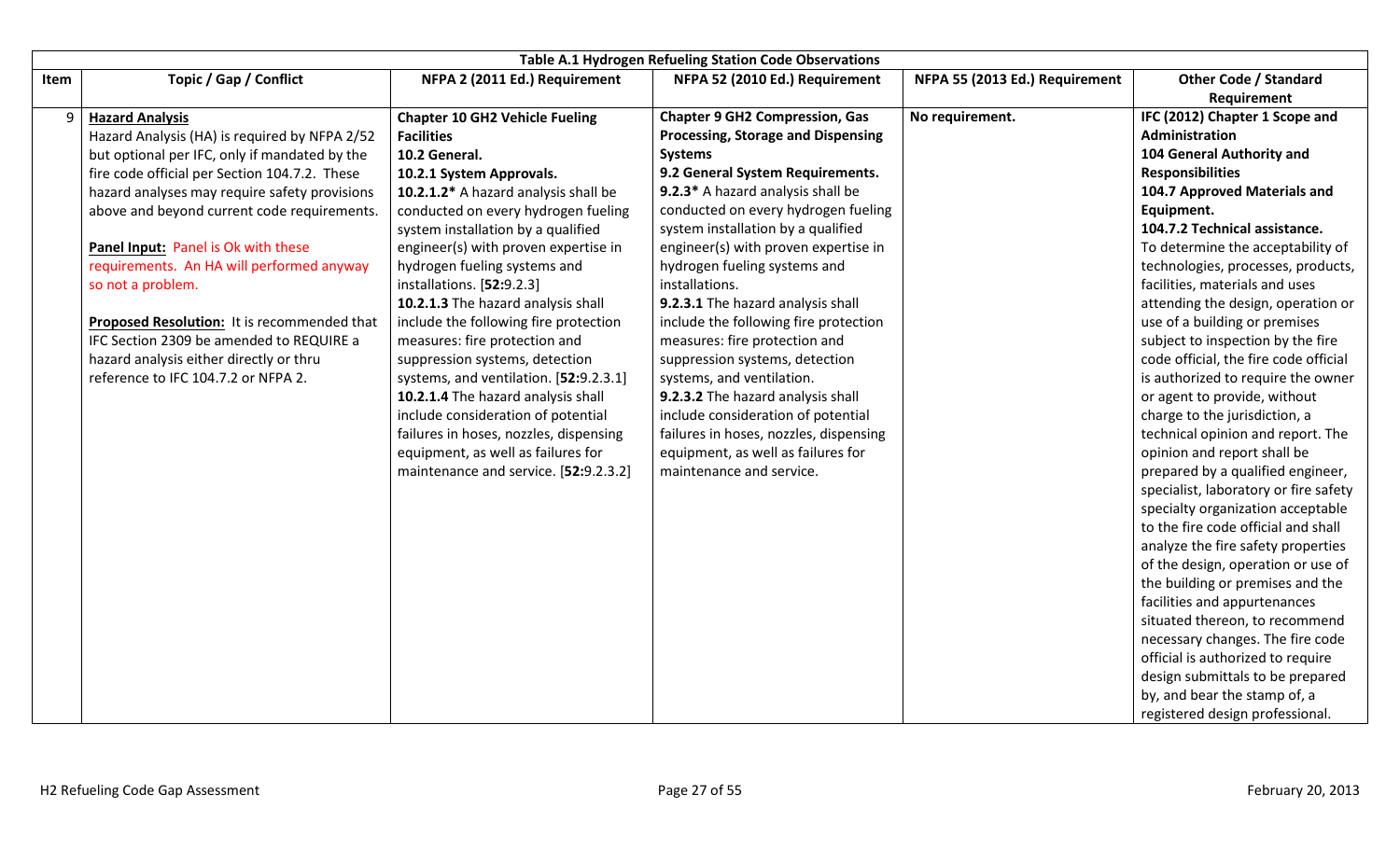|      |                                                  |                                          | <b>Table A.1 Hydrogen Refueling Station Code Observations</b> |                                    |                                       |
|------|--------------------------------------------------|------------------------------------------|---------------------------------------------------------------|------------------------------------|---------------------------------------|
| Item | Topic / Gap / Conflict                           | NFPA 2 (2011 Ed.) Requirement            | NFPA 52 (2010 Ed.) Requirement                                | NFPA 55 (2013 Ed.) Requirement     | <b>Other Code / Standard</b>          |
|      |                                                  |                                          |                                                               |                                    | Requirement                           |
| 10   | <b>Standby or Emergency Power</b>                | <b>Chapter 6 General Hydrogen</b>        | No requirement.                                               | <b>Chapter 6 Building-Related</b>  | IFC (2012) Chapter 50 Hazardous       |
|      | Standby or emergency power is required for       | <b>Requirements</b>                      |                                                               | <b>Controls</b>                    | <b>Materials - General Provisions</b> |
|      | mechanical ventilation, treatment systems,       | 6.7* Electrical Equipment.               |                                                               | 6.7* Electrical Equipment.         | 5004 Storage (>MAQ)                   |
|      | temperature control, alarm, detection or other   | 6.7.1 Standby Power.                     |                                                               | 6.7.1 Standby Power.               | 5004.7 Standby or emergency           |
|      | electrically operated systems in indoor Group    | 6.7.1.1 Where the following systems      |                                                               | 6.7.1.1 Where the following        | power. Where mechanical               |
|      | H (hazardous) occupancies.                       | are required by this code for the        |                                                               | systems are required by this code  | ventilation, treatment systems,       |
|      |                                                  | storage or use of [GH2 or LH2] that      |                                                               | for the storage or use of          | temperature control, alarm,           |
|      | Panel Input: Section 6.7.1 in NFPA 2 addresses   | exceed the quantity thresholds for       |                                                               | compressed gases or cryogenic      | detection or other electrically       |
|      | this issue. Trigger is MAQ. IFC has exception    | gases requiring special provisions, such |                                                               | fluids that exceed the quantity    | operated systems are required,        |
|      | that when power is shut off and system is fail   | systems shall be connected to a          |                                                               | thresholds for gases requiring     | such systems shall be provided        |
|      | safe backup power for these systems is not       | standby power system in accordance       |                                                               | special provisions, such systems   | with an emergency or standby          |
|      | required (may not apply to fire detectors).      | with NFPA 70, (NEC): [55:6.6.1.1]        |                                                               | shall be connected to a standby    | power system in accordance with       |
|      |                                                  | (1) Mechanical ventilation               |                                                               | power system in accordance with    | NFPA 70 and Section 604.              |
|      | Panel did not see a conflict here.               | [55:6.6.1.1(1)]                          |                                                               | NFPA 70, National Electrical Code: | <b>Exceptions:</b>                    |
|      | Clarify approved fail safe exception to put      | (2) Treatment systems $[55:6.6.1.1(2)]$  |                                                               | (1) Mechanical ventilation         |                                       |
|      | provisions for the fail safe aspect to eliminate | (3) Temperature controls                 |                                                               | (2) Treatment systems              | Standby power for                     |
|      | the need for backup power. This would need       | [55:6.6.1.1(3)]                          |                                                               | (3) Temperature controls           | mechanical ventilation,               |
|      | to go into the IFC as well.                      | $(4)$ Alarms [55:6.6.1.1(4)]             |                                                               | (4) Alarms                         | treatment systems and                 |
|      |                                                  | (5) Detection systems [55:6.6.1.1(5)]    |                                                               | (5) Detection systems              | temperature control                   |
|      | Proposed Resolution: No action proposed.         | (6) Other electrically operated systems  |                                                               | (6) Other electrically operated    | systems shall not be                  |
|      | NFPA 1 / 400 also deal with this topic if        | [55:6.6.1.1(6)]                          |                                                               | systems                            | required where an                     |
|      | jurisdiction is non-IFC.                         | 6.7.1.2 The requirements of 6.7.1.1      |                                                               | 6.7.1.2 The requirements of        | approved fail-safe                    |
|      |                                                  | shall not apply where emergency          |                                                               | 6.7.1.1 shall not apply where      | engineered system is                  |
|      |                                                  | power is provided in accordance with     |                                                               | emergency power is provided in     | installed.                            |
|      |                                                  | NFPA 70, National Electrical Code.       |                                                               | accordance with 6.7.2 and NFPA     |                                       |
|      |                                                  | [55:6.6.1.2]                             |                                                               | 70, National Electrical Code.      |                                       |
|      |                                                  | 6.7.2 Emergency Power. When              |                                                               | 6.7.2 Emergency Power. When        |                                       |
|      |                                                  | emergency power is required, the         |                                                               | emergency power is required,       |                                       |
|      |                                                  | system shall meet the requirements for   |                                                               | the system shall meet the          |                                       |
|      |                                                  | a Protection Level 2 system in           |                                                               | requirements for a Level 2 system  |                                       |
|      |                                                  | accordance with NFPA 110, Standard       |                                                               | in accordance with NFPA 110,       |                                       |
|      |                                                  | for Emergency and Standby Power          |                                                               | Standard for Emergency and         |                                       |
|      |                                                  | Systems. [55:6.6.2]                      |                                                               | <b>Standby Power Systems.</b>      |                                       |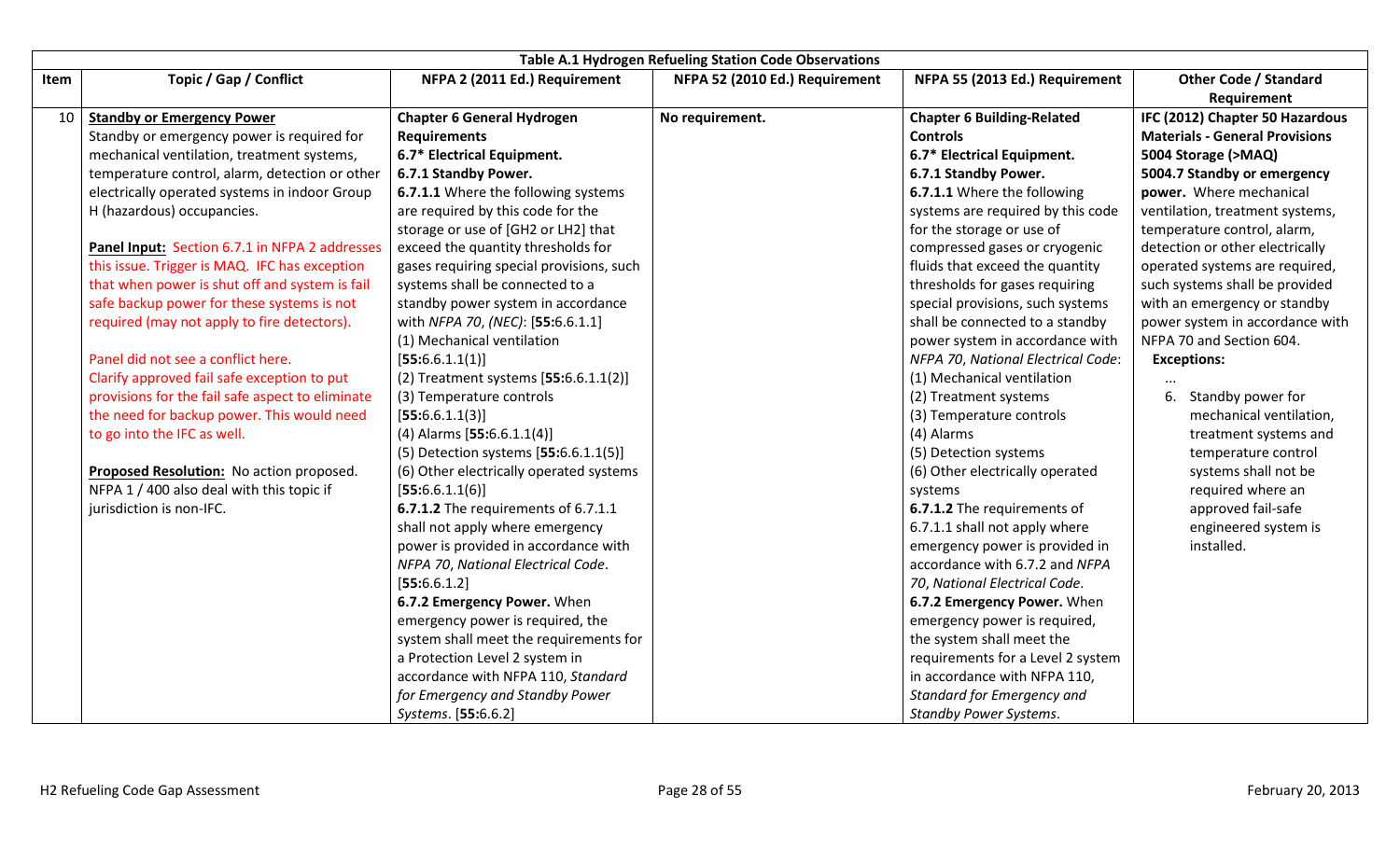|      | <b>Table A.1 Hydrogen Refueling Station Code Observations</b> |                               |                                |                                |                                       |  |  |
|------|---------------------------------------------------------------|-------------------------------|--------------------------------|--------------------------------|---------------------------------------|--|--|
| Item | Topic / Gap / Conflict                                        | NFPA 2 (2011 Ed.) Requirement | NFPA 52 (2010 Ed.) Requirement | NFPA 55 (2013 Ed.) Requirement | <b>Other Code / Standard</b>          |  |  |
|      |                                                               |                               |                                |                                | Requirement                           |  |  |
| 11   | <b>Electronic Supervision</b>                                 | No requirement.               | No requirement.                | No requirement.                | IFC (2012) Chapter 50 Hazardous       |  |  |
|      | Supervision and monitoring is required for                    |                               |                                |                                | <b>Materials - General Provisions</b> |  |  |
|      | emergency alarm, detection and automatic                      |                               |                                |                                | 5004 Storage (>MAQ)                   |  |  |
|      | fire-extinguishing systems in indoor Group H                  |                               |                                |                                | 5004.10 Supervision and               |  |  |
|      | (hazardous) occupancies.                                      |                               |                                |                                | monitoring. Emergency alarm,          |  |  |
|      |                                                               |                               |                                |                                | detection and automatic fire-         |  |  |
|      | Panel Input: Similar to #10. Dealt with by                    |                               |                                |                                | extinguishing systems required by     |  |  |
|      | NFPA 1 and 400. Seems OK.                                     |                               |                                |                                | Section 5004 shall be electrically    |  |  |
|      |                                                               |                               |                                |                                | supervised and monitored by an        |  |  |
|      | Proposed Resolution: No action proposed.                      |                               |                                |                                | approved supervising station or,      |  |  |
|      | NFPA 1 / 400 also deal with this topic if                     |                               |                                |                                | when approved, shall initiate an      |  |  |
|      | jurisdiction is non-IFC.                                      |                               |                                |                                | audible and visual signal at a        |  |  |
|      |                                                               |                               |                                |                                | constantly attended on-site           |  |  |
|      |                                                               |                               |                                |                                | location.                             |  |  |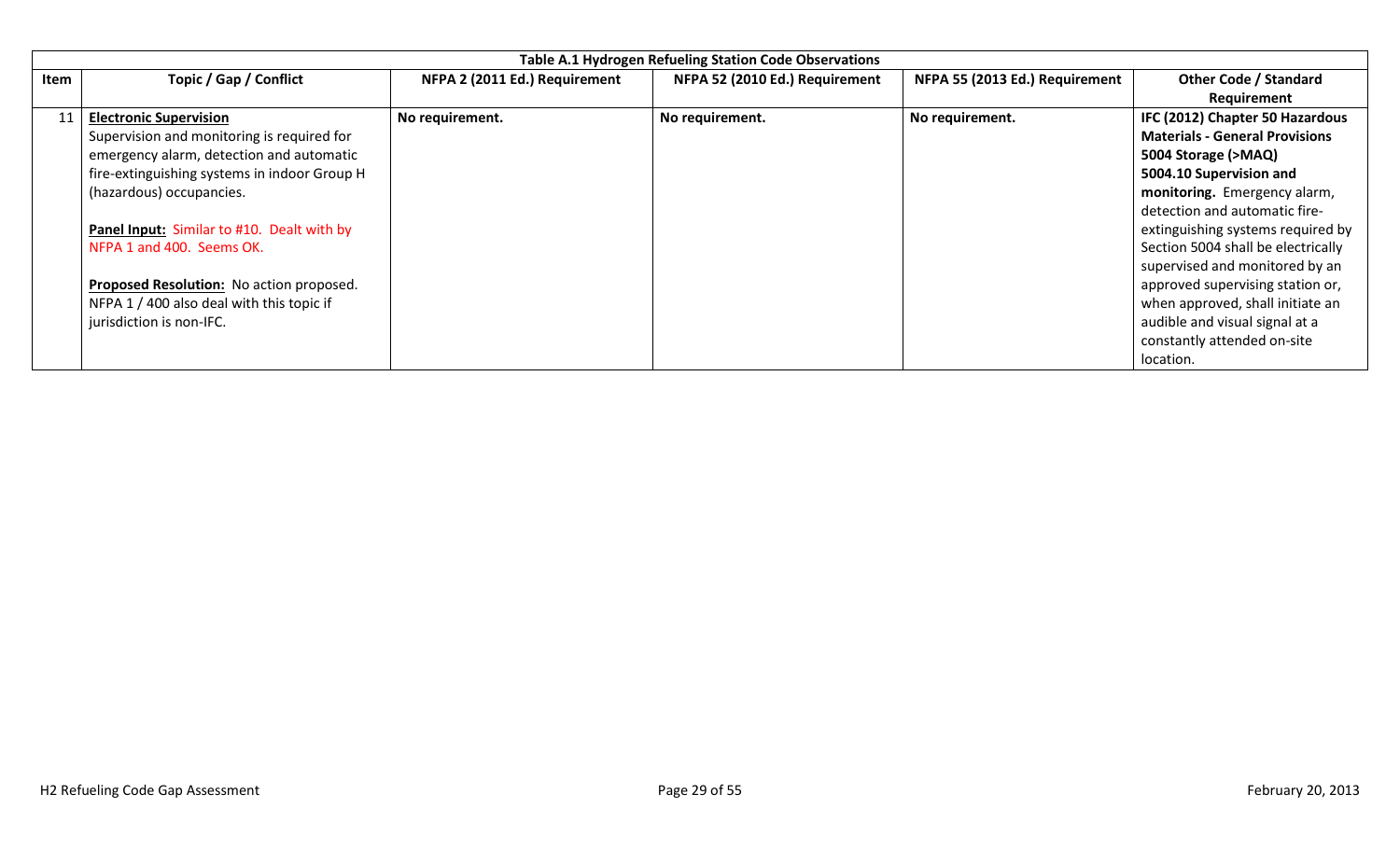|      |                                                |                                            | Table A.1 Hydrogen Refueling Station Code Observations |                                |                                                                          |
|------|------------------------------------------------|--------------------------------------------|--------------------------------------------------------|--------------------------------|--------------------------------------------------------------------------|
| Item | Topic / Gap / Conflict                         | NFPA 2 (2011 Ed.) Requirement              | NFPA 52 (2010 Ed.) Requirement                         | NFPA 55 (2013 Ed.) Requirement | <b>Other Code / Standard</b>                                             |
|      |                                                |                                            |                                                        |                                | Requirement                                                              |
| 12   | <b>Alarm System</b>                            | <b>Chapter 10 GH2 Vehicle Fueling</b>      | <b>Chapter 9 GH2 Compression, Gas</b>                  | No requirement.                | IFC (2012) Chapter 50 Hazardous<br><b>Materials - General Provisions</b> |
|      | An emergency manual alarm system is            | <b>Facilities</b>                          | <b>Processing, Storage and Dispensing</b>              |                                |                                                                          |
|      | required for indoor Group H (hazardous)        | 10.3 Dispensing.                           | <b>Systems</b>                                         |                                | 5004 Storage (>MAQ)                                                      |
|      | occupancies. NFPA 2/52 system utilizes a local | 10.3.3 Dispensing to Nonpublic Users.      | 9.4 Indoor Fast-Fill Fueling, Outdoor                  |                                | 5004.9 Emergency alarm. An                                               |
|      | fire alarm system but IFC requires a separate  | 10.3.3.2 Indoor Nonpublic Fueling.         | <b>Storage, and Compression.</b>                       |                                | approved manual emergency                                                |
|      | emergency (hazardous material) alarm system    | 10.3.3.2.2 Indoor Nonpublic Fast Fill      | Fast-fill fueling indoors shall be                     |                                | alarm system shall be provided in                                        |
|      | (unless fire alarm system is approved by AHJ). | Fueling.                                   | permitted where storage, gas                           |                                | buildings, rooms or areas used for                                       |
|      |                                                | 10.3.3.2.2.5 Fire Alarm System. The        | processing, and compression                            |                                | storage of hazardous materials.                                          |
|      | Panel Input: None. No issue seen here.         | dispensing area shall be equipped with     | equipment is located outdoors                          |                                | <b>Emergency alarm-initiating devices</b>                                |
|      |                                                | a protected premises (local) fire alarm    | complying with 9.3.2.1 through                         |                                | shall be installed outside of each                                       |
|      | Proposed Resolution: No action proposed.       | system in accordance with NFPA 72,         | 9.3.2.3.                                               |                                | interior exit or exit access door of                                     |
|      |                                                | <b>National Fire Alarm and Signaling</b>   | 9.4.4 Fire Alarm System.                               |                                | storage buildings, rooms or areas.                                       |
|      |                                                | Code. [52:9.4.4.1]                         | 9.4.4.1 The dispensing area shall be                   |                                | Activation of an emergency alarm-                                        |
|      |                                                | (A) Manual Fire Alarm Boxes. A manual      | equipped with a protected premises                     |                                | initiating device shall sound a local                                    |
|      |                                                | fire alarm box shall be located not less   | (local) fire alarm system in                           |                                | alarm to alert occupants of an                                           |
|      |                                                | than 20 ft (6.1 m) and not more than       | accordance with NFPA 72, National                      |                                | emergency situation involving                                            |
|      |                                                | 100 ft (30.5 m) from the dispensing        | Fire Alarm and Signaling Code.                         |                                | hazardous materials.                                                     |
|      |                                                | station. [52:9.4.4.2]                      | 9.4.4.2 Manual Fire Alarm Boxes. A                     |                                |                                                                          |
|      |                                                | (1) An additional manual fire alarm box    | manual fire alarm box shall be                         |                                |                                                                          |
|      |                                                | shall be located at the nearest exit from  | located not less than 20 ft (6.1 m)                    |                                |                                                                          |
|      |                                                | the dispensing area. [52:9.4.4.2.1]        | and not more than 100 ft (30.5 m)                      |                                |                                                                          |
|      |                                                | (2) Activation of the fire alarm box shall | from the dispensing station.                           |                                |                                                                          |
|      |                                                | sound a local fire alarm signal to alert   | 9.4.4.2.1 An additional manual fire                    |                                |                                                                          |
|      |                                                | building occupants of a fire in the        | alarm box shall be located at the                      |                                |                                                                          |
|      |                                                | dispensing area and shall shut down        | nearest exit from the dispensing                       |                                |                                                                          |
|      |                                                | the dispenser, stop the flow of gas into   | area.                                                  |                                |                                                                          |
|      |                                                | the room, and start or continue to run     | 9.4.4.2.2 Activation of the fire alarm                 |                                |                                                                          |
|      |                                                | the ventilation system. [52:9.4.4.2.2]     | box shall sound a local fire alarm                     |                                |                                                                          |
|      |                                                |                                            | signal to alert building occupants of a                |                                |                                                                          |
|      |                                                |                                            | fire in the dispensing area and shall                  |                                |                                                                          |
|      |                                                |                                            | shut down the dispenser, stop the                      |                                |                                                                          |
|      |                                                |                                            | flow of gas into the room, and start                   |                                |                                                                          |
|      |                                                |                                            | or continue to run the                                 |                                |                                                                          |
|      |                                                |                                            | ventilation system.                                    |                                |                                                                          |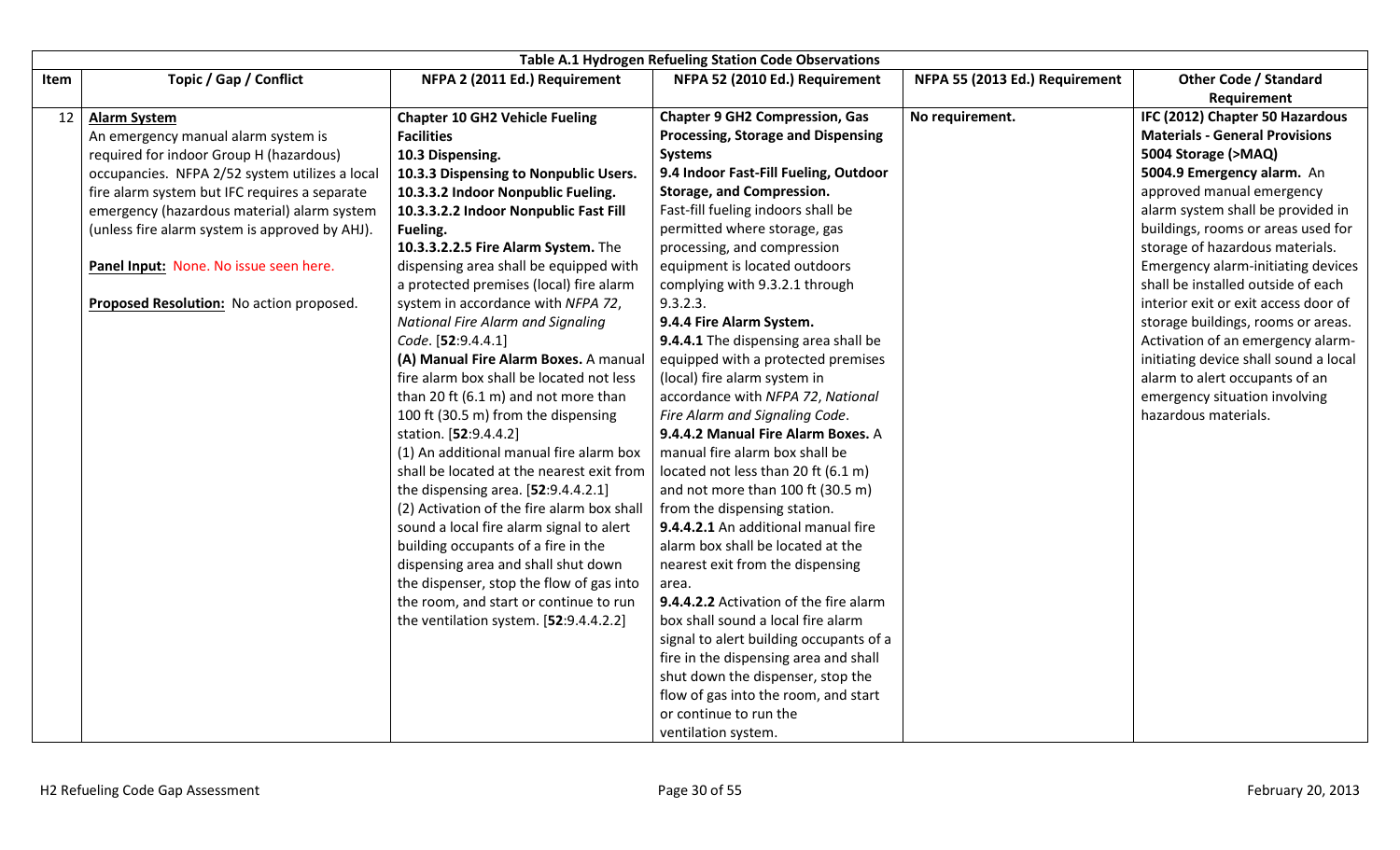|      |                                                     |                                                                | Table A.1 Hydrogen Refueling Station Code Observations     |                                     |                                       |
|------|-----------------------------------------------------|----------------------------------------------------------------|------------------------------------------------------------|-------------------------------------|---------------------------------------|
| Item | Topic / Gap / Conflict                              | NFPA 2 (2011 Ed.) Requirement                                  | NFPA 52 (2010 Ed.) Requirement                             | NFPA 55 (2013 Ed.) Requirement      | <b>Other Code / Standard</b>          |
|      |                                                     |                                                                |                                                            |                                     | Requirement                           |
| 13   | <b>Leak Detection</b>                               | <b>Chapter 10 GH2 Vehicle Fueling</b>                          | <b>Chapter 9 GH2 Compression, Gas</b>                      | <b>Chapter 7 Compressed Gases</b>   | IFC (2012) Chapter 50 Hazardous       |
|      | Leak detection, gas detectors and flame             | <b>Facilities</b>                                              | Processing, Storage and Dispensing                         | 7.3 Use and Handling.               | <b>Materials - General Provisions</b> |
|      | detectors are required at dispensing                | 10.3 Dispensing.                                               | <b>Systems</b>                                             | 7.3.1 General.                      | <b>5003 General Requirements</b>      |
|      | equipment in NFPA 2/52 but not IFC. NFPA            | 10.3.1 General.                                                | 9.2 General System Requirements.                           | 7.3.1.12 Excess Flow Control.       | 5003.2 Systems, equipment and         |
|      | 2/55 and IFC also contain requirements for          | 10.3.1.19* Fire Protection.                                    | 9.2.14 Dispensing equipment shall be                       | 7.3.1.12.1* Where compressed        | processes.                            |
|      | excess flow control; one approved method of         | 10.3.1.19.1 Dispensing equipment shall                         | provided with gas detectors, leak                          | gases having a hazard ranking       | 5003.2.2 Piping, tubing, valves       |
|      | excess flow control is leak detection and           | be provided with gas detectors, leak                           | detection, and flame detectors such                        | in one or more of the following     | and fittings.                         |
|      | emergency shutoff. How is excess flow control       | detection, and flame detectors such                            | that fire and gas can be detected at                       | hazard classes in accordance        | 5003.2.2.1 Design and                 |
|      | typically provided throughout piping system?        | that fire and gas can be detected at any                       | any point on the equipment.                                | with NFPA 704, Standard System      | construction. Piping, tubing,         |
|      |                                                     | point on the equipment. [52:9.2.14]                            | 9.2.14.1 These detectors shall be                          | for the Identification of the       | fittings and related components       |
|      | Options available for hydrogen? Is fugitive gas     | 10.3.1.19.1.1 These detectors shall be                         | maintained and calibrated in                               | <b>Hazards of Materials for</b>     | used for hazardous materials shall    |
|      | detection the only approved means for               | maintained and calibrated in                                   | accordance with the manufacturer's                         | Emergency Response, are carried     | be in accordance with the             |
|      | hydrogen? Can missing gas be detected? Gas          | accordance with the manufacturer's                             | instructions on at least an annual                         | in pressurized piping above a       | following:                            |
|      | that is not where it is expected to me. Loss of     | instructions on at least an annual basis                       | basis or earlier if required by the                        | gauge pressure of 15 psi (103 kPa), | 6. Where gases or liquids             |
|      | mass or pressure??                                  | or earlier if required by the                                  | manufacturer.                                              | an approved means of either leak    | having a hazard ranking of:           |
|      |                                                     | manufacturer. [52:9.2.14.1]                                    | 9.2.14.2 The station owner or                              | detection with emergency shutoff    | Health Class 3 or 4                   |
|      | Panel Input: None. No verbal input received         | 10.3.1.19.1.2 The station owner or                             | operator shall maintain a record of                        | or excess flow control shall be     | <b>Flammability Class 4</b>           |
|      | at meeting.                                         | operator shall maintain a record of                            | detector maintenance and calibration                       | provided:                           | Instability Class 3 or 4              |
|      |                                                     | detector maintenance and calibration                           | in good condition and accessible to                        | (1) Health hazard Class 3 or        | in accordance with NFPA 704           |
|      | Software control systems on hydrogen                | in good condition and accessible to the                        | the inspector.                                             | Class 4                             | are carried in pressurized            |
|      | dispensing / compression equipment can be           | inspector. [52:9.2.14.2]                                       | <b>9.2.14.3</b> A sticker at least 6 in. <sup>2</sup> (39) | (2) Flammability Class 4            | piping above 15 psi gauge             |
|      | used to support low / high pressure alarms, in      | <b>10.3.1.19.1.3</b> A sticker at least 6 in. <sup>2</sup> (39 | $\text{cm}^2$ ) shall be affixed on the dispenser          | (3) Instability Class 3 or Class 4  | (103 kPa), an approved                |
|      | turn, acting as a leak detector. For example,       | $\text{cm}^2$ ) shall be affixed on the dispenser              | indicating the date of the next                            |                                     | means of leak detection and           |
|      | some fueling stations will not fuel if the          | indicating the date of the next                                | scheduled maintenance and                                  |                                     | emergency shutoff or excess           |
|      | pressure in the fill line is less than 300-400 psi. | scheduled maintenance and                                      | calibration.                                               |                                     | flow control shall be                 |
|      | Some manufacturers use this as a means to           | calibration. [52:9.2.14.3]                                     | 9.4 Indoor Fast-Fill Fueling, Outdoor                      |                                     | provided. Where the piping            |
|      | protect the integrity of the dispensing system.     | <b>Chapter 7 Gaseous Hydrogen</b>                              | <b>Storage, and Compression.</b>                           |                                     | originates from within a              |
|      |                                                     | 7.1 General.                                                   | 9.4.7 Dispensing Equipment. Gas                            |                                     | hazardous material storage            |
|      | Proposed Resolution: IFC should reference           | 7.1.22 Excess Flow Control.                                    | dispensing equipment shall be listed                       |                                     | room or area, the excess              |
|      | NFPA 2 in regard to gas detectors, leak             | 7.1.22.1 Where [GH2] is carried in                             | or approved for indoor use.                                |                                     | flow control shall be located         |
|      | detection and flame detectors at dispensing         | pressurized piping above a gauge                               | 9.4.7.4 Gas Detection System. The                          |                                     | within the storage room or            |
|      | equipment.                                          | pressure of 15 psi (103 kPa), an                               | dispenser enclosure or housing shall                       |                                     | area. Where the piping                |
|      |                                                     | approved means of leak detection and                           | be equipped with a gas detection                           |                                     | originates from a bulk                |
|      |                                                     | emergency shutoff or excess flow                               | system, which shall actuate when a                         |                                     | source, the excess flow               |
|      |                                                     | control shall be provided.                                     | maximum of 25 percent of the lower                         |                                     | control shall be located as           |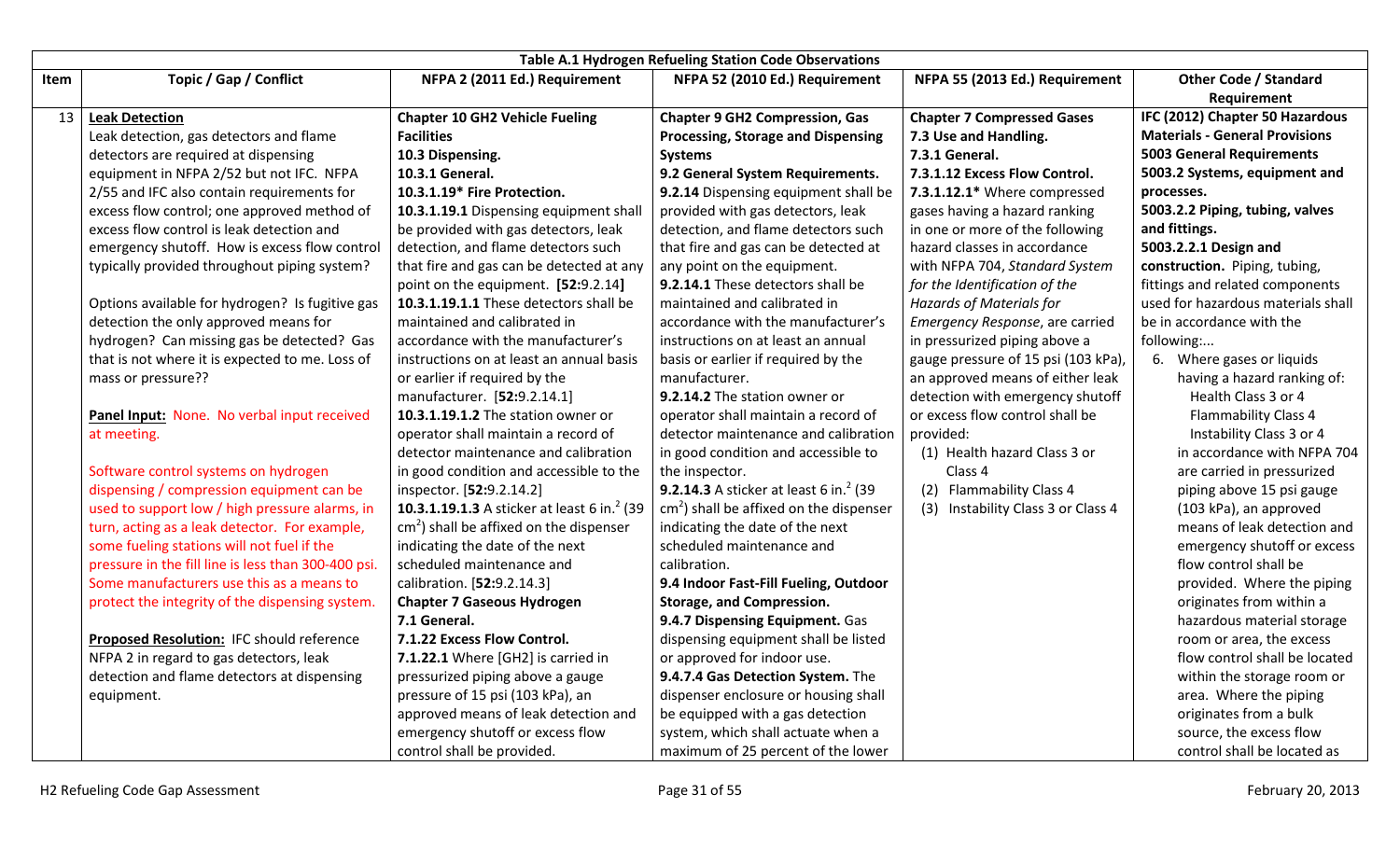|      |                        |                                          | <b>Table A.1 Hydrogen Refueling Station Code Observations</b> |                                |                              |
|------|------------------------|------------------------------------------|---------------------------------------------------------------|--------------------------------|------------------------------|
| Item | Topic / Gap / Conflict | NFPA 2 (2011 Ed.) Requirement            | NFPA 52 (2010 Ed.) Requirement                                | NFPA 55 (2013 Ed.) Requirement | <b>Other Code / Standard</b> |
|      |                        |                                          |                                                               |                                | Requirement                  |
|      |                        | [55:7.3.1.12.1]                          | flammable limit (LFL) is detected (1                          |                                | close to the bulk source as  |
|      |                        | <b>Chapter 10 GH2 Vehicle Fueling</b>    | percent H2 in air).                                           |                                | practical.                   |
|      |                        | <b>Facilities</b>                        | 9.4.7.4.1 Actuation of the gas                                |                                | <b>Exceptions:</b>           |
|      |                        | 10.3 Dispensing.                         | detection system shall shut down the                          |                                | 1. Piping for inlet          |
|      |                        | 10.3.3 Dispensing to Nonpublic Users.    | dispenser, stop the flow of gas into                          |                                | connections designed         |
|      |                        | 10.3.3.2 Indoor Nonpublic Fueling.       | the room, and start or continue to                            |                                | to prevent backflow.         |
|      |                        | 10.3.3.2.2 Indoor Nonpublic Fast Fill    | run the ventilation system.                                   |                                | 2. Piping for pressure       |
|      |                        | Fueling.                                 | 9.4.7.4.2 Actuation of the gas                                |                                | relief devices.              |
|      |                        | 10.3.3.2.2.7 Dispensing Equipment.       | detection system shall sound a local                          |                                |                              |
|      |                        | Gas dispensing equipment shall be        | alarm and provide visual indication                           |                                |                              |
|      |                        | listed or approved for indoor use.       | when a maximum of 25 percent of                               |                                |                              |
|      |                        | [52:9.4.7]                               | the lower flammable limit (LFL) is                            |                                |                              |
|      |                        | (E) Gas Detection System. The            | detected (1 percent H2 in air).                               |                                |                              |
|      |                        | dispenser enclosure or housing shall be  | 9.4.7.4.3 The gas detection system                            |                                |                              |
|      |                        | equipped with a gas detection system,    | shall function during maintenance                             |                                |                              |
|      |                        | which shall actuate when a maximum       | operations on the ventilation system.                         |                                |                              |
|      |                        | of 25 percent of the lower flammable     |                                                               |                                |                              |
|      |                        | limit (LFL) is detected (1 percent H2 in |                                                               |                                |                              |
|      |                        | air). [52:9.4.7.4]                       |                                                               |                                |                              |
|      |                        | (1) Actuation of the gas detection       |                                                               |                                |                              |
|      |                        | system shall shut down the dispenser,    |                                                               |                                |                              |
|      |                        | stop the flow of gas into the room, and  |                                                               |                                |                              |
|      |                        | start or continue to run the ventilation |                                                               |                                |                              |
|      |                        | system [when mechanical ventilation      |                                                               |                                |                              |
|      |                        | systems are required]. [52:9.4.7.4.1]    |                                                               |                                |                              |
|      |                        | (2) Actuation of the gas detection       |                                                               |                                |                              |
|      |                        | system shall sound a local alarm and     |                                                               |                                |                              |
|      |                        | provide visual indication when a         |                                                               |                                |                              |
|      |                        | maximum of 25 percent of the lower       |                                                               |                                |                              |
|      |                        | flammable limit (LFL) is detected        |                                                               |                                |                              |
|      |                        | (1 percent H2 in air). [52:9.4.7.4.2]    |                                                               |                                |                              |
|      |                        | (3) The gas detection system shall       |                                                               |                                |                              |
|      |                        | function during maintenance              |                                                               |                                |                              |
|      |                        | operations on the ventilation system.    |                                                               |                                |                              |
|      |                        | [52:9.4.7.4.3]                           |                                                               |                                |                              |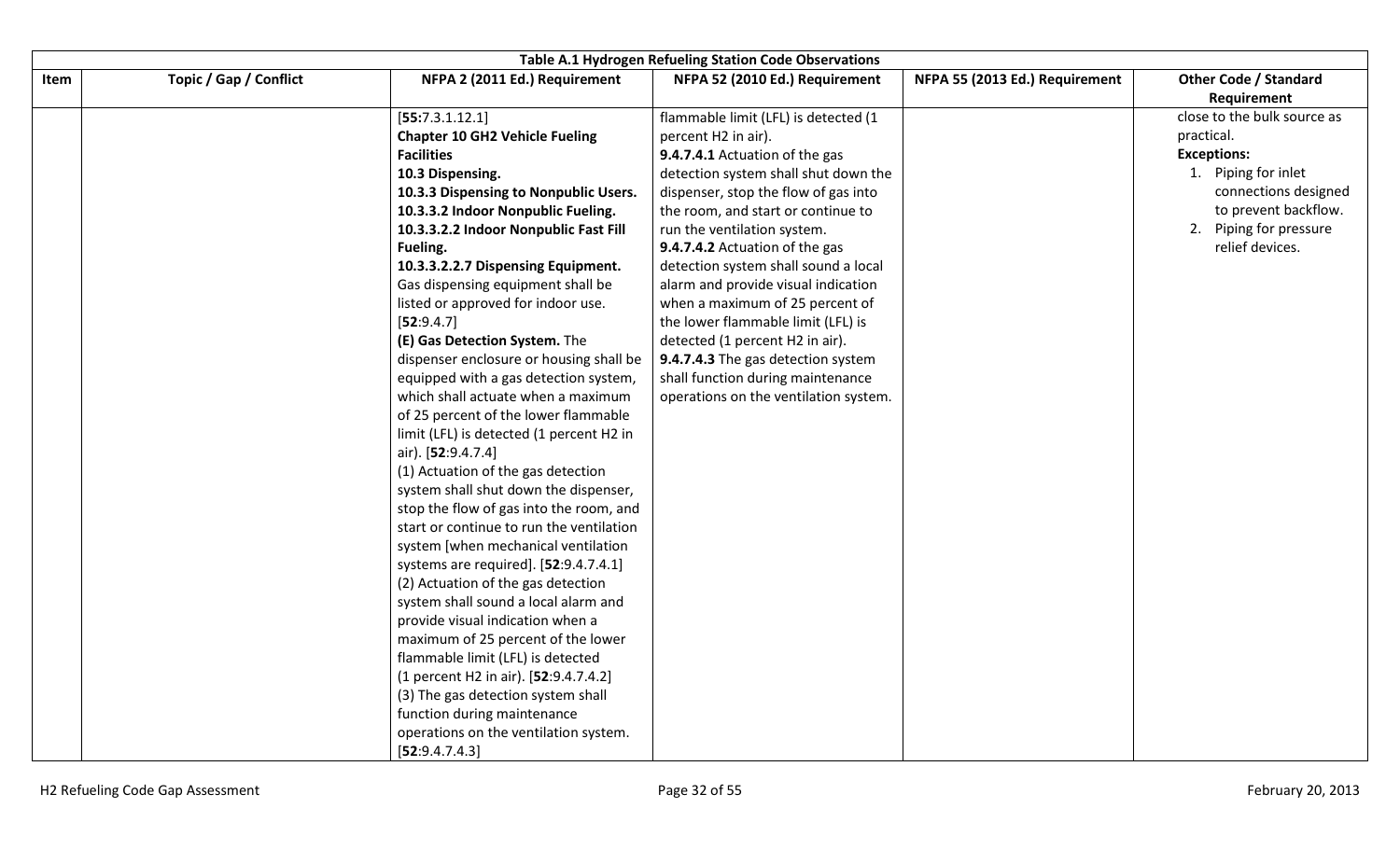|      |                                                  |                                             | <b>Table A.1 Hydrogen Refueling Station Code Observations</b> |                                |                                         |
|------|--------------------------------------------------|---------------------------------------------|---------------------------------------------------------------|--------------------------------|-----------------------------------------|
| Item | Topic / Gap / Conflict                           | NFPA 2 (2011 Ed.) Requirement               | NFPA 52 (2010 Ed.) Requirement                                | NFPA 55 (2013 Ed.) Requirement | <b>Other Code / Standard</b>            |
|      |                                                  |                                             |                                                               |                                | Requirement                             |
| 14   | <b>Emergency Shutdown Device</b>                 | <b>Chapter 10 GH2 Vehicle Fueling</b>       | <b>Chapter 9 GH2 Compression, Gas</b>                         | No requirement.                | IFC (2012) Chapter 23 Motor Fuel-       |
|      | Emergency shutdown controls vary slightly.       | <b>Facilities</b>                           | <b>Processing, Storage and Dispensing</b>                     |                                | <b>Dispensing Facilities and Repair</b> |
|      | Both IFC and NFPA 2/52 require manual            | 10.3 Dispensing.                            | <b>Systems</b>                                                |                                | <b>Garages</b>                          |
|      | emergency shutoff valve at hydrogen supply.      | 10.3.1 General.                             | 9.4.6 Emergency Shutdown Device                               |                                | 2309 Hydrogen Motor Fuel-               |
|      | IFC requires a minimum of one emergency          | 10.3.1.18 Installation of Emergency         | (ESD). A manual emergency                                     |                                | <b>Dispensing and Generation</b>        |
|      | shutdown control between 25-75 feet of           | <b>Shutdown Equipment.</b>                  | shutdown device (ESD) shall be                                |                                | <b>Facilities</b>                       |
|      | dispensers. NFPA 52 requires a minimum of        | 10.3.1.18.1 Manually Operated               | located in the dispensing area not                            |                                | 2309.5 Safety Precautions.              |
|      | two emergency shutdown devices - one at the      | <b>Container Valve.</b>                     | less than 20 ft (6.1 m) and not more                          |                                | 2309.5.3 Emergency shutdown             |
|      | dispensing area and one remote from the          | 10.3.1.18.1.1 Each group of storage         | than 100 ft (30.5 m) in the path of                           |                                | controls. In addition to the            |
|      | dispensing area 20-100 feet away.                | vessels up to a maximum combined            | egress from the dispensing area.                              |                                | manual emergency shutoff valve          |
|      |                                                  | capacity of 10,000 scf (283 $m3$ ) shall be | 9.4.6.1 An additional shutdown shall                          |                                | required by Section 2309.5.2, a         |
|      | IFC and NFPA 2/52 require that power to          | provided with a manually operated           | be installed on the dispenser.                                |                                | remotely located, manually              |
|      | hydrogen storage, compression and dispensing     | shutoff valve. [52:9.11.1.1]                | 9.4.6.2 Actuation of the ESD shall                            |                                | activated emergency shutdown            |
|      | equipment be shut off automatically and          | 10.3.1.18.1.2 A manually operated           | shut down the dispenser, stop the                             |                                | control shall be provided. An           |
|      | valves to hydrogen generator, between main       | shutoff valve shall be installed in a       | flow of gas into the room, and start                          |                                | emergency shutdown control shall        |
|      | supply and compressor, and between storage       | manifold as close to a container or         | or continue to run the ventilation                            |                                | be located within 75 feet of, but       |
|      | containers and dispensing equipment are          | group of containers as practical.           | system.                                                       |                                | not less than 25 feet from,             |
|      | closed automatically.                            | [52:9.11.1.2]                               | 9.4.7 Dispensing Equipment. Gas                               |                                | dispensers and hydrogen                 |
|      |                                                  | 10.3.1.18.1.3 The valve in 10.3.1.18.1.2    | dispensing equipment shall be listed                          |                                | generators.                             |
|      | Panel Input: Not a problem but different         | shall be located downstream of the          | or approved for indoor use.                                   |                                | IFC (2012) 2309.5.3.1 System            |
|      | concepts here. ESD is different from the main    | backflow check valve specified in           | 9.4.7.1 Automatic Shut-off Valve.                             |                                | requirements. Activation of the         |
|      | shutdown valve. 9.11.5 may need clarification    | 10.3.1.18.2. [52:9.11.1.3]                  | Hydrogen gas piping used to                                   |                                | emergency shutdown control shall        |
|      | related to what is an emergency manual           | 10.3.1.18.2 The compressor discharge        | transport GH2 between the bulk                                |                                | automatically shut off the power        |
|      | shutdown device (e.g. - valve, button,           | line supplying the storage container        | hydrogen compressed gas storage                               |                                | supply to all hydrogen storage,         |
|      | actuator).                                       | shall be equipped with a backflow           | system and a dispenser at a fast-fill                         |                                | compression and dispensing              |
|      | Terminology needs improvement on the NFPA        | check valve near the container to           | station shall have a valve that closes                        |                                | equipment; shut off natural gas or      |
|      | side. Need two valves one at point of use and    | prevent discharge of hydrogen from          | when one of the following occurs:                             |                                | other fuel supply to the hydrogen       |
|      | one at source - both that shut down.             | the container in case of the rupture of     | (1) The power supply to the                                   |                                | generator; and close valves             |
|      | Add a valve on IFC.                              | the line, hose, or fittings. [52:9.11.2]    | dispenser is shut off.                                        |                                | between the main supply and the         |
|      |                                                  | 10.3.1.18.3 Where excess-flow check         | (2) Any ESD at the refueling station                          |                                | compressor and between the              |
|      | Proposed Resolution: IFC should reference        | valves are used, the closing flow shall     | is activated.                                                 |                                | storage containers and dispensing       |
|      | NFPA 2 to resolve code gap regarding one ESD     | be greater than the design flow             | 9.4.7.2 Manual Shut-off Valve. A                              |                                | equipment.                              |
|      | vs. two. Reference to NFPA 2 would also          | maximum system design flow rate and         | fast-closing, "quarter turn" manual                           |                                | IFC (2012) 2309.5.2 Emergency           |
|      | resolve code conflict regarding ESD location     | less than the flow rating of the piping     | shutoff valve shall be provided at a                          |                                | shutoff valves. A manual                |
|      | from dispensing operation (e.g. - 20-100 ft. vs. | system that results from a complete         | fast-fill station upstream of the                             |                                | emergency shutoff valve shall be        |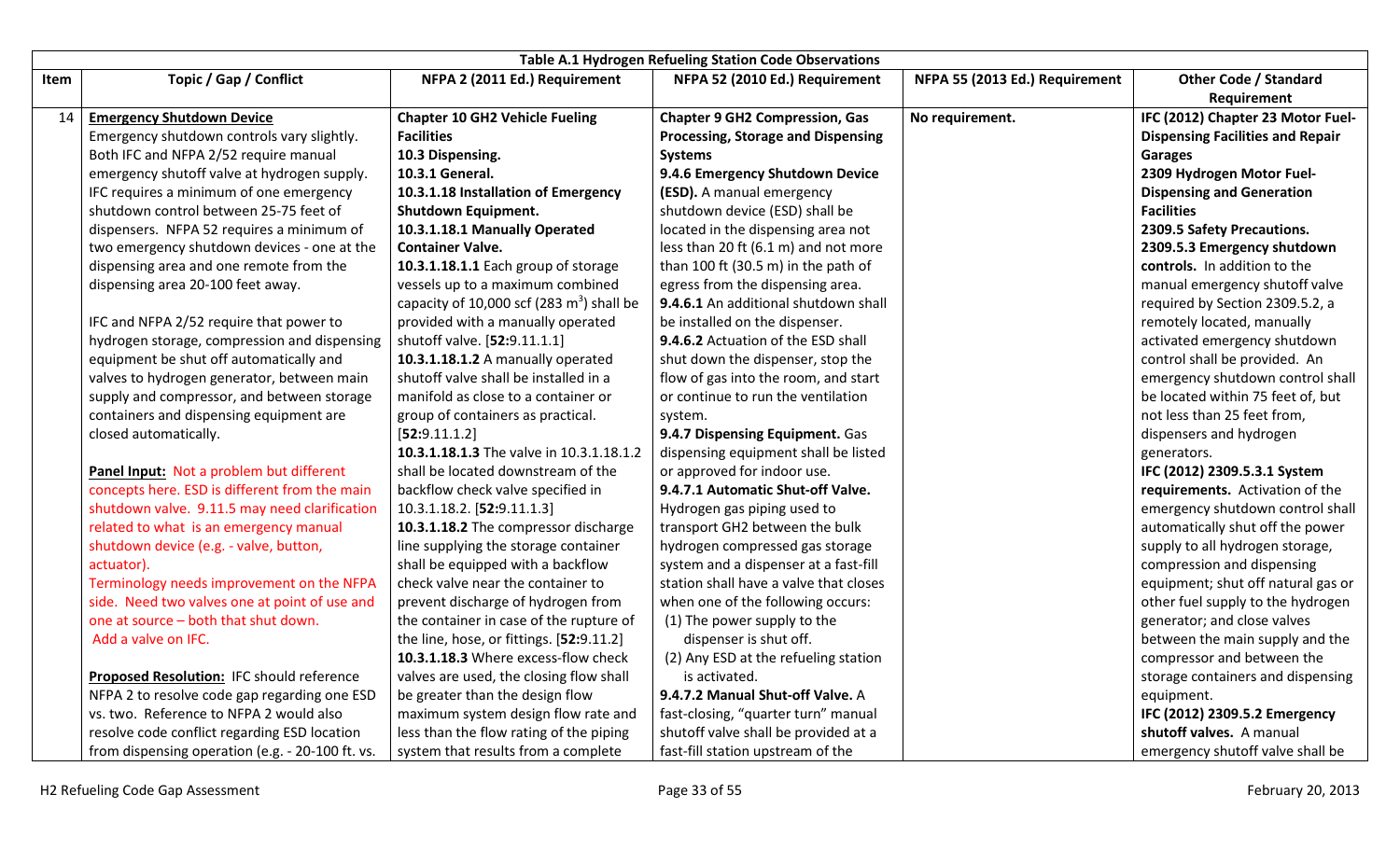|      |                        |                                          | Table A.1 Hydrogen Refueling Station Code Observations |                                |                                             |
|------|------------------------|------------------------------------------|--------------------------------------------------------|--------------------------------|---------------------------------------------|
| Item | Topic / Gap / Conflict | NFPA 2 (2011 Ed.) Requirement            | NFPA 52 (2010 Ed.) Requirement                         | NFPA 55 (2013 Ed.) Requirement | <b>Other Code / Standard</b><br>Requirement |
|      | 25-75 ft.).            | line failure between the excess-flow     | breakaway device specified in 9.11.6,                  |                                | provided to shut down the flow of           |
|      |                        | valve and the equipment downstream       | where it is readily accessible to the                  |                                | gas from the hydrogen supply to             |
|      |                        | of the excess-flow check valve.          | person dispensing hydrogen, unless                     |                                | the piping system.                          |
|      |                        | [52:9.11.3]                              | one of the following occurs:                           |                                | IFC (2012) Chapter 58 Flammable             |
|      |                        | 10.3.1.18.4 Gas piping from an outdoor   | (1) The self-closing valve referred to                 |                                | <b>Gases and Flammable Cryogenic</b>        |
|      |                        | compressor or storage system into a      | in 9.4.7.1 is located immediately                      |                                | <b>Fluids</b>                               |
|      |                        | building shall be provided with [an      | upstream of the dispenser.                             |                                | <b>5803 General Requirements</b>            |
|      |                        | automatic emergency] shutoff [valve]     | (2) The dispenser is equipped with a                   |                                | 5803.1 Quantities not exceeding             |
|      |                        | located outside the building.[52:9.11.4] | self-closing valve that closes                         |                                | the MAQ per CA.                             |
|      |                        | 10.3.1.18.5 An emergency manual          | each time the control arm is                           |                                | 5803.1.3 Emergency shutoff.                 |
|      |                        | shutdown device shall be provided at     | turned to the OFF position or                          |                                | Compressed gas systems                      |
|      |                        | the dispensing area and also at a        | when the ESD is activated.                             |                                | conveying flammable gases shall             |
|      |                        | location remote from the dispensing      | 9.4.7.3 Shutdown.                                      |                                | be provided with approved manual            |
|      |                        | area. [52:9.11.5]                        | 9.4.7.3.1 Actuation or failure of the                  |                                | or automatic emergency shutoff              |
|      |                        | 10.3.1.18.5.1 This device, when          | following systems shall automatically                  |                                | valves that can be activated at             |
|      |                        | activated, shall shut off the power      | shut down the gas flow from the                        |                                | each point of use and at each               |
|      |                        | supply and gas supply [from the          | dispenser, stop the flow of gas to the                 |                                | source.                                     |
|      |                        | hydrogen source to] the dispenser.       | room, and start or continue to run                     |                                | 5803.1.3.1 Shutoff at source. A             |
|      |                        | [52:9.11.5.1]                            | the mechanical ventilation system:                     |                                | manual or automatic fail-safe               |
|      |                        | 10.3.1.18.5.2 When GH2 is being          | (1) Gas detection system                               |                                | emergency shutoff valve shall be            |
|      |                        | produced from the conversion of LH2,     | (2) Fire alarm system                                  |                                | installed on supply piping at the           |
|      |                        | the emergency shutdown system also       | (3) Fire detection system                              |                                | cylinder or bulk source. Manual or          |
|      |                        | shall shut off the liquid supply and     | (4) Emergency shutdown system                          |                                | automatic cylinder valves are               |
|      |                        | power to the LH2 transfer equipment      | (ESD)                                                  |                                | allowed to be used as the required          |
|      |                        | necessary for the conversion process.    | (5) Sensors or controls used to                        |                                | emergency shutoff valve when the            |
|      |                        | [52:9.11.5.2]                            | prevent overtemperature or                             |                                | source of supply is limited to              |
|      |                        | 10.3.1.18.5.3 Emergency shutdown         | overpressurization of the on-                          |                                | unmanifolded cylinder sources.              |
|      |                        | devices shall be distinctly marked for   | board fuel container                                   |                                | 5803.1.3.2 Shutoff at point of use.         |
|      |                        | easy recognition with a permanently      | (6) Required ventilation systems                       |                                | A manual or automatic emergency             |
|      |                        | affixed legible sign. [52:9.11.5.3]      | (7) Dispenser leak monitoring                          |                                | shutoff valve shall be installed on         |
|      |                        | 10.3.1.18.7 Control circuits shall be    | system                                                 |                                | the supply piping at the point of           |
|      |                        | arranged so that, when an emergency      | 9.4.7.3.2 Reactivation of the                          |                                | use or at a point where the                 |
|      |                        | shutdown device is activated or electric | dispenser and gas flow into the room                   |                                | equipment using the gas is                  |
|      |                        | power is cut off, systems that shut      | after system shutdown required by                      |                                | connected to the supply system.             |
|      |                        | down shall remain down until manually    | 9.4.7.1 or 9.4.7.3 shall be by manual                  |                                |                                             |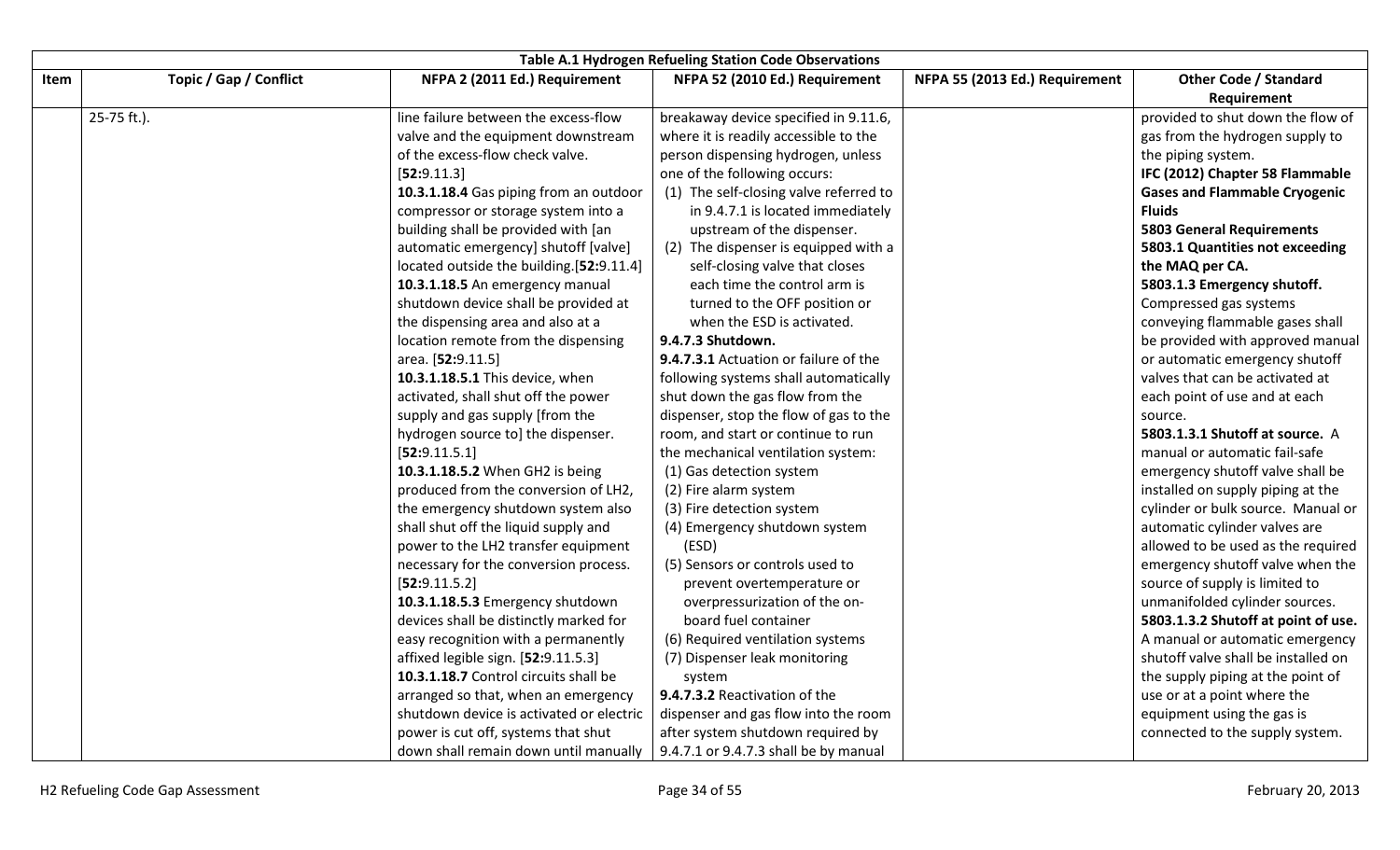|      |                        |                                             | <b>Table A.1 Hydrogen Refueling Station Code Observations</b> |                                |                              |
|------|------------------------|---------------------------------------------|---------------------------------------------------------------|--------------------------------|------------------------------|
| Item | Topic / Gap / Conflict | NFPA 2 (2011 Ed.) Requirement               | NFPA 52 (2010 Ed.) Requirement                                | NFPA 55 (2013 Ed.) Requirement | <b>Other Code / Standard</b> |
|      |                        |                                             |                                                               |                                | Requirement                  |
|      |                        | activated or reset after a safe condition   | restart and shall be conducted by                             |                                |                              |
|      |                        | is restored.                                | trained personnel.                                            |                                |                              |
|      |                        | [52:9.11.7]                                 | 9.11 Installation of Emergency                                |                                |                              |
|      |                        | 10.3.3.2.2.6 Emergency Shutdown             | <b>Shutdown Equipment.</b>                                    |                                |                              |
|      |                        | Device (ESD). A manual emergency            | 9.11.1 Manually Operated Container                            |                                |                              |
|      |                        | shutdown device (ESD) shall be located      | Valve.                                                        |                                |                              |
|      |                        | in the dispensing area not less than 20     | 9.11.1.1 Each group of storage                                |                                |                              |
|      |                        | ft (6.1 m) and not more than 100 ft         | vessels up to a maximum combined                              |                                |                              |
|      |                        | (30.5 m) in the path of egress from the     | capacity of 10,000 scf (283 $m3$ ) shall                      |                                |                              |
|      |                        | dispensing area. [52:9.4.6]                 | be provided with a manually                                   |                                |                              |
|      |                        | (A) An additional shutdown shall be         | operated shutoff valve.                                       |                                |                              |
|      |                        | installed on the dispenser. [52:9.4.6.1]    | 9.11.1.2 A manually operated shutoff                          |                                |                              |
|      |                        | (B) Actuation of the ESD shall shut         | valve shall be installed in a manifold                        |                                |                              |
|      |                        | down the dispenser, stop the flow of        | as close to a container or group of                           |                                |                              |
|      |                        | gas into the room, and start or             | containers as practical.                                      |                                |                              |
|      |                        | continue to run the ventilation system.     | 9.11.1.3 The valve in 9.11.1.2 shall be                       |                                |                              |
|      |                        | [52:9.4.6.2]                                | located downstream of the backflow                            |                                |                              |
|      |                        | 10.3.3.2.2.7 Dispensing Equipment.          | check valve specified in 9.11.2.                              |                                |                              |
|      |                        | Gas dispensing equipment shall be           | 9.11.2 The compressor discharge line                          |                                |                              |
|      |                        | listed or approved for indoor use.          | supplying the storage container shall                         |                                |                              |
|      |                        | [52:9.4.7]                                  | be equipped with a backflow check                             |                                |                              |
|      |                        | (A) Automatic Shutoff Valve. Hydrogen       | valve near the container to prevent                           |                                |                              |
|      |                        | gas piping used to transport GH2            | discharge of hydrogen from the                                |                                |                              |
|      |                        | between the bulk hydrogen                   | container in case of the rupture of                           |                                |                              |
|      |                        | compressed gas storage system and a         | the line, hose, or fittings.                                  |                                |                              |
|      |                        | dispenser at a fast-fill station shall have | 9.11.3 Where excess-flow check                                |                                |                              |
|      |                        | a valve that closes when one of the         | valves are used, the closing flow shall                       |                                |                              |
|      |                        | following occurs: [52:9.4.7.1]              | be greater than the design flow maxi-                         |                                |                              |
|      |                        | (1) The power supply to the dispenser       | mum system design flow rate and                               |                                |                              |
|      |                        | is shut off. [52:9.4.7.1(1)]                | less than the flow rating of the piping                       |                                |                              |
|      |                        | (2) Any emergency shutdown device           | system that results from a complete                           |                                |                              |
|      |                        | at the refueling station is                 | line failure between the excess-flow                          |                                |                              |
|      |                        | activated. [52:9.4.7.1(2)]                  | valve and the equipment down-                                 |                                |                              |
|      |                        | (B) Manual Shutoff Valve. A fast-           | stream of the excess-flow check                               |                                |                              |
|      |                        | closing, "quarter turn" manual shutoff      | valve.                                                        |                                |                              |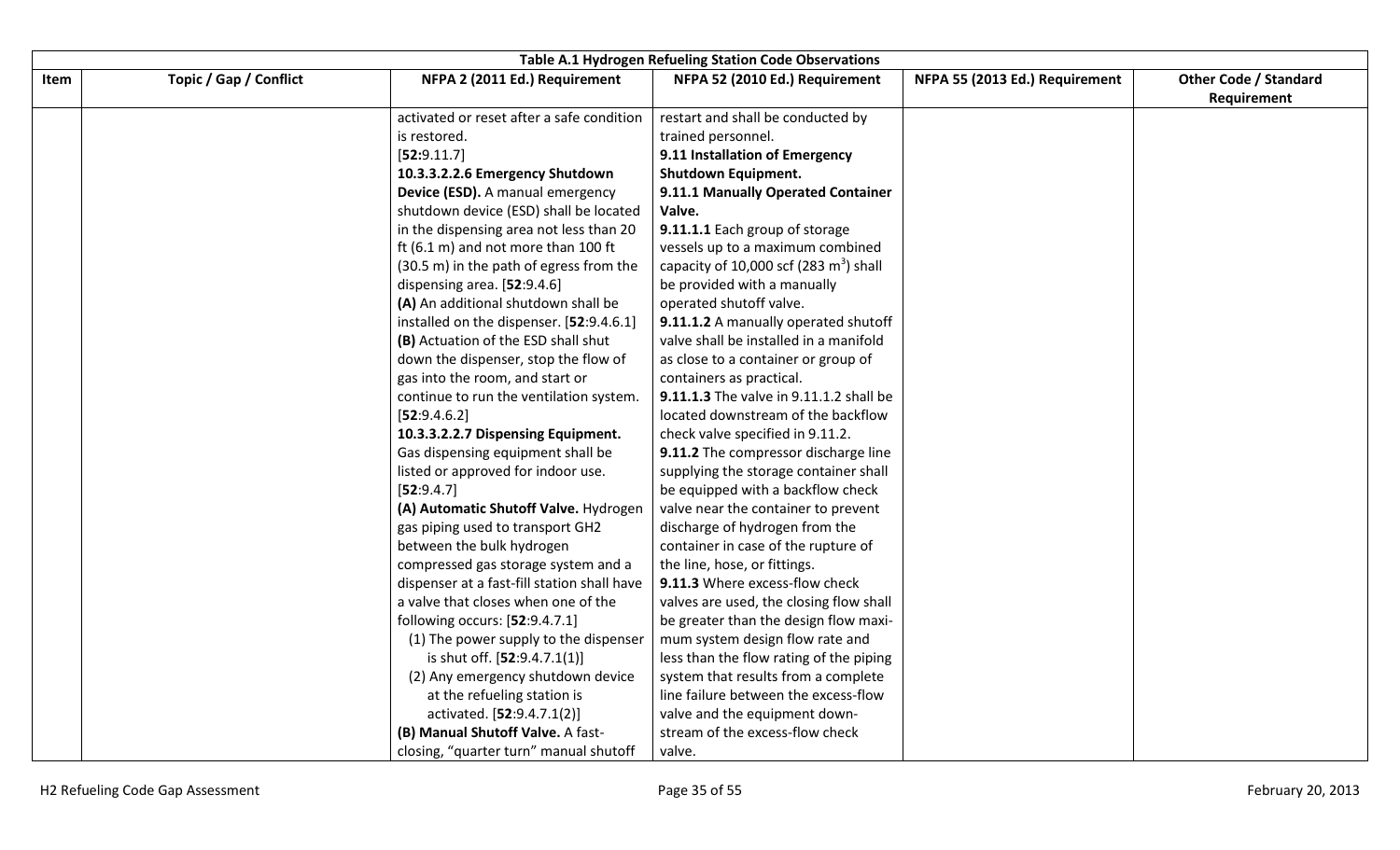|      |                        |                                           | Table A.1 Hydrogen Refueling Station Code Observations |                                |                              |
|------|------------------------|-------------------------------------------|--------------------------------------------------------|--------------------------------|------------------------------|
| Item | Topic / Gap / Conflict | NFPA 2 (2011 Ed.) Requirement             | NFPA 52 (2010 Ed.) Requirement                         | NFPA 55 (2013 Ed.) Requirement | <b>Other Code / Standard</b> |
|      |                        |                                           |                                                        |                                | Requirement                  |
|      |                        | valve shall be provided at a fast-fill    | 9.11.4 Gas piping from an outdoor                      |                                |                              |
|      |                        | station upstream of the breakaway         | compressor or storage system into a                    |                                |                              |
|      |                        | device specified in 10.3.1.18.6, where    | building shall be provided with shut-                  |                                |                              |
|      |                        | it is readily accessible to the person    | off valves located outside the                         |                                |                              |
|      |                        | dispensing hydrogen, unless one of the    | building.                                              |                                |                              |
|      |                        | following occurs: [52:9.4.7.2]            | 9.11.5 An emergency manual shut-                       |                                |                              |
|      |                        | (1) The self-closing valve referred to in | down device shall be provided at the                   |                                |                              |
|      |                        | 10.3.3.2.2.7(A) is located immediately    | dispensing area and also at a location                 |                                |                              |
|      |                        | upstream of the dispenser.                | remote from the dispensing area.                       |                                |                              |
|      |                        | [52:9.4.7.2(1)]                           | 9.11.5.1 This device, when activated,                  |                                |                              |
|      |                        | (2) The dispenser is equipped with a      | shall shut off the power supply and                    |                                |                              |
|      |                        | self-closing valve that closes each time  | gas supply to the compressor and the                   |                                |                              |
|      |                        | the control arm is turned to the OFF      | dispenser.                                             |                                |                              |
|      |                        | position or when the ESD is activated.    | 9.11.5.2 When GH2 is being                             |                                |                              |
|      |                        | [52:9.4.7.2(2)]                           | produced from the conversion of                        |                                |                              |
|      |                        | (C) Shutdown. Actuation or failure of     | LH2, the emergency shutdown                            |                                |                              |
|      |                        | the following systems shall               | system also shall shut off the liquid                  |                                |                              |
|      |                        | automatically shut down the gas flow      | supply and power to the LH2 transfer                   |                                |                              |
|      |                        | from the dispenser, stop the flow of gas  | equipment necessary for the                            |                                |                              |
|      |                        | to the room, and start or continue to     | conversion process.                                    |                                |                              |
|      |                        | run the mechanical ventilation system     | 9.11.5.3 ESDs shall be distinctly                      |                                |                              |
|      |                        | [when mechanical ventilation systems      | marked for easy recognition with a                     |                                |                              |
|      |                        | are required]: [52:9.4.7.3.1]             | permanently affixed legible sign.                      |                                |                              |
|      |                        | (1) Gas detection system                  | 9.11.7 Control circuits shall be ar-                   |                                |                              |
|      |                        | [52:9.4.7.3.1(1)]                         | ranged so that, when an emergency                      |                                |                              |
|      |                        | (2) Fire alarm system [52:9.4.7.3.1(2)]   | shutdown device is activated or                        |                                |                              |
|      |                        | (3) Fire detection system                 | electric power is cut off, systems that                |                                |                              |
|      |                        | [52:9.4.7.3.1(3)]                         | shut down shall remain down until                      |                                |                              |
|      |                        | (4) Emergency shutdown system             | manually activated or reset after a                    |                                |                              |
|      |                        | $(ESD)$ [52:9.4.7.3.1(4)]                 | safe condition is restored.                            |                                |                              |
|      |                        | (5) Sensors or controls used to           | 9.11.8 Fast-Fill Station.                              |                                |                              |
|      |                        | prevent overtemperature or                | 9.11.8.1 Each line between a gas                       |                                |                              |
|      |                        | overpressurization of the on-board        | storage facility and a dispenser at a                  |                                |                              |
|      |                        | fuel container [52:9.4.7.3.1(5)]          | fast-fill station shall have a valve that              |                                |                              |
|      |                        | (6) Required ventilation systems          | closes when one of the following                       |                                |                              |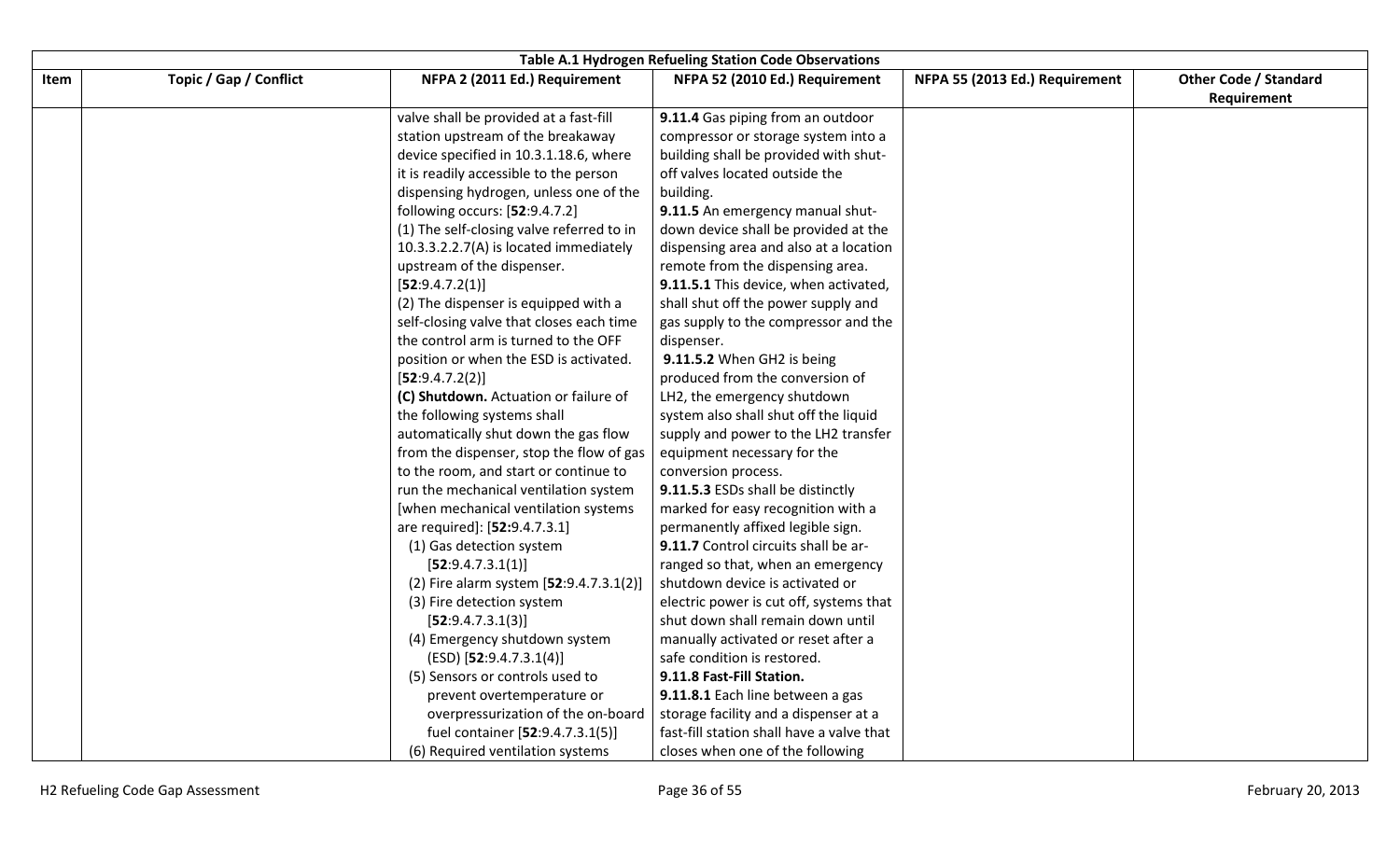|      |                        |                                          | Table A.1 Hydrogen Refueling Station Code Observations |                                |                              |
|------|------------------------|------------------------------------------|--------------------------------------------------------|--------------------------------|------------------------------|
| Item | Topic / Gap / Conflict | NFPA 2 (2011 Ed.) Requirement            | NFPA 52 (2010 Ed.) Requirement                         | NFPA 55 (2013 Ed.) Requirement | <b>Other Code / Standard</b> |
|      |                        |                                          |                                                        |                                | Requirement                  |
|      |                        | [52:9.4.7.3.1(6)]                        | occurs:                                                |                                |                              |
|      |                        | (7) Dispenser leak monitoring system     | (1) The power supply to the                            |                                |                              |
|      |                        | [52:9.4.7.3.1(7)]                        | dispenser is cut off.                                  |                                |                              |
|      |                        | (D) Reactivation. Reactivation of the    | (2) Any emergency shutdown                             |                                |                              |
|      |                        | dispenser and gas flow into the room     | device at the refueling station                        |                                |                              |
|      |                        | after system shutdown required by        | is activated.                                          |                                |                              |
|      |                        | 10.3.3.2.2.7(A) or 10.3.3.2.2.7(C) shall | 9.11.8.2 A fast-closing, "quarter turn"                |                                |                              |
|      |                        | be by manual restart and shall be        | manual shut-off valve shall be                         |                                |                              |
|      |                        | conducted by trained personnel.          | provided at a fast-fill station                        |                                |                              |
|      |                        | [52:9.4.7.3.2]                           | upstream of the breakaway device                       |                                |                              |
|      |                        |                                          | specified in 9.11.6, where it is readily               |                                |                              |
|      |                        |                                          | accessible to the person                               |                                |                              |
|      |                        |                                          | dispensing hydrogen, unless one of                     |                                |                              |
|      |                        |                                          | the following occurs:                                  |                                |                              |
|      |                        |                                          | (1) The self-closing valve referred                    |                                |                              |
|      |                        |                                          | to in 9.11.8.1 is located                              |                                |                              |
|      |                        |                                          | immediately upstream of the                            |                                |                              |
|      |                        |                                          | dispenser.                                             |                                |                              |
|      |                        |                                          | (2) The dispenser is equipped                          |                                |                              |
|      |                        |                                          | with a self-closing valve that                         |                                |                              |
|      |                        |                                          | closes each time the control                           |                                |                              |
|      |                        |                                          | arm is turned to the OFF                               |                                |                              |
|      |                        |                                          | position or when an                                    |                                |                              |
|      |                        |                                          | emergency device is activated.                         |                                |                              |
|      |                        |                                          | 9.11.9 A self-closing valve shall be                   |                                |                              |
|      |                        |                                          | provided on the inlet of the                           |                                |                              |
|      |                        |                                          | compressor that shuts off the gas                      |                                |                              |
|      |                        |                                          | supply to the compressor when one                      |                                |                              |
|      |                        |                                          | of the following occurs:                               |                                |                              |
|      |                        |                                          | (1) An emergency shutdown                              |                                |                              |
|      |                        |                                          | device is activated.                                   |                                |                              |
|      |                        |                                          | (2) A power failure occurs.                            |                                |                              |
|      |                        |                                          | (3) The power to the compressor                        |                                |                              |
|      |                        |                                          | is switched to the OFF                                 |                                |                              |
|      |                        |                                          | position.                                              |                                |                              |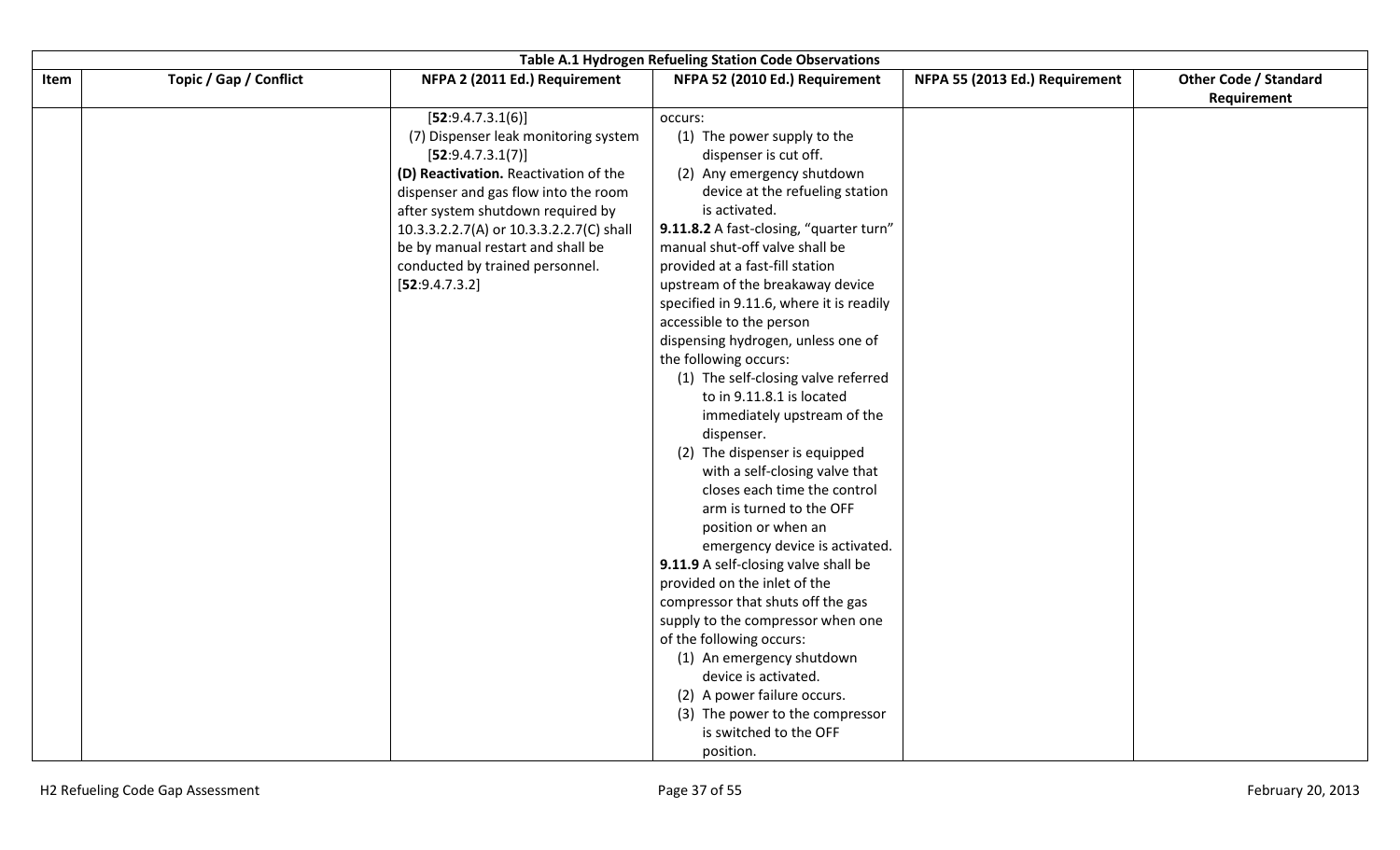|      |                                                 |                                      | Table A.1 Hydrogen Refueling Station Code Observations |                                     |                                       |
|------|-------------------------------------------------|--------------------------------------|--------------------------------------------------------|-------------------------------------|---------------------------------------|
| Item | Topic / Gap / Conflict                          | NFPA 2 (2011 Ed.) Requirement        | NFPA 52 (2010 Ed.) Requirement                         | NFPA 55 (2013 Ed.) Requirement      | <b>Other Code / Standard</b>          |
|      |                                                 |                                      |                                                        |                                     | Requirement                           |
| 15   | <b>Separation Distances</b>                     | <b>Chapter 7 Gaseous Hydrogen</b>    | <b>Chapter 9 GH2 Compression, Gas</b>                  | Chapter 10 Bulk Hydrogen            | IFC (2012) Chapter 50 Hazardous       |
|      | Separation distance discrepancies, particularly | 7.3 Bulk GH2 Systems.                | Processing, Storage and Dispensing                     | <b>Compressed Gas Systems</b>       | <b>Materials - General Provisions</b> |
|      | at lot lines. NFPA 2/52/55 are more             | 7.3.2 Bulk GH2 Systems Storage.      | <b>Systems</b>                                         | 10.3 Outdoor Bulk Hydrogen          | <b>5003 General Requirements</b>      |
|      | conservative than the IFC.                      | 7.3.2.3 Outdoor Storage.             | 9.3 System Siting.                                     | <b>Compressed Gas Systems.</b>      | 5003.12 Outdoor control areas.        |
|      |                                                 | 7.3.2.3.1 Aboveground Locations.     | 9.3.1 General.                                         | 10.3.2 Location.                    | Outdoor control areas for             |
|      |                                                 | 7.3.2.3.1.1 Minimum Distance for     | 9.3.1.3 The minimum distance from a                    | 10.3.2.1* Minimum Distance. The     | hazardous materials in amounts        |
|      |                                                 | <b>Aboveground Locations.</b>        | bulk hydrogen compressed gas                           | minimum distance from a             | not exceeding the MAQ per             |
|      | Panel Input: Much of this issue is addressed in | (A)* The minimum distance from a     | system located outdoors to specified                   | bulk hydrogen compressed gas        | outdoor control area shall be in      |
|      | the 2013 Edition of NFPA 55. Line of sight      | [GH2] system [of indicated capacity] | exposure shall be in accordance with                   | system located outdoors to          | accordance with the following:        |
|      | issue is clarified in 2013 Edition for example. | located outdoors to specified        | Table 9.3.1.3(a) or Table 9.3.1.3(b).                  | specified                           | 1. Outdoor control areas shall be     |
|      | Use alternative provisions for other            | exposures shall be in accordance     | (See also Annex D.) [55:10.3.2.2.1]                    | exposures shall be in accordance    | kept free from weeds, debris          |
|      | installations such as next to a high rise based | with Table 7.3.2.3.1.2(a) or Table   |                                                        | with Table 10.3.2.1(a),             | and common combustible                |
|      | on the exposure being considered-air intake,    | 7.3.2.3.1.2(b). (See also Annex I.)  | 30-45 feet required to lot lines per                   | Table 10.3.2.1(b), or Table         | materials not necessary to the        |
|      | wall openings, etc.                             | [55:10.3.2.2.1]                      | Table 9.3.1.3(a) yet West Coast                        | 10.3.2.1(c). (See also Annex G.)    | storage. The area surrounding         |
|      |                                                 |                                      | Facility houses a tube trailer on the                  | 10.3.2.4* Reduction of Distance     | an outdoor control area shall         |
|      | Proposed Resolution: NFPA 2 extract text        | 30-45 feet required to lot lines per | property line, separated only by the                   | by Mitigation Means.                | be kept clear of such materials       |
|      | should be updated with new text from NFPA       | Table 7.3.2.3.1.2(a).                | concrete block wall.                                   | 10.3.2.4.1* Passive Means. Except   | for a minimum of 15 feet.             |
|      | 55 (2013 Ed.). The IFC should reference NFPA    |                                      |                                                        | for distances to air intakes, the   | 2. Outdoor control areas shall be     |
|      | 2 in regard to bulk hydrogen separation         |                                      |                                                        | distances to Group 1 and 2          | located not closer than 20 feet       |
|      | distance.                                       |                                      |                                                        | exposures shown in Table            | from a lot line that can be built     |
|      |                                                 |                                      |                                                        | 10.3.2.1(a), Table 10.3.2.1(b), and | upon, public street, public alley     |
|      |                                                 |                                      |                                                        | Table 10.3.2.1(c) shall be          | or public way.                        |
|      |                                                 |                                      |                                                        | permitted to be reduced by one-     | <b>Exception:</b>                     |
|      |                                                 |                                      |                                                        | half and shall not apply to Group 3 |                                       |
|      |                                                 |                                      |                                                        | exposures where fire barrier walls  | 2. For compressed gas                 |
|      |                                                 |                                      |                                                        | are located between the system      | hazardous materials,                  |
|      |                                                 |                                      |                                                        | and the exposure and constructed    | unless otherwise specified,           |
|      |                                                 |                                      |                                                        | in accordance with the following:   | the minimum required                  |
|      |                                                 |                                      |                                                        | (1) Fire barrier walls shall have a | distances shall not apply             |
|      |                                                 |                                      |                                                        | minimum fire resistance             | when fire barriers without            |
|      |                                                 |                                      |                                                        | rating of not less than 2           | openings or penetrations              |
|      |                                                 |                                      |                                                        | hours.                              | having a minimum fire-                |
|      |                                                 |                                      |                                                        | (2) The fire barrier wall shall     | resistance rating of 2 hours          |
|      |                                                 |                                      |                                                        | interrupt the line of sight         | interrupt the line of sight           |
|      |                                                 |                                      |                                                        | between the bulk hydrogen           | between the storage and               |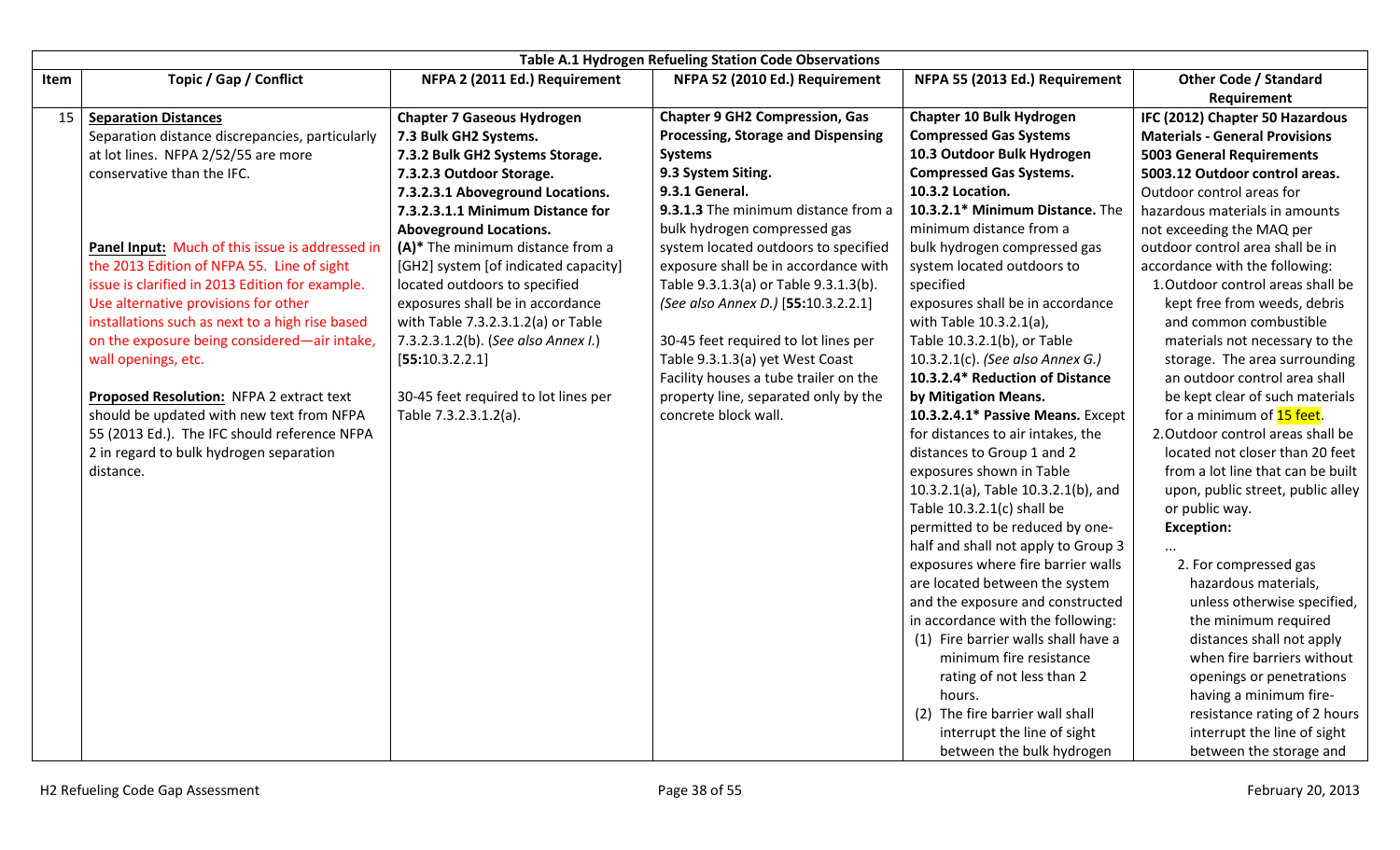|      | Table A.1 Hydrogen Refueling Station Code Observations |                               |                                |                                              |                              |  |  |  |  |  |
|------|--------------------------------------------------------|-------------------------------|--------------------------------|----------------------------------------------|------------------------------|--|--|--|--|--|
| Item | Topic / Gap / Conflict                                 | NFPA 2 (2011 Ed.) Requirement | NFPA 52 (2010 Ed.) Requirement | NFPA 55 (2013 Ed.) Requirement               | <b>Other Code / Standard</b> |  |  |  |  |  |
|      |                                                        |                               |                                |                                              | Requirement                  |  |  |  |  |  |
|      |                                                        |                               |                                | compressed gas system and                    | the exposure. The            |  |  |  |  |  |
|      |                                                        |                               |                                | the exposure.                                | configuration of the fire    |  |  |  |  |  |
|      |                                                        |                               |                                | $(3)$                                        | barrier shall be designed to |  |  |  |  |  |
|      |                                                        |                               |                                |                                              | allow natural ventilation to |  |  |  |  |  |
|      |                                                        |                               |                                | ~29-46 feet required to lot lines by $\vert$ | prevent the accumulation     |  |  |  |  |  |
|      |                                                        |                               |                                | Table 10.3.2.1(a).                           | of hazardous gas             |  |  |  |  |  |
|      |                                                        |                               |                                |                                              | concentrations.              |  |  |  |  |  |
|      |                                                        |                               |                                |                                              | $\cdots$                     |  |  |  |  |  |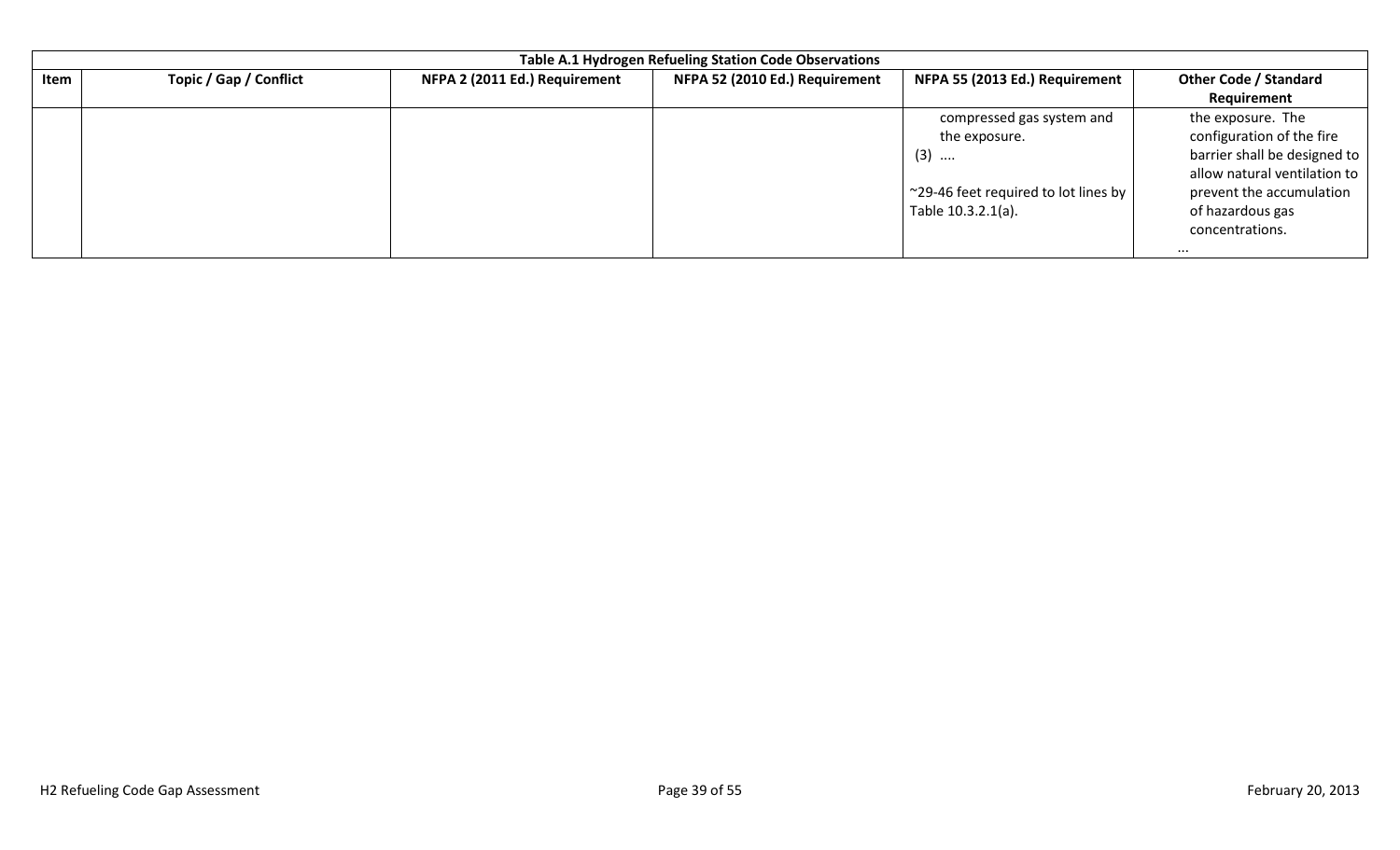|      |                                                          |                                         | Table A.1 Hydrogen Refueling Station Code Observations |                                     |                                       |
|------|----------------------------------------------------------|-----------------------------------------|--------------------------------------------------------|-------------------------------------|---------------------------------------|
| Item | Topic / Gap / Conflict                                   | NFPA 2 (2011 Ed.) Requirement           | NFPA 52 (2010 Ed.) Requirement                         | NFPA 55 (2013 Ed.) Requirement      | <b>Other Code / Standard</b>          |
|      |                                                          |                                         |                                                        |                                     | Requirement                           |
| 16   | <b>Separation Distance Discrepancies - Storage</b>       | <b>Chapter 7 Gaseous Hydrogen</b>       | <b>Chapter 9 GH2 Compression, Gas</b>                  | Chapter 10 Bulk Hydrogen            | IFC (2012) Chapter 50 Hazardous       |
|      | Separation distance discrepancies, particularly          | 7.3 Bulk GH2 Systems.                   | <b>Processing, Storage and Dispensing</b>              | <b>Compressed Gas Systems</b>       | <b>Materials - General Provisions</b> |
|      | in regard to clearances between outdoor                  | 7.3.2 Bulk GH2 Systems Storage.         | <b>Systems</b>                                         | 10.3 Outdoor Bulk Hydrogen          | <b>5003 General Requirements</b>      |
|      | storage areas and combustibles. In general,              | 7.3.2.3 Outdoor Storage.                | 9.3 System Siting.                                     | <b>Compressed Gas Systems.</b>      | 5003.12 Outdoor control areas         |
|      | IFC is more strict than NFPA 2/52/55. IFC                | 7.3.2.3.1 Aboveground Locations.        | 9.3.1 General.                                         | 10.3.2 Location.                    | [<3,000 cu. ft.]. Outdoor control     |
|      | requires 15 feet <maq 25="" and="" feet="">MAQ yet</maq> | 7.3.2.3.1.1 Minimum Distance for        | 9.3.1.3 The minimum distance from a                    | 10.3.2.1* Minimum Distance. The     | areas for hazardous materials in      |
|      | NFPA 2/52/55 range is 10-20 feet.                        | <b>Aboveground Locations.</b>           | bulk hydrogen compressed gas                           | minimum distance from a             | amounts not exceeding the MAQ         |
|      |                                                          | (A)* The minimum distance from a        | system located outdoors to specified                   | bulk hydrogen compressed gas        | per outdoor control area shall be     |
|      | Panel Input: Addressed in 2013 NFPA 55.                  | [GH2] system [of indicated capacity]    | exposure shall be in accordance with                   | system located outdoors to          | in accordance with the following:     |
|      |                                                          | located outdoors to specified           | Table 9.3.1.3(a) or Table 9.3.1.3(b).                  | specified                           | 1. Outdoor control areas shall be     |
|      | <b>Proposed Resolution: IFC should reference</b>         | exposures shall be in accordance        | (See also Annex D.) [55:10.3.2.2.1]                    | exposures shall be in accordance    | kept free from weeds, debris          |
|      | the more specific application of outdoor bulk            | with Table 7.3.2.3.1.2(a) or Table      |                                                        | with Table 10.3.2.1(a),             | and common combustible                |
|      | hydrogen compressed gas systems in NFPA 55               | 7.3.2.3.1.2(b). (See also Annex I.)     | 10-20 feet separation required for                     | Table 10.3.2.1(b), or Table         | materials not necessary to the        |
|      | to resolve this code conflict. NFPA 2 currently          | [55:10.3.2.2.1]                         | ordinary combustibles, including fast-                 | 10.3.2.1(c). (See also Annex G.)    | storage. The area surrounding         |
|      | conflicts with NFPA 55 but this should be                |                                         | burning solids such as ordinary                        | 10.3.2.4* Reduction of Distance     | an outdoor control area shall         |
|      | corrected in the next code cycle when the                | 10-20 feet required to ordinary         | lumber, excelsior, paper, and                          | by Mitigation Means.                | be kept clear of such materials       |
|      | extract text from NFPA 55 is updated in NFPA             | combustibles, including fast-burning    | combustible waste and vegetation                       | 10.3.2.4.1* Passive Means. Except   | for a minimum of 15 feet.             |
|      | 2.                                                       | solids such as ordinary lumber,         | other than that found in maintained                    | for distances to air intakes, the   |                                       |
|      |                                                          | excelsior, paper and combustible waste  | landscaped areas per Table                             | distances to Group 1 and 2          | IFC (2012) 5804.2 Outdoor storage     |
|      |                                                          | and vegetation other than that found in | $9.3.1.3(a)$ .                                         | exposures shown in Table            | [>3,000 cu. ft.]. Outdoor storage of  |
|      |                                                          | maintained landscaped areas per Table   |                                                        | 10.3.2.1(a), Table 10.3.2.1(b), and | flammable gases in amounts            |
|      |                                                          | $7.3.2.3.1.2(a)$ .                      |                                                        | Table 10.3.2.1(c) shall be          | exceeding the MAQ per control         |
|      |                                                          |                                         |                                                        | permitted to be reduced by one-     | area indicated in Table 5003.1.1(3)   |
|      |                                                          |                                         |                                                        | half and shall not apply to Group 3 | [e.g. - 3,000 cu. ft. of flammable    |
|      |                                                          |                                         |                                                        | exposures where fire barrier walls  | gas in an outdoor control area]       |
|      |                                                          |                                         |                                                        | are located between the system      | shall be in accordance with           |
|      |                                                          |                                         |                                                        | and the exposure and constructed    | Sections 5001, 5003 and 5004, and     |
|      |                                                          |                                         |                                                        | in accordance with the following:   | this chapter.                         |
|      |                                                          |                                         |                                                        | (1) Fire barrier walls shall have a | 5004.11 Clearance from                |
|      |                                                          |                                         |                                                        | minimum fire resistance             | combustibles. The area                |
|      |                                                          |                                         |                                                        | rating of not less than 2           | surrounding an outdoor storage        |
|      |                                                          |                                         |                                                        | hours.                              | area or tank shall be kept clear of   |
|      |                                                          |                                         |                                                        | (2) The fire barrier wall shall     | combustible materials and             |
|      |                                                          |                                         |                                                        | interrupt the line of sight         | vegetation for a minimum distance     |
|      |                                                          |                                         |                                                        | between the bulk hydrogen           | of 25 feet.                           |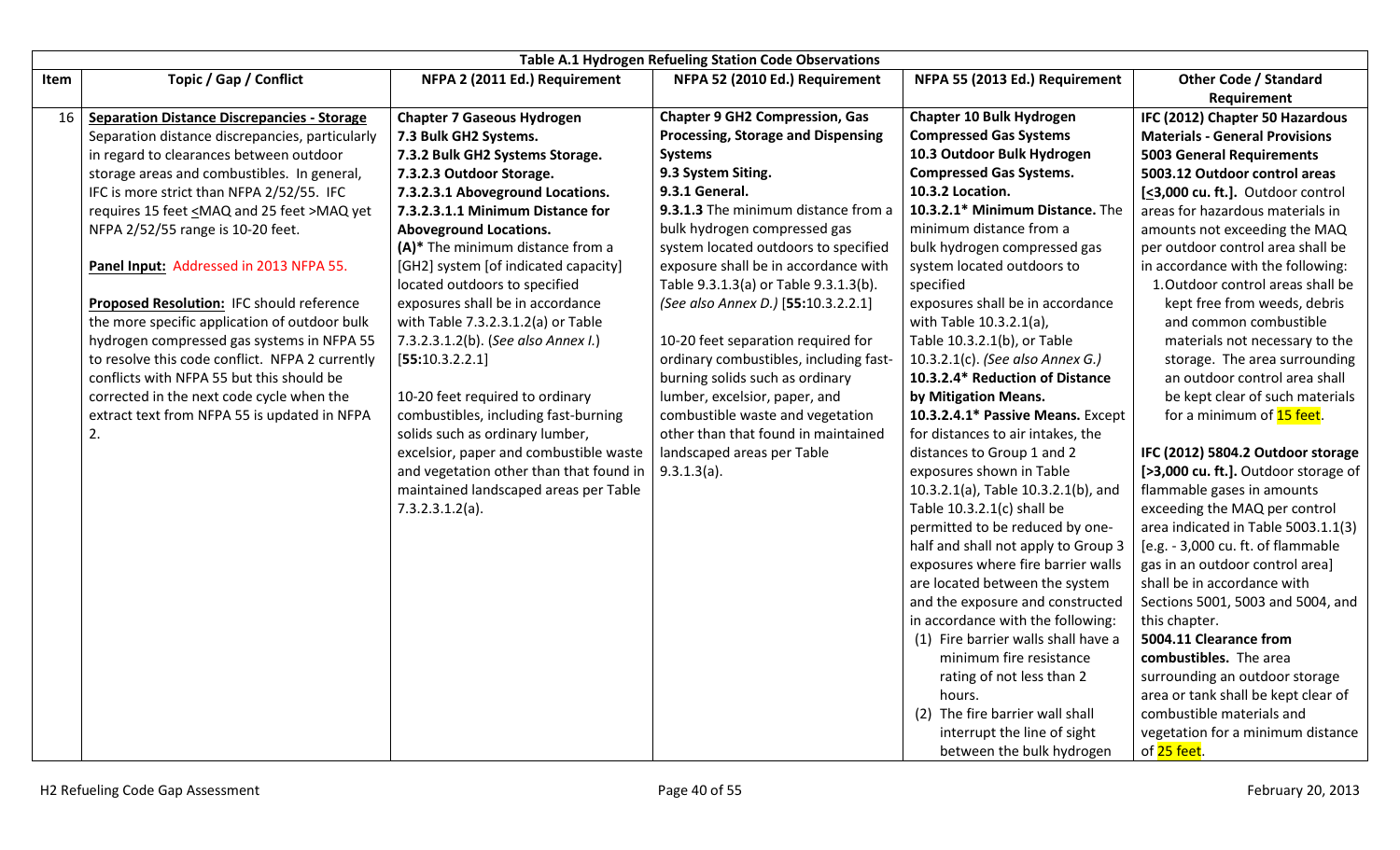| Topic / Gap / Conflict<br>NFPA 2 (2011 Ed.) Requirement<br>NFPA 52 (2010 Ed.) Requirement<br>NFPA 55 (2013 Ed.) Requirement<br><b>Other Code / Standard</b><br>Item<br>Requirement<br>compressed gas system and<br>the exposure.                             | Table A.1 Hydrogen Refueling Station Code Observations |  |  |       |  |  |  |  |  |
|--------------------------------------------------------------------------------------------------------------------------------------------------------------------------------------------------------------------------------------------------------------|--------------------------------------------------------|--|--|-------|--|--|--|--|--|
|                                                                                                                                                                                                                                                              |                                                        |  |  |       |  |  |  |  |  |
| ~12-19 feet required to ordinary<br>combustibles, including fast-<br>burning solids such as ordinary<br>lumber, excelsior, paper, or<br>combustible waste and vegetation<br>other than that found in<br>maintained landscaped areas by<br>Table 10.3.2.1(a). |                                                        |  |  | $(3)$ |  |  |  |  |  |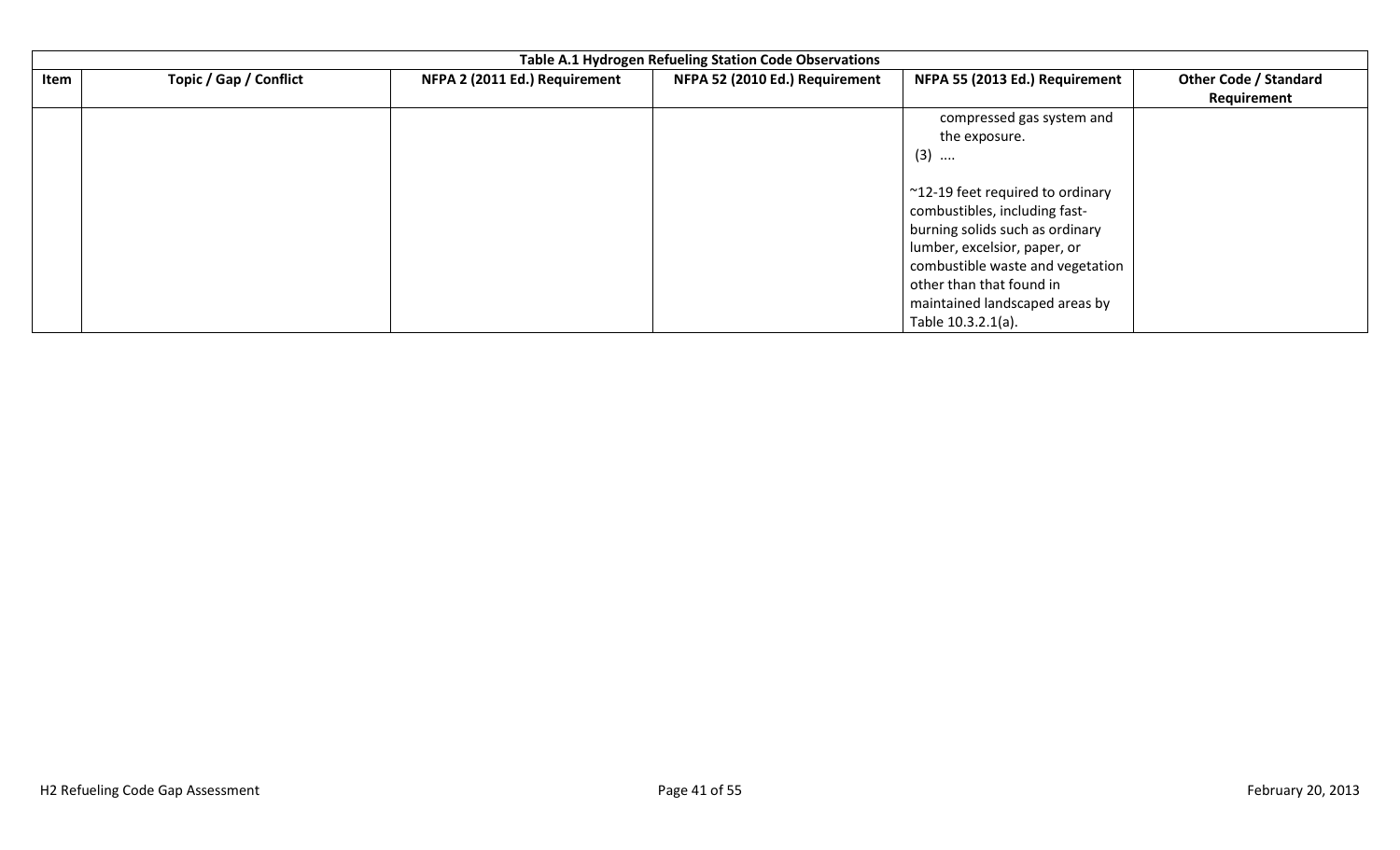|      |                                                          |                                             | Table A.1 Hydrogen Refueling Station Code Observations |                                     |                                       |
|------|----------------------------------------------------------|---------------------------------------------|--------------------------------------------------------|-------------------------------------|---------------------------------------|
| Item | Topic / Gap / Conflict                                   | NFPA 2 (2011 Ed.) Requirement               | NFPA 52 (2010 Ed.) Requirement                         | NFPA 55 (2013 Ed.) Requirement      | <b>Other Code / Standard</b>          |
|      |                                                          |                                             |                                                        |                                     | Requirement                           |
| 17   | <b>Separation Distance Discrepancies -</b>               | <b>Chapter 10 GH2 Vehicle Fueling</b>       | <b>Chapter 9 GH2 Compression, Gas</b>                  | <b>Chapter 10 Bulk Hydrogen</b>     | IFC (2012) Chapter 50 Hazardous       |
|      | <b>Dispensing</b>                                        | <b>Facilities</b>                           | <b>Processing, Storage and Dispensing</b>              | <b>Compressed Gas Systems</b>       | <b>Materials - General Provisions</b> |
|      | Separation distance discrepancies, particularly          | 10.3 Dispensing.                            | <b>Systems</b>                                         | 10.3 Outdoor Bulk Hydrogen          | <b>5003 General Requirements</b>      |
|      | in regard to clearances between outdoor                  | 10.3.2 Dispensing to The Public.            | 9.3 System Siting.                                     | <b>Compressed Gas Systems.</b>      | 5003.12 Outdoor control areas         |
|      | dispensing and use areas and combustibles.               | 10.3.2.3 Outdoor Public Fueling.            | 9.3.1 General.                                         | 10.3.2 Location.                    | [<3,000 cu. ft.]. Outdoor control     |
|      | IFC is much more strict than NFPA 2/52/55.               | 10.3.2.3.1 General.                         | 9.3.1.4 The outdoor installation of                    | 10.3.2.1* Minimum Distance. The     | areas for hazardous materials in      |
|      | IFC requires 15 feet <maq 30="" and="" feet="">MAQ</maq> | 10.3.2.3.1.3 The outdoor installation of    | hydrogen dispensers shall meet the                     | minimum distance from a             | amounts not exceeding the MAQ         |
|      | yet NFPA 2/52/55 range is 10-20 feet.                    | hydrogen dispensers shall meet the          | separation distances shown in Table                    | bulk hydrogen compressed gas        | per outdoor control area shall be     |
|      |                                                          | separation distances shown in Table         | 9.3.1.4.                                               | system located outdoors to          | in accordance with the following:     |
|      | Panel Input: Addressed in 2013 NFPA 55.                  | 10.3.2.3.1.3. [52:9.3.1.4]                  |                                                        | specified                           | 1. Outdoor control areas shall be     |
|      |                                                          |                                             | Clearance from combustibles is not                     | exposures shall be in accordance    | kept free from weeds, debris          |
|      | Proposed Resolution: IFC should reference                | Clearance from combustibles is not          | specifically mentioned in Table                        | with Table 10.3.2.1(a),             | and common combustible                |
|      | the more specific application of outdoor bulk            | specifically mentioned in Table             | 9.3.1.4 but the required separation is                 | Table 10.3.2.1(b), or Table         | materials not necessary to the        |
|      | hydrogen compressed gas systems in NFPA 55               | 10.3.2.3.1.3 but the required               | 10 feet for most exposures such as                     | 10.3.2.1(c). (See also Annex G.)    | storage. The area surrounding         |
|      | to resolve this code conflict. However, NFPA 2           | separation is 10 feet for most              | buildings, public ways, etc.                           | 10.3.2.4* Reduction of Distance     | an outdoor control area shall         |
|      | should be updated to differentiate between               | exposures such as buildings, public         |                                                        | by Mitigation Means.                | be kept clear of such materials       |
|      | storage area separation distances to                     | ways, etc.                                  |                                                        | 10.3.2.4.1* Passive Means. Except   | for a minimum of 15 feet.             |
|      | combustibles and use (e.g. - dispensing) areas           |                                             |                                                        | for distances to air intakes, the   |                                       |
|      | separation distances to combustibles. NFPA 2             | 10.3.2.3.1.4 The point of transfer shall    |                                                        | distances to Group 1 and 2          | 5005 Use, Dispensing and              |
|      | currently conflicts with NFPA 55 because it              | be permitted to be located at a lesser      |                                                        | exposures shown in Table            | Handling (>MAQ)                       |
|      | uses NFPA 52 language specific to dispensing.            | distance from buildings or walls            |                                                        | 10.3.2.1(a), Table 10.3.2.1(b), and | 5005.3 Outdoor dispensing and         |
|      | This should be corrected in the next code cycle          | constructed of concrete or masonry          |                                                        | Table 10.3.2.1(c) shall be          | use.                                  |
|      | when the extract text from NFPA 55 is also               | materials or of other material having a     |                                                        | permitted to be reduced by one-     | 5005.3.1 Quantities exceeding the     |
|      | included in NFPA 2.                                      | fire resistance rating of at least 2 hours, |                                                        | half and shall not apply to Group 3 | MAQ per control area [>1,500 cu.      |
|      |                                                          | but at least 10 ft (3.0 m) from any         |                                                        | exposures where fire barrier walls  | ft.]. Outdoor dispensing or use of    |
|      |                                                          | building openings. [52:9.3.2.3]             |                                                        | are located between the system      | hazardous materials, in either        |
|      |                                                          | 10.3.2.3.1.5 Dispensing points shall be     |                                                        | and the exposure and constructed    | closed or open containers or          |
|      |                                                          | permitted to be located at a lesser         |                                                        | in accordance with the following:   | systems, in amounts exceeding the     |
|      |                                                          | distance from buildings or walls            |                                                        | (1) Fire barrier walls shall have a | MAQ per control area indicated in     |
|      |                                                          | constructed of materials having a fire      |                                                        | minimum fire resistance             | Tables 5003.1.1(3) and 5003.1.1(4)    |
|      |                                                          | resistance rating of not less than 2        |                                                        | rating of not less than 2           | shall be in accordance with           |
|      |                                                          | hours, but at least 10 ft (3.0 m) from      |                                                        | hours.                              | Sections 5001, 5003, 5005.1 and       |
|      |                                                          | building openings. [52:9.3.2.3.1]           |                                                        | (2) The fire barrier wall shall     | 5005.3.                               |
|      |                                                          |                                             |                                                        | interrupt the line of sight         |                                       |
|      |                                                          |                                             |                                                        | between the bulk hydrogen           | IFC (2012) 5005.3.8 Clearance         |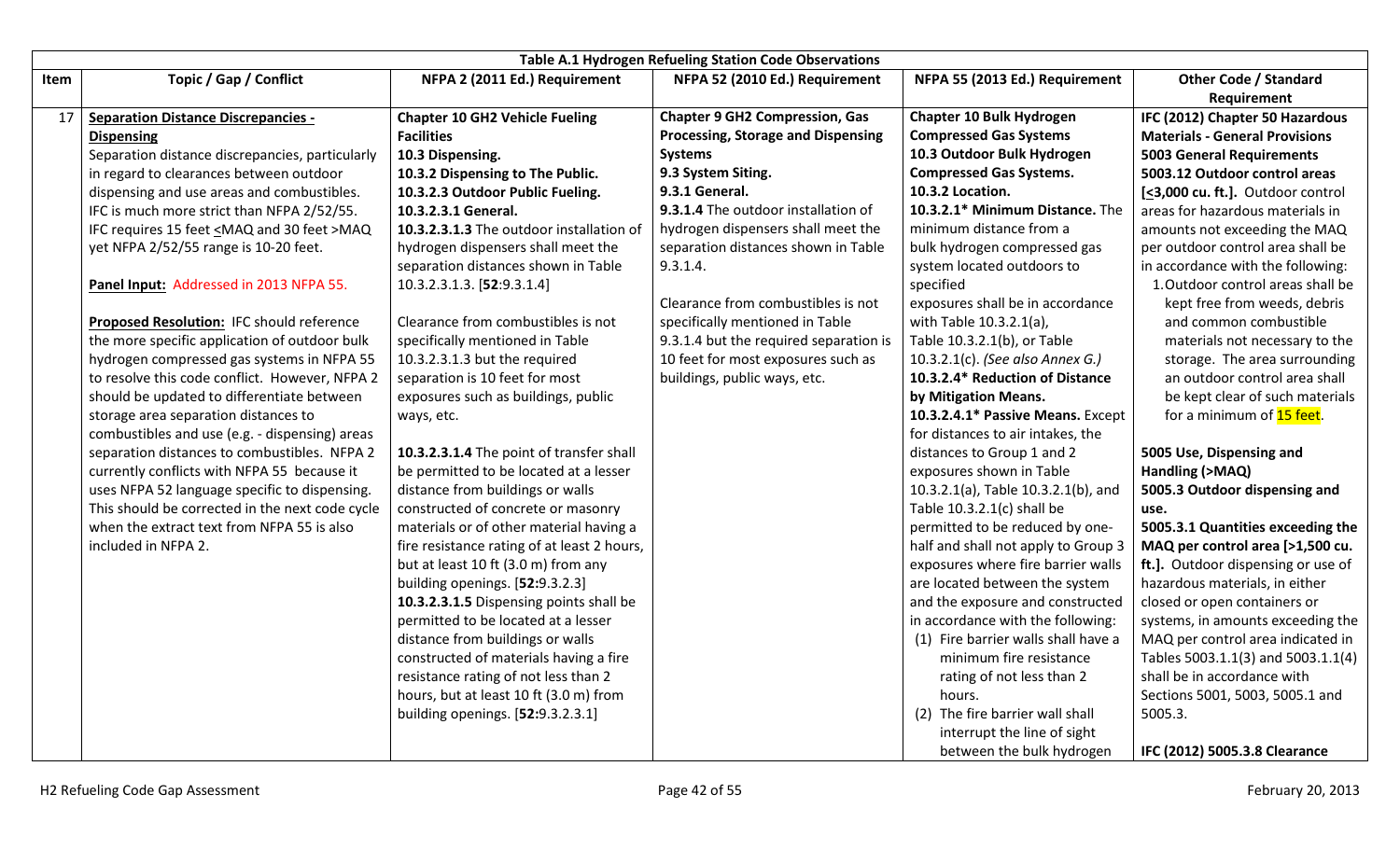|      | Table A.1 Hydrogen Refueling Station Code Observations |                               |                                |                                  |                                    |  |  |  |
|------|--------------------------------------------------------|-------------------------------|--------------------------------|----------------------------------|------------------------------------|--|--|--|
| Item | <b>Topic / Gap / Conflict</b>                          | NFPA 2 (2011 Ed.) Requirement | NFPA 52 (2010 Ed.) Requirement | NFPA 55 (2013 Ed.) Requirement   | <b>Other Code / Standard</b>       |  |  |  |
|      |                                                        |                               |                                |                                  | Requirement                        |  |  |  |
|      |                                                        |                               |                                | compressed gas system and        | from combustibles. The area        |  |  |  |
|      |                                                        |                               |                                | the exposure.                    | surrounding an outdoor dispensing  |  |  |  |
|      |                                                        |                               |                                | $(3)$                            | or use area shall be kept clear of |  |  |  |
|      |                                                        |                               |                                |                                  | combustible materials and          |  |  |  |
|      |                                                        |                               |                                | ~12-19 feet required to ordinary | vegetation for a minimum distance  |  |  |  |
|      |                                                        |                               |                                | combustibles, including fast-    | of 30 feet.                        |  |  |  |
|      |                                                        |                               |                                | burning solids such as ordinary  |                                    |  |  |  |
|      |                                                        |                               |                                | lumber, excelsior, paper, or     |                                    |  |  |  |
|      |                                                        |                               |                                | combustible waste and vegetation |                                    |  |  |  |
|      |                                                        |                               |                                | other than that found in         |                                    |  |  |  |
|      |                                                        |                               |                                | maintained landscaped areas by   |                                    |  |  |  |
|      |                                                        |                               |                                | Table 10.3.2.1(a).               |                                    |  |  |  |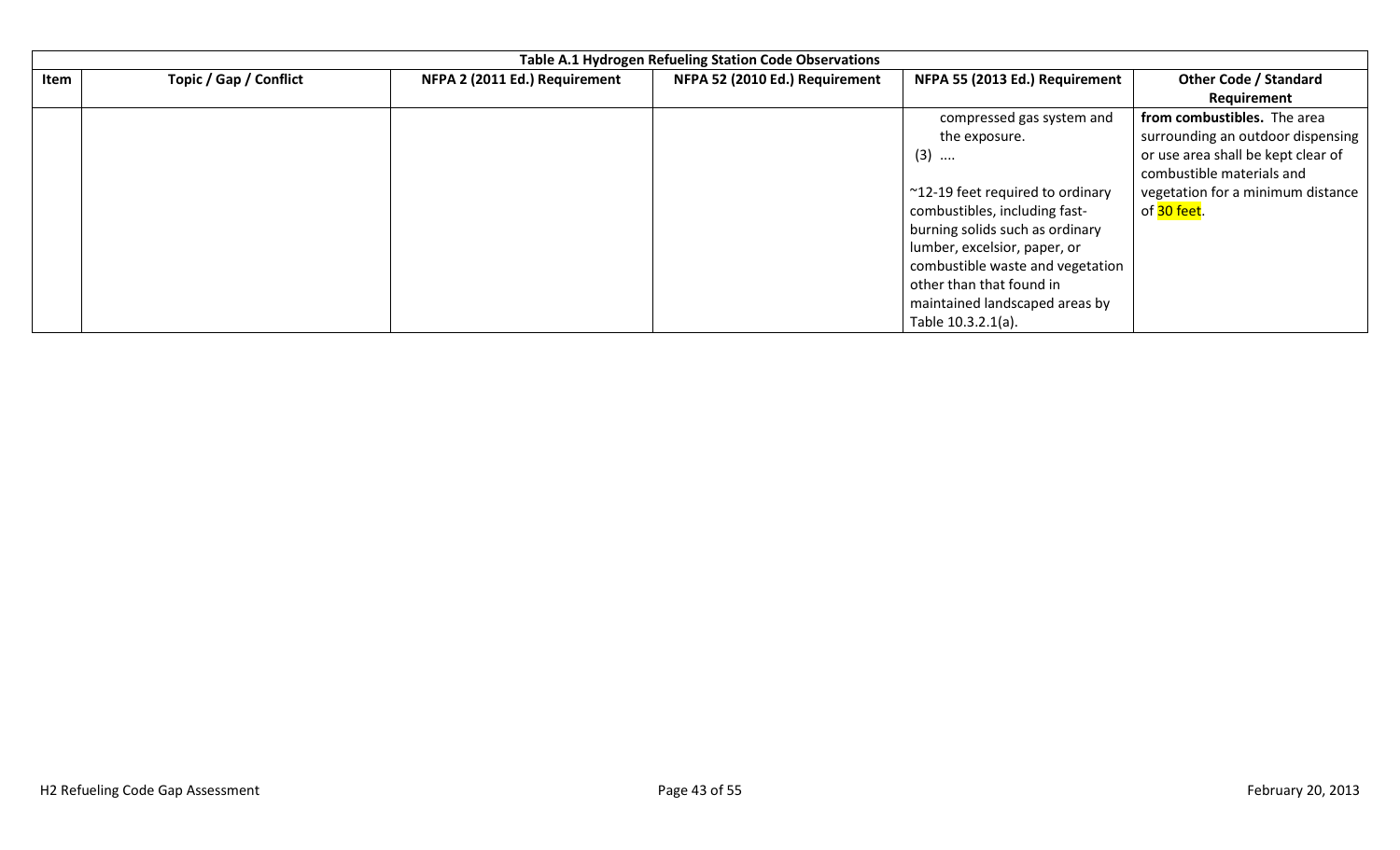|      | <b>Table A.1 Hydrogen Refueling Station Code Observations</b> |                                          |                                        |                                |                                         |  |  |  |
|------|---------------------------------------------------------------|------------------------------------------|----------------------------------------|--------------------------------|-----------------------------------------|--|--|--|
| Item | Topic / Gap / Conflict                                        | NFPA 2 (2011 Ed.) Requirement            | NFPA 52 (2010 Ed.) Requirement         | NFPA 55 (2013 Ed.) Requirement | <b>Other Code / Standard</b>            |  |  |  |
|      |                                                               |                                          |                                        |                                | Requirement                             |  |  |  |
| 18   | <b>Nozzles</b>                                                | <b>Chapter 10 GH2 Vehicle Fueling</b>    | Chapter 5 General GH <sub>2</sub>      | No requirement.                | IFC (2012) Chapter 23 Motor Fuel-       |  |  |  |
|      | NFPA 2 provides better description of listing                 | <b>Facilities</b>                        | <b>Requirements and Equipment</b>      |                                | <b>Dispensing Facilities and Repair</b> |  |  |  |
|      | requirement for fueling nozzles.                              | 10.3 Dispensing.                         | <b>Qualifications</b>                  |                                | Garages                                 |  |  |  |
|      |                                                               | 10.3.1 General.                          | 5.11 Vehicle Fueling Connection.       |                                | 2309 Hydrogen Motor Fuel-               |  |  |  |
|      | Panel Input: Make a general reference to                      | 10.3.1.15 Vehicle Fueling Connection.    | 5.11.1 Fueling nozzles for GH2 service |                                | <b>Dispensing and Generation</b>        |  |  |  |
|      | NFPA 2 in the IFC.                                            | 10.3.1.15.1 Fueling nozzles for GH2      | shall be listed or approved in         |                                | <b>Facilities</b>                       |  |  |  |
|      |                                                               | service shall be listed or approved in   | accordance with SAE J2600,             |                                | 2309.2 Equipment.                       |  |  |  |
|      | <b>Proposed Resolution: IFC Technical</b>                     | accordance with SAE J2600,               | Compressed Hydrogen Surface            |                                | 2309.2.2 Listed or approved             |  |  |  |
|      | Committee should incorporate similar                          | Compressed Hydrogen Surface              | Refueling Connection Devices.          |                                | equipment. Hoses, hose                  |  |  |  |
|      | language or at a minimum, make a general                      | Refueling Connection Devices.            | 5.11.2 The use of adapters shall be    |                                | connections, compressors,               |  |  |  |
|      | reference to NFPA 2.                                          | [52:5.11.1]                              | prohibited.                            |                                | hydrogen generators, dispensers,        |  |  |  |
|      |                                                               | 10.3.1.15.2 The use of adapters shall be |                                        |                                | detection systems and electrical        |  |  |  |
|      |                                                               | prohibited. [52:5.11.2]                  |                                        |                                | equipment used for hydrogen shall       |  |  |  |
|      |                                                               | 10.3.1.15.3 The fueling connection       |                                        |                                | be listed or approved for use with      |  |  |  |
|      |                                                               | shall prevent the escape of gas where    |                                        |                                | hydrogen. Hydrogen motor-               |  |  |  |
|      |                                                               | the connector is not properly engaged    |                                        |                                | fueling connections shall be listed     |  |  |  |
|      |                                                               | or becomes separated. [52:9.2.9]         |                                        |                                | and labeled or approved for use         |  |  |  |
|      |                                                               |                                          |                                        |                                | with hydrogen.                          |  |  |  |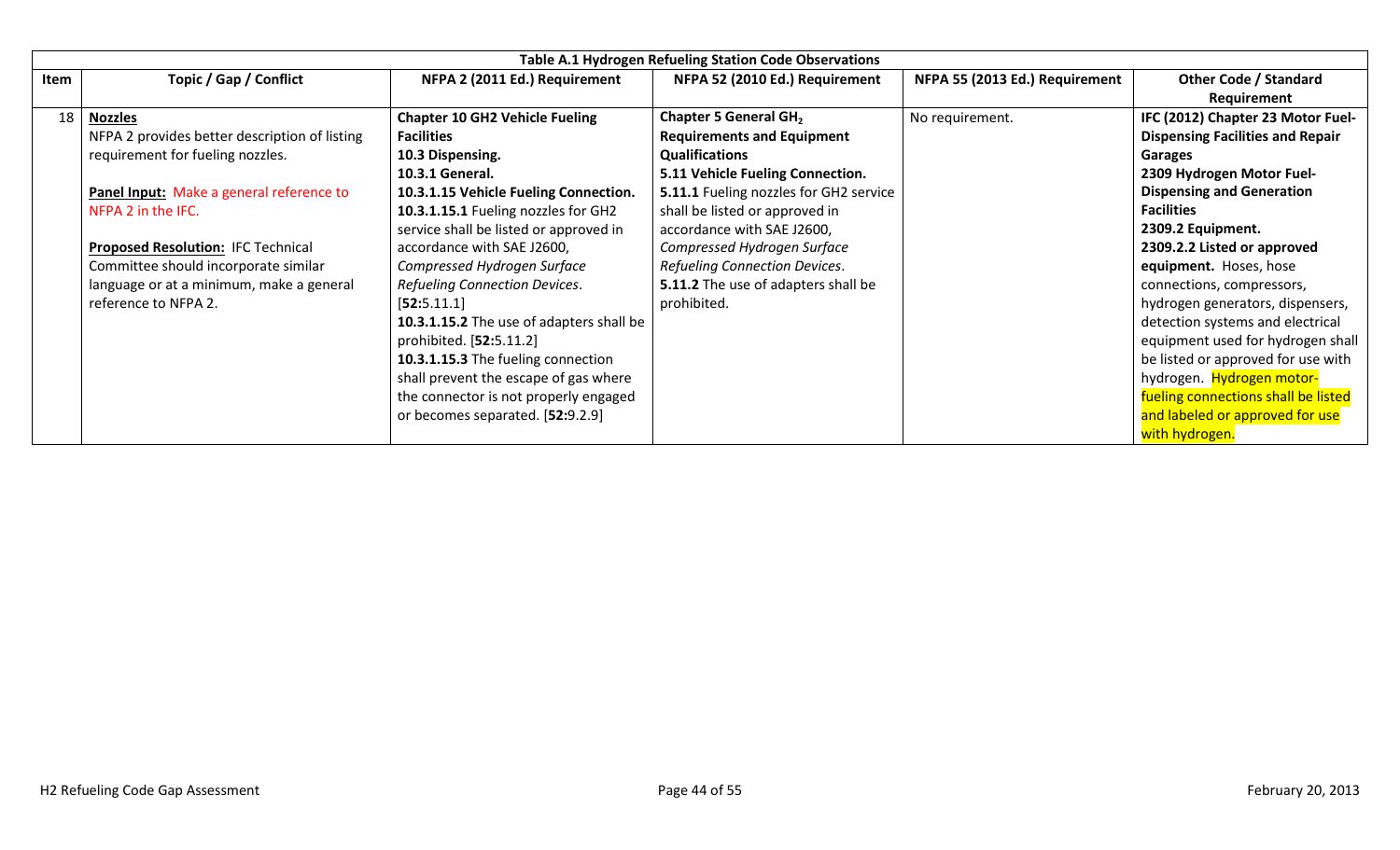|      | Table A.1 Hydrogen Refueling Station Code Observations |                                           |                                         |                                |                                     |  |
|------|--------------------------------------------------------|-------------------------------------------|-----------------------------------------|--------------------------------|-------------------------------------|--|
| Item | Topic / Gap / Conflict                                 | NFPA 2 (2011 Ed.) Requirement             | NFPA 52 (2010 Ed.) Requirement          | NFPA 55 (2013 Ed.) Requirement | <b>Other Code / Standard</b>        |  |
|      |                                                        |                                           |                                         |                                | Requirement                         |  |
| 19   | <b>Breakaway</b>                                       | <b>Chapter 10 GH2 Vehicle Fueling</b>     | <b>Chapter 9 GH2 Compression, Gas</b>   | No requirement.                | No similar requirement in IFC.      |  |
|      | Breakaway device between the connection of             | <b>Facilities</b>                         | Processing, Storage and Dispensing      |                                | Breakaway devices are required      |  |
|      | the hose to the dispenser and the filling nozzle       | 10.3 Dispensing.                          | <b>Systems</b>                          |                                | for flammable and combustible       |  |
|      | is required per NFPA 2/52 but not the IFC.             | 10.3.1 General.                           | 9.11 Installation of Emergency          |                                | liquid motor fuel-dispensing        |  |
|      | Suggest adding text to IFC.                            | 10.3.1.18 Installation of Emergency       | <b>Shutdown Equipment.</b>              |                                | facilities (2306.7.5.1) but not for |  |
|      |                                                        | <b>Shutdown Equipment.</b>                | 9.11.6 A breakaway device that          |                                | hydrogen motor fuel-dispensing      |  |
|      | Panel Input: This is a needed requirement.             | 10.3.1.18.6 A breakaway device that       | causes hydrogen gas flow to stop        |                                | and generation facilities.          |  |
|      | Need to add a reference to NFPA 2 to the IFC           | causes hydrogen gas flow to stop shall    | shall be installed between the          |                                |                                     |  |
|      | or add this requirement in to the IFC.                 | be installed between the connection of    | connection of the hose to the           |                                |                                     |  |
|      |                                                        | the hose to the dispenser and the filling | dispenser and the filling nozzle.       |                                |                                     |  |
|      | Proposed Resolution: The IFC should resolve            | nozzle. [52:9.11.6]                       | 9.11.6.1 Such a device shall be         |                                |                                     |  |
|      | this code gap and consider adding this                 | 10.3.1.18.6.1 Such a device shall be      | arranged to separate using a force      |                                |                                     |  |
|      | requirement into Sections 2307 (Liquefied              | arranged to separate using a force not    | not greater than 150 lb (68 kg) when    |                                |                                     |  |
|      | Petroleum Gas Motor Fuel-Dispensing                    | greater than 150 lb (68 kg) when          | applied in any direction that the       |                                |                                     |  |
|      | Facilities), 2308 (Compressed Natural Gas              | applied in any direction that the vehicle | vehicle would move.                     |                                |                                     |  |
|      | Motor Fuel-Dispensing Facilities) and 2309             | would move. [52:9.11.6.1]                 | 9.11.6.2 Breakaway devices shall be     |                                |                                     |  |
|      | (Hydrogen Motor Fuel-Dispensing and                    | 10.3.1.18.6.2 Breakaway devices shall     | compatible with ANSI/ IAS NGV 4.4,      |                                |                                     |  |
|      | Generation Facilities), similar to the                 | be compatible with ANSI/IAS NGV 4.4,      | <b>Breakaway Devices for Dispensing</b> |                                |                                     |  |
|      | requirement in Section 2306.7.5.1 for                  | <b>Breakaway Devices for Dispensing</b>   | Systems.                                |                                |                                     |  |
|      | flammable and combustible liquid motor fuel-           | Systems. [52:9.11.6.2]                    |                                         |                                |                                     |  |
|      | dispensing facilities. The IFC should reference        |                                           |                                         |                                |                                     |  |
|      | NFPA 2 in several locations regardless,                |                                           |                                         |                                |                                     |  |
|      | particularly in Chapter 23 (Motor Fuel-                |                                           |                                         |                                |                                     |  |
|      | Dispensing Facilities and Repair Garages) to           |                                           |                                         |                                |                                     |  |
|      | resolve code gap. In addition, Section 5301.1          |                                           |                                         |                                |                                     |  |
|      | (Compressed Gases - Scope) of the 2012 IFC             |                                           |                                         |                                |                                     |  |
|      | might include a third Exception, "Compressed           |                                           |                                         |                                |                                     |  |
|      | hydrogen for use as a vehicular fuel shall             |                                           |                                         |                                |                                     |  |
|      | comply with Chapter 23 and NFPA 2", similar            |                                           |                                         |                                |                                     |  |
|      | to Exception 2 for compressed natural gas              |                                           |                                         |                                |                                     |  |
|      | (CNG) used as vehicular fuel.                          |                                           |                                         |                                |                                     |  |
|      |                                                        |                                           |                                         |                                |                                     |  |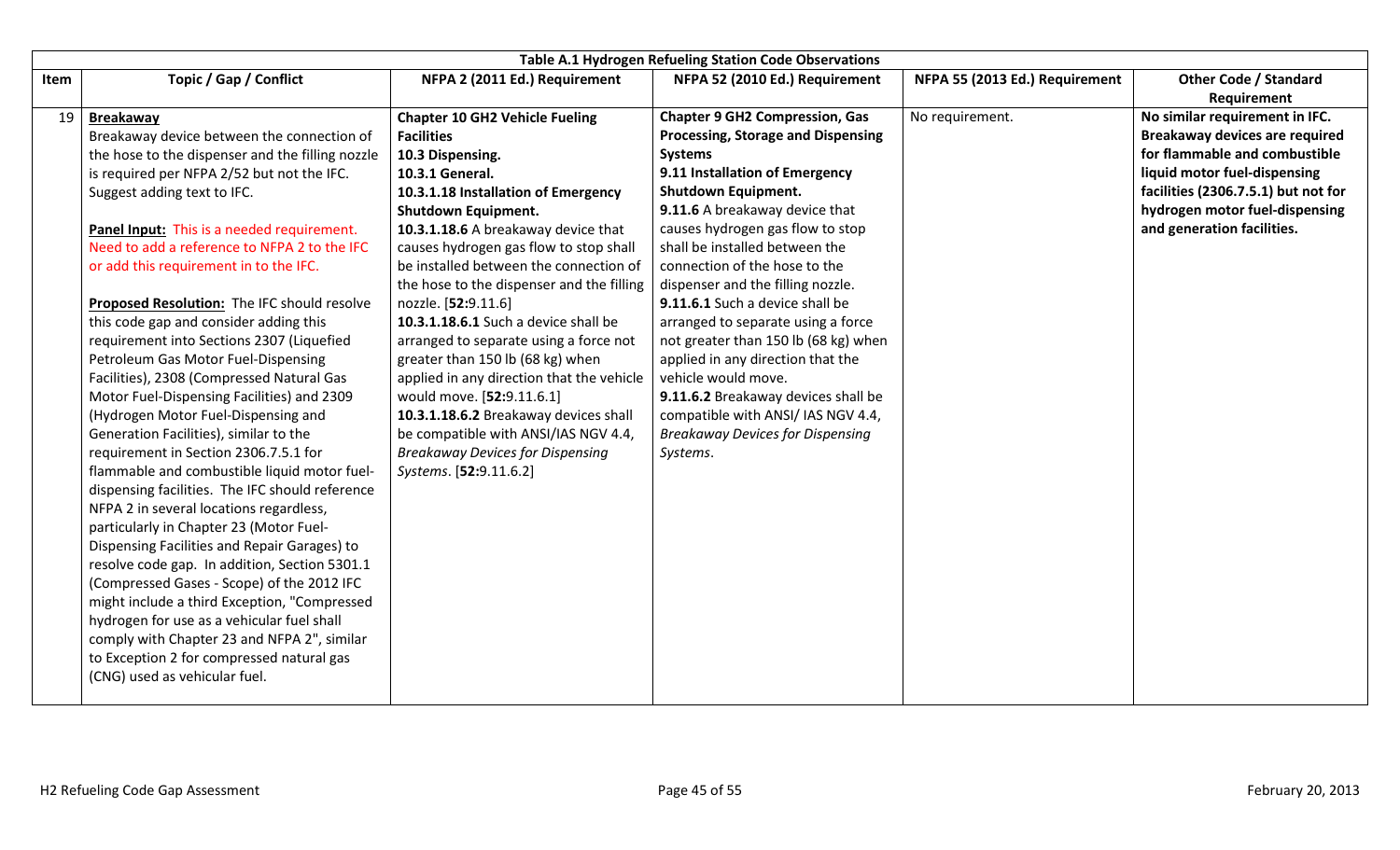|      |                                                |                                          | Table A.1 Hydrogen Refueling Station Code Observations |                                      |                                         |
|------|------------------------------------------------|------------------------------------------|--------------------------------------------------------|--------------------------------------|-----------------------------------------|
| Item | Topic / Gap / Conflict                         | NFPA 2 (2011 Ed.) Requirement            | NFPA 52 (2010 Ed.) Requirement                         | NFPA 55 (2013 Ed.) Requirement       | <b>Other Code / Standard</b>            |
|      |                                                |                                          |                                                        |                                      | Requirement                             |
| 20   | <b>Venting</b>                                 | <b>Chapter 6 General Hydrogen</b>        | <b>Chapter 9 GH2 Compression, Gas</b>                  | Chapter 10 Bulk Hydrogen             | IFC (2009 Ed. -> Removed from           |
|      | Venting of H2 systems required by NFPA         | <b>Requirements</b>                      | Processing, Storage and Dispensing                     | <b>Compressed Gas Systems</b>        | 2012 Ed.)                               |
|      | 2/52/55 but no longer in IFC.                  | 6.16* Vent Pipe Termination.             | <b>Systems</b>                                         | 10.2 General.                        | Furthermore, IFC refers to NFPA         |
|      |                                                | Hydrogen venting systems discharging     | 9.9 Installation of Piping and Hoses.                  | 10.2.2* Piping Systems. Piping,      | 52 ONLY in Section 5301.1 in            |
|      | Panel Input: Need a pointer to NFPA 2. Need    | to the atmosphere shall be in            | 9.9.2* Hydrogen shall be vented in                     | tubing, valves, and fittings shall   | regard to CNG.                          |
|      | to get to CGA G5.5. More relief valves may not | accordance with CGA G-5.5, Hydrogen      | accordance with Section 5.4.                           | be designed and installed in         | IFC (2009) Chapter 22 Motor Fuel-       |
|      | be better. Hard to get these eliminated from   | Vent Systems. [55:10.2.2]                | Chapter 5 General GH <sub>2</sub>                      | accordance with ASME B31.12,         | <b>Dispensing Facilities and Repair</b> |
|      | designs but safety may not be improved by      | 7.3 Bulk GH2 Systems.                    | <b>Requirements and Equipment</b>                      | Hydrogen Piping and Pipelines,       | <b>Garages</b>                          |
|      | more relief valves.                            | 7.3.1* Bulk GH2 Systems - General.       | <b>Qualifications</b>                                  | 7.3.1.3, and Sections 704.1.2.3,     | 2209 Hydrogen Motor Fuel-               |
|      |                                                | 7.3.1.2 Design of GH2 Systems.           | 5.4* Pressure Relief Devices. When                     | 704.1.2.4, and 704.1.2.5 of the ICC  | <b>Dispensing and Generation</b>        |
|      | Material was likely dropped from IFC because   | 7.3.1.2.1* Piping, tubing, valves, and   | required by 5.4.1, pressure relief                     | <b>International Fuel Gas Code</b>   | <b>Facilities</b>                       |
|      | reference to 55 was added and this was         | fittings shall be designed and installed | devices shall be provided to protect                   | (IFGC). Cast-iron pipe, valves, and  | 2209.5 Safety Precautions               |
|      | thought to be OK. PRD v PRV. This may have     | in accordance 7.1.15.1 and Sections      | containers and systems containing                      | fittings shall not be used.          | 2209.5.4 Venting of hydrogen            |
|      | been inadvertent.                              | 704.1.2.3, 704.1.2.4, and 704.1.2.5 of   | compressed gases from rupture in                       | 10.2.3 Hydrogen-Venting              | systems.                                |
|      |                                                | the ICC International Fuel Gas Code      | the event of overpressure from                         | Systems. Hydrogen-venting            | Hydrogen systems shall be               |
|      | <b>Proposed Resolution: NFPA 2 Technical</b>   | (IFGC). Cast-iron pipe, valves, and      | thermal exposure. [55:7.1.5.5.1]                       | systems serving pressure relief      | equipped with pressure relief           |
|      | Committee should update applicable sections    | fittings shall not be used. [55:10.2.1]  | 5.4.1 Pressure relief devices to                       | devices discharging hydrogen to      | devices that will relieve excessive     |
|      | with new text extracted from the 2013 Edition  | 7.3.1.2.2 Pressure Relief Devices.       | protect containers shall be designed                   | the atmosphere shall be in           | internal pressure in accordance         |
|      | of NFPA 55. The IFC Technical Committee        | Hydrogen-venting systems discharging     | and provided in accordance with CGA                    | accordance with CGA G-5.5,           | with Sections 2209.5.4.1 through        |
|      | should reference NFPA 2 in several locations,  | to the atmosphere shall be in            | S-1.1, Pressure Relief Device                          | Hydrogen Vent Systems.               | 2209.5.4.3.6.                           |
|      | particularly in Chapter 23 (Motor Fuel-        | accordance with CGA G-5.5, Hydrogen      | Standards - Part $1$ - Cylinders for                   | 10.4 Underground Bulk Hydrogen       | 2209.5.4.2 Pressure relief devices.     |
|      | Dispensing Facilities and Repair Garages) to   | Vent Systems. [55:10.2.2]                | Compressed Gases, for cylinders; CGA                   | <b>Compressed Gas Systems.</b>       | Portions of the system subject to       |
|      | resolve code gap. In addition, Section 5301.1  | 7.3.2 Bulk GH2 Systems Storage.          | S-1.2, Pressure Relief Device                          | 10.4.1 Underground Systems.          | overpressure shall be protected by      |
|      | (Compressed Gases - Scope) of the 2012 IFC     | 7.3.2.4 Underground Systems. [GH2]       | Standards - Part 2 - Cargo and                         | Bulk hydrogen compressed gas         | pressure relief devices designed        |
|      | might include a third Exception, "Compressed   | systems installed underground where      | Portable Tanks for Compressed                          | systems installed underground        | and installed in accordance with        |
|      | hydrogen for use as a vehicular fuel shall     | [GH2] containers are to be buried in     | Gases, for portable tanks; and CGA S-                  | where compressed gas containers      | the requirements of CGA S-1.1, S-       |
|      | comply with Chapter 23 and NFPA 2", similar    | contact with earth or fill shall be in   | 1.3, Pressure Relief Device Standards                  | are to be buried in contact with     | 1.2, S-1.3 or the ASME Boiler and       |
|      | to Exception 2 for compressed natural gas      | accordance with 7.3.2.4. [55:10.4.2]     | - Part 3 - Stationary Storage                          | earth or fill shall be in accordance | Pressure Vessel Code, as                |
|      | (CNG) used as vehicular fuel.                  | 7.3.2.4.9 Venting of Underground GH2     | Containers for Compressed Gases, or                    | with 10.4.1.                         | applicable. Containers used for the     |
|      |                                                | Containers. Vent pipes for under-        | <b>ASME Boiler and Pressure Vessel</b>                 | 10.4.1.10 Venting of                 | storage of liquefied hydrogen shall     |
|      |                                                | ground [GH2] containers shall be in      | Code, Section VIII, for stationary                     | <b>Underground Compressed Gas</b>    | be provided with pressure relief        |
|      |                                                | accordance with 7.3.1.2.1. [55:10.4.2.9] | tanks or applicable equivalent                         | Containers.                          | devices in accordance with Section      |
|      |                                                | 8.3 Bulk LH2 Systems.                    | requirements in the country of use.                    | Vent pipes for underground           | 3203.2.                                 |
|      |                                                | 8.3.1 Bulk LH2 Systems - General.        | [55:7.1.5.5.2]                                         | compressed gas containers            | 2209.5.4.2.1 Minimum rate of            |
|      |                                                | 8.3.1.2 Design of LH2 Systems.           | 5.4.2 Pressure relief devices shall be                 | shall be in accordance with 10.2.2.  | discharge.                              |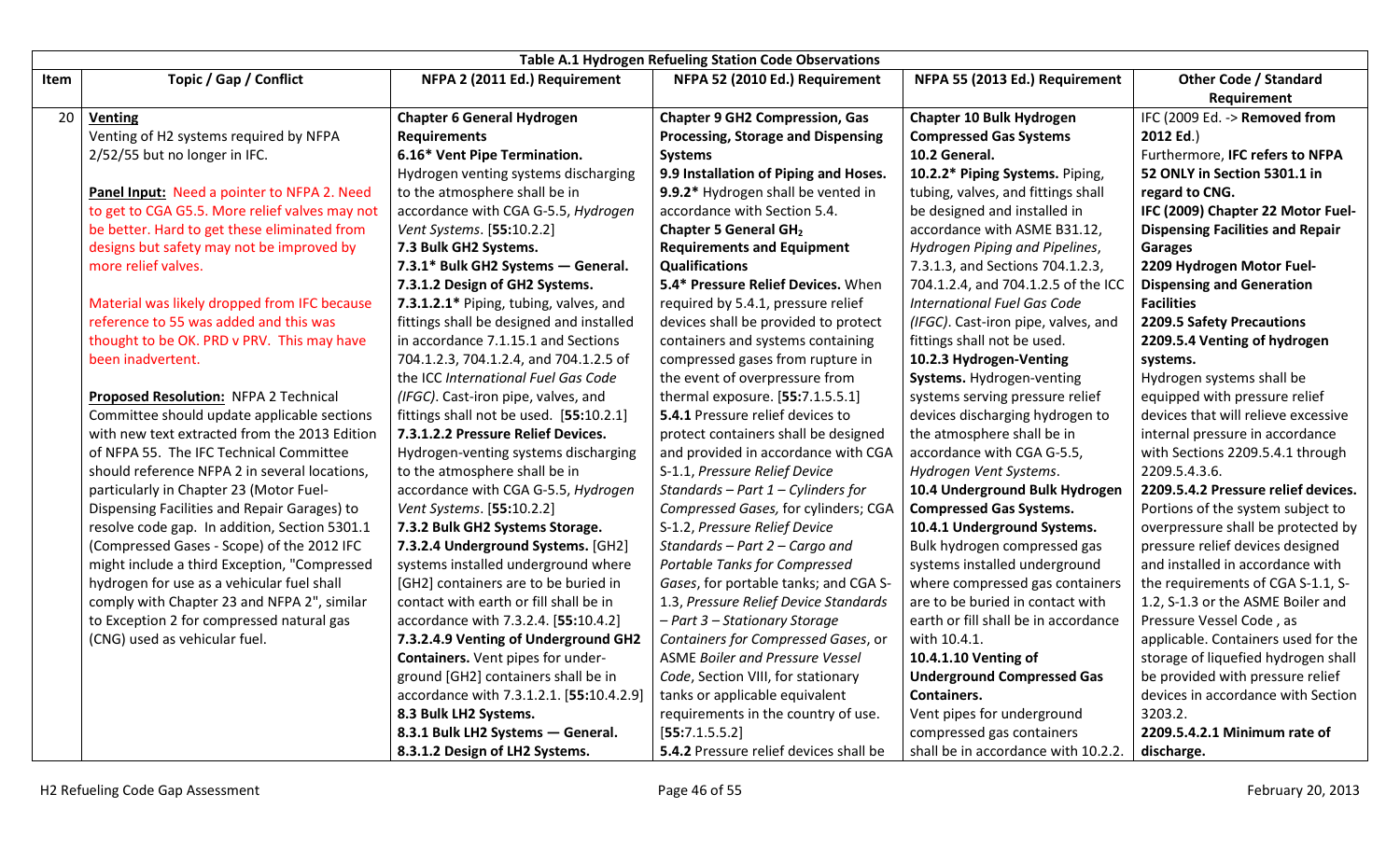|      | Table A.1 Hydrogen Refueling Station Code Observations |                                        |                                           |                                    |                                             |
|------|--------------------------------------------------------|----------------------------------------|-------------------------------------------|------------------------------------|---------------------------------------------|
| Item | Topic / Gap / Conflict                                 | NFPA 2 (2011 Ed.) Requirement          | NFPA 52 (2010 Ed.) Requirement            | NFPA 55 (2013 Ed.) Requirement     | <b>Other Code / Standard</b><br>Requirement |
|      |                                                        | 8.3.1.2.2 Pressure Relief Devices.     | sized in accordance with the              | <b>Chapter 11 Bulk Liquefied</b>   | The minimum flow capacity of                |
|      |                                                        | Stationary and portable containers     | specifications to which the container     | <b>Hydrogen Systems</b>            | pressure relief devices on                  |
|      |                                                        | and tanks shall be provided with       | was fabricated.                           | 11.2 Design of Bulk Liquefied      | hydrogen storage containers shall           |
|      |                                                        | pressure relief devices in accordance  | [55:7.1.5.5.3]                            | <b>Hydrogen Systems.</b>           | be at least the capacity required by        |
|      |                                                        | with the requirements of 8.1.4 and     | 5.4.3 The pressure relief device shall    | 11.2.2 Pressure Relief Devices.    | Section 2209.5.4.2 or the capacity          |
|      |                                                        | 8.3.1.2.2.1 through 8.3.1.2.2.3.       | have the capacity to prevent the          | Stationary and portable containers | required to accommodate a                   |
|      |                                                        | [55:11.2.2]                            | maximum design pressure of the            | and tanks shall be provided with   | hydrogen compressor that fails to           |
|      |                                                        | 8.3.1.2.2.2 Hydrogen venting systems   | container or system from being            | pressure relief devices in         | shut down or unload, whichever is           |
|      |                                                        | discharging to the atmosphere          | exceeded. [55:7.1.5.5.4]                  | accordance with the requirements   | greater.                                    |
|      |                                                        | shall be in accordance with CGA G-5.5, | 5.4.4 Pressure relief devices shall be    | of 8.2.4 and 11.2.2.1 through      |                                             |
|      |                                                        | Hydrogen Vent Systems. [55:11.2.2.2]   | arranged to discharge unobstructed        | 11.2.2.3.                          |                                             |
|      |                                                        | 8.3.2.5.5 Venting of Underground       | to the open air in such a manner as       | 11.2.2.2 Hydrogen venting          |                                             |
|      |                                                        | Tanks. Vent pipes for underground      | to prevent any impingement of             | systems discharging to the         |                                             |
|      |                                                        | storage tanks shall be in accordance   | escaping gas upon the container,          | atmosphere shall be in accordance  |                                             |
|      |                                                        | with 8.3.1.2.2.2.                      | adjacent structures, or personnel.        | with CGA G-5.5, Hydrogen Vent      |                                             |
|      |                                                        | [55:11.4.3.5]                          | This requirement shall not apply to       | Systems.                           |                                             |
|      |                                                        |                                        | DOT specification containers having       | 11.4.3.5 Venting of Underground    |                                             |
|      |                                                        |                                        | an internal volume of 2.0 ft3 (0.057      | Tanks. Vent pipes for              |                                             |
|      |                                                        |                                        | m3) or less. [55:7.1.5.5.5]               | underground storage tanks shall    |                                             |
|      |                                                        |                                        | 5.4.5 Pressure relief devices or vent     | be in accordance with 11.2.2.2.    |                                             |
|      |                                                        |                                        | piping shall be designed or located so    |                                    |                                             |
|      |                                                        |                                        | that moisture cannot collect and          |                                    |                                             |
|      |                                                        |                                        | freeze in a manner that would             |                                    |                                             |
|      |                                                        |                                        | interfere with operation of the           |                                    |                                             |
|      |                                                        |                                        | device. [55:7.1.5.5.6]                    |                                    |                                             |
|      |                                                        |                                        | 5.4.6 Pressure relief valves for GH2      |                                    |                                             |
|      |                                                        |                                        | service shall not be fitted with lifting  |                                    |                                             |
|      |                                                        |                                        | devices.                                  |                                    |                                             |
|      |                                                        |                                        | 5.4.6.1 The adjustment, if external,      |                                    |                                             |
|      |                                                        |                                        | shall be provided with a means for        |                                    |                                             |
|      |                                                        |                                        | sealing the adjustment to prevent         |                                    |                                             |
|      |                                                        |                                        | tampering.                                |                                    |                                             |
|      |                                                        |                                        | 5.4.6.2 If at any time it is necessary to |                                    |                                             |
|      |                                                        |                                        | break such a seal, the valve shall be     |                                    |                                             |
|      |                                                        |                                        | removed from service until it has         |                                    |                                             |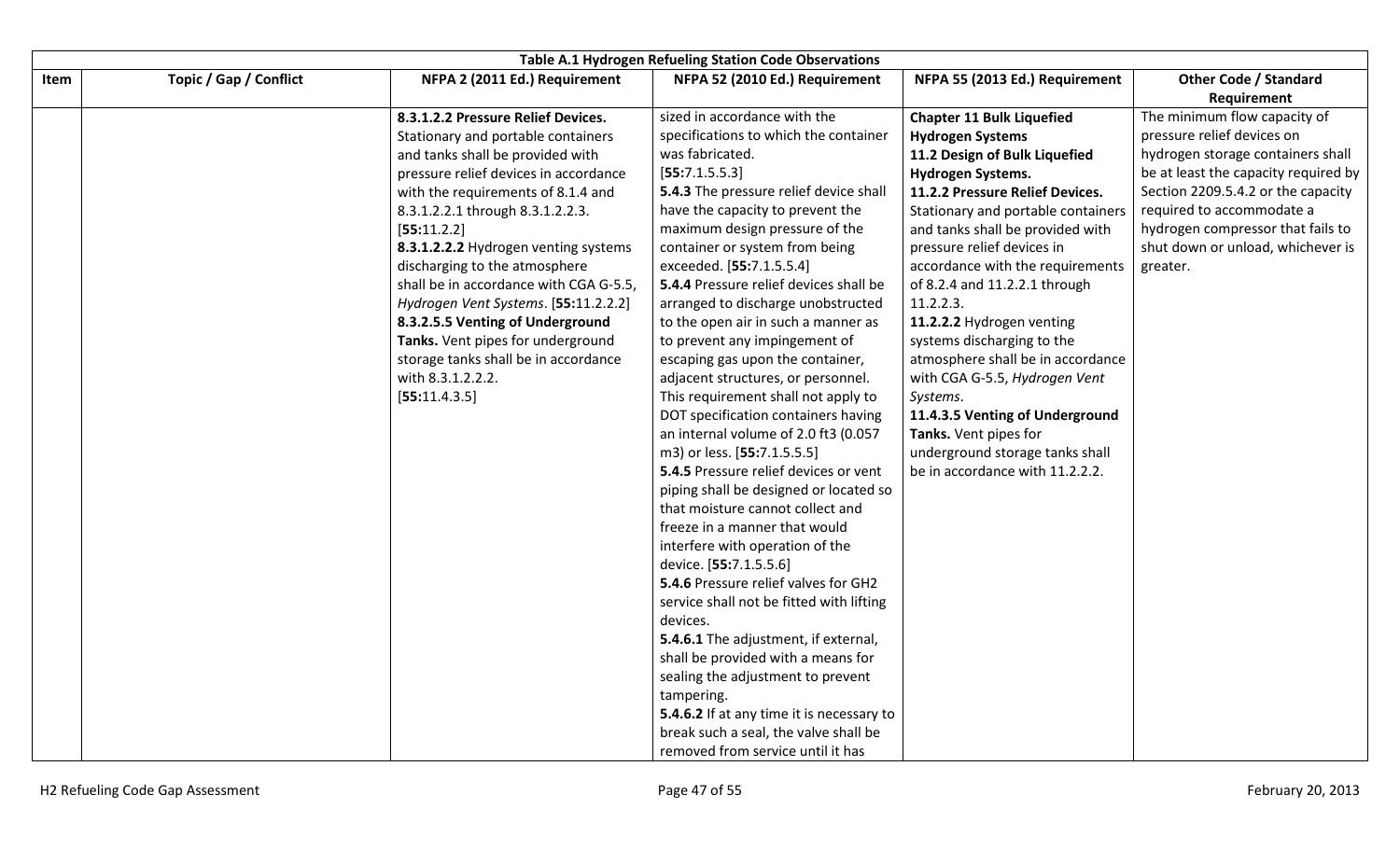|      | Table A.1 Hydrogen Refueling Station Code Observations |                               |                                                |                                |                              |  |  |  |
|------|--------------------------------------------------------|-------------------------------|------------------------------------------------|--------------------------------|------------------------------|--|--|--|
| Item | Topic / Gap / Conflict                                 | NFPA 2 (2011 Ed.) Requirement | NFPA 52 (2010 Ed.) Requirement                 | NFPA 55 (2013 Ed.) Requirement | <b>Other Code / Standard</b> |  |  |  |
|      |                                                        |                               |                                                |                                | Requirement                  |  |  |  |
|      |                                                        |                               | been reset and sealed.                         |                                |                              |  |  |  |
|      |                                                        |                               | 5.4.6.3 Adjustments shall be made              |                                |                              |  |  |  |
|      |                                                        |                               | only by the manufacturer or other              |                                |                              |  |  |  |
|      |                                                        |                               | companies having competent                     |                                |                              |  |  |  |
|      |                                                        |                               | personnel and facilities for the repair,       |                                |                              |  |  |  |
|      |                                                        |                               | adjustment, and testing of such                |                                |                              |  |  |  |
|      |                                                        |                               | valves.                                        |                                |                              |  |  |  |
|      |                                                        |                               | 5.4.6.4 The organization making such           |                                |                              |  |  |  |
|      |                                                        |                               | adjustment shall attach a permanent            |                                |                              |  |  |  |
|      |                                                        |                               | tag with the setting, capacity, and            |                                |                              |  |  |  |
|      |                                                        |                               | date.                                          |                                |                              |  |  |  |
|      |                                                        |                               | <b>5.4.7 Pressure relief valves protecting</b> |                                |                              |  |  |  |
|      |                                                        |                               | ASME pressure vessels shall be                 |                                |                              |  |  |  |
|      |                                                        |                               | repaired, adjusted, and tested in              |                                |                              |  |  |  |
|      |                                                        |                               | accordance with the ASME Boiler and            |                                |                              |  |  |  |
|      |                                                        |                               | Pressure Vessel Code.                          |                                |                              |  |  |  |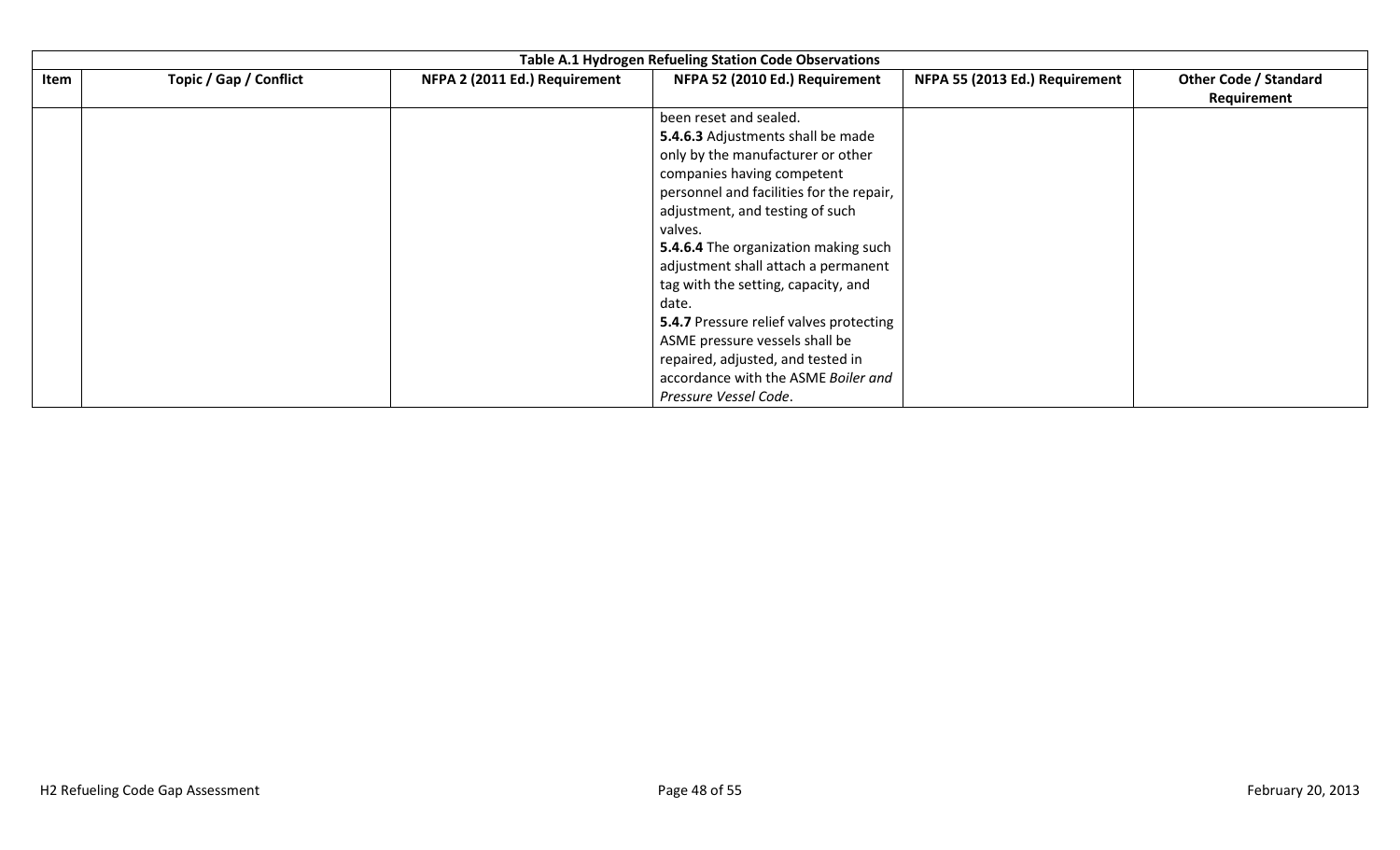|      | <b>Table A.1 Hydrogen Refueling Station Code Observations</b> |                                         |                                       |                                     |                                         |  |
|------|---------------------------------------------------------------|-----------------------------------------|---------------------------------------|-------------------------------------|-----------------------------------------|--|
| Item | Topic / Gap / Conflict                                        | NFPA 2 (2011 Ed.) Requirement           | NFPA 52 (2010 Ed.) Requirement        | NFPA 55 (2013 Ed.) Requirement      | <b>Other Code / Standard</b>            |  |
|      |                                                               |                                         |                                       |                                     | Requirement                             |  |
| 21   | <b>Vent Pipe Termination</b>                                  | <b>Chapter 6 General Hydrogen</b>       | <b>Chapter 5 General GH2</b>          | <b>Chapter 6 Building-Related</b>   | IFC (2009 Ed. -> Removed from           |  |
|      | Vent pipe termination requirements contained                  | <b>Requirements</b>                     | <b>Requirements and Equipment</b>     | <b>Controls</b>                     | 2012 Ed.)                               |  |
|      | in NFPA2/52/55 but no longer in IFC.                          | 6.16* Vent Pipe Termination.            | <b>Qualifications</b>                 | 6.1 General.                        | Furthermore, IFC refers to NFPA         |  |
|      |                                                               | Hydrogen venting systems discharging    | 5.5 Vent Pipe Termination.            | 6.15 Vent Pipe Termination. The     | 52 ONLY in Section 5301.1 in            |  |
|      | Panel Input: Need a reference in IFC to point                 | to the atmosphere shall be in           | 5.5.1 Hydrogen venting systems        | termination point for piped vent    | regard to CNG.                          |  |
|      | to NFPA 55 or 2 or both. Why did this get                     | accordance with CGA G-5.5, Hydrogen     | discharging to the atmosphere shall   | systems serving cylinders,          | IFC (2009) Chapter 22 Motor Fuel-       |  |
|      | deleted from IFC?                                             | Vent Systems. [55:10.2.2]               | be in accordance with CGA G-5.5,      | containers, tanks, and gas systems  | <b>Dispensing Facilities and Repair</b> |  |
|      |                                                               | <b>Chapter 7 Gaseous Hydrogen</b>       | Hydrogen Vent Systems. [55:10.2.2]    | used for the purpose of             | <b>Garages</b>                          |  |
|      | Proposed Resolutions: NFPA 2 Technical                        | 7.1 General.                            | 5.5.2 Venting of gas through PRDs     | operational or emergency venting    | 2209 Hydrogen Motor Fuel-               |  |
|      | Committee should update applicable sections                   | 7.1.17 Vent Pipe Termination.           | shall be to an approved location.     | shall be located to prevent         | <b>Dispensing and Generation</b>        |  |
|      | to new text extracted from the 2013 Edition of                | 7.1.17.1 Venting of [GH2] shall be      | 5.5.2.1 The termination point for     | impingement exposure on the         | <b>Facilities</b>                       |  |
|      | NFPA 55. The IFC Technical Committee should                   | directed to an approved location.       | piped vent systems serving cylinders, | system served and to minimize       | 2209.5 Safety Precautions               |  |
|      | reference NFPA 2 in several locations,                        | [55:7.3.1.5.1]                          | containers, tanks, and gas systems    | the effects of high temperature     | 2209.5.4 Venting of hydrogen            |  |
|      | particularly in Chapter 23 (Motor Fuel-                       | 7.1.17.2 The termination point for      | used for the purpose of operational   | thermal radiation or the effects of | systems.                                |  |
|      | Dispensing Facilities and Repair Garages) to                  | piped vent systems serving cylinders,   | or emergency venting shall be         | contact with the gas from the       | 2209.5.4.1 Location of discharge.       |  |
|      | resolve code gap. In addition, Section 5301.1                 | containers, tanks, and gas systems used | located to prevent impingement        | escaping plume to the supply        | Hydrogen vented from vent pipe          |  |
|      | (Compressed Gases - Scope) of the 2012 IFC                    | for the purpose of operational or       | exposure on the system served and     | system, personnel, adjacent         | systems serving pressure relief         |  |
|      | might include a third Exception, "Compressed                  | emergency venting shall be in           | to minimize the effects of high       | structures, and ignition sources.   | devices or purging systems shall        |  |
|      | hydrogen for use as a vehicular fuel shall                    | accordance with Section 6.16.           | temperature thermal radiation or the  | <b>Chapter 7 Compressed Gases</b>   | not be discharged inside buildings      |  |
|      | comply with Chapter 23 and NFPA 2", similar                   | [55:7.3.1.5.2]                          | effects of contact with the gas from  | 7.3 Use and Handling.               | or under canopies used for              |  |
|      | to Exception 2 for compressed natural gas                     |                                         | the escaping plume to the supply      | 7.3.1 General.                      | weather protection.                     |  |
|      | (CNG) used as vehicular fuel.                                 |                                         | system, personnel, adjacent           | 7.3.1.5 Vent Pipe Termination.      | 2209.5.4.3 Vent pipe.                   |  |
|      |                                                               |                                         | structures, and ignition sources.     | 7.3.1.5.1 Venting of gases shall be | Stationary containers and tanks         |  |
|      |                                                               |                                         | [55:6.14]                             | directed to an approved location.   | shall be provided with a vent pipe      |  |
|      |                                                               |                                         |                                       | 7.3.1.5.2 The termination point     | system that will divert gas             |  |
|      |                                                               |                                         |                                       | for piped vent systems serving      | discharged from pressure relief         |  |
|      |                                                               |                                         |                                       | cylinders, containers, tanks, and   | devices to the atmosphere. Vent         |  |
|      |                                                               |                                         |                                       | gas systems used for the            | pipe systems serving pressure           |  |
|      |                                                               |                                         |                                       | purpose of operational or           | relief devices and purging systems      |  |
|      |                                                               |                                         |                                       | emergency venting shall be in       | used for operational control shall      |  |
|      |                                                               |                                         |                                       | accordance with Section 6.15.       | be designed and constructed in          |  |
|      |                                                               |                                         |                                       | <b>Chapter 10 Bulk Hydrogen</b>     | accordance with Sections                |  |
|      |                                                               |                                         |                                       | <b>Compressed Gas Systems</b>       | 2209.5.4.3.1 through 2209.5.4.3.6.      |  |
|      |                                                               |                                         |                                       | 10.2 General.                       | 2209.5.4.3.1 Materials of               |  |
|      |                                                               |                                         |                                       | 10.2.3 Hydrogen-Venting             | construction. The vent pipe             |  |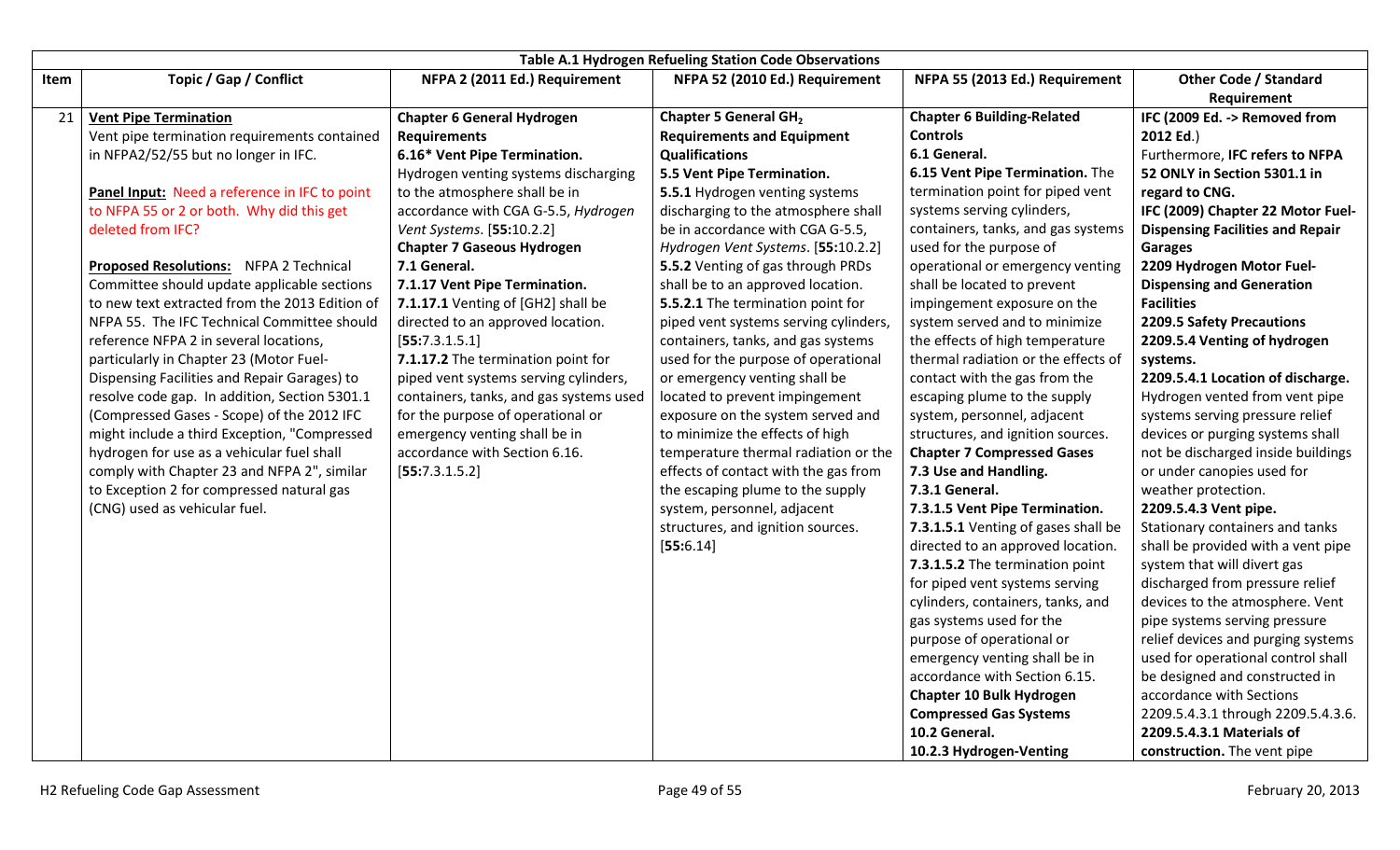|      |                        |                               | Table A.1 Hydrogen Refueling Station Code Observations |                                 |                                             |
|------|------------------------|-------------------------------|--------------------------------------------------------|---------------------------------|---------------------------------------------|
| Item | Topic / Gap / Conflict | NFPA 2 (2011 Ed.) Requirement | NFPA 52 (2010 Ed.) Requirement                         | NFPA 55 (2013 Ed.) Requirement  | <b>Other Code / Standard</b><br>Requirement |
|      |                        |                               |                                                        | Systems. Hydrogen-venting       | system shall be constructed of              |
|      |                        |                               |                                                        | systems serving pressure relief | materials approved for hydrogen             |
|      |                        |                               |                                                        | devices discharging hydrogen to | service in accordance with ASME             |
|      |                        |                               |                                                        | the atmosphere shall be in      | B31.3 for the rated pressure,               |
|      |                        |                               |                                                        | accordance with CGA G-5.5,      | volume and temperature of gas to            |
|      |                        |                               |                                                        | Hydrogen Vent Systems.          | be transported. The vent piping             |
|      |                        |                               |                                                        |                                 | shall be designed for the maximum           |
|      |                        |                               |                                                        |                                 | backpressure within the pipe, but           |
|      |                        |                               |                                                        |                                 | not less than 335 pounds per                |
|      |                        |                               |                                                        |                                 | square inch gauge (psig) (2310              |
|      |                        |                               |                                                        |                                 | kPa).                                       |
|      |                        |                               |                                                        |                                 | 2209.5.4.3.2 Structural support.            |
|      |                        |                               |                                                        |                                 | The vent pipe system shall be               |
|      |                        |                               |                                                        |                                 | supported to prevent structural             |
|      |                        |                               |                                                        |                                 | collapse and shall be provided with         |
|      |                        |                               |                                                        |                                 | a rain cap or other feature that            |
|      |                        |                               |                                                        |                                 | would not limit or obstruct the gas         |
|      |                        |                               |                                                        |                                 | flow from venting vertically                |
|      |                        |                               |                                                        |                                 | upward.                                     |
|      |                        |                               |                                                        |                                 | 2209.5.4.3.3 Obstructions. A                |
|      |                        |                               |                                                        |                                 | means shall be provided to                  |
|      |                        |                               |                                                        |                                 | prevent water, ice and other                |
|      |                        |                               |                                                        |                                 | debris from accumulating inside             |
|      |                        |                               |                                                        |                                 | the vent pipe or obstructing the            |
|      |                        |                               |                                                        |                                 | vent pipe.                                  |
|      |                        |                               |                                                        |                                 | 2209.5.4.3.4 Height of vent and             |
|      |                        |                               |                                                        |                                 | separation. The height (H) and              |
|      |                        |                               |                                                        |                                 | separation distance (D) of the              |
|      |                        |                               |                                                        |                                 | vent pipe shall meet the criteria           |
|      |                        |                               |                                                        |                                 | set forth in Table 2209.5.4.3.4 for         |
|      |                        |                               |                                                        |                                 | the combinations of maximum                 |
|      |                        |                               |                                                        |                                 | hydrogen flow rates and vent stack          |
|      |                        |                               |                                                        |                                 | opening diameters listed.                   |
|      |                        |                               |                                                        |                                 | Alternative venting systems shall           |
|      |                        |                               |                                                        |                                 | be allowed when in accordance               |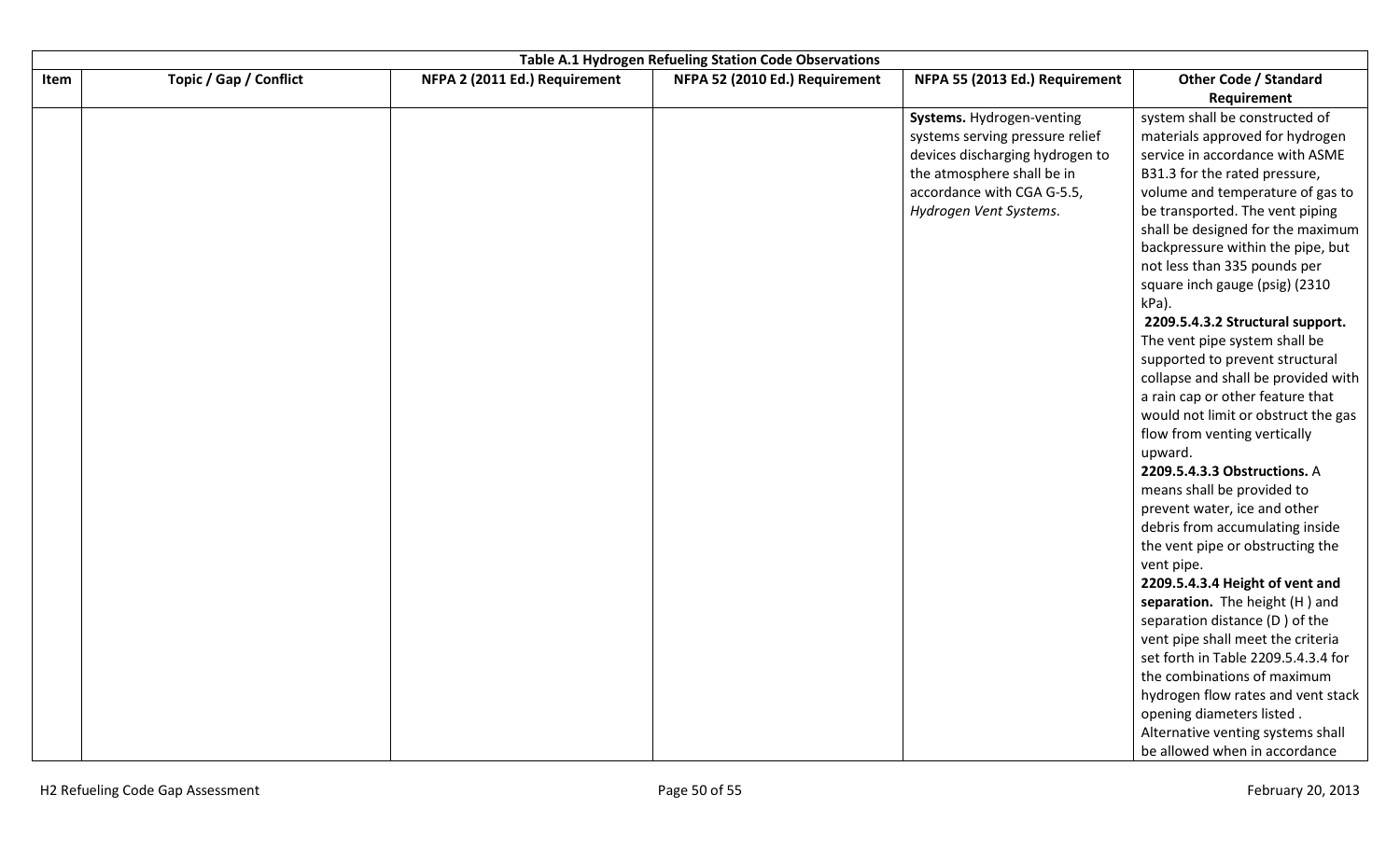|      | Table A.1 Hydrogen Refueling Station Code Observations |                               |                                |                                |                                             |  |  |
|------|--------------------------------------------------------|-------------------------------|--------------------------------|--------------------------------|---------------------------------------------|--|--|
| Item | Topic / Gap / Conflict                                 | NFPA 2 (2011 Ed.) Requirement | NFPA 52 (2010 Ed.) Requirement | NFPA 55 (2013 Ed.) Requirement | <b>Other Code / Standard</b><br>Requirement |  |  |
|      |                                                        |                               |                                |                                | with Section 2209.5.4.3.6.                  |  |  |
|      |                                                        |                               |                                |                                | 2209.5.4.3.5 Maximum flow rate.             |  |  |
|      |                                                        |                               |                                |                                | The vent pipe system shall be sized         |  |  |
|      |                                                        |                               |                                |                                | based on the maximum flow rate              |  |  |
|      |                                                        |                               |                                |                                | for the system served and be                |  |  |
|      |                                                        |                               |                                |                                | specified on the construction               |  |  |
|      |                                                        |                               |                                |                                | documents . The maximum flow                |  |  |
|      |                                                        |                               |                                |                                | rate shall be determined in                 |  |  |
|      |                                                        |                               |                                |                                | accordance with the requirements            |  |  |
|      |                                                        |                               |                                |                                | of CGA S-1.3 using the aggregate            |  |  |
|      |                                                        |                               |                                |                                | gas flow rate from all connected            |  |  |
|      |                                                        |                               |                                |                                | vent, purge and relief devices that         |  |  |
|      |                                                        |                               |                                |                                | operate simultaneously during a             |  |  |
|      |                                                        |                               |                                |                                | venting operation, purging                  |  |  |
|      |                                                        |                               |                                |                                | operation or emergency relief               |  |  |
|      |                                                        |                               |                                |                                | event.                                      |  |  |
|      |                                                        |                               |                                |                                | 2209.5.4.3.6 Alternative venting            |  |  |
|      |                                                        |                               |                                |                                | systems. Where alternative                  |  |  |
|      |                                                        |                               |                                |                                | venting systems are used in lieu of         |  |  |
|      |                                                        |                               |                                |                                | the requirements of Section                 |  |  |
|      |                                                        |                               |                                |                                | 2209.5.4.3.5, an analysis of radiant        |  |  |
|      |                                                        |                               |                                |                                | heat exposures and hydrogen                 |  |  |
|      |                                                        |                               |                                |                                | concentrations shall be provided.           |  |  |
|      |                                                        |                               |                                |                                | The analysis of exposure to radiant         |  |  |
|      |                                                        |                               |                                |                                | heat shall assume a wind speed of           |  |  |
|      |                                                        |                               |                                |                                | 30 feet/second (9.14 m/sec) and             |  |  |
|      |                                                        |                               |                                |                                | provide a design that limits radiant        |  |  |
|      |                                                        |                               |                                |                                | heat exposure to the maximum                |  |  |
|      |                                                        |                               |                                |                                | values shown in Table                       |  |  |
|      |                                                        |                               |                                |                                | 2209.5.4.3.6(1). The analysis of            |  |  |
|      |                                                        |                               |                                |                                | exposure to hydrogen concentra-             |  |  |
|      |                                                        |                               |                                |                                | tion shall provide a design that            |  |  |
|      |                                                        |                               |                                |                                | limits the maximum hydrogen                 |  |  |
|      |                                                        |                               |                                |                                | concentration to the values shown           |  |  |
|      |                                                        |                               |                                |                                | in Table 2209.5.4.3.6(2).                   |  |  |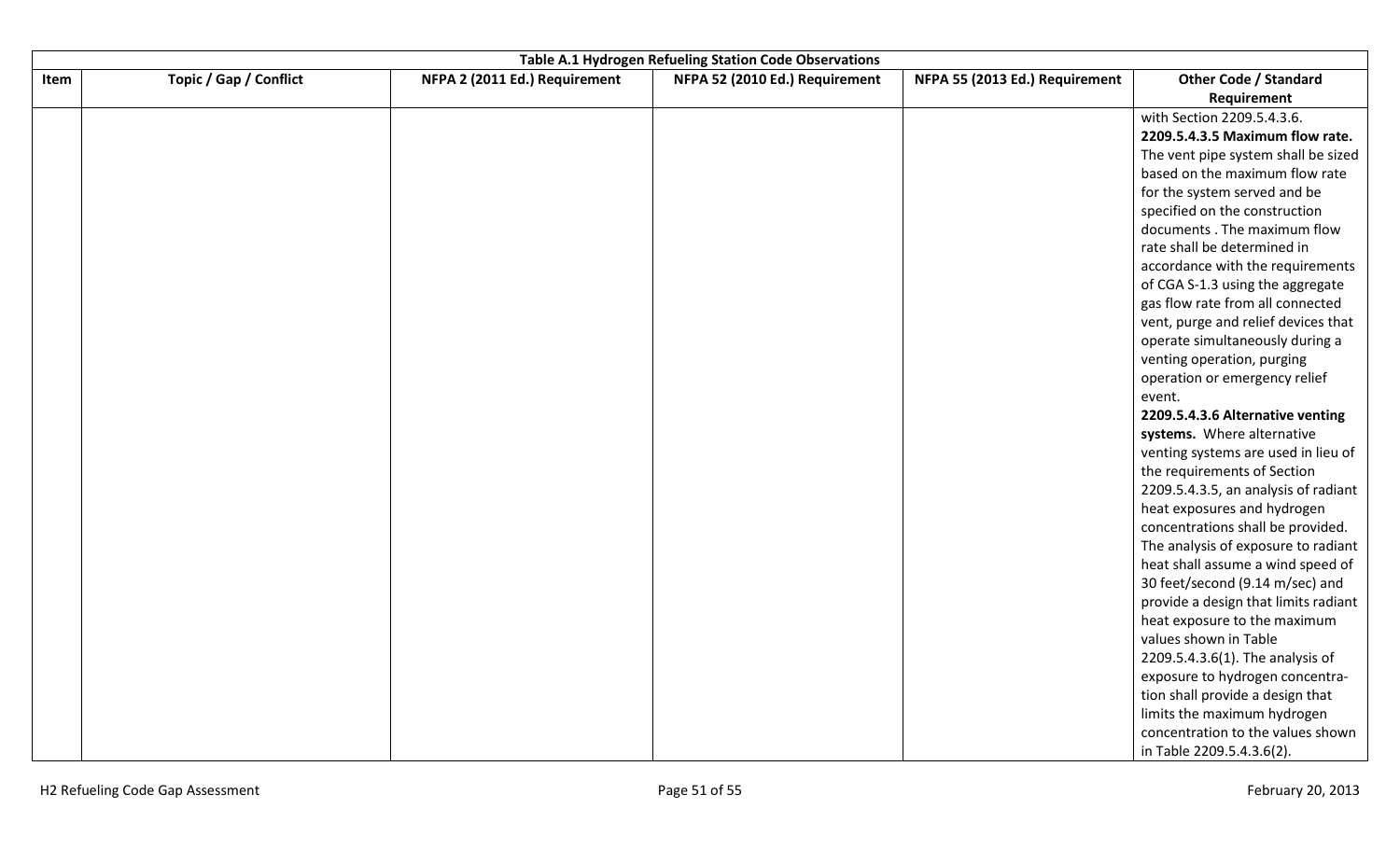|      | <b>Table A.1 Hydrogen Refueling Station Code Observations</b> |                                      |                                     |                                 |                                         |  |
|------|---------------------------------------------------------------|--------------------------------------|-------------------------------------|---------------------------------|-----------------------------------------|--|
| Item | Topic / Gap / Conflict                                        | NFPA 2 (2011 Ed.) Requirement        | NFPA 52 (2010 Ed.) Requirement      | NFPA 55 (2013 Ed.) Requirement  | <b>Other Code / Standard</b>            |  |
|      |                                                               |                                      |                                     |                                 | Requirement                             |  |
| 22   | <b>Vent Pipe Construction Material</b>                        | <b>Chapter 6 General Hydrogen</b>    | Chapter 5 General GH <sub>2</sub>   | Chapter 10 Bulk Hydrogen        | IFC (2009 Ed. -> Removed from           |  |
|      | Vent pipes are intended to route a release                    | <b>Requirements</b>                  | <b>Requirements and Equipment</b>   | <b>Compressed Gas Systems</b>   | 2012 Ed.                                |  |
|      | from a pressure relief device (PRD) operation                 | 6.16* Vent Pipe Termination.         | <b>Qualifications</b>               | 10.2 General.                   | IFC (2009) Chapter 22 Motor Fuel-       |  |
|      | to a "safe place". There are no requirements                  | Hydrogen venting systems discharging | 5.5 Vent Pipe Termination.          | 10.2.3 Hydrogen-Venting         | <b>Dispensing Facilities and Repair</b> |  |
|      | for construction material (pressure rating) for               | to the atmosphere shall be in        | 5.5.1 Hydrogen venting systems      | Systems. Hydrogen-venting       | <b>Garages</b>                          |  |
|      | this material. Construction using soft materials              | accordance with CGA G-5.5, Hydrogen  | discharging to the atmosphere shall | systems serving pressure relief | 2209 Hydrogen Motor Fuel-               |  |
|      | (copper) that may be rated for a few hundred                  | Vent Systems. [55:10.2.2]            | be in accordance with CGA G-5.5,    | devices discharging hydrogen to | <b>Dispensing and Generation</b>        |  |
|      | psi are tempting for a pipe that vents to                     |                                      | Hydrogen Vent Systems. [55:10.2.2]  | the atmosphere shall be in      | <b>Facilities</b>                       |  |
|      | atmospheric pressure but can rupture at or                    |                                      |                                     | accordance with CGA G-5.5,      | 2209.5 Safety Precautions               |  |
|      | near PRD when exposed to several thousand                     |                                      |                                     | Hydrogen Vent Systems.          | 2209.5.4 Venting of hydrogen            |  |
|      | psi. Does this need to be codified? Is this                   |                                      |                                     |                                 | systems. Stationary containers          |  |
|      | covered in CGA G-5.5, Hydrogen Vent Systems?                  |                                      |                                     |                                 | and tanks shall be provided with a      |  |
|      |                                                               |                                      |                                     |                                 | vent pipe system that will divert       |  |
|      | Panel Input: Need to have vent pipe built per                 |                                      |                                     |                                 | gas discharged from pressure relief     |  |
|      | CGA G5.5. Need a statement of the design                      |                                      |                                     |                                 | devices to the atmosphere. Vent         |  |
|      | goal (operation or PRD shall not cause a                      |                                      |                                     |                                 | pipe systems serving pressure           |  |
|      | rupture of the vent pipe) combined with a                     |                                      |                                     |                                 | relief devices and purging systems      |  |
|      | good annex statement.                                         |                                      |                                     |                                 | used for operational control shall      |  |
|      |                                                               |                                      |                                     |                                 | be designed and constructed in          |  |
|      | Proposed Resolution: NFPA 2 should consider                   |                                      |                                     |                                 | accordance with Sections                |  |
|      | adding some Annex material regarding a                        |                                      |                                     |                                 | 2209.5.4.3.1 through 2209.5.4.3.6.      |  |
|      | design goal statement (e.g. - operation or PRD                |                                      |                                     |                                 | 2209.5.4.3 Vent pipe.                   |  |
|      | activation shall not cause a rupture of the vent              |                                      |                                     |                                 | 2209.5.4.3.1 Materials of               |  |
|      | pipe) as well as a discussion of CGA G-5.5,                   |                                      |                                     |                                 | construction. The vent pipe             |  |
|      | Hydrogen Vent Systems. The IFC should                         |                                      |                                     |                                 | system shall be constructed of          |  |
|      | reference NFPA 2 in several locations,                        |                                      |                                     |                                 | materials approved for hydrogen         |  |
|      | particularly in Chapter 23 (Motor Fuel-                       |                                      |                                     |                                 | service in accordance with ASME         |  |
|      | Dispensing Facilities and Repair Garages) to                  |                                      |                                     |                                 | B31.3 for the rated pressure,           |  |
|      | resolve code gap. In addition, Section 5301.1                 |                                      |                                     |                                 | volume and temperature of gas to        |  |
|      | (Compressed Gases - Scope) of the 2012 IFC                    |                                      |                                     |                                 | be transported. The vent piping         |  |
|      | might include a third Exception, "Compressed                  |                                      |                                     |                                 | shall be designed for the maximum       |  |
|      | hydrogen for use as a vehicular fuel shall                    |                                      |                                     |                                 | backpressure within the pipe, but       |  |
|      | comply with Chapter 23 and NFPA 2", similar                   |                                      |                                     |                                 | not less than 335 pounds per sq.        |  |
|      | to Exception 2 for compressed natural gas                     |                                      |                                     |                                 | inch gauge (psig) (2310 kPa).           |  |
|      | (CNG) used as vehicular fuel.                                 |                                      |                                     |                                 |                                         |  |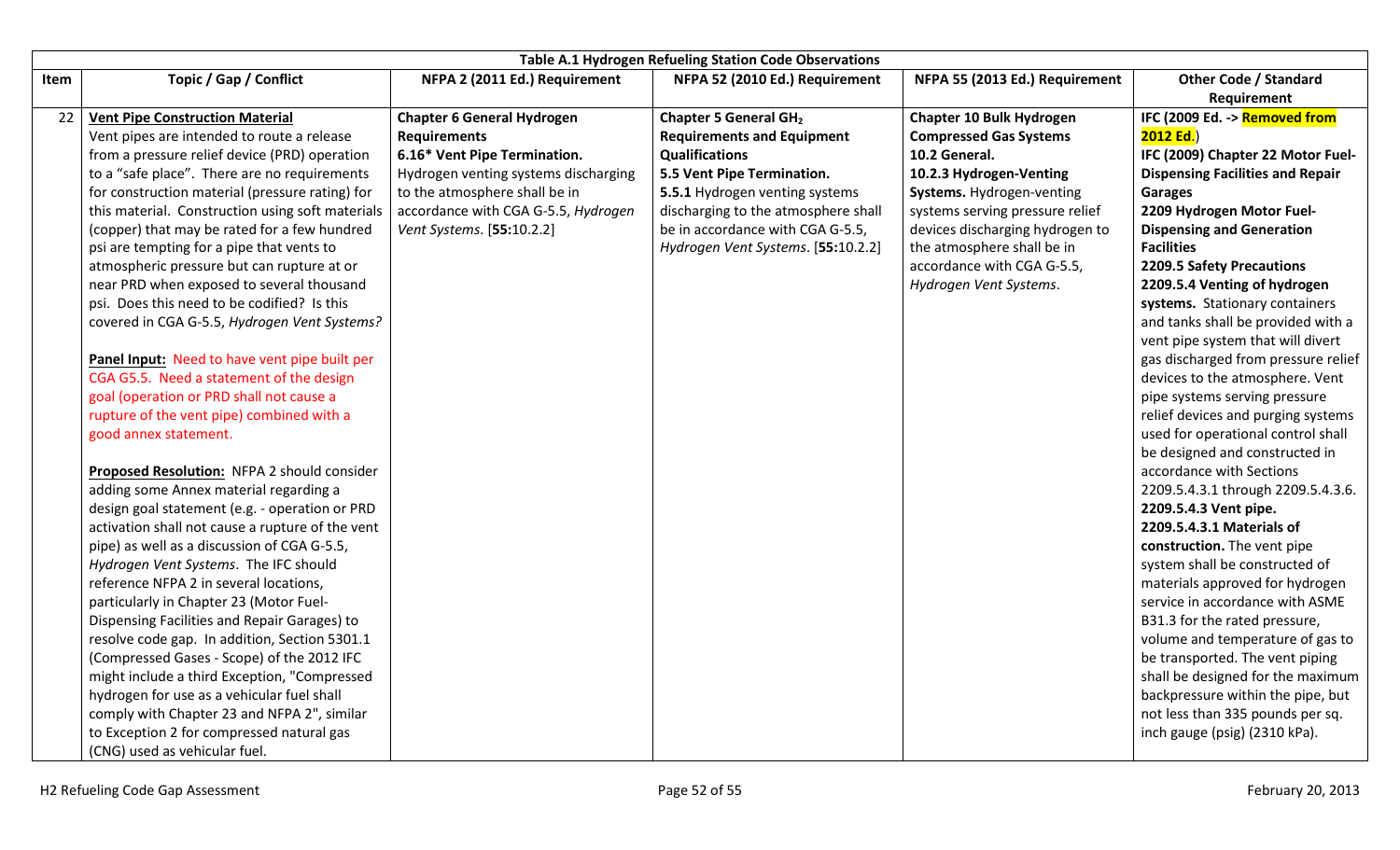|      | Table A.1 Hydrogen Refueling Station Code Observations                                                                       |                               |                                |                                |                                                                                     |  |  |  |
|------|------------------------------------------------------------------------------------------------------------------------------|-------------------------------|--------------------------------|--------------------------------|-------------------------------------------------------------------------------------|--|--|--|
| Item | Topic / Gap / Conflict                                                                                                       | NFPA 2 (2011 Ed.) Requirement | NFPA 52 (2010 Ed.) Requirement | NFPA 55 (2013 Ed.) Requirement | <b>Other Code / Standard</b><br>Requirement                                         |  |  |  |
| 23   | <b>Projectile Protection</b>                                                                                                 | No requirement.               | No requirement.                | No requirement.                | No requirement in NFPA 400 (2013<br>Ed.), Hazardous Materials Code, or<br>2012 IFC. |  |  |  |
|      | Panel Input: Are requirements needed? This<br>comes up during plan reviews. Need 50 cal rifle                                |                               |                                |                                |                                                                                     |  |  |  |
|      | to penetrate tanks. Tank design is robust.<br>DOT/ASME approval may result in the pressure                                   |                               |                                |                                |                                                                                     |  |  |  |
|      | vessel design being sufficient to address. Steel<br>tanks usually not an issue. Piping could be a                            |                               |                                |                                |                                                                                     |  |  |  |
|      | problem. But the hole size would be similar to                                                                               |                               |                                |                                |                                                                                     |  |  |  |
|      | a bullet hole in a tank. LH2 could be a concern<br>due to not being a pressure vessel. There                                 |                               |                                |                                |                                                                                     |  |  |  |
|      | could be an issue with composite tanks.                                                                                      |                               |                                |                                |                                                                                     |  |  |  |
|      | Proposed Resolution: NFPA 2 Technical<br>Committee should consider establishing a task<br>group to study this topic further. |                               |                                |                                |                                                                                     |  |  |  |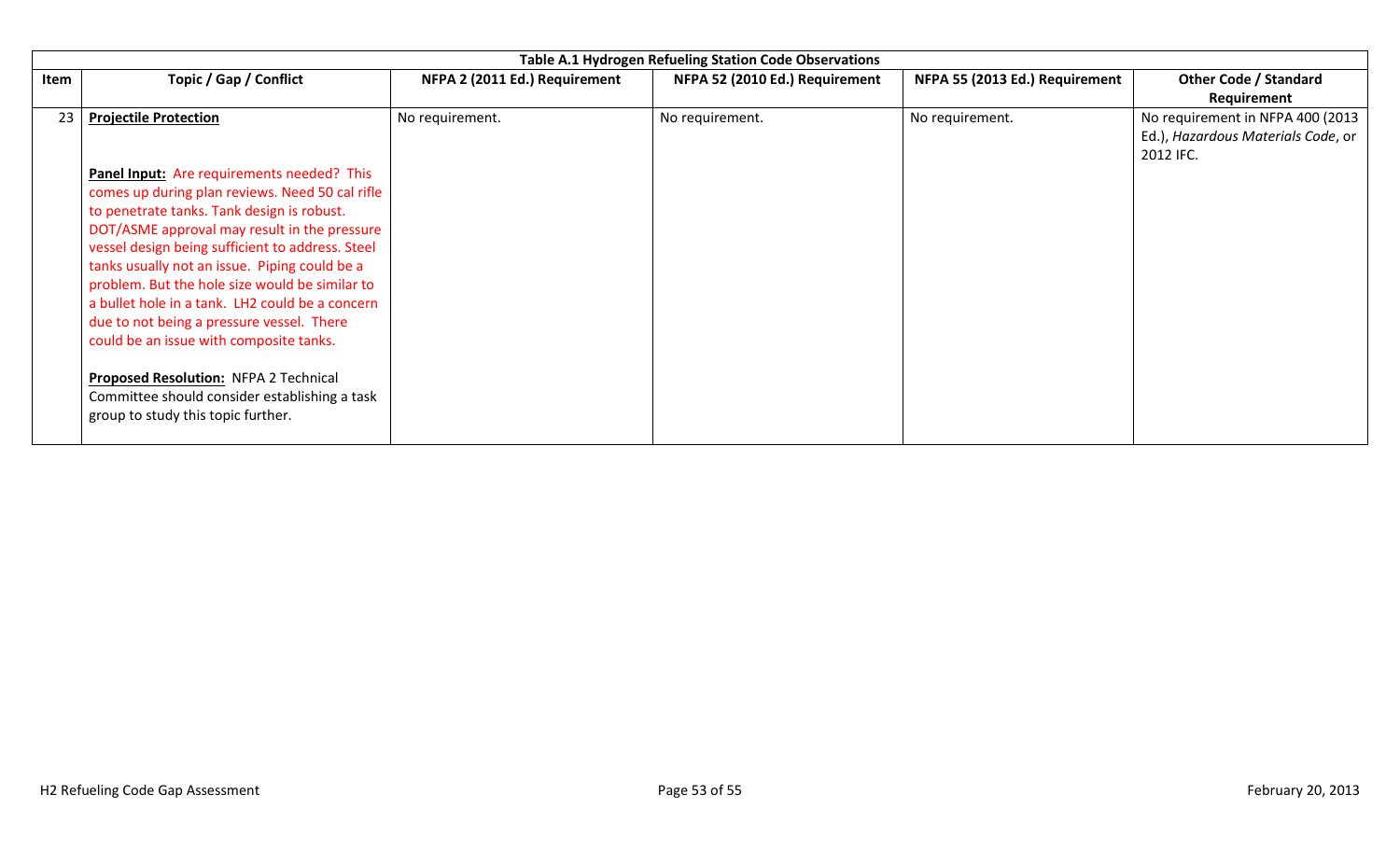| <b>Table A.1 Hydrogen Refueling Station Code Observations</b> |                                                  |                                             |                                          |                                    |                                             |  |  |  |  |  |
|---------------------------------------------------------------|--------------------------------------------------|---------------------------------------------|------------------------------------------|------------------------------------|---------------------------------------------|--|--|--|--|--|
| Item                                                          | Topic / Gap / Conflict                           | NFPA 2 (2011 Ed.) Requirement               | NFPA 52 (2010 Ed.) Requirement           | NFPA 55 (2013 Ed.) Requirement     | <b>Other Code / Standard</b><br>Requirement |  |  |  |  |  |
| 24                                                            | <b>Lightning Protection</b>                      | <b>Chapter 10 GH2 Vehicle Fueling</b>       | <b>Chapter 9 GH2 Compression, Gas</b>    | <b>Chapter 12 Gas Generation</b>   | No requirement in IFC.                      |  |  |  |  |  |
|                                                               | The annex material to NFPA 2 Section             | <b>Facilities</b>                           | Processing, Storage, and Dispensing      | <b>Systems</b>                     |                                             |  |  |  |  |  |
|                                                               | 10.3.1.17.1 includes an API reference to         | 10.3 Dispensing.                            | <b>Systems</b>                           | 12.3 Flammable Gases -             |                                             |  |  |  |  |  |
|                                                               | lightning protection yet lightning protection is | 10.3.1 General.                             | 9.13 Stray or Impressed Currents         | Gaseous.                           |                                             |  |  |  |  |  |
|                                                               | not specifically mentioned in Chapter 10 (GH2    | 10.3.1.17 Stray or Impressed Currents       | and Bonding.                             | 12.3.2 Hydrogen Generation         |                                             |  |  |  |  |  |
|                                                               | Vehicle Fueling Facilities) and NFPA 780 is not  | and Bonding.                                | 9.13.1* Where stray or impressed         | Systems.                           |                                             |  |  |  |  |  |
|                                                               | referenced anywhere in NFPA 2, including         | 10.3.1.17.1* Where stray or impressed       | currents are used or can be present      | 12.3.2.4 General Siting            |                                             |  |  |  |  |  |
|                                                               | Chapter 13 (Hydrogen Generation Systems)         | currents are used or can be present on      | on dispensing systems, such as           | Requirements. Hydrogen             |                                             |  |  |  |  |  |
|                                                               | despite a requirement to protect against         | dispensing systems, such as cathodic        | cathodic protection, protective          | generation system(s) shall be      |                                             |  |  |  |  |  |
|                                                               | lightning.                                       | protection, protective measures to          | measures to prevent ignition shall be    | installed in accordance with       |                                             |  |  |  |  |  |
|                                                               |                                                  | prevent ignition shall be taken.            | taken.                                   | Chapters 1 through 7 and Chapter   |                                             |  |  |  |  |  |
|                                                               | Panel Input: Refer to NEC. Reference via a       | [52:9.13.1]                                 | A.9.13.1 See API RP 2003, Protection     | 10 of this code, and the system(s) |                                             |  |  |  |  |  |
|                                                               | Fire Protection Note to NFPA 780, Standard for   | A.10.3.1.17.1 See API RP 2003,              | Against Ignitions Arising Out of Static, | shall be installed as follows:     |                                             |  |  |  |  |  |
|                                                               | the Installation of Lightning Protection         | <b>Protection Against Ignitions Arising</b> | Lightning, and Stray Currents.           |                                    |                                             |  |  |  |  |  |
|                                                               | Systems.                                         | Out of Static, Lightning, and Stray         |                                          | (2) The system shall be            |                                             |  |  |  |  |  |
|                                                               |                                                  | Currents. [52: A.9.13.1]                    |                                          | anchored, located, and             |                                             |  |  |  |  |  |
|                                                               | Proposed Resolution: NFPA 2 and possibly IFC     |                                             |                                          | protected so that the system       |                                             |  |  |  |  |  |
|                                                               | should include references to NFPA 780.           | 13.2.4 Siting. Hydrogen generation          |                                          | and equipment will not be          |                                             |  |  |  |  |  |
|                                                               |                                                  | system(s) shall be installed in             |                                          | adversely affected by rain,        |                                             |  |  |  |  |  |
|                                                               |                                                  | accordance with Chapters 1 through 8        |                                          | snow, ice, freezing                |                                             |  |  |  |  |  |
|                                                               |                                                  | [as well as the following criteria]:        |                                          | temperatures, wind, seismic        |                                             |  |  |  |  |  |
|                                                               |                                                  | [55:12.3.2.4]                               |                                          | events, and lightning.             |                                             |  |  |  |  |  |
|                                                               |                                                  |                                             |                                          |                                    |                                             |  |  |  |  |  |
|                                                               |                                                  | (2) The system shall be anchored,           |                                          |                                    |                                             |  |  |  |  |  |
|                                                               |                                                  | located, and protected so that the          |                                          |                                    |                                             |  |  |  |  |  |
|                                                               |                                                  | system and equipment will not be            |                                          |                                    |                                             |  |  |  |  |  |
|                                                               |                                                  | adversely affected by rain, snow, ice,      |                                          |                                    |                                             |  |  |  |  |  |
|                                                               |                                                  | freezing temperatures, wind, seismic        |                                          |                                    |                                             |  |  |  |  |  |
|                                                               |                                                  | events, and lightning.                      |                                          |                                    |                                             |  |  |  |  |  |
|                                                               |                                                  | [55:12.3.2.4(2)]                            |                                          |                                    |                                             |  |  |  |  |  |